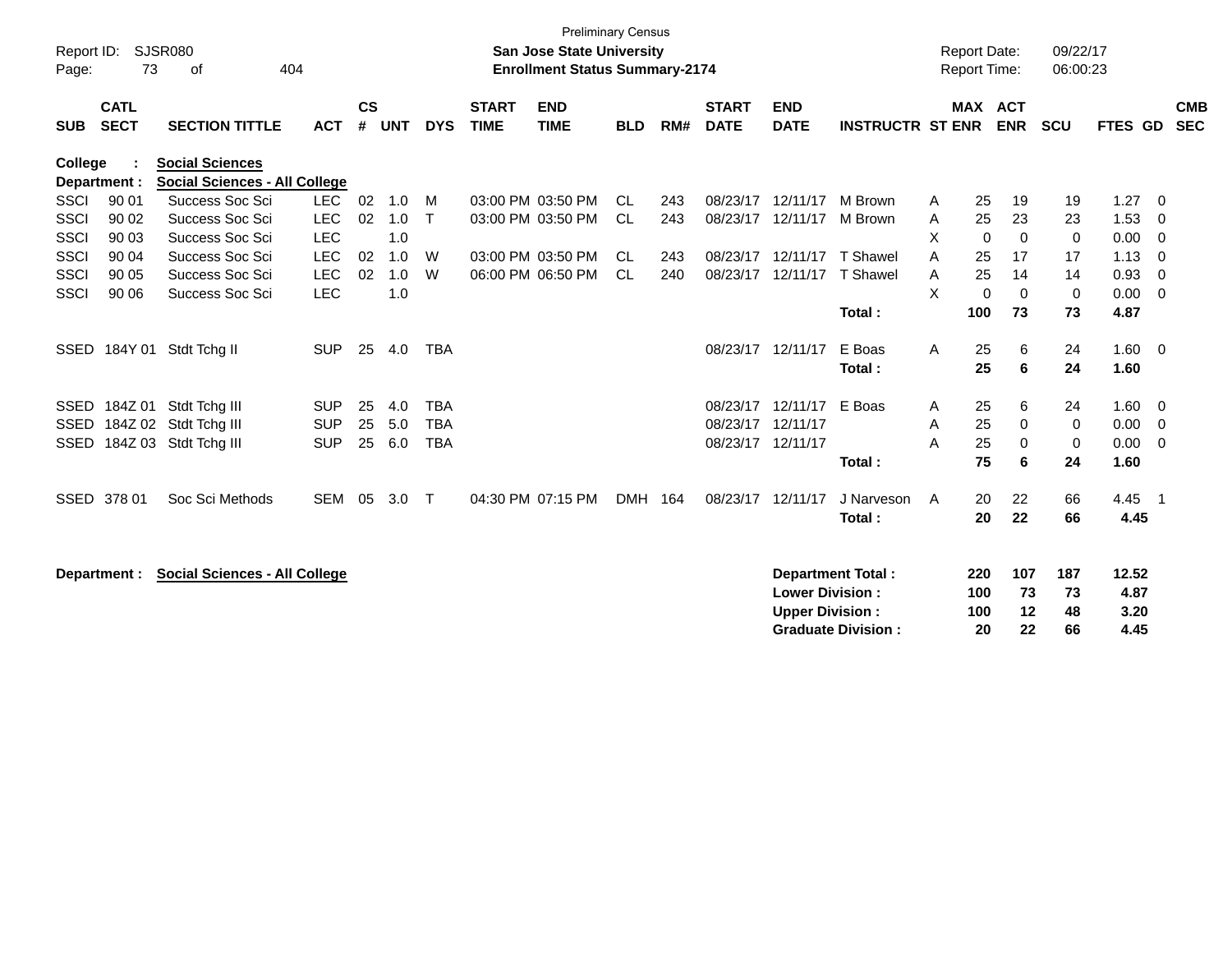| Report ID:<br>Page: | 74                         | <b>SJSR080</b><br>404<br>of   |                |                    |            |            |                             | <b>San Jose State University</b><br><b>Enrollment Status Summary-2174</b> | <b>Preliminary Census</b> |     |                             |                           |                                  |   | <b>Report Date:</b><br>Report Time: |            | 09/22/17<br>06:00:23 |         |                         |                          |
|---------------------|----------------------------|-------------------------------|----------------|--------------------|------------|------------|-----------------------------|---------------------------------------------------------------------------|---------------------------|-----|-----------------------------|---------------------------|----------------------------------|---|-------------------------------------|------------|----------------------|---------|-------------------------|--------------------------|
| <b>SUB</b>          | <b>CATL</b><br><b>SECT</b> | <b>SECTION TITTLE</b>         | <b>ACT</b>     | $\mathsf{cs}$<br># | <b>UNT</b> | <b>DYS</b> | <b>START</b><br><b>TIME</b> | <b>END</b><br><b>TIME</b>                                                 | <b>BLD</b>                | RM# | <b>START</b><br><b>DATE</b> | <b>END</b><br><b>DATE</b> | <b>INSTRUCTR ST ENR</b>          |   | MAX ACT                             | <b>ENR</b> | <b>SCU</b>           | FTES GD |                         | <b>CMB</b><br><b>SEC</b> |
| College             |                            | <b>Social Sciences</b>        |                |                    |            |            |                             |                                                                           |                           |     |                             |                           |                                  |   |                                     |            |                      |         |                         |                          |
| Department :        |                            | <b>Anthropology</b>           |                |                    |            |            |                             |                                                                           |                           |     |                             |                           |                                  |   |                                     |            |                      |         |                         |                          |
| ANTH 11 01          |                            | <b>Cultural Anthro</b>        | <b>LEC</b>     | 02                 | 3.0        | <b>MW</b>  |                             | 10:30 AM 11:45 AM                                                         | CL                        | 204 |                             | 08/23/17 12/11/17         | A Faas                           | A | 40                                  | 40         | 120                  | 8.00    | $\overline{0}$          |                          |
| ANTH                | 11 02                      | <b>Cultural Anthro</b>        | <b>LEC</b>     | 02                 | 3.0        | <b>MW</b>  |                             | 01:30 PM 02:45 PM                                                         | CL.                       | 204 |                             | 08/23/17 12/11/17         | A Faas                           | Α | 40                                  | 37         | 111                  | 7.40    | 0                       |                          |
| ANTH                | 11 03                      | <b>Cultural Anthro</b>        | <b>LEC</b>     | 02                 | 3.0        | <b>TR</b>  | 10:30 AM 11:45 AM           |                                                                           | WSQ                       | 004 |                             | 08/23/17 12/11/17         | A Pitchon                        | A | 40                                  | 38         | 114                  | 7.60    | 0                       |                          |
| ANTH                | 11 04                      | <b>Cultural Anthro</b>        | <b>LEC</b>     | 02                 | 3.0        | <b>TR</b>  |                             | 03:00 PM 04:15 PM                                                         | CL                        | 204 |                             | 08/23/17 12/11/17         | A Pitchon                        | A | 40                                  | 39         | 117                  | 7.80    | 0                       |                          |
| ANTH                | 11 05                      | <b>Cultural Anthro</b>        | <b>LEC</b>     | 02                 | 3.0        | <b>MW</b>  |                             | 09:00 AM 10:15 AM                                                         | <b>DMH</b>                | 348 |                             | 08/23/17 12/11/17         | G Bousquet                       | A | 40                                  | 33         | 99                   | 6.60    | 0                       |                          |
| ANTH                | 11 06                      | <b>Cultural Anthro</b>        | <b>LEC</b>     | 02                 | 3.0        | <b>MW</b>  |                             | 12:00 PM 01:15 PM                                                         | CL                        | 225 |                             | 08/23/17 12/11/17         | G Bousquet A                     |   | 40                                  | 38         | 114                  | 7.60    | 0                       |                          |
|                     |                            |                               |                |                    |            |            |                             |                                                                           |                           |     |                             |                           | Total:                           |   | 240                                 | 225        | 675                  | 45.00   |                         |                          |
| ANTH                | 12 01                      | Intro to Human Evol           | <b>LEC</b>     | 02                 | 3.0        | MW         |                             | 03:00 PM 04:15 PM                                                         | WSQ                       | 004 |                             | 08/23/17 12/11/17         | V Sanchez-ChA                    |   |                                     | 40         |                      | 8.00    | $\overline{0}$          |                          |
| ANTH                | 12 02                      | Intro to Human Evol           | <b>LEC</b>     | 02                 | 3.0        | TR         |                             | 09:00 AM 10:15 AM                                                         | CL                        | 204 |                             | 08/23/17 12/11/17         | V Sanchez-ChA                    |   | 40<br>40                            | 39         | 120<br>117           | 7.80    |                         |                          |
| <b>ANTH</b>         | 12 03                      | Intro to Human Evol           | <b>LEC</b>     | 02                 | 3.0        | TR         |                             | 04:30 PM 05:45 PM                                                         | CL.                       | 202 |                             | 08/23/17 12/11/17         | V Sanchez-ChA                    |   | 40                                  | 36         | 108                  | 7.20    | 0                       |                          |
| ANTH                | 12 04                      | Intro to Human Evol           | <b>LEC</b>     | 02                 | 3.0        | MW         |                             | 09:00 AM 10:15 AM                                                         | WSQ                       | 004 |                             | 08/23/17 12/11/17         | E Weiss                          | A |                                     | 39         | 117                  | 7.80    | 0                       |                          |
| ANTH                | 12 05                      | Intro to Human Evol           | <b>LEC</b>     | 02                 | 3.0        | <b>MW</b>  |                             | 04:30 PM 05:45 PM                                                         | CL                        | 202 |                             | 08/23/17 12/11/17         | A Feldman                        | A | 40<br>40                            | 39         | 117                  | 7.80    | 0<br>0                  |                          |
|                     |                            |                               |                |                    |            |            |                             |                                                                           |                           |     |                             |                           | Total:                           |   | 200                                 | 193        | 579                  | 38.60   |                         |                          |
|                     |                            |                               |                |                    |            |            |                             |                                                                           |                           |     |                             |                           |                                  |   |                                     |            |                      |         |                         |                          |
| ANTH 1301           |                            | Archaeology                   | LEC.           | 02                 | 3.0        | MW         |                             | 12:00 PM 01:15 PM                                                         | CL                        | 202 |                             | 08/23/17 12/11/17         | C Sunseri                        | Α | 40                                  | 26         | 78                   | 5.20    | $\overline{\mathbf{0}}$ |                          |
|                     |                            |                               |                |                    |            |            |                             |                                                                           |                           |     |                             |                           | Total:                           |   | 40                                  | 26         | 78                   | 5.20    |                         |                          |
|                     |                            |                               |                |                    |            |            |                             |                                                                           |                           |     |                             |                           |                                  |   |                                     |            |                      |         |                         |                          |
| ANTH                | 25 01                      | <b>Human Life Context</b>     | <b>LEC</b>     | 02                 | 3.0        | <b>TR</b>  |                             | 01:30 PM 02:45 PM                                                         | CL                        | 202 |                             | 08/23/17 12/11/17         | J Anderson                       | Α | 40                                  | 40         | 120                  | 8.00    | $\overline{\mathbf{0}}$ |                          |
| ANTH                | 25 02                      | Human Life Context            | <b>LEC</b>     |                    | 3.0        |            |                             |                                                                           |                           |     |                             |                           |                                  | X | 0                                   | 0          | 0                    | 0.00    | $\overline{0}$          |                          |
|                     |                            |                               |                |                    |            |            |                             |                                                                           |                           |     |                             |                           | Total:                           |   | 40                                  | 40         | 120                  | 8.00    |                         |                          |
|                     |                            |                               |                |                    |            |            |                             |                                                                           |                           |     |                             |                           |                                  |   |                                     |            |                      |         |                         |                          |
|                     |                            | ANTH 100W 01 Writing Workshop | <b>SEM</b>     | 05                 | 3.0        | TR         |                             | 09:00 AM 10:15 AM                                                         | CL                        | 202 |                             | 08/23/17 12/11/17         | J Anderson                       | Α | 25                                  | 22         | 66                   | 4.40    | $\overline{\mathbf{0}}$ |                          |
|                     |                            |                               |                |                    |            |            |                             |                                                                           |                           |     |                             |                           | Total:                           |   | 25                                  | 22         | 66                   | 4.40    |                         |                          |
|                     |                            |                               |                |                    |            |            |                             |                                                                           |                           |     |                             |                           |                                  |   |                                     |            |                      |         |                         |                          |
| ANTH 108 01         |                            | <b>Medical Anthro</b>         | LEC.           | 02                 | 3.0        | МW         |                             | 01:30 PM 02:45 PM                                                         | WSQ 004                   |     |                             | 08/23/17 12/11/17         | J English-Lu A                   |   | 35                                  | 24         | 72                   | 4.95 3  |                         |                          |
|                     |                            |                               |                |                    |            |            |                             |                                                                           |                           |     |                             |                           | Total:                           |   | 35                                  | 24         | 72                   | 4.95    |                         |                          |
|                     |                            |                               |                |                    |            |            |                             |                                                                           |                           |     |                             |                           |                                  |   |                                     |            |                      |         |                         |                          |
|                     | ANTH 115 01                | <b>Global Culture</b>         | LEC.           |                    | 02 3.0     | TR         |                             | 03:00 PM 04:15 PM                                                         | CI.                       | 202 |                             |                           | 08/23/17 12/11/17 J Anderson A   |   | 40.                                 | 22         | 66                   | 4.40    | $\circ$ C               |                          |
| ASIA 115 01         |                            | <b>Global Culture</b>         | LEC.           |                    | 02 3.0     | TR         |                             | 03:00 PM 04:15 PM                                                         | CL.                       | 202 |                             |                           | 08/23/17 12/11/17 J Anderson A   |   | 0                                   | 4          | 12                   | 0.80    | $0\,$ C                 |                          |
|                     | ANTH 115 03                | <b>Global Culture</b>         | <b>LEC</b>     | 02                 | 3.0        | МW         |                             | 09:00 AM 10:15 AM                                                         | CL.                       | 202 |                             |                           | 08/23/17 12/11/17 J English-Lu A |   | 40                                  | 25         | 75                   | 5.05    | 1 C                     |                          |
|                     | ASIA 115 03                | <b>Global Culture</b>         | <b>LEC</b>     | 02                 | 3.0        | МW         |                             | 09:00 AM 10:15 AM                                                         | CL.                       | 202 |                             |                           | 08/23/17 12/11/17 J English-Lu A |   | 0                                   | 2          | 6                    | 0.40    | $0\,$ C                 |                          |
|                     | ANTH 115 04                | <b>Global Culture</b>         | <b>LEC</b>     |                    | 3.0        |            |                             |                                                                           |                           |     |                             |                           |                                  | х | 0                                   | 0          | 0                    | 0.00    | 0                       |                          |
|                     | ASIA 115 04                | <b>Global Culture</b>         | <b>LEC</b>     |                    | 3.0        |            |                             |                                                                           |                           |     |                             |                           |                                  | X | 0                                   | 0          | 0                    | 0.00    | 0                       |                          |
|                     | ANTH 115 05                | <b>Global Culture</b>         | <b>LEC</b>     |                    | 02 3.0     | TR         |                             | 04:30 PM 05:45 PM                                                         | CL.                       | 204 |                             | 08/23/17 12/11/17         | J Marlovits                      | Α | 40                                  | 13         | 39                   | 2.60    | $0\,C$                  |                          |
|                     | ASIA 115 05                | <b>Global Culture</b>         | <b>LEC</b>     |                    | 02 3.0     | TR         |                             | 04:30 PM 05:45 PM                                                         | CL.                       | 204 |                             | 08/23/17 12/11/17         | J Marlovits                      | A | 0                                   | 2          | 6                    | 0.40    | $0\,$ C                 |                          |
|                     | ANTH 115 80                | <b>Global Culture</b>         | LEC 02 3.0 TBA |                    |            |            |                             |                                                                           |                           |     |                             |                           | 08/23/17 12/11/17 J Anderson     | A | 35                                  | 24         | 72                   | 4.80    | $0\,C$                  |                          |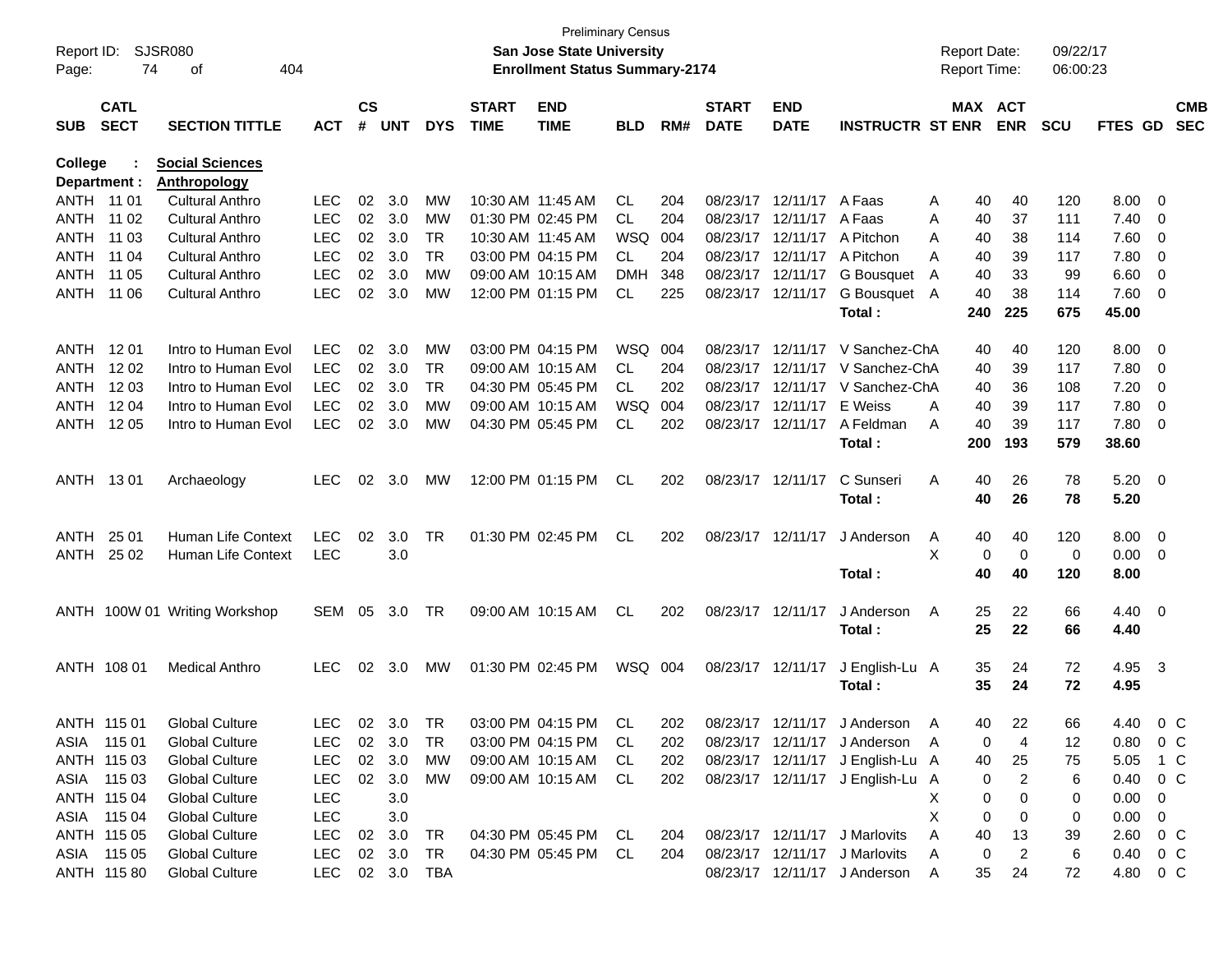| Report ID:<br>Page: | 75                         | <b>SJSR080</b><br>404<br>οf                      |                          |                    |            |              |                             | <b>Preliminary Census</b><br><b>San Jose State University</b><br><b>Enrollment Status Summary-2174</b> |            |            |                                        |                           |                             |        | <b>Report Date:</b><br>Report Time: |                | 09/22/17<br>06:00:23 |                  |                         |                           |
|---------------------|----------------------------|--------------------------------------------------|--------------------------|--------------------|------------|--------------|-----------------------------|--------------------------------------------------------------------------------------------------------|------------|------------|----------------------------------------|---------------------------|-----------------------------|--------|-------------------------------------|----------------|----------------------|------------------|-------------------------|---------------------------|
| <b>SUB</b>          | <b>CATL</b><br><b>SECT</b> | <b>SECTION TITTLE</b>                            | <b>ACT</b>               | $\mathsf{cs}$<br># | <b>UNT</b> | <b>DYS</b>   | <b>START</b><br><b>TIME</b> | <b>END</b><br><b>TIME</b>                                                                              | <b>BLD</b> | RM#        | <b>START</b><br><b>DATE</b>            | <b>END</b><br><b>DATE</b> | <b>INSTRUCTR ST ENR</b>     |        | MAX ACT                             | <b>ENR</b>     | <b>SCU</b>           | FTES GD          |                         | <b>CMB</b><br><b>SEC</b>  |
| ASIA                | 11580                      | <b>Global Culture</b>                            | <b>LEC</b>               | 02                 | 3.0        | TBA          |                             |                                                                                                        |            |            | 08/23/17 12/11/17                      |                           | J Anderson<br>Total:        | Α      | 0<br>155                            | 7<br>99        | 21<br>297            | 1.40<br>19.85    |                         | 0 <sup>C</sup>            |
|                     | ANTH 131 01                | <b>Theories of Cult</b>                          | <b>SEM</b>               | 05                 | 3.0        | <b>MW</b>    |                             | 12:00 PM 01:15 PM                                                                                      | CL         | 204        | 08/23/17 12/11/17                      |                           | R Gonzalez<br>Total:        | A      | 35<br>35                            | 29<br>29       | 87<br>87             | 5.95<br>5.95     | $\overline{\mathbf{3}}$ |                           |
| ANTH<br>НS          | 140 01<br>140 01           | <b>Human Sexuality</b><br><b>Human Sexuality</b> | <b>LEC</b><br><b>LEC</b> | 01<br>01           | 3.0<br>3.0 | T<br>T       |                             | 06:00 PM 08:45 PM<br>06:00 PM 08:45 PM                                                                 | CL.<br>CL  | 204<br>204 | 08/23/17 12/11/17<br>08/23/17 12/11/17 |                           | J Karpf<br>J Karpf          | A<br>Α | 40<br>0                             | 11<br>6        | 33<br>18             | 2.20<br>1.20     |                         | $0\,$ C<br>0 <sup>C</sup> |
| <b>BIOL</b>         | 140 01                     | <b>Human Sexuality</b>                           | <b>LEC</b>               | 01                 | 3.0        | $\mathsf{T}$ |                             | 06:00 PM 08:45 PM                                                                                      | CL         | 204        | 08/23/17 12/11/17                      |                           | J Karpf                     | Α      | 0                                   | 7              | 21                   | 1.40             |                         | 0 <sup>C</sup>            |
| ANTH                | 140 02                     | <b>Human Sexuality</b>                           | <b>LEC</b>               | 01                 | 3.0        | TR           |                             | 10:30 AM 11:45 AM                                                                                      | CL         | 204        | 08/23/17 12/11/17                      |                           | J Marlovits                 | A      | 40                                  | 20             | 60                   | 4.00             |                         | 0 <sup>C</sup>            |
| НS                  | 140 02                     | <b>Human Sexuality</b>                           | <b>LEC</b>               | 01                 | 3.0        | <b>TR</b>    |                             | 10:30 AM 11:45 AM                                                                                      | CL         | 204        | 08/23/17                               | 12/11/17                  | J Marlovits                 | A      | 0                                   | 10             | 30                   | 2.00             |                         | 0 <sup>C</sup>            |
| <b>BIOL</b>         | 140 02                     | <b>Human Sexuality</b>                           | <b>LEC</b>               | 01                 | 3.0        | <b>TR</b>    |                             | 10:30 AM 11:45 AM                                                                                      | CL         | 204        | 08/23/17 12/11/17                      |                           | J Marlovits                 | A      | 0                                   | 8              | 24                   | 1.60             |                         | 0 <sup>C</sup>            |
| ANTH                | 140 03                     | <b>Human Sexuality</b>                           | <b>LEC</b>               | 01                 | 3.0        | <b>TR</b>    |                             | 12:00 PM 01:15 PM                                                                                      | CL         | 204        | 08/23/17                               | 12/11/17                  | J Marlovits                 | Α      | 40                                  | 24             | 72                   | 4.80             |                         | 0 <sup>C</sup>            |
| НS                  | 140 03                     | <b>Human Sexuality</b>                           | <b>LEC</b>               | 01                 | 3.0        | <b>TR</b>    |                             | 12:00 PM 01:15 PM                                                                                      | CL         | 204        | 08/23/17                               | 12/11/17                  | J Marlovits                 | A      | 0                                   | 6              | 18                   | 1.20             |                         | 0 <sup>C</sup>            |
| <b>BIOL</b>         | 140 03                     | <b>Human Sexuality</b>                           | <b>LEC</b>               | 01                 | 3.0        | <b>TR</b>    |                             | 12:00 PM 01:15 PM                                                                                      | CL         | 204        | 08/23/17                               | 12/11/17                  | J Marlovits                 | A      | 0                                   | 11             | 33                   | 2.20             |                         | 0 <sup>C</sup>            |
| ANTH                | 140 04                     | <b>Human Sexuality</b>                           | <b>LEC</b>               | 01                 | 3.0        | <b>MW</b>    |                             | 03:00 PM 04:15 PM                                                                                      | DH         | 351        | 08/23/17                               | 12/11/17                  | J McDaniel                  | A      | 45                                  | 22             | 66                   | 4.40             |                         | 0 <sup>C</sup>            |
| НS                  | 140 04                     | <b>Human Sexuality</b>                           | <b>LEC</b>               | 01                 | 3.0        | МW           |                             | 03:00 PM 04:15 PM                                                                                      | DH         | 351        | 08/23/17                               | 12/11/17                  | J McDaniel                  | Α      | 0                                   | 5              | 15                   | 1.00             |                         | 0 <sup>C</sup>            |
| <b>BIOL</b>         | 140 04                     | <b>Human Sexuality</b>                           | <b>LEC</b>               | 01                 | 3.0        | MW           |                             | 03:00 PM 04:15 PM                                                                                      | DН         | 351        |                                        | 08/23/17 12/11/17         | J McDaniel                  | A      | 0                                   | 9              | 27                   | 1.80             |                         | $0\,C$                    |
| ANTH                | 140 05                     | <b>Human Sexuality</b>                           | <b>LEC</b>               |                    | 3.0        |              |                             |                                                                                                        |            |            |                                        |                           |                             | X      | 0                                   | 0              | 0                    | 0.00             | 0                       |                           |
| HS                  | 140 05                     | <b>Human Sexuality</b>                           | <b>LEC</b>               |                    | 3.0        |              |                             |                                                                                                        |            |            |                                        |                           |                             | х      | 0                                   | 0              | 0                    | 0.00             | 0                       |                           |
| <b>BIOL</b>         | 140 05                     | <b>Human Sexuality</b>                           | <b>LEC</b>               |                    | 3.0        |              |                             |                                                                                                        |            |            |                                        |                           |                             | X      | 0                                   | $\mathbf 0$    | 0                    | 0.00             | 0                       |                           |
|                     |                            |                                                  |                          |                    |            |              |                             |                                                                                                        |            |            |                                        |                           | Total:                      |        | 165                                 | 139            | 417                  | 27.80            |                         |                           |
|                     | ANTH 142 01                | Culture in Mind                                  | LEC.                     | 02                 | 3.0        | TR           |                             | 01:30 PM 02:45 PM                                                                                      | CL         | 204        | 08/23/17 12/11/17                      |                           | J Marlovits<br>Total:       | Α      | 20<br>20                            | 16<br>16       | 48<br>48             | 3.25<br>3.25     | - 1                     |                           |
|                     | ANTH 143 01                | Cult & Adaptation                                | <b>LEC</b>               | 02                 | 3.0        | TR           |                             | 09:00 AM 10:15 AM                                                                                      | WSQ 004    |            | 08/23/17 12/11/17                      |                           | M Meniketti<br>Total:       | Α      | 20<br>20                            | 19<br>19       | 57<br>57             | $3.90$ 2<br>3.90 |                         |                           |
|                     | ANTH 146 01                | Culture & Conflict                               | <b>LEC</b>               | 02                 | 3.0        | <b>MW</b>    |                             | 04:30 PM 05:45 PM                                                                                      | CL         | 204        |                                        | 08/23/17 12/11/17         | G Bousquet A                |        | 40                                  | 21             | 63                   | 4.20             | $\overline{0}$          |                           |
|                     | ANTH 146 02                | Culture & Conflict                               | LEC                      |                    | 02 3.0     | R            |                             | 06:00 PM 08:45 PM                                                                                      | CL         | 204        |                                        |                           | 08/23/17 12/11/17 Q McCrary | A      | 40                                  | 28             | 84                   | 5.60             | - 0                     |                           |
|                     |                            |                                                  |                          |                    |            |              |                             |                                                                                                        |            |            |                                        |                           | Total:                      |        | 80                                  | 49             | 147                  | 9.80             |                         |                           |
|                     | ANTH 148 01                | Religion & Anthro                                | LEC.                     |                    | 02 3.0     | <b>TR</b>    |                             | 12:00 PM 01:15 PM                                                                                      | CL.        | 202        |                                        | 08/23/17 12/11/17         | J Anderson                  | A      | 20                                  | 14             | 42                   | 2.90 2 C         |                         |                           |
|                     | RELS 148 01                | Religion & Anthro                                | <b>LEC</b>               |                    | 02 3.0 TR  |              |                             | 12:00 PM 01:15 PM                                                                                      | CL         | 202        | 08/23/17 12/11/17                      |                           | J Anderson                  | A      | 0                                   | $\overline{1}$ | 3                    | 0.20             |                         | $0\,C$                    |
|                     |                            |                                                  |                          |                    |            |              |                             |                                                                                                        |            |            |                                        |                           | Total:                      |        | 20                                  | 15             | 45                   | 3.10             |                         |                           |
|                     | ANTH 149 01                | Ethnographic Meth                                | LEC 02 3.0 TR            |                    |            |              |                             | 12:00 PM 01:15 PM   WSQ   004                                                                          |            |            | 08/23/17 12/11/17                      |                           | A Pitchon<br>Total:         | A      | 40<br>40                            | 39<br>39       | 117<br>117           | 8.35 11<br>8.35  |                         |                           |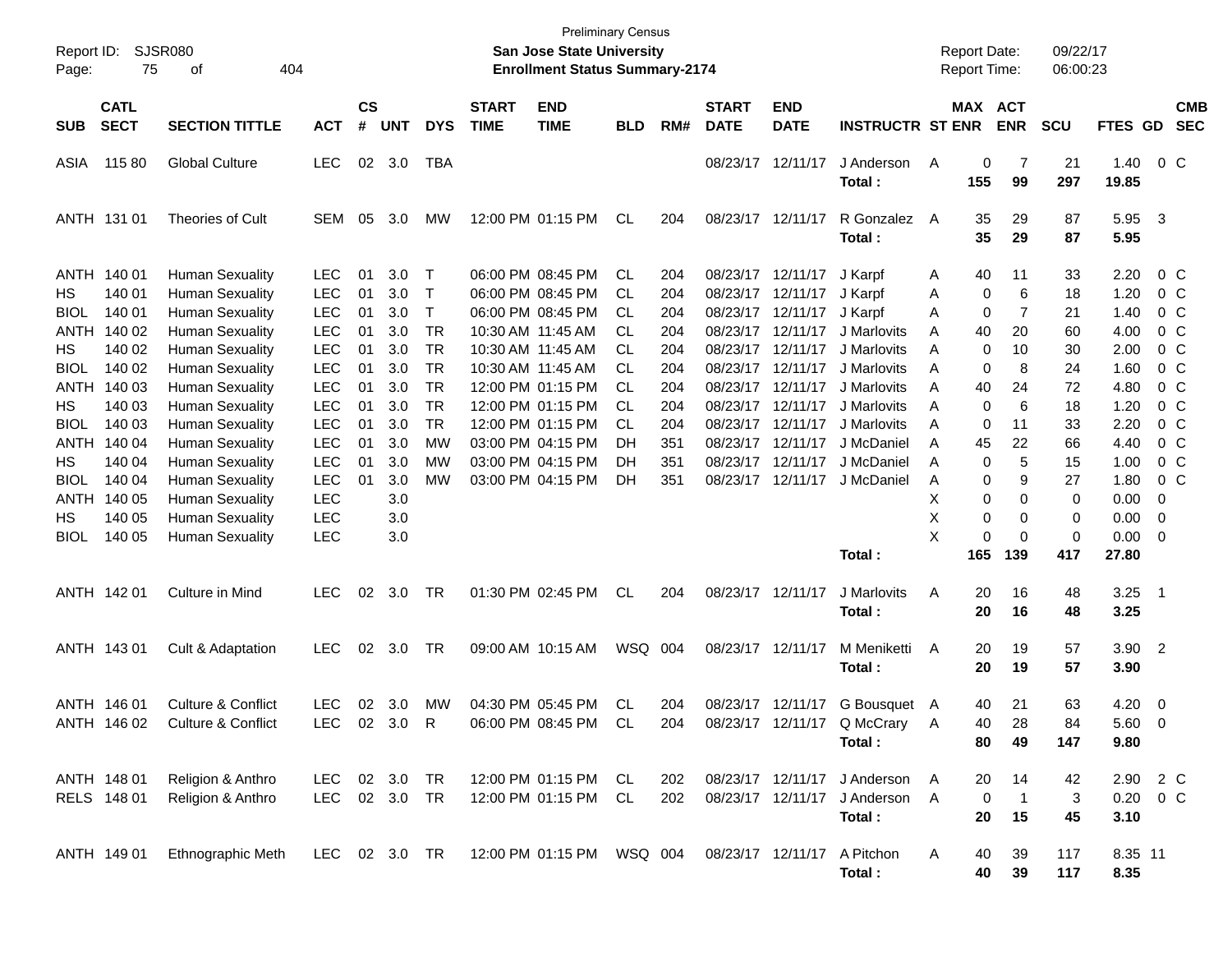| Page:      | Report ID: SJSR080<br>76                                 | 404<br>оf                                                                                                                                                                |                                                      |                             |                          |                                               |                             | <b>Preliminary Census</b><br>San Jose State University<br><b>Enrollment Status Summary-2174</b> |                    |            |                             |                                                                                         |                                                                                | <b>Report Date:</b><br><b>Report Time:</b> |                                                        | 09/22/17<br>06:00:23     |                                                    |                          |                          |
|------------|----------------------------------------------------------|--------------------------------------------------------------------------------------------------------------------------------------------------------------------------|------------------------------------------------------|-----------------------------|--------------------------|-----------------------------------------------|-----------------------------|-------------------------------------------------------------------------------------------------|--------------------|------------|-----------------------------|-----------------------------------------------------------------------------------------|--------------------------------------------------------------------------------|--------------------------------------------|--------------------------------------------------------|--------------------------|----------------------------------------------------|--------------------------|--------------------------|
| <b>SUB</b> | <b>CATL</b><br><b>SECT</b>                               | <b>SECTION TITTLE</b>                                                                                                                                                    | <b>ACT</b>                                           | $\mathsf{cs}$<br>$\pmb{\#}$ | <b>UNT</b>               | <b>DYS</b>                                    | <b>START</b><br><b>TIME</b> | <b>END</b><br><b>TIME</b>                                                                       | <b>BLD</b>         | RM#        | <b>START</b><br><b>DATE</b> | <b>END</b><br><b>DATE</b>                                                               | <b>INSTRUCTR ST ENR</b>                                                        |                                            | MAX ACT<br><b>ENR</b>                                  | <b>SCU</b>               | <b>FTES GD</b>                                     |                          | <b>CMB</b><br><b>SEC</b> |
|            | ANTH 152 01                                              | Becoming Human                                                                                                                                                           | <b>LEC</b>                                           |                             | 02 3.0                   | МW                                            |                             | 12:00 PM 01:15 PM                                                                               | WSQ 004            |            |                             | 08/23/17 12/11/17                                                                       | E Weiss<br>Total:                                                              | 20<br>A<br>20                              | 10<br>10                                               | 30<br>30                 | $2.05$ 1<br>2.05                                   |                          |                          |
|            | ANTH 154 01                                              | Monkeys Apes Human LEC 02 3.0                                                                                                                                            |                                                      |                             |                          | МW                                            |                             | 10:30 AM 11:45 AM                                                                               | WSQ 004            |            |                             | 08/23/17 12/11/17                                                                       | E Weiss<br>Total:                                                              | A<br>25<br>25                              | 21<br>21                                               | 63<br>63                 | $4.25$ 1<br>4.25                                   |                          |                          |
|            | ANTH 160 01<br>ANTH 160 02                               | <b>Recon Lost Civs</b><br><b>Recon Lost Civs</b>                                                                                                                         | LEC.<br><b>LEC</b>                                   | 02                          | 3.0<br>02 3.0            | TR<br>MW                                      |                             | 01:30 PM 02:45 PM<br>04:30 PM 05:45 PM                                                          | WSQ 004<br>WSQ 004 |            | 08/23/17                    | 12/11/17<br>08/23/17 12/11/17                                                           | M Meniketti<br>V Sanchez-ChA<br>Total:                                         | A<br>40<br>40<br>80                        | 43<br>40<br>83                                         | 129<br>120<br>249        | $8.60$ 0<br>$8.00 \t 0$<br>16.60                   |                          |                          |
|            | ANTH 162 01                                              | Inca/Aztc/Maya Civ                                                                                                                                                       | <b>LEC</b>                                           |                             | 02 3.0                   | TR                                            |                             | 03:00 PM 04:15 PM                                                                               | WSQ 004            |            |                             | 08/23/17 12/11/17                                                                       | M Meniketti<br>Total:                                                          | A<br>35<br>35                              | 24<br>24                                               | 72<br>72                 | $4.80\ 0$<br>4.80                                  |                          |                          |
|            | ANTH 165 01                                              | <b>Historical Archaeolo</b>                                                                                                                                              | LEC                                                  |                             | $02 \quad 3.0$           | MW                                            |                             | 01:30 PM 02:45 PM                                                                               | CL                 | 202        |                             | 08/23/17 12/11/17                                                                       | C Sunseri<br>Total:                                                            | A<br>25<br>25                              | 21<br>21                                               | 63<br>63                 | 4.35 3<br>4.35                                     |                          |                          |
|            | ANTH 175 01                                              | Anth Native America                                                                                                                                                      | LEC                                                  |                             | $02 \quad 3.0$           | МW                                            |                             | 10:30 AM 11:45 AM                                                                               | CL                 | 202        |                             | 08/23/17 12/11/17                                                                       | C Sunseri<br>Total:                                                            | A<br>20<br>20                              | 18<br>18                                               | 54<br>54                 | $3.70$ 2<br>3.70                                   |                          |                          |
|            | ANTH 180 01<br>ANTH 180 02<br>ANTH 180 03<br>ANTH 180 04 | <b>Individual Studies</b><br><b>Individual Studies</b><br><b>Individual Studies</b><br><b>Individual Studies</b>                                                         | <b>SUP</b><br><b>SUP</b><br><b>SUP</b><br><b>SUP</b> | 36<br>36<br>36<br>36        | 4.0<br>1.0<br>3.0<br>3.0 | TBA<br><b>TBA</b><br><b>TBA</b><br><b>TBA</b> |                             |                                                                                                 |                    |            |                             | 08/23/17 12/11/17<br>08/23/17 12/11/17<br>08/23/17 12/11/17<br>08/23/17 12/11/17 A Faas | J English-Lu A<br>R Gonzalez<br>C Sunseri<br>Total :                           | A<br>A<br>1<br>A<br>10                     | 3<br>3<br>3<br>1<br>3<br>1<br>6                        | 12<br>-1<br>3<br>3<br>19 | $0.93$ 2<br>$0.07$ 0<br>0.25<br>$0.20 \ 0$<br>1.45 | $\overline{\phantom{1}}$ |                          |
|            | ANTH 184 01                                              | Directed Reading                                                                                                                                                         | <b>SUP</b>                                           | 36                          | 3.0                      | TBA                                           |                             |                                                                                                 |                    |            |                             | 08/23/17 12/11/17                                                                       | R Gonzalez A<br>Total:                                                         |                                            | 5<br>1<br>5<br>$\mathbf 1$                             | 3<br>3                   | $0.20 \ 0$<br>0.20                                 |                          |                          |
|            | ANTH 193 01<br>PSYC 19301                                | Beh Science in Pract LEC<br>Beh Science in Pract LEC 02 3.0 TR<br>SOCI 193 01 Beh Science in Pract LEC 02 3.0 TR 10:30 AM 11:45 AM CL 202 08/23/17 12/11/17 R Gonzalez A |                                                      |                             | 02 3.0                   | TR                                            |                             | 10:30 AM 11:45 AM<br>$10:30$ AM $11:45$ AM                                                      | CL.<br>.CL         | 202<br>202 |                             | 08/23/17 12/11/17                                                                       | R Gonzalez A<br>08/23/17 12/11/17 R Gonzalez A<br>Total:                       | 40                                         | 16<br>$\Omega$<br>8<br>$\mathbf{0}$<br>- 4<br>40<br>28 | 48<br>24<br>12<br>84     | 3.20<br>$1.60 \t 0 C$<br>$0.80 \t 0 C$<br>5.60     | 0 C                      |                          |
|            |                                                          | ANTH 195 02 Anthro Practicum<br>ANTH 195 03 Anthro Practicum                                                                                                             | SUP 36 3.0 TBA<br>SUP 36 3.0 TBA                     |                             |                          |                                               |                             |                                                                                                 |                    |            |                             |                                                                                         | 08/23/17  12/11/17  V Sanchez-ChA<br>08/23/17 12/11/17 A Leventhal A<br>Total: |                                            | 64<br>$5 \quad 3$<br>$11 \quad 7$                      | 12<br>9<br>21            | $0.85$ 1<br>$0.65$ 1<br>1.50                       |                          |                          |
|            |                                                          | ANTH 230 01 Theory in Practice SEM 05 3.0 M 06:00 PM 08:45 PM CL 204 08/23/17 12/11/17 A Faas A                                                                          |                                                      |                             |                          |                                               |                             |                                                                                                 |                    |            |                             |                                                                                         |                                                                                |                                            | 18 14                                                  | 42                       | 3.45 13                                            |                          |                          |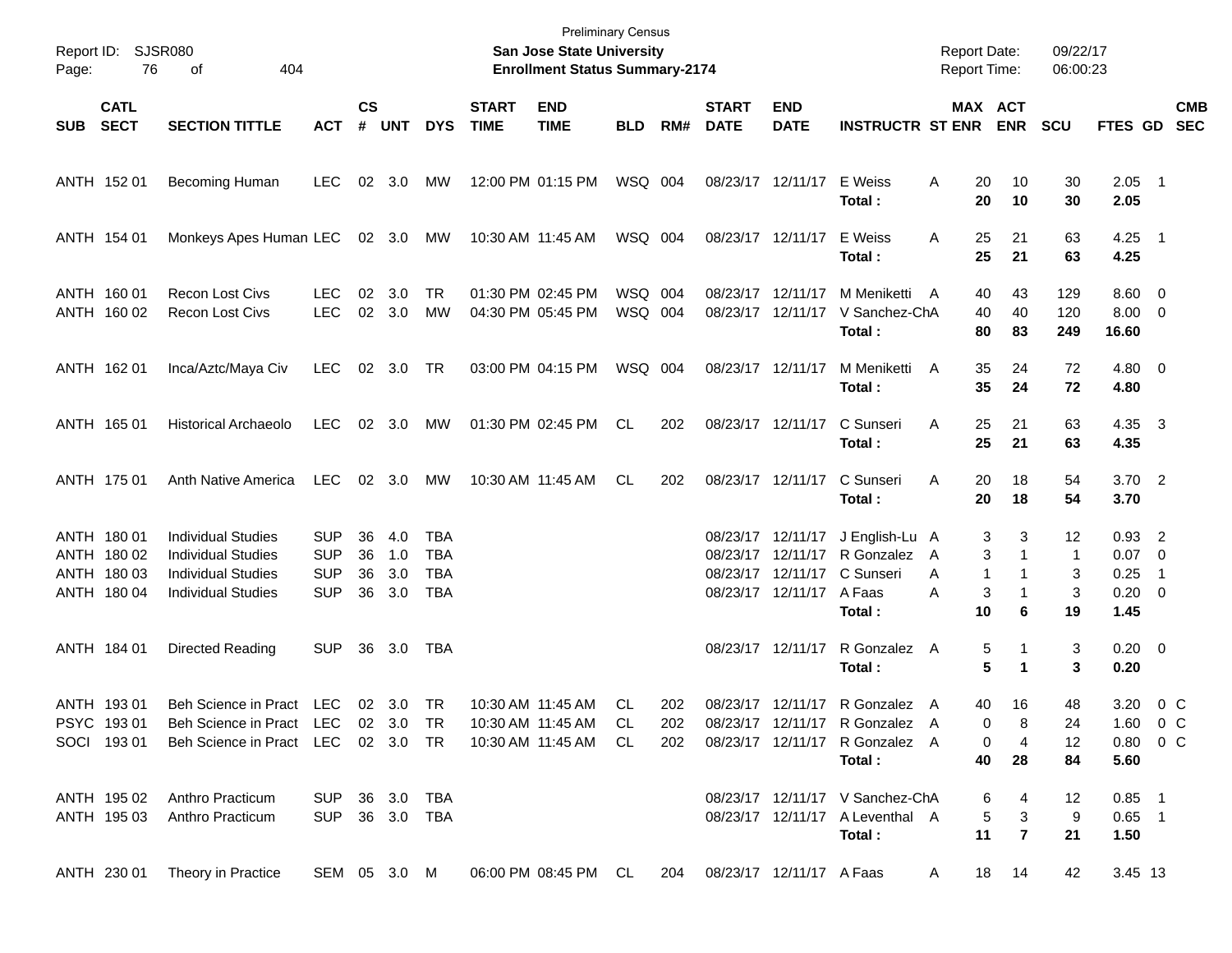| Report ID:<br>Page: | 77                         | <b>SJSR080</b><br>404<br>οf                            |                          |           |            |                          |                             | <b>Preliminary Census</b><br><b>San Jose State University</b><br><b>Enrollment Status Summary-2174</b> |            |            |                             |                               |                             | <b>Report Date:</b><br><b>Report Time:</b> |                                            | 09/22/17<br>06:00:23 |                    |                                   |
|---------------------|----------------------------|--------------------------------------------------------|--------------------------|-----------|------------|--------------------------|-----------------------------|--------------------------------------------------------------------------------------------------------|------------|------------|-----------------------------|-------------------------------|-----------------------------|--------------------------------------------|--------------------------------------------|----------------------|--------------------|-----------------------------------|
| <b>SUB</b>          | <b>CATL</b><br><b>SECT</b> | <b>SECTION TITTLE</b>                                  | <b>ACT</b>               | <b>CS</b> | # UNT      | <b>DYS</b>               | <b>START</b><br><b>TIME</b> | <b>END</b><br><b>TIME</b>                                                                              | <b>BLD</b> | RM#        | <b>START</b><br><b>DATE</b> | <b>END</b><br><b>DATE</b>     | <b>INSTRUCTR ST ENR</b>     |                                            | <b>MAX ACT</b><br><b>ENR</b>               | <b>SCU</b>           | <b>FTES GD</b>     | <b>CMB</b><br><b>SEC</b>          |
|                     |                            |                                                        |                          |           |            |                          |                             |                                                                                                        |            |            |                             |                               | Total:                      | 18                                         | 14                                         | 42                   | 3.45               |                                   |
|                     | ANTH 231 01                | <b>Applications Core</b>                               | SEM                      | 04        | 3.0        | R                        |                             | 06:00 PM 08:45 PM                                                                                      | WSQ 004    |            | 08/23/17                    | 12/11/17                      | A Pitchon<br>Total:         | A<br>18<br>18                              | 15<br>15                                   | 45<br>45             | 3.75 15<br>3.75    |                                   |
|                     | ANTH 233 01                | <b>Fields Application</b>                              | SEM 04                   |           | 3.0        | $\top$                   |                             | 06:00 PM 08:45 PM                                                                                      | WSQ 004    |            |                             | 08/23/17 12/11/17             | J English-Lu A<br>Total:    | 18<br>18                                   | 12<br>12                                   | 36<br>36             | 3.00 12<br>3.00    |                                   |
| <b>ANTH</b>         | ANTH 280 05<br>280 06      | <b>Individual Studies</b><br><b>Individual Studies</b> | <b>SUP</b><br><b>SUP</b> | 25<br>25  | 2.0<br>3.0 | <b>TBA</b><br><b>TBA</b> |                             |                                                                                                        |            |            | 08/23/17                    | 08/23/17 12/11/17<br>12/11/17 | J English-Lu A<br>C Sunseri | A                                          | $\overline{2}$<br>2<br>3<br>$\overline{1}$ | 4<br>3               | 0.33<br>0.25       | $\overline{2}$<br>$\overline{1}$  |
|                     | ANTH 280 07                | <b>Individual Studies</b>                              | <b>SUP</b>               | 25        | 3.0        | <b>TBA</b>               |                             |                                                                                                        |            |            |                             | 08/23/17 12/11/17             | A Faas<br>Total:            | A<br>10                                    | $\sqrt{5}$<br>$\overline{c}$<br>5          | 6<br>13              | 0.50 2<br>1.08     |                                   |
| <b>ANTH</b>         | ANTH 298 01<br>298 02      | Anth Project<br>Anth Project                           | <b>SUP</b><br><b>SUP</b> | 25<br>25  | 3.0<br>3.0 | <b>TBA</b><br><b>TBA</b> |                             |                                                                                                        |            |            | 08/23/17<br>08/23/17        | 12/11/17<br>12/11/17          | C Sunseri<br>J English-Lu   | 10<br>A<br>1<br>A                          | -1<br>-1                                   | 3<br>3               | 0.25<br>0.25       | - 1<br>$\overline{\phantom{0}}$ 1 |
|                     | ANTH 298 03                | Anth Project                                           | <b>SUP</b>               | 25        | 3.0        | <b>TBA</b>               |                             |                                                                                                        |            |            | 08/23/17                    | 12/11/17                      | M Meniketti<br>Total:       | $\overline{A}$<br>16                       | $\overline{2}$<br>5<br>4                   | 6<br>12              | 0.50<br>1.00       | $\overline{2}$                    |
|                     | ANTH 299 01                | Master's Thesis                                        | <b>SUP</b>               | 25        | 3.0        | <b>TBA</b>               |                             |                                                                                                        |            |            | 08/23/17                    | 12/11/17                      | C Sunseri                   | A                                          | 3<br>2                                     | 6                    | 0.50 2             |                                   |
|                     | ANTH 299 02                | <b>Master's Thesis</b>                                 | <b>SUP</b>               | 25        | 3.0        | <b>TBA</b>               |                             |                                                                                                        |            |            |                             | 08/23/17 12/11/17             | A Faas<br>Total:            | A                                          | 5<br>$\mathbf 0$<br>8<br>$\mathbf{2}$      | 0<br>6               | 0.00<br>0.50       | $\overline{0}$                    |
|                     | ORGS 101 01<br>ORGS 101 02 | People/Organzation<br>People/Organzation               | <b>LEC</b><br><b>ACT</b> | 03<br>07  | 4.0<br>0.0 | MW<br>F                  |                             | 03:00 PM 04:15 PM<br>03:00 PM 04:15 PM                                                                 | CL.<br>CL. | 204<br>204 | 08/23/17<br>08/23/17        | 12/11/17<br>12/11/17          | A Rogers<br>A Rogers        | 30<br>A<br>30<br>A                         | 15<br>15                                   | 45<br>15             | $4.00 \ 0$<br>0.00 | $\overline{\mathbf{0}}$           |
|                     |                            |                                                        |                          |           |            |                          |                             |                                                                                                        |            |            |                             |                               | Total:                      | 60                                         | 30                                         | 60                   | 4.00               |                                   |

**Department : Anthropology** 

| Department Total:         |      |     | 1534 1236 3677 | 249.43 |
|---------------------------|------|-----|----------------|--------|
| <b>Lower Division:</b>    | 520  |     | 484 1452       | 96.80  |
| <b>Upper Division:</b>    | 926. |     | 700 2071       | 139.85 |
| <b>Graduate Division:</b> | 88   | 52. | -154           | 12.78  |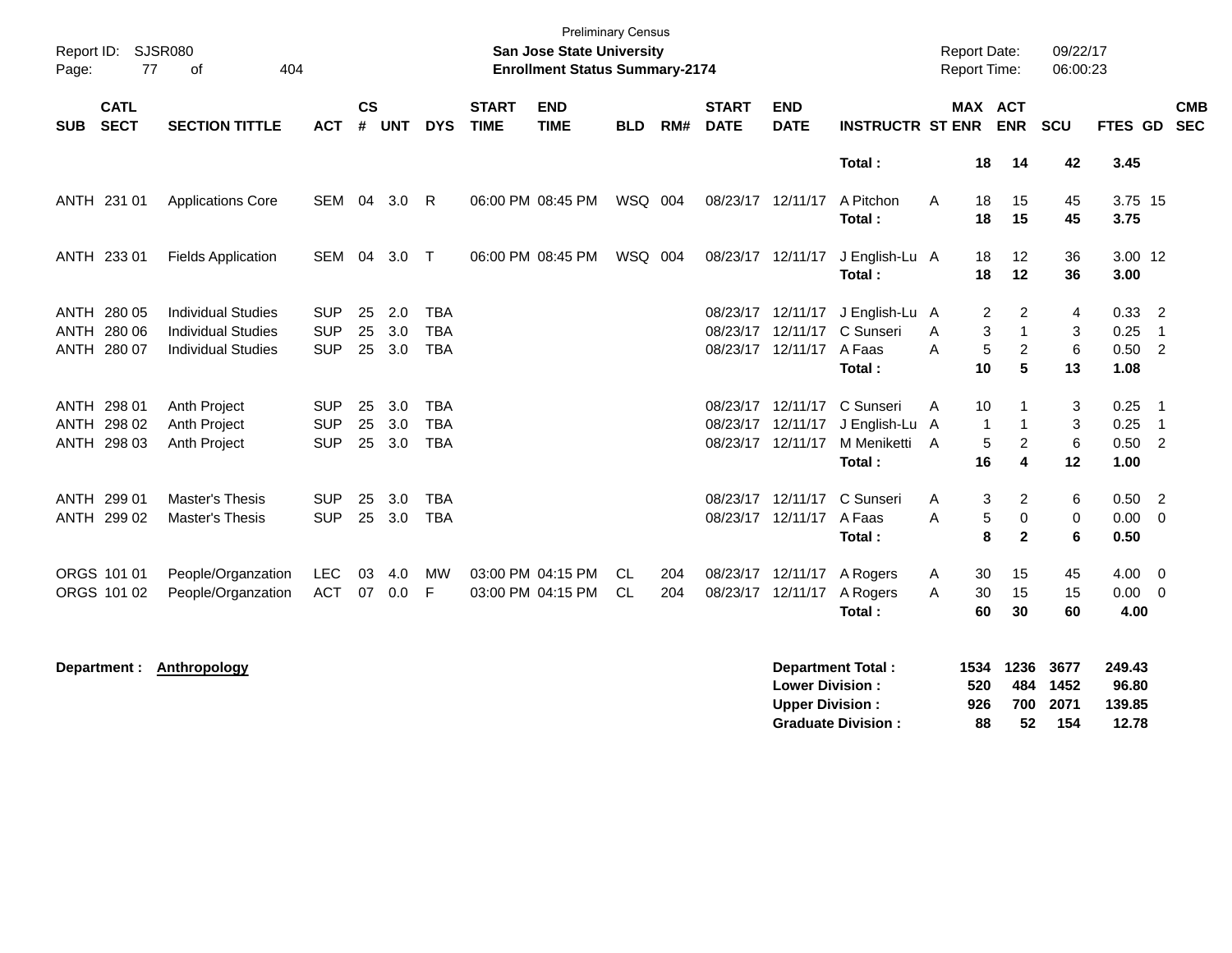| Report ID:<br>Page: | 78                         | <b>SJSR080</b><br>404<br>of                               |                   |                |               |                |                             | <b>Preliminary Census</b><br><b>San Jose State University</b><br><b>Enrollment Status Summary-2174</b> |                         |            |                                        |                                                  |                                                 |        | <b>Report Date:</b><br>Report Time: |                                | 09/22/17<br>06:00:23          |                                |                          |
|---------------------|----------------------------|-----------------------------------------------------------|-------------------|----------------|---------------|----------------|-----------------------------|--------------------------------------------------------------------------------------------------------|-------------------------|------------|----------------------------------------|--------------------------------------------------|-------------------------------------------------|--------|-------------------------------------|--------------------------------|-------------------------------|--------------------------------|--------------------------|
| <b>SUB</b>          | <b>CATL</b><br><b>SECT</b> | <b>SECTION TITTLE</b>                                     | <b>ACT</b>        | <b>CS</b><br># | <b>UNT</b>    | <b>DYS</b>     | <b>START</b><br><b>TIME</b> | <b>END</b><br><b>TIME</b>                                                                              | <b>BLD</b>              | RM#        | <b>START</b><br><b>DATE</b>            | <b>END</b><br><b>DATE</b>                        | <b>INSTRUCTR ST ENR</b>                         |        | <b>MAX ACT</b><br><b>ENR</b>        |                                | <b>SCU</b>                    | FTES GD                        | <b>CMB</b><br><b>SEC</b> |
| <b>College</b>      | Department :               | <b>Social Sciences</b><br><b>African American Studies</b> |                   |                |               |                |                             |                                                                                                        |                         |            |                                        |                                                  |                                                 |        |                                     |                                |                               |                                |                          |
| AFAM<br><b>AFAM</b> | 2A 01<br>2A 02             | AfAm & Dev Am His/GvLEC<br>AfAm & Dev Am His/GvLEC        |                   | 02             | 3.0<br>02 3.0 | <b>MW</b><br>W |                             | 09:00 AM 10:15 AM<br>06:00 PM 08:45 PM                                                                 | <b>CL</b><br><b>DMH</b> | 204<br>150 | 08/23/17 12/11/17<br>08/23/17 12/11/17 |                                                  | M Tran<br>S Millner<br>Total:                   | A<br>A | 25<br>60<br>85                      | 36<br>61<br>97                 | 108<br>183<br>291             | 7.20<br>12.20<br>19.40         | $\overline{0}$<br>- 0    |
|                     | AFAM 137 01<br>RELS 137 01 | <b>Relig Blk Communty</b><br>Relig Blk Communty           | <b>LEC</b><br>LEC |                | 3.0<br>3.0    |                |                             |                                                                                                        |                         |            |                                        |                                                  | Total:                                          | X<br>X | 0<br>0<br>$\bf{0}$                  | 0<br>$\pmb{0}$<br>$\mathbf 0$  | 0<br>$\mathbf 0$<br>$\bf{0}$  | 0.00<br>0.00<br>0.00           | $\overline{0}$<br>- 0    |
|                     | AFAM 155 01                | Tri Trgy Blk Ath US                                       | SEM 05            |                | 3.0           | $\top$         |                             | 06:00 PM 08:45 PM                                                                                      | <b>BBC</b>              | 223        | 08/23/17 12/11/17                      |                                                  | V Andrews<br>Total:                             | A      | 25<br>25                            | 6<br>6                         | 18<br>18                      | 1.20<br>1.20                   | $\overline{\mathbf{0}}$  |
|                     | AFAM 161 01                | Blk Images Film TV                                        | SEM 05 3.0        |                |               | M              |                             | 06:00 PM 08:45 PM                                                                                      | <b>SH</b>               | 314        | 08/23/17 12/11/17                      |                                                  | S Millner<br>Total:                             | A      | 25<br>25                            | 19<br>19                       | 57<br>57                      | $3.90$ 2<br>3.90               |                          |
|                     | AFAM 166 01                | AfAm Women in Hist                                        | SEM 05            |                | 3.0           | <b>TR</b>      |                             | 01:30 PM 02:45 PM                                                                                      | <b>CL</b>               | 243        | 08/23/17 12/11/17                      |                                                  | R Wilson<br>Total:                              | A      | 25<br>25                            | 11<br>11                       | 33<br>33                      | 2.25<br>2.25                   | $\overline{1}$           |
|                     | AFAM 180 01                | <b>Individual Studies</b>                                 | <b>SUP</b>        | 36             | 3.0           | TBA            |                             |                                                                                                        |                         |            | 08/23/17 12/11/17                      |                                                  | Total:                                          | A      | 10<br>10                            | 0<br>$\mathbf 0$               | 0<br>$\bf{0}$                 | $0.00 \t 0$<br>0.00            |                          |
|                     | AFAM 198 01                | Senior Sem AFAM St SEM 05                                 |                   |                | - 3.0         | TBA            |                             |                                                                                                        |                         |            | 08/23/17 12/11/17                      |                                                  | R Wilson<br>Total:                              | A      | 5<br>5                              | $\mathbf 1$<br>$\mathbf{1}$    | 3<br>3                        | 0.20<br>0.20                   | $\overline{\phantom{0}}$ |
|                     | Department :               | <b>African American Studies</b>                           |                   |                |               |                |                             |                                                                                                        |                         |            |                                        | <b>Lower Division:</b><br><b>Upper Division:</b> | Department Total :<br><b>Graduate Division:</b> |        | 175<br>85<br>90<br>0                | 134<br>97<br>37<br>$\mathbf 0$ | 402<br>291<br>111<br>$\bf{0}$ | 26.95<br>19.40<br>7.55<br>0.00 |                          |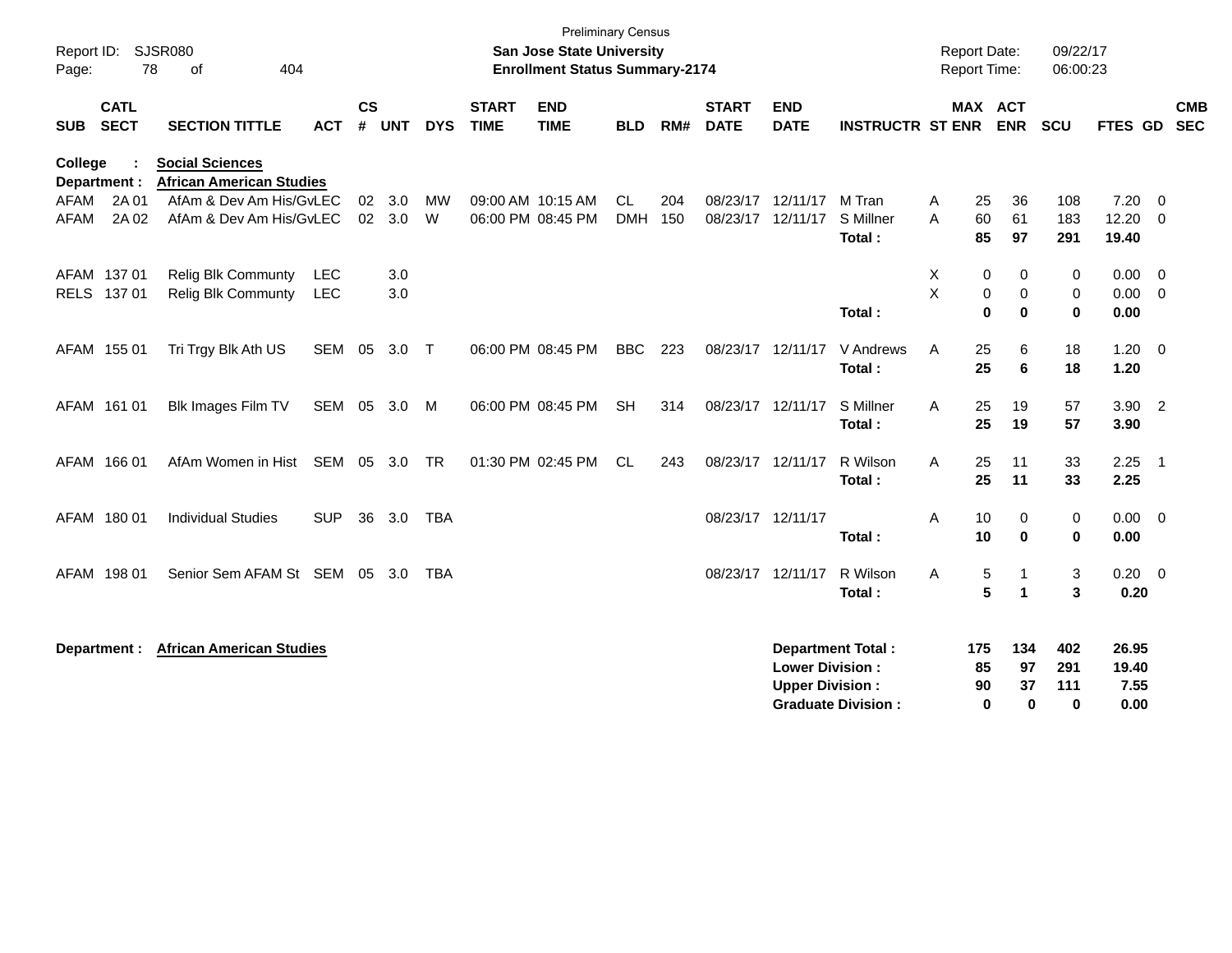| Page:       | Report ID: SJSR080<br>79   | 404<br>οf                                      |                |                    |              |            |                             | <b>Preliminary Census</b><br><b>San Jose State University</b><br><b>Enrollment Status Summary-2174</b> |            |     |                             |                            |                         | <b>Report Date:</b><br><b>Report Time:</b> |                       | 09/22/17<br>06:00:23 |             |                          |                          |
|-------------|----------------------------|------------------------------------------------|----------------|--------------------|--------------|------------|-----------------------------|--------------------------------------------------------------------------------------------------------|------------|-----|-----------------------------|----------------------------|-------------------------|--------------------------------------------|-----------------------|----------------------|-------------|--------------------------|--------------------------|
| <b>SUB</b>  | <b>CATL</b><br><b>SECT</b> | <b>SECTION TITTLE</b>                          | <b>ACT</b>     | $\mathsf{cs}$<br># | <b>UNT</b>   | <b>DYS</b> | <b>START</b><br><b>TIME</b> | <b>END</b><br><b>TIME</b>                                                                              | <b>BLD</b> | RM# | <b>START</b><br><b>DATE</b> | <b>END</b><br><b>DATE</b>  | <b>INSTRUCTR ST ENR</b> |                                            | MAX ACT<br><b>ENR</b> | <b>SCU</b>           | FTES GD     |                          | <b>CMB</b><br><b>SEC</b> |
| College     |                            | <b>Social Sciences</b>                         |                |                    |              |            |                             |                                                                                                        |            |     |                             |                            |                         |                                            |                       |                      |             |                          |                          |
|             | Department :               | <b>Economics</b>                               |                |                    |              |            |                             |                                                                                                        |            |     |                             |                            |                         |                                            |                       |                      |             |                          |                          |
| <b>ECON</b> | 1A 01                      | Prin of Econ                                   | <b>LEC</b>     | 02                 | 4.0          | <b>TBA</b> |                             |                                                                                                        |            |     |                             | 08/23/17 12/11/17          |                         | 40<br>A                                    | 41                    | 164                  | 10.93       | $\overline{\mathbf{0}}$  |                          |
| <b>ECON</b> | 1A 02                      | Prin of Econ                                   | <b>LEC</b>     |                    | 02 4.0       | <b>TBA</b> |                             |                                                                                                        |            |     |                             | 08/23/17 12/11/17          |                         | Α<br>40                                    | 53                    | 212                  | 14.13       | - 0                      |                          |
| <b>ECON</b> | 1A 03                      | Prin of Econ                                   | <b>LEC</b>     | 02 <sub>o</sub>    | 4.0          | <b>TBA</b> |                             |                                                                                                        |            |     |                             | 08/23/17 12/11/17          |                         | 40<br>Α                                    | 44                    | 176                  | 11.73       | - 0                      |                          |
| <b>ECON</b> | 1A43                       | Prin of Econ                                   | <b>LEC</b>     | 02 <sub>o</sub>    | 4.0          | <b>TBA</b> |                             |                                                                                                        |            |     |                             | 08/23/17 12/11/17          |                         | 60<br>Α                                    | 7                     | 28                   | 1.87        | 0                        |                          |
| <b>ECON</b> | 1A60                       | Prin of Econ                                   | <b>LEC</b>     |                    | 02 4.0       | <b>TBA</b> |                             |                                                                                                        |            |     |                             | 08/23/17 12/11/17          |                         | 40<br>A                                    | 35                    | 140                  | 9.33        | 0                        |                          |
| <b>ECON</b> | 1A 61                      | Prin of Econ                                   | <b>LEC</b>     | 02                 | 4.0          | <b>TBA</b> |                             |                                                                                                        |            |     |                             | 08/23/17 12/11/17          |                         | A<br>40                                    | 39                    | 156                  | 10.40       | 0                        |                          |
| <b>ECON</b> | 1A 62                      | Prin of Econ                                   | <b>LEC</b>     | 02 <sub>o</sub>    | 4.0          | <b>TBA</b> |                             |                                                                                                        |            |     |                             | 08/23/17 12/11/17          |                         | 40<br>A                                    | 39                    | 156                  | 10.40       | 0                        |                          |
| <b>ECON</b> | 1A63                       | Prin of Econ                                   | <b>LEC</b>     | 02 <sub>o</sub>    | 4.0          | <b>TBA</b> |                             |                                                                                                        |            |     |                             | 08/23/17 12/11/17          |                         | 119<br>A                                   | 115                   | 460                  | 30.67       | 0                        |                          |
| <b>ECON</b> | 1A 64                      | Prin of Econ                                   | <b>LEC</b>     | 02 <sub>o</sub>    | 4.0          | <b>TBA</b> |                             |                                                                                                        |            |     |                             | 08/23/17 12/11/17          |                         | 40<br>A                                    | 40                    | 160                  | 10.67       | - 0                      |                          |
|             |                            |                                                |                |                    |              |            |                             |                                                                                                        |            |     |                             |                            | Total :                 | 459                                        | 413                   | 1652                 | 110.13      |                          |                          |
| <b>ECON</b> | 1B 01                      | Prin of Econ                                   | <b>LEC</b>     | 02                 | 4.0          | <b>TBA</b> |                             |                                                                                                        |            |     |                             | 08/23/17 12/11/17          |                         | 35<br>A                                    | 40                    | 160                  | 10.67       | $\overline{\mathbf{0}}$  |                          |
| <b>ECON</b> | 1B 02                      | Prin of Econ                                   | <b>LEC</b>     | 02 <sub>o</sub>    | 4.0          | <b>TBA</b> |                             |                                                                                                        |            |     |                             | 08/23/17 12/11/17          |                         | 35<br>Α                                    | 42                    | 168                  | 11.20       | - 0                      |                          |
| <b>ECON</b> | 1B 03                      | Prin of Econ                                   | <b>LEC</b>     | 02 <sub>o</sub>    | 4.0          | <b>TBA</b> |                             |                                                                                                        |            |     |                             | 08/23/17 12/11/17          |                         | 35<br>Α                                    | 48                    | 192                  | 12.80       | - 0                      |                          |
| <b>ECON</b> | 1B 43                      | Prin of Econ                                   | <b>LEC</b>     |                    | 02 4.0       | <b>TBA</b> |                             |                                                                                                        |            |     |                             | 08/23/17 12/11/17          |                         | Α<br>60                                    | 0                     | 0                    | 0.00        | - 0                      |                          |
| <b>ECON</b> | 1B 60                      | Prin of Econ                                   | <b>LEC</b>     | 02 <sub>o</sub>    | 4.0          | <b>TBA</b> |                             |                                                                                                        |            |     |                             | 08/23/17 12/11/17          |                         | Α<br>35                                    | 43                    | 172                  | 11.47       | 0                        |                          |
| <b>ECON</b> | 1B 61                      | Prin of Econ                                   | <b>LEC</b>     | 02 <sub>o</sub>    | 4.0          | <b>TBA</b> |                             |                                                                                                        |            |     |                             | 08/23/17 12/11/17          |                         | 35<br>Α                                    | 37                    | 148                  | 9.87        | 0                        |                          |
| <b>ECON</b> | 1B 62                      | Prin of Econ                                   | <b>LEC</b>     |                    | 02 4.0       | <b>TBA</b> |                             |                                                                                                        |            |     |                             | 08/23/17 12/11/17          |                         | 35<br>Α                                    | 35                    | 140                  | 9.33        | 0                        |                          |
| <b>ECON</b> | 1B 63                      | Prin of Econ                                   | <b>LEC</b>     | 02 <sub>o</sub>    | 4.0          | <b>TBA</b> |                             |                                                                                                        |            |     |                             | 08/23/17 12/11/17          |                         | 35<br>A                                    | 35                    | 140                  | 9.33        | - 0                      |                          |
| <b>ECON</b> | 1B 64                      | Prin of Econ                                   | <b>LEC</b>     | 02 <sub>o</sub>    | 4.0          | <b>TBA</b> |                             |                                                                                                        |            |     |                             | 08/23/17 12/11/17          |                         | 120<br>A                                   | 118                   | 472                  | 31.47       | 0                        |                          |
| <b>ECON</b> | 1B 65                      | Prin of Econ                                   | <b>LEC</b>     |                    | 02 4.0       | <b>TBA</b> |                             |                                                                                                        |            |     |                             | 08/23/17 12/11/17          |                         | 35<br>A                                    | 31                    | 124                  | 8.27        | 0                        |                          |
| <b>ECON</b> | 1B 80                      | Prin of Econ                                   | <b>LEC</b>     | 02 <sub>o</sub>    | -4.0         | <b>TBA</b> |                             |                                                                                                        |            |     |                             | 08/23/17 12/11/17 N Norton |                         | A<br>60                                    | 59                    | 236                  | 15.73       | 0                        |                          |
| <b>ECON</b> | 1B 81                      | Prin of Econ                                   | <b>LEC</b>     | 02                 | 4.0          | <b>TBA</b> |                             |                                                                                                        |            |     |                             | 08/23/17 12/11/17          | N Norton                | 60<br>A                                    | 58                    | 232                  | 15.47       | - 0                      |                          |
|             |                            |                                                |                |                    |              |            |                             |                                                                                                        |            |     |                             |                            | Total :                 | 580                                        | 546                   | 2184                 | 145.60      |                          |                          |
| <b>ECON</b> | 2A 81                      | Macro Online Lab                               | <b>ACT</b>     | 08                 | 1.0          | TBA        |                             |                                                                                                        |            |     |                             | 08/23/17 12/11/17          | J Estill                | 50<br>A                                    | 52                    | 52                   | 3.47        | $\overline{\phantom{0}}$ |                          |
|             |                            |                                                |                |                    |              |            |                             |                                                                                                        |            |     |                             |                            | Total :                 |                                            | 50<br>52              | 52                   | 3.47        |                          |                          |
| <b>ECON</b> | 2B 81                      | Micro Online Lab                               | ACT            |                    | 08  1.0  TBA |            |                             |                                                                                                        |            |     |                             | 08/23/17 12/11/17 J Estill |                         | A                                          | 52<br>50              | 52                   | 3.47        | - 0                      |                          |
|             |                            |                                                |                |                    |              |            |                             |                                                                                                        |            |     |                             |                            | Total:                  |                                            | 50<br>52              | 52                   | 3.47        |                          |                          |
| ECON 301    |                            | <b>Econ Statistics</b>                         | SEM 05 4.0 T   |                    |              |            |                             | 04:30 PM 07:15 PM CCB 100                                                                              |            |     |                             | 08/23/17 12/11/17 G Hanle  |                         | A                                          | 30<br>30              | 90                   | $8.00 \t 0$ |                          |                          |
|             | ECON 302                   | <b>Econ Statistics</b>                         | LAB 15 0.0 TBA |                    |              |            |                             |                                                                                                        |            |     |                             | 08/23/17 12/11/17 G Hanle  |                         | A                                          | 30<br>30              | 30                   | $0.00 \t 0$ |                          |                          |
|             |                            |                                                |                |                    |              |            |                             |                                                                                                        |            |     |                             |                            | Total:                  |                                            | 60<br>60              | 120                  | 8.00        |                          |                          |
|             |                            | ECON 100W 01 Wrtg Wsh/Econ Reps SEM 04 4.0 TBA |                |                    |              |            |                             |                                                                                                        |            |     |                             | 08/23/17 12/11/17          |                         | A                                          | 22<br>21              | 84                   | 5.60 0      |                          |                          |
|             |                            |                                                |                |                    |              |            |                             |                                                                                                        |            |     |                             |                            | Total:                  |                                            | 22<br>21              | 84                   | 5.60        |                          |                          |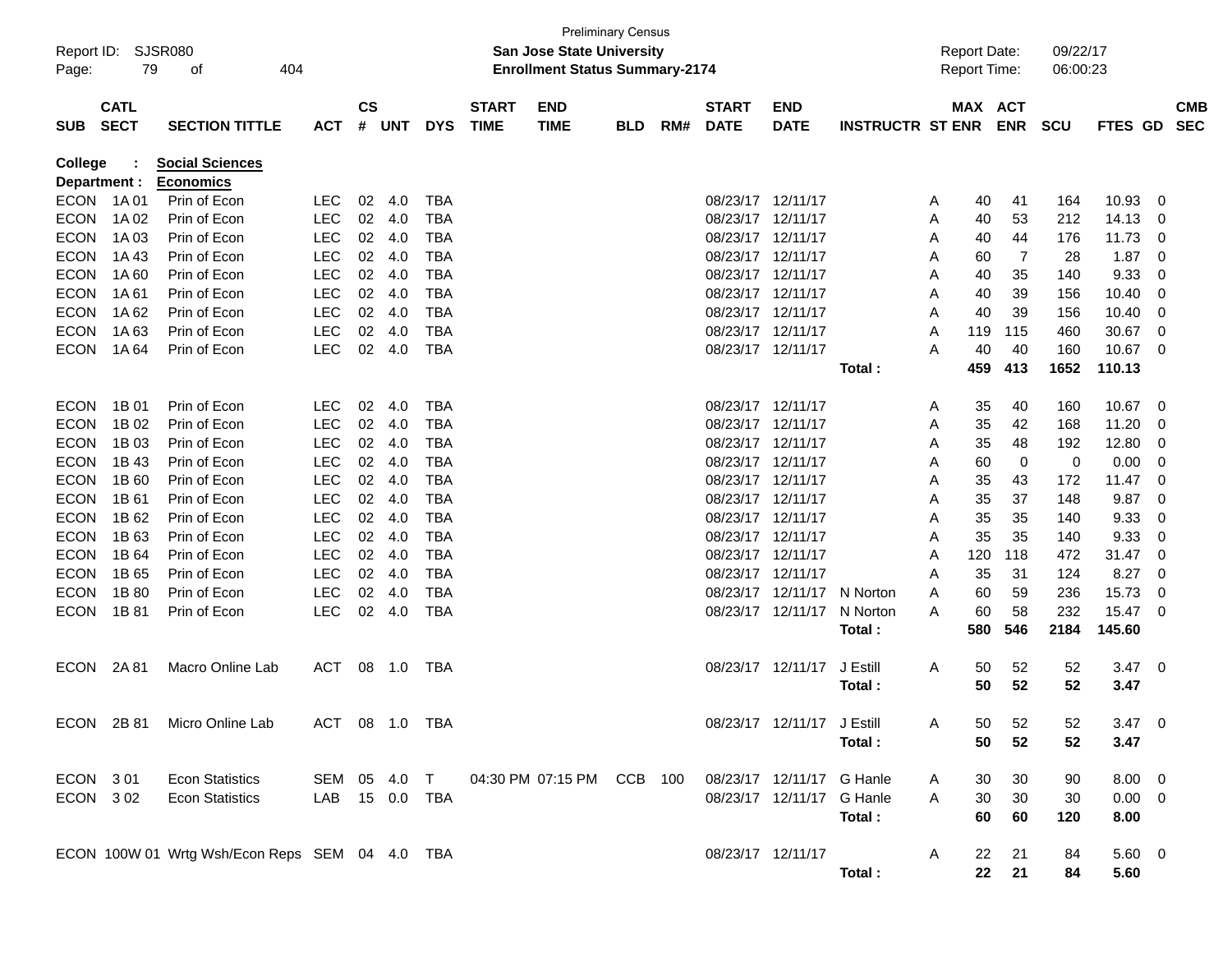| Page:      | Report ID: SJSR080<br>80    | 404                                             |                          |                    |                |                          | <b>Preliminary Census</b><br>San Jose State University<br><b>Enrollment Status Summary-2174</b> |                           |            |     |                                        |                           | <b>Report Date:</b><br>Report Time: |                          | 09/22/17<br>06:00:23       |                   |                              |                           |            |
|------------|-----------------------------|-------------------------------------------------|--------------------------|--------------------|----------------|--------------------------|-------------------------------------------------------------------------------------------------|---------------------------|------------|-----|----------------------------------------|---------------------------|-------------------------------------|--------------------------|----------------------------|-------------------|------------------------------|---------------------------|------------|
| <b>SUB</b> | <b>CATL</b><br><b>SECT</b>  | <b>SECTION TITTLE</b>                           | <b>ACT</b>               | $\mathsf{cs}$<br># | UNT            | <b>DYS</b>               | <b>START</b><br><b>TIME</b>                                                                     | <b>END</b><br><b>TIME</b> | <b>BLD</b> | RM# | <b>START</b><br><b>DATE</b>            | <b>END</b><br><b>DATE</b> | <b>INSTRUCTR ST ENR</b>             | MAX ACT                  | <b>ENR</b>                 | <b>SCU</b>        | FTES GD SEC                  |                           | <b>CMB</b> |
|            | ECON 101 01                 | Micr-Econ Analysis                              | SEM 05 4.0               |                    |                | TBA                      |                                                                                                 |                           |            |     | 08/23/17 12/11/17                      |                           | Total:                              | Α<br>40<br>40            | 46<br>46                   | 184<br>184        | 12.40 2<br>12.40             |                           |            |
|            | ECON 102 01<br>ECON 102 02  | Macr-Econ Analysis<br>Macr-Econ Analysis        | SEM<br><b>SEM</b>        | 05                 | -4.0<br>05 4.0 | <b>TBA</b><br><b>TBA</b> |                                                                                                 |                           |            |     | 08/23/17 12/11/17<br>08/23/17 12/11/17 |                           | Total:                              | 40<br>A<br>40<br>A<br>80 | 50<br>50<br>100            | 200<br>200<br>400 | 13.40<br>13.40 1<br>26.80    | - 1                       |            |
|            | ECON 103 01<br>ECON 103 82  | Intro Econometrics<br>Intro Econometrics        | SEM<br><b>ACT</b>        | 04                 | 4.0<br>13 0.0  | <b>TR</b><br><b>TBA</b>  |                                                                                                 | 10:30 AM 11:45 AM         | DMH 160    |     | 08/23/17 12/11/17<br>08/23/17 12/11/17 |                           | R Liu<br>R Liu<br>Total:            | 40<br>A<br>A<br>40<br>80 | 44<br>44<br>88             | 132<br>44<br>176  | 11.87 2<br>$0.00$ 2<br>11.87 |                           |            |
|            | ECON 104 01                 | Math Meth for Econ                              | SEM 05 4.0               |                    |                | TBA                      |                                                                                                 |                           |            |     | 08/23/17 12/11/17                      |                           | Total:                              | Α<br>40<br>40            | 45<br>45                   | 180<br>180        | 12.20 3<br>12.20             |                           |            |
|            | ECON 108 01<br>ENVS 108 01  | Cost-Benefit Analy<br><b>Cost-Benefit Analy</b> | SEM<br><b>SEM</b>        | 05                 | -4.0<br>05 4.0 | <b>TBA</b><br><b>TBA</b> |                                                                                                 |                           |            |     | 08/23/17 12/11/17<br>08/23/17 12/11/17 |                           | Total:                              | 40<br>A<br>A<br>0<br>40  | 46<br>$\mathbf 0$<br>46    | 184<br>0<br>184   | 12.27<br>0.00<br>12.27       | $0\,C$<br>$0\,C$          |            |
|            | ECON 112 01                 | Econ Development                                | SEM 05 4.0               |                    |                | TBA                      |                                                                                                 |                           |            |     | 08/23/17 12/11/17                      |                           | Total:                              | Α<br>40<br>40            | 46<br>46                   | 184<br>184        | $12.27$ 0<br>12.27           |                           |            |
|            | ECON 113A 01<br>HIST 113A01 | Econ Hist of US<br>Econ Hist of US              | SEM<br><b>SEM</b>        | 05<br>05           | 4.0<br>4.0     | <b>TBA</b><br><b>TBA</b> |                                                                                                 |                           |            |     | 08/23/17 12/11/17<br>08/23/17 12/11/17 |                           | Total:                              | 40<br>A<br>A<br>0<br>40  | 43<br>$\overline{2}$<br>45 | 172<br>8<br>180   | 11.47<br>0.53<br>12.00       | $0\,$ C<br>0 <sup>o</sup> |            |
|            | ECON 136 01<br>ECON 136 02  | Internatl Econ<br>Internatl Econ                | <b>SEM</b><br><b>SEM</b> | 05<br>05           | -4.0<br>4.0    | <b>TBA</b><br><b>TBA</b> |                                                                                                 |                           |            |     | 08/23/17 12/11/17<br>08/23/17 12/11/17 |                           | Total:                              | 40<br>Α<br>40<br>A<br>80 | 48<br>47<br>95             | 192<br>188<br>380 | 12.80<br>$12.53$ 0<br>25.33  | $\overline{\phantom{0}}$  |            |
|            |                             | ECON 137A 01 Fund Corp Finance SEM 05 4.0 TBA   |                          |                    |                |                          |                                                                                                 |                           |            |     |                                        | 08/23/17 12/11/17         | Total:                              | A<br>40<br>40            | 42<br>42                   | 168<br>168        | 11.33 2<br>11.33             |                           |            |
|            |                             | ECON 151 01 Labor Econ                          | SEM 05 4.0 TBA           |                    |                |                          |                                                                                                 |                           |            |     |                                        | 08/23/17 12/11/17         | Total:                              | 40<br>A<br>40            | 39<br>39                   | 156<br>156        | $10.40 \t 0$<br>10.40        |                           |            |
|            |                             | ECON 166 01 Urban Economics                     | SEM 05 4.0 TBA           |                    |                |                          |                                                                                                 |                           |            |     |                                        | 08/23/17 12/11/17         | Total:                              | 40<br>A                  | 47<br>40 47                | 188<br>188        | 12.73 3<br>12.73             |                           |            |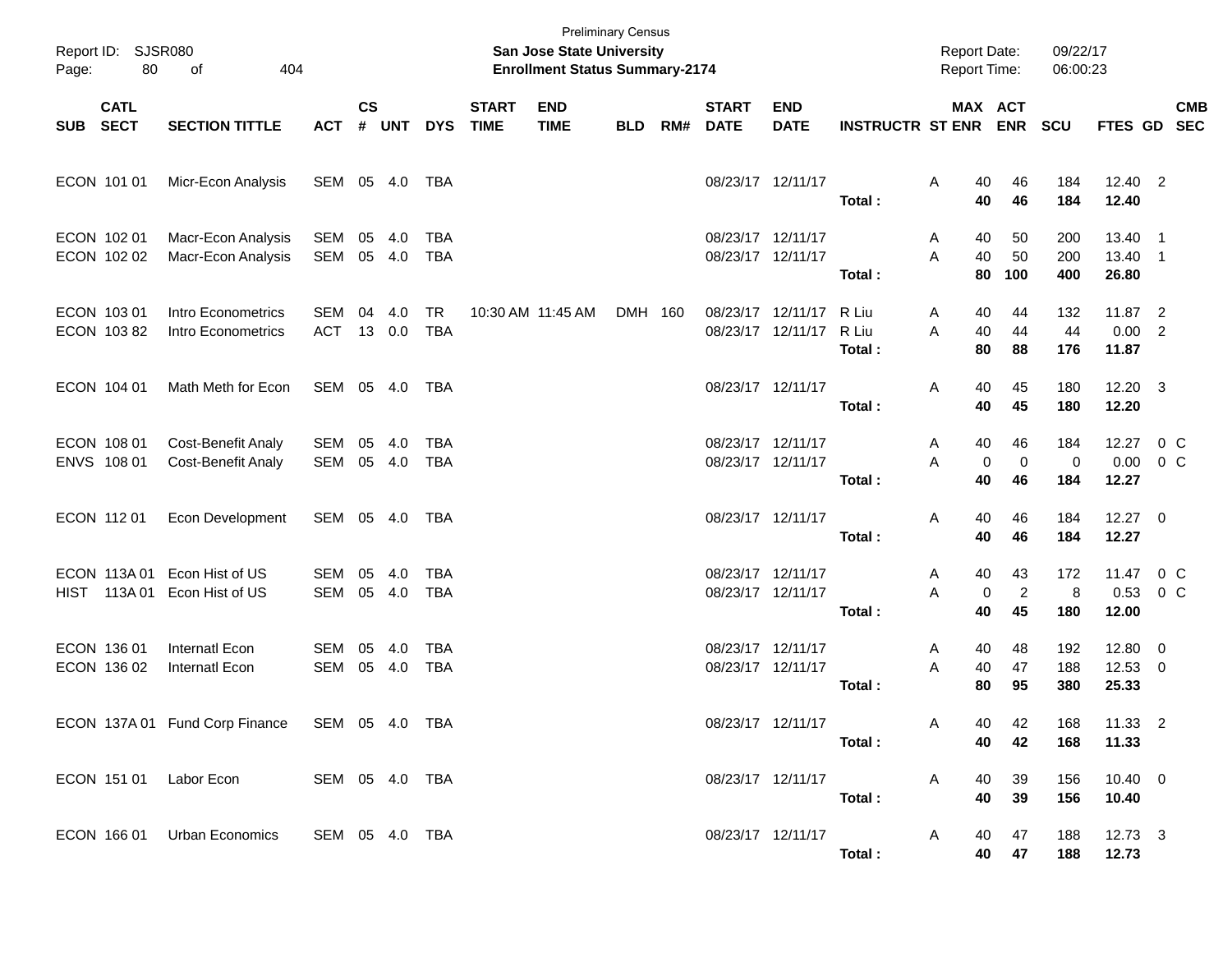| Report ID: SJSR080<br>81<br>Page: | of<br>404                                     |                          |          |            |                          |                             | <b>Preliminary Census</b><br>San Jose State University<br><b>Enrollment Status Summary-2174</b> |            |     |                                        |                           |                                                          | <b>Report Date:</b><br><b>Report Time:</b> |                          | 09/22/17<br>06:00:23 |                     |                                 |            |
|-----------------------------------|-----------------------------------------------|--------------------------|----------|------------|--------------------------|-----------------------------|-------------------------------------------------------------------------------------------------|------------|-----|----------------------------------------|---------------------------|----------------------------------------------------------|--------------------------------------------|--------------------------|----------------------|---------------------|---------------------------------|------------|
| <b>CATL</b><br><b>SECT</b><br>SUB | <b>SECTION TITTLE</b><br><b>Indiv Studies</b> |                          |          |            | <b>DYS</b>               | <b>START</b><br><b>TIME</b> | <b>END</b><br><b>TIME</b>                                                                       | <b>BLD</b> | RM# | <b>START</b><br><b>DATE</b>            | <b>END</b><br><b>DATE</b> | <b>INSTRUCTR ST ENR</b>                                  |                                            | MAX ACT<br><b>ENR</b>    | <b>SCU</b>           | FTES GD SEC         |                                 | <b>CMB</b> |
| ECON 180 03<br>ECON 180 04        | <b>Indiv Studies</b>                          | <b>SUP</b><br><b>SUP</b> | 36<br>36 | 3.0<br>3.0 | <b>TBA</b><br><b>TBA</b> |                             |                                                                                                 |            |     | 08/23/17 12/11/17<br>08/23/17 12/11/17 |                           |                                                          | Α<br>A                                     | 0<br>5<br>$\pmb{0}$<br>5 | 0<br>0               | 0.00<br>0.00        | - 0<br>$\overline{\phantom{0}}$ |            |
| ECON 180 05                       | <b>Indiv Studies</b>                          | <b>SUP</b>               | 36       | 3.0        | <b>TBA</b>               |                             |                                                                                                 |            |     | 08/23/17 12/11/17                      |                           |                                                          | A                                          | 5<br>0                   | 0                    | 0.00                | $\overline{\phantom{0}}$        |            |
| ECON 180 07                       | <b>Indiv Studies</b>                          | <b>SUP</b>               | 36       | 4.0        | <b>TBA</b>               |                             |                                                                                                 |            |     | 08/23/17 12/11/17                      |                           |                                                          | A<br>-1                                    | 0                        | 0                    | 0.00                | $\overline{\mathbf{0}}$         |            |
| ECON 180 80                       | <b>Indiv Studies</b>                          | <b>SUP</b>               | 36       | 1.0        | <b>TBA</b>               |                             |                                                                                                 |            |     |                                        | 08/23/17 12/11/17         | M Holian                                                 | 30<br>A                                    | 30                       | 30                   | 2.00                | $\overline{\mathbf{0}}$         |            |
| ECON 180 81                       | <b>Indiv Studies</b>                          | <b>SUP</b><br><b>SUP</b> | 36       | 4.0        | <b>TBA</b>               |                             |                                                                                                 |            |     |                                        | 08/23/17 12/11/17         | M Holian                                                 | Α<br>-1<br>X                               | $\mathbf 0$              | $\mathbf 0$          | 0.00                | $\overline{\phantom{0}}$        |            |
| ECON 180 82                       | <b>Indiv Studies</b>                          |                          |          | 4.0        |                          |                             |                                                                                                 |            |     |                                        |                           | Total:                                                   | 0<br>47                                    | 0<br>30                  | 0<br>30              | $0.00 \t 0$<br>2.00 |                                 |            |
| ECON 185 01                       | Appld Econ Intrn                              | SUP                      | 36       | 3.0        | TBA                      |                             |                                                                                                 |            |     | 08/23/17 12/11/17                      |                           |                                                          | Α                                          | 0<br>0                   | 0                    | $0.00 \t 0$         |                                 |            |
| ECON 185 02                       | Appld Econ Intrn                              | <b>SUP</b>               |          | 36 3.0     | TBA                      |                             |                                                                                                 |            |     |                                        | 08/23/17 12/11/17         | D Deyo                                                   | A                                          | 5<br>0                   | 0                    | $0.00 \t 0$         |                                 |            |
|                                   |                                               |                          |          |            |                          |                             |                                                                                                 |            |     |                                        |                           | Total:                                                   |                                            | 5<br>$\bf{0}$            | $\bf{0}$             | 0.00                |                                 |            |
| ECON 190 01                       | Hist Econ Thought                             | SEM 05 4.0               |          |            | TBA                      |                             |                                                                                                 |            |     | 08/23/17 12/11/17                      |                           |                                                          | 40<br>A                                    | 47                       | 188                  | $12.53$ 0           |                                 |            |
|                                   |                                               |                          |          |            |                          |                             |                                                                                                 |            |     |                                        |                           | Total:                                                   | 40                                         | 47                       | 188                  | 12.53               |                                 |            |
| ECON 193 01                       | New Institutional Ec                          | SEM 05 4.0               |          |            | TBA                      |                             |                                                                                                 |            |     | 08/23/17 12/11/17                      |                           |                                                          | A<br>40                                    | 44                       | 176                  | $11.73$ 0           |                                 |            |
|                                   |                                               |                          |          |            |                          |                             |                                                                                                 |            |     |                                        |                           | Total:                                                   | 40                                         | 44                       | 176                  | 11.73               |                                 |            |
| ECON 195 01                       | Comp Methods Econ SEM 05 4.0                  |                          |          |            | TBA                      |                             |                                                                                                 |            |     | 08/23/17 12/11/17                      |                           |                                                          | A<br>40                                    | 35                       | 140                  | 9.60 4              |                                 |            |
|                                   |                                               |                          |          |            |                          |                             |                                                                                                 |            |     |                                        |                           | Total:                                                   | 40                                         | 35                       | 140                  | 9.60                |                                 |            |
| ECON 200 01                       | Sem Law and Econ                              | SEM 05 3.0 T             |          |            |                          |                             | 06:30 PM 09:15 PM                                                                               | DMH 358    |     |                                        | 08/23/17 12/11/17         | D Deyo                                                   | A<br>20                                    | 2                        | 6                    | $0.50$ 2            |                                 |            |
|                                   |                                               |                          |          |            |                          |                             |                                                                                                 |            |     |                                        |                           | Total:                                                   | 20                                         | $\mathbf{2}$             | 6                    | 0.50                |                                 |            |
| ECON 201 01                       | Sem Micro-Econ Ana SEM 05 3.0 R               |                          |          |            |                          |                             | 06:30 PM 09:15 PM                                                                               | DMH 358    |     | 08/23/17 12/11/17                      |                           | R March                                                  | A<br>20                                    | 12                       | 36                   | 3.00 12             |                                 |            |
|                                   |                                               |                          |          |            |                          |                             |                                                                                                 |            |     |                                        |                           | Total:                                                   | 20                                         | 12                       | 36                   | 3.00                |                                 |            |
| ECON 203A 01 Econ Res Meth        |                                               | SEM                      | 05       | 3.0        | W                        |                             | 06:30 PM 09:15 PM                                                                               | DMH 166    |     | 08/23/17 12/11/17                      |                           | M Holian                                                 | 20<br>A                                    | 14                       | 42                   | 3.50 14             |                                 |            |
|                                   |                                               |                          |          |            |                          |                             |                                                                                                 |            |     |                                        |                           | Total:                                                   | 20                                         | 14                       | 42                   | 3.50                |                                 |            |
|                                   | ECON 232 01 Sem Pub Finance                   | SEM 05 3.0 M             |          |            |                          |                             |                                                                                                 |            |     |                                        |                           | 06:30 PM 09:15 PM DMH 358 08/23/17 12/11/17 F Foldvary A | 20                                         | 10                       | 30                   | 2.50 10             |                                 |            |
|                                   |                                               |                          |          |            |                          |                             |                                                                                                 |            |     |                                        |                           | Total:                                                   | 20                                         | 10                       | 30                   | 2.50                |                                 |            |
| ECON 235 01                       | Monet Theor & Pol                             | SEM 05 3.0 R             |          |            |                          |                             | 06:30 PM 09:15 PM DMH 166                                                                       |            |     | 08/23/17 12/11/17                      |                           | J Hummel                                                 | A<br>20                                    | 3                        | 9                    | $0.65$ 1            |                                 |            |
|                                   |                                               |                          |          |            |                          |                             |                                                                                                 |            |     |                                        |                           | Total:                                                   | 20                                         | $\mathbf{3}$             | 9                    | 0.65                |                                 |            |
| ECON 298 02                       | <b>Spec Study</b>                             | SUP 25 3.0               |          |            | TBA                      |                             |                                                                                                 |            |     | 08/23/17 12/11/17                      |                           |                                                          | A                                          | 5<br>0                   | 0                    | $0.00 \t 0$         |                                 |            |
| ECON 298 03                       | <b>Spec Study</b>                             | SUP 25 3.0 TBA           |          |            |                          |                             |                                                                                                 |            |     | 08/23/17 12/11/17                      |                           |                                                          | Α                                          | $\sqrt{5}$<br>$\pmb{0}$  | 0                    | $0.00 \t 0$         |                                 |            |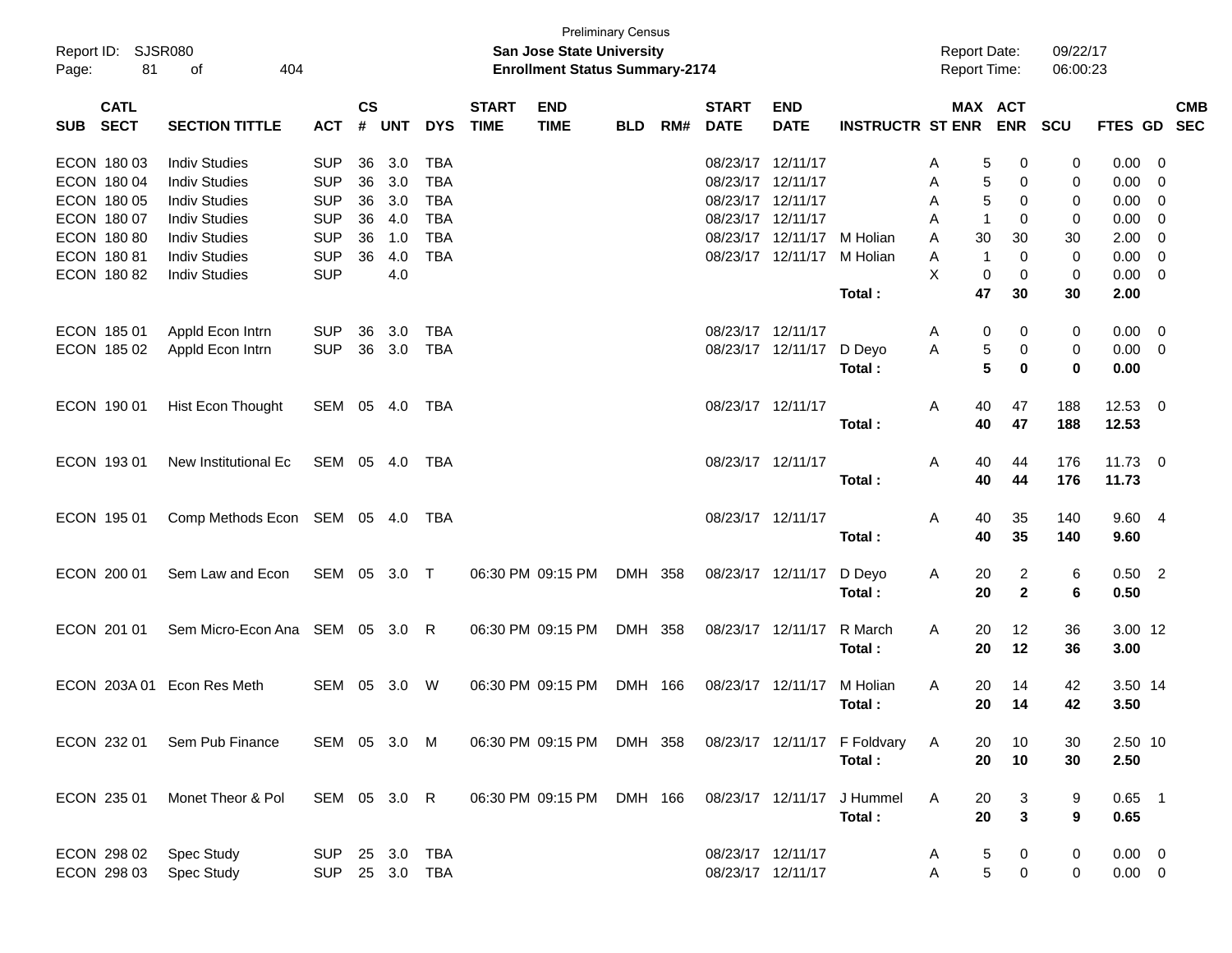|                           |                          |            |               |            |            |              |            | <b>Preliminary Census</b>             |     |              |                        |                           |   |                     |            |          |             |                |            |
|---------------------------|--------------------------|------------|---------------|------------|------------|--------------|------------|---------------------------------------|-----|--------------|------------------------|---------------------------|---|---------------------|------------|----------|-------------|----------------|------------|
| Report ID:                | SJSR080                  |            |               |            |            |              |            | <b>San Jose State University</b>      |     |              |                        |                           |   | <b>Report Date:</b> |            | 09/22/17 |             |                |            |
| Page:                     | 82<br>404<br>οf          |            |               |            |            |              |            | <b>Enrollment Status Summary-2174</b> |     |              |                        |                           |   | <b>Report Time:</b> |            | 06:00:23 |             |                |            |
| <b>CATL</b>               |                          |            | $\mathsf{cs}$ |            |            | <b>START</b> | <b>END</b> |                                       |     | <b>START</b> | <b>END</b>             |                           |   | <b>MAX</b>          | <b>ACT</b> |          |             |                | <b>CMB</b> |
| <b>SECT</b><br><b>SUB</b> | <b>SECTION TITTLE</b>    | <b>ACT</b> | #             | <b>UNT</b> | <b>DYS</b> | <b>TIME</b>  | TIME       | <b>BLD</b>                            | RM# | <b>DATE</b>  | <b>DATE</b>            | <b>INSTRUCTR ST ENR</b>   |   |                     | <b>ENR</b> | SCU      | FTES GD     |                | <b>SEC</b> |
| ECON 298 04               | Spec Study               | <b>SUP</b> | 25            | 3.0        | TBA        |              |            |                                       |     | 08/23/17     | 12/11/17               |                           | A | 5                   | 0          | 0        | 0.00        | $\overline{0}$ |            |
| ECON 298 05               | Spec Study               | <b>SUP</b> | 25            | 3.0        | TBA        |              |            |                                       |     | 08/23/17     | 12/11/17               |                           | A | 5                   | 0          | 0        | 0.00        | 0              |            |
| ECON 298 06               | Spec Study               | <b>SUP</b> | 25            | 3.0        | TBA        |              |            |                                       |     | 08/23/17     | 12/11/17               |                           | A | 5                   | 0          | 0        | 0.00        | 0              |            |
| ECON 298 07               | Spec Study               | <b>SUP</b> | 25            | 1.0        | TBA        |              |            |                                       |     | 08/23/17     | 12/11/17               |                           | A | $\sqrt{5}$          | 0          | 0        | 0.00        | 0              |            |
|                           |                          |            |               |            |            |              |            |                                       |     |              |                        | Total:                    |   | 30                  | 0          | 0        | 0.00        |                |            |
| ECON 298E 01              | Comp Exam                | <b>SUP</b> | 25            | 1.0        | <b>TBA</b> |              |            |                                       |     | 08/23/17     | 12/11/17               | J Hummel                  | A | 30                  | 3          | 3        | 0.25        | $\mathbf{3}$   |            |
|                           |                          |            |               |            |            |              |            |                                       |     |              |                        | Total:                    |   | 30                  | 3          | 3        | 0.25        |                |            |
| ECON 299 02               | <b>MA Thesis Project</b> | <b>SUP</b> | 25            | 6.0        | TBA        |              |            |                                       |     | 08/23/17     | 12/11/17               |                           | A |                     | 0          | 0        | $0.00 \t 0$ |                |            |
|                           |                          |            |               |            |            |              |            |                                       |     |              |                        | Total:                    |   | 1                   | $\bf{0}$   | 0        | 0.00        |                |            |
|                           |                          |            |               |            |            |              |            |                                       |     |              |                        |                           |   |                     |            |          |             |                |            |
| Department :              | <b>Economics</b>         |            |               |            |            |              |            |                                       |     |              |                        | <b>Department Total:</b>  |   | 2114                | 1983       | 7184     | 482.13      |                |            |
|                           |                          |            |               |            |            |              |            |                                       |     |              | <b>Lower Division:</b> |                           |   | 1199                | 1123       | 4060     | 270.67      |                |            |
|                           |                          |            |               |            |            |              |            |                                       |     |              | <b>Upper Division:</b> |                           |   | 774                 | 818        | 3004     | 201.57      |                |            |
|                           |                          |            |               |            |            |              |            |                                       |     |              |                        | <b>Graduate Division:</b> |   | 141                 | 42         | 120      | 9.90        |                |            |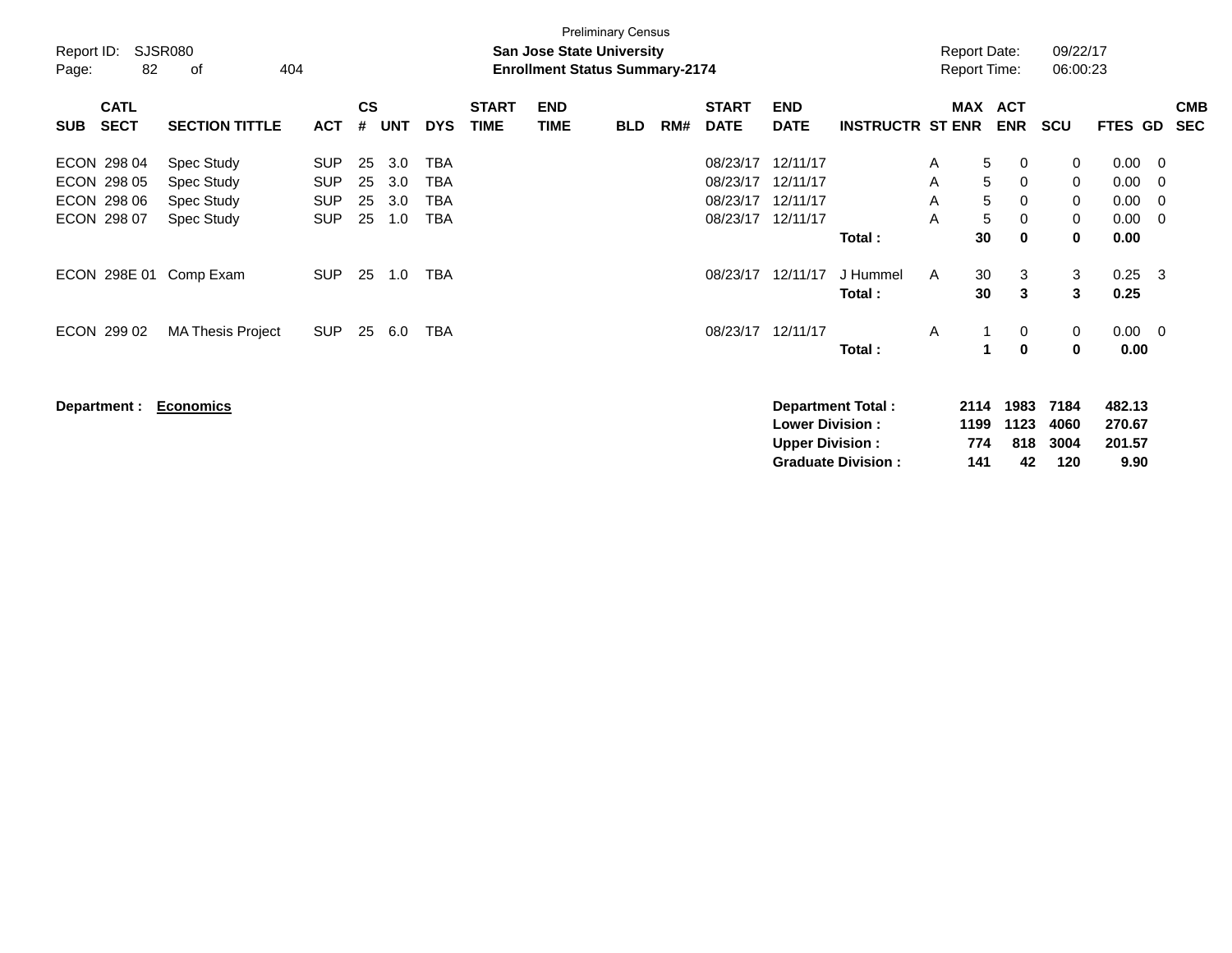| Report ID:<br>Page:        | 83                         | SJSR080<br>404<br>οf                                   |                          |                    |            |                  |                             | <b>Preliminary Census</b><br>San Jose State University<br><b>Enrollment Status Summary-2174</b> |            |       |                             |                           |                                         |        |                  | <b>Report Date:</b><br>Report Time: | 09/22/17<br>06:00:23 |                        |                                |                          |
|----------------------------|----------------------------|--------------------------------------------------------|--------------------------|--------------------|------------|------------------|-----------------------------|-------------------------------------------------------------------------------------------------|------------|-------|-----------------------------|---------------------------|-----------------------------------------|--------|------------------|-------------------------------------|----------------------|------------------------|--------------------------------|--------------------------|
| <b>SUB</b>                 | <b>CATL</b><br><b>SECT</b> | <b>SECTION TITTLE</b>                                  | <b>ACT</b>               | $\mathsf{cs}$<br># | <b>UNT</b> | <b>DYS</b>       | <b>START</b><br><b>TIME</b> | <b>END</b><br><b>TIME</b>                                                                       | <b>BLD</b> | RM#   | <b>START</b><br><b>DATE</b> | <b>END</b><br><b>DATE</b> | <b>INSTRUCTR ST ENR</b>                 |        |                  | MAX ACT<br><b>ENR</b>               | <b>SCU</b>           | <b>FTES GD</b>         |                                | <b>CMB</b><br><b>SEC</b> |
| College<br>Department :    |                            | <b>Social Sciences</b><br><b>Environmental Studies</b> |                          |                    |            |                  |                             |                                                                                                 |            |       |                             |                           |                                         |        |                  |                                     |                      |                        |                                |                          |
| <b>ENVS</b><br><b>ENVS</b> | 1 0 1<br>180               | Intro Environ Iss<br>Intro Environ Iss                 | <b>LEC</b><br><b>LEC</b> | 01<br>01           | 3.0<br>3.0 | TR<br><b>TBA</b> |                             | 09:00 AM 10:15 AM                                                                               | WSQ 207    |       | 08/23/17 12/11/17           | 08/23/17 12/11/17         | M Davis<br><b>B Olszewski</b><br>Total: | Α<br>A | 120<br>35<br>155 | 114<br>34<br>148                    | 342<br>102<br>444    | 22.80<br>6.80<br>29.60 | - 0<br>$\overline{\mathbf{0}}$ |                          |
| <b>ENVS</b>                | 10 01                      | Life Chang Planet                                      | <b>LEC</b>               | 01                 | 3.0        | MW               | 10:30 AM 11:45 AM           |                                                                                                 | <b>DMH</b> | - 164 | 08/23/17 12/11/17           |                           | G Bacigalupi A                          |        | 40               | 40                                  | 120                  | 8.00                   | - 0                            |                          |
| <b>ENVS</b>                | 10 02                      | Life Chang Planet                                      | <b>LEC</b>               | 01                 | 3.0        | MW               |                             | 01:30 PM 02:45 PM                                                                               | <b>DMH</b> | 164   | 08/23/17 12/11/17           |                           | G Bacigalupi A                          |        | 40               | 39                                  | 117                  | 7.80                   | $\overline{0}$                 |                          |
| <b>ENVS</b>                | 10 03                      | Life Chang Planet                                      | <b>LEC</b>               | 01                 | 3.0        | TR               |                             | 03:00 PM 04:15 PM                                                                               | WSQ 109    |       | 08/23/17 12/11/17           |                           | R Lazzeri-Ae A<br>Total:                |        | 120<br>200       | 110<br>189                          | 330<br>567           | 22.00<br>37.80         | 0                              |                          |
| <b>ENVS</b>                |                            | 100W 01 Env Res and Writ                               | <b>SEM</b>               | 04                 | 3.0        | MW               | 09:00 AM 10:15 AM           |                                                                                                 | <b>DMH</b> | 358   |                             | 08/23/17 12/11/17         | S Bane                                  | A      | 24               | 19                                  | 57                   | 3.80                   | $\overline{\phantom{0}}$       |                          |
| <b>ENVS</b>                |                            | 100W 02 Env Res and Writ                               | <b>SEM</b>               | 04                 | 3.0        | MW               | 10:30 AM 11:45 AM           |                                                                                                 | <b>BBC</b> | 221   |                             | 08/23/17 12/11/17         | S Bane                                  | A      | 24               | 21                                  | 63                   | 4.20                   | $\overline{\mathbf{0}}$        |                          |
|                            |                            |                                                        |                          |                    |            |                  |                             |                                                                                                 |            |       |                             |                           | Total:                                  |        | 48               | 40                                  | 120                  | 8.00                   |                                |                          |
|                            | ENVS 105 01                | Env Prob, SF Bay Are LEC                               |                          |                    | 3.0        |                  |                             |                                                                                                 |            |       |                             |                           |                                         | X      | 0                | 0                                   | 0                    | $0.00 \t 0$            |                                |                          |
|                            |                            |                                                        |                          |                    |            |                  |                             |                                                                                                 |            |       |                             |                           | Total:                                  |        | 0                | $\bf{0}$                            | 0                    | 0.00                   |                                |                          |
|                            | ENVS 107 01                | Env Econ & Policy                                      | <b>LEC</b>               | 01                 | 3.0        | <b>TR</b>        | 10:30 AM 11:45 AM           |                                                                                                 | DMH        | 357   |                             | 08/23/17 12/11/17         | L Camilli                               | Α      | 35               | 22                                  | 66                   | 4.45                   |                                | 1 C                      |
|                            | ECON 107 01                | Env Econ & Policy                                      | <b>LEC</b>               | 01                 | 3.0        | <b>TR</b>        | 10:30 AM 11:45 AM           |                                                                                                 | DMH        | 357   |                             | 08/23/17 12/11/17         | L Camilli                               | A      | 0                | 12                                  | 36                   | 2.40                   |                                | $0\,$ C                  |
|                            | ENVS 107 02                | Env Econ & Policy                                      | <b>LEC</b>               | 01                 | 3.0        | <b>TR</b>        |                             | 12:00 PM 01:15 PM                                                                               | <b>DMH</b> | 357   |                             | 08/23/17 12/11/17         | L Camilli                               | A      | 35               | 27                                  | 81                   | 5.45                   |                                | 1 C                      |
|                            | ECON 107 02                | Env Econ & Policy                                      | <b>LEC</b>               | 01                 | 3.0        | <b>TR</b>        |                             | 12:00 PM 01:15 PM                                                                               | DMH 357    |       |                             | 08/23/17 12/11/17         | L Camilli                               | А      | 0                | 8                                   | 24                   | 1.60                   |                                | $0\,$ C                  |
|                            |                            |                                                        |                          |                    |            |                  |                             |                                                                                                 |            |       |                             |                           | Total:                                  |        | 70               | 69                                  | 207                  | 13.90                  |                                |                          |
|                            | ENVS 110 01                | Resource Analysis                                      | LEC                      | 02                 | 4.0        | M                |                             | 03:00 PM 05:45 PM                                                                               | DMH 164    |       |                             | 08/23/17 12/11/17         | R Lazzeri-Ae A                          |        | 40               | 36                                  | 108                  | 9.67                   | - 1                            |                          |
|                            | ENVS 110 10                | Resource Analysis                                      | LAB                      | 16                 | 0.0        | TR               | 10:30 AM 11:45 AM           |                                                                                                 | WSQ 113    |       | 08/23/17 12/11/17           |                           | R Lazzeri-Ae A                          |        | 20               | 17                                  | 17                   | 0.00                   | $\overline{\mathbf{0}}$        |                          |
|                            | ENVS 110 11                | Resource Analysis                                      | LAB                      | 16                 | 0.0        | TR.              |                             | 12:00 PM 01:15 PM                                                                               | WSQ 113    |       | 08/23/17 12/11/17           |                           | R Lazzeri-Ae A                          |        | 20               | 19                                  | 19                   | 0.00                   | - 1                            |                          |
|                            |                            |                                                        |                          |                    |            |                  |                             |                                                                                                 |            |       |                             |                           | Total:                                  |        | 80               | 72                                  | 144                  | 9.67                   |                                |                          |
|                            | ENVS 116 01                | Solar Energy Analysi                                   | <b>LEC</b>               |                    | 3.0        |                  |                             |                                                                                                 |            |       |                             |                           |                                         | X      | 0                | 0                                   | 0                    | 0.00                   | $\overline{\mathbf{0}}$        |                          |
|                            | DSIT 116 01                | Solar Energy Analysi LEC                               |                          |                    | 3.0        |                  |                             |                                                                                                 |            |       |                             |                           |                                         | X      | $\Omega$         | $\Omega$                            | 0                    | $0.00 \t 0$            |                                |                          |
|                            | ENVS 116 02                | Solar Energy Analysi LEC 02 3.0 MW                     |                          |                    |            |                  |                             | 09:00 AM 10:15 AM SH                                                                            |            | 314   |                             |                           | 08/23/17 12/11/17 D Mulvaney A          |        | 25               | 22                                  | 66                   | 4.50 2 C               |                                |                          |
|                            | DSIT 116 02                | Solar Energy Analysi LEC 02 3.0 MW                     |                          |                    |            |                  |                             | 09:00 AM 10:15 AM                                                                               | SH         | 314   |                             | 08/23/17 12/11/17         | D Mulvaney A                            |        | 0                | $\mathbf 0$                         | 0                    | $0.00 \t 0 C$          |                                |                          |
|                            |                            |                                                        |                          |                    |            |                  |                             |                                                                                                 |            |       |                             |                           | Total:                                  |        | 25               | 22                                  | 66                   | 4.50                   |                                |                          |
|                            | ENVS 117 01                | Human Ecology                                          | SEM 05 3.0 TR            |                    |            |                  |                             | 09:00 AM 10:15 AM                                                                               | WSQ 111    |       |                             |                           | 08/23/17 12/11/17 C Rampini             | A      | 20               | 26                                  | 78                   | $5.20 \ 0$             |                                |                          |
|                            | ENVS 117 02                | Human Ecology                                          | SEM 05 3.0 F             |                    |            |                  |                             | 09:30 AM 12:15 PM                                                                               | WSQ 111    |       |                             | 08/23/17 12/11/17 G Klee  |                                         | A      | 20               | 17                                  | 51                   | $3.45$ 1               |                                |                          |
|                            |                            |                                                        |                          |                    |            |                  |                             |                                                                                                 |            |       |                             |                           | Total:                                  |        | 40               | 43                                  | 129                  | 8.65                   |                                |                          |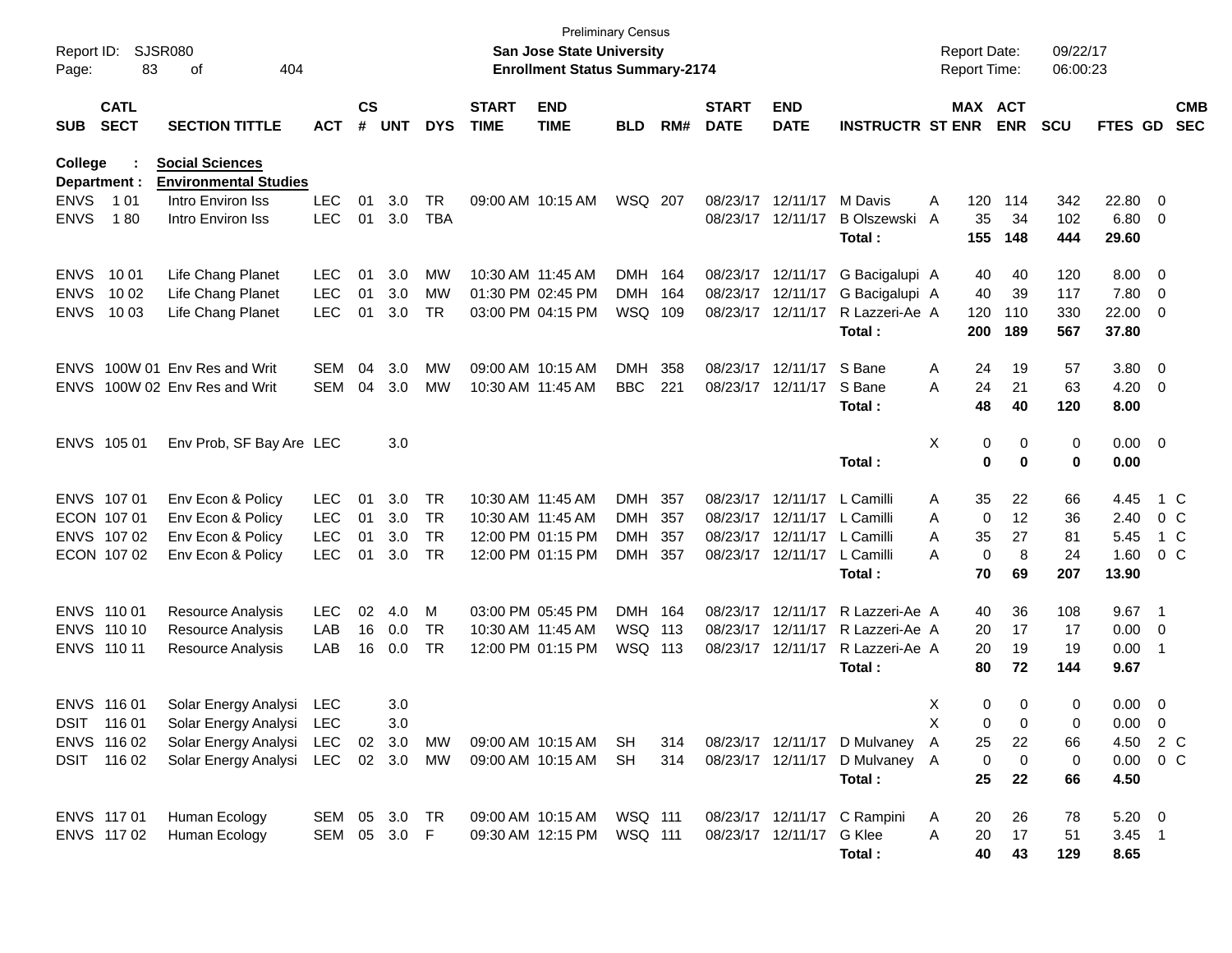| Report ID:<br>Page: | 84                         | <b>SJSR080</b><br>404<br>of         |               |                |            |            |                             | San Jose State University<br><b>Enrollment Status Summary-2174</b> | <b>Preliminary Census</b> |     |                             |                           |                                | <b>Report Date:</b><br><b>Report Time:</b> |                                | 09/22/17<br>06:00:23 |                   |                            |
|---------------------|----------------------------|-------------------------------------|---------------|----------------|------------|------------|-----------------------------|--------------------------------------------------------------------|---------------------------|-----|-----------------------------|---------------------------|--------------------------------|--------------------------------------------|--------------------------------|----------------------|-------------------|----------------------------|
| <b>SUB</b>          | <b>CATL</b><br><b>SECT</b> | <b>SECTION TITTLE</b>               | <b>ACT</b>    | <b>CS</b><br># | <b>UNT</b> | <b>DYS</b> | <b>START</b><br><b>TIME</b> | <b>END</b><br><b>TIME</b>                                          | <b>BLD</b>                | RM# | <b>START</b><br><b>DATE</b> | <b>END</b><br><b>DATE</b> | <b>INSTRUCTR ST ENR</b>        |                                            | <b>MAX ACT</b><br><b>ENR</b>   | <b>SCU</b>           |                   | <b>CMB</b><br>FTES GD SEC  |
| ENVS 11901          |                            | Energy & Environ                    | LEC           | 02             | 3.0        | TR         |                             | 09:00 AM 10:15 AM                                                  | DMH 164                   |     |                             | 08/23/17 12/11/17         | <b>B</b> Delaveau              | 40<br>A                                    | 26                             | 78                   | 5.20              | $0\,C$                     |
|                     | ENGR 119 01                | Energy & Environ                    | <b>LEC</b>    | 02             | 3.0        | TR         |                             | 09:00 AM 10:15 AM                                                  | DMH 164                   |     | 08/23/17                    | 12/11/17                  | <b>B</b> Delaveau              | A                                          | $\overline{1}$<br>0            | 3                    | 0.20              | 0 <sup>o</sup>             |
|                     | ENVS 11902                 | Energy & Environ                    | LEC           | 02             | 3.0        | <b>TR</b>  |                             | 10:30 AM 11:45 AM                                                  | DMH 164                   |     | 08/23/17 12/11/17           |                           | <b>B</b> Delaveau              | 40<br>$\mathsf{A}$                         | 24                             | 72                   | 4.80              | 0 <sup>o</sup>             |
|                     | ENGR 119 02                | Energy & Environ                    | <b>LEC</b>    | 02             | 3.0        | <b>TR</b>  |                             | 10:30 AM 11:45 AM                                                  | DMH 164                   |     | 08/23/17 12/11/17           |                           | <b>B</b> Delaveau              | $\mathsf{A}$                               | $\mathbf 0$<br>0               | $\mathbf 0$          | 0.00              | 0 <sup>o</sup>             |
|                     | ENVS 119 03                | Energy & Environ                    | LEC           | 02             | 3.0        | MW         |                             | 12:00 PM 01:15 PM                                                  | DMH 164                   |     | 08/23/17 12/11/17           |                           | <b>B</b> Delaveau              | 40<br>A                                    | 25                             | 75                   | 5.00              | 0 <sup>o</sup>             |
|                     | ENGR 119 03                | Energy & Environ                    | LEC           | 02             | 3.0        | MW         |                             | 12:00 PM 01:15 PM                                                  | DMH 164                   |     |                             | 08/23/17 12/11/17         | <b>B</b> Delaveau              | A                                          | 5<br>0                         | 15                   | 1.00              | $0\,C$                     |
|                     | ENVS 119 04                | Energy & Environ                    | <b>LEC</b>    |                | 3.0        |            |                             |                                                                    |                           |     |                             |                           |                                | х                                          | 0<br>0                         | $\mathbf 0$          | 0.00              | $\mathbf 0$                |
|                     | ENGR 119 04                | Energy & Environ                    | <b>LEC</b>    |                | 3.0        |            |                             |                                                                    |                           |     |                             |                           | Total:                         | X<br>120                                   | 0<br>0<br>81                   | 0<br>243             | 0.00<br>16.20     | $\overline{\mathbf{0}}$    |
| ENVS 124 01         |                            | Intro Env Law                       | <b>LEC</b>    | 01             | 3.0        | MW         |                             | 01:30 PM 02:45 PM                                                  | DMH 359                   |     | 08/23/17 12/11/17           |                           | T Trumbull                     | 40<br>A                                    | 34                             | 102                  | 6.80              | $0\,$ C                    |
| POLS 124 01         |                            | Intro Env Law                       | <b>LEC</b>    | 01             | 3.0        | MW         |                             | 01:30 PM 02:45 PM                                                  | DMH 359                   |     | 08/23/17 12/11/17           |                           | T Trumbull                     | A                                          | 3<br>0                         | 9                    | 0.60              | 0 <sup>o</sup>             |
|                     | ENVS 124 02                | Intro Env Law                       | <b>LEC</b>    | 01             | 3.0        | W          |                             | 03:00 PM 05:45 PM                                                  | DMH 164                   |     | 08/23/17 12/11/17           |                           | T Trumbull                     | 40<br>A                                    | 32                             | 96                   | 6.65              | 5 C                        |
|                     | POLS 124 02                | Intro Env Law                       | <b>LEC</b>    | 01             | 3.0        | W          |                             | 03:00 PM 05:45 PM                                                  | DMH 164                   |     | 08/23/17 12/11/17           |                           | T Trumbull                     | A                                          | $\overline{1}$<br>0            | 3                    | 0.20              | 0 <sup>o</sup>             |
|                     |                            |                                     |               |                |            |            |                             |                                                                    |                           |     |                             |                           | Total:                         | 80                                         | 70                             | 210                  | 14.25             |                            |
| ENVS 127 01         |                            | Comm Based Rsrch                    | <b>LEC</b>    |                | 3.0        |            |                             |                                                                    |                           |     |                             |                           |                                | X                                          | 0<br>0                         | 0                    | 0.00              | $\overline{0}$             |
| SOCI 127 01         |                            | Comm Based Rsrch                    | LEC           |                | 3.0        |            |                             |                                                                    |                           |     |                             |                           |                                | X                                          | 0<br>0                         | 0                    | 0.00              | $\overline{\mathbf{0}}$    |
|                     |                            |                                     |               |                |            |            |                             |                                                                    |                           |     |                             |                           | Total:                         |                                            | $\bf{0}$<br>0                  | 0                    | 0.00              |                            |
| ENVS 128 01         |                            | <b>Water Res Mgt</b>                | <b>LEC</b>    | 02             | 3.0        | MW         |                             | 10:30 AM 11:45 AM                                                  | ENG 401                   |     | 08/23/17 12/11/17           |                           | K Cushing<br>Total:            | 25<br>A<br>25                              | 14<br>14                       | 42<br>42             | 2.80<br>2.80      | $\overline{\phantom{0}}$   |
|                     | ENVS 129 01                | Water Policy in the                 | <b>LEC</b>    | 02             | 3.0        | W          |                             | 03:00 PM 05:45 PM                                                  | DMH 167                   |     | 08/23/17 12/11/17           |                           | P Ferraro<br>Total:            | A<br>30<br>30                              | 17<br>17                       | 51<br>51             | 3.45<br>3.45      | $\overline{\phantom{0}}$ 1 |
|                     | ENVS 130 01                | <b>Energy Policy Anal</b>           | <b>LEC</b>    | 03             | 3.0        | M          |                             | 03:00 PM 05:45 PM                                                  | DMH 167                   |     | 08/23/17 12/11/17           |                           | T Trumbull<br>Total:           | 35<br>A<br>35                              | 34<br>34                       | 102<br>102           | $6.80\ 0$<br>6.80 |                            |
|                     | ENVS 132 01                | Solar Home Design                   | LEC           |                | 3.0        |            |                             |                                                                    |                           |     |                             |                           |                                | X                                          | 0<br>0                         | 0                    | 0.00              | $\overline{\mathbf{0}}$    |
|                     |                            | DSIT 132 01 Solar Home Design LEC   |               |                | 3.0        |            |                             |                                                                    |                           |     |                             |                           |                                | $\mathsf{X}$                               | $\mathbf{0}$<br>$\overline{0}$ | 0                    | $0.00 \t 0$       |                            |
|                     |                            | ENVS 132 02 Solar Home Design       | LEC 02 3.0 MW |                |            |            |                             | 09:00 AM 10:15 AM DMH 231                                          |                           |     |                             |                           | 08/23/17 12/11/17 B Delaveau A | 35                                         | 13                             | 39                   | $2.60 \t 0 \t C$  |                            |
|                     |                            | DSIT 132 02 Solar Home Design       | LEC 02 3.0 MW |                |            |            |                             | 09:00 AM 10:15 AM                                                  | DMH 231                   |     |                             |                           | 08/23/17 12/11/17 B Delaveau A |                                            | 0<br>0                         | 0                    | $0.00 \t 0 C$     |                            |
|                     |                            |                                     |               |                |            |            |                             |                                                                    |                           |     |                             |                           | Total:                         | 35                                         | 13                             | 39                   | 2.60              |                            |
|                     | ENVS 144 01                | Calif Wetland Contro LEC 02 4.0 F   |               |                |            |            |                             | 01:30 PM 03:10 PM WSQ 111                                          |                           |     |                             | 08/23/17 12/11/17 G Klee  |                                | 20<br>A                                    | 15                             | 30                   | 4.07 1            |                            |
|                     | ENVS 144 02                | Calif Wetland Contro ACT 13 0.0 TBA |               |                |            |            |                             |                                                                    |                           |     |                             | 08/23/17 12/11/17 G Klee  |                                | Α<br>20                                    | 15                             | 30                   | $0.00$ 1          |                            |
|                     |                            |                                     |               |                |            |            |                             |                                                                    |                           |     |                             |                           | Total:                         | 40                                         | 30                             | 60                   | 4.07              |                            |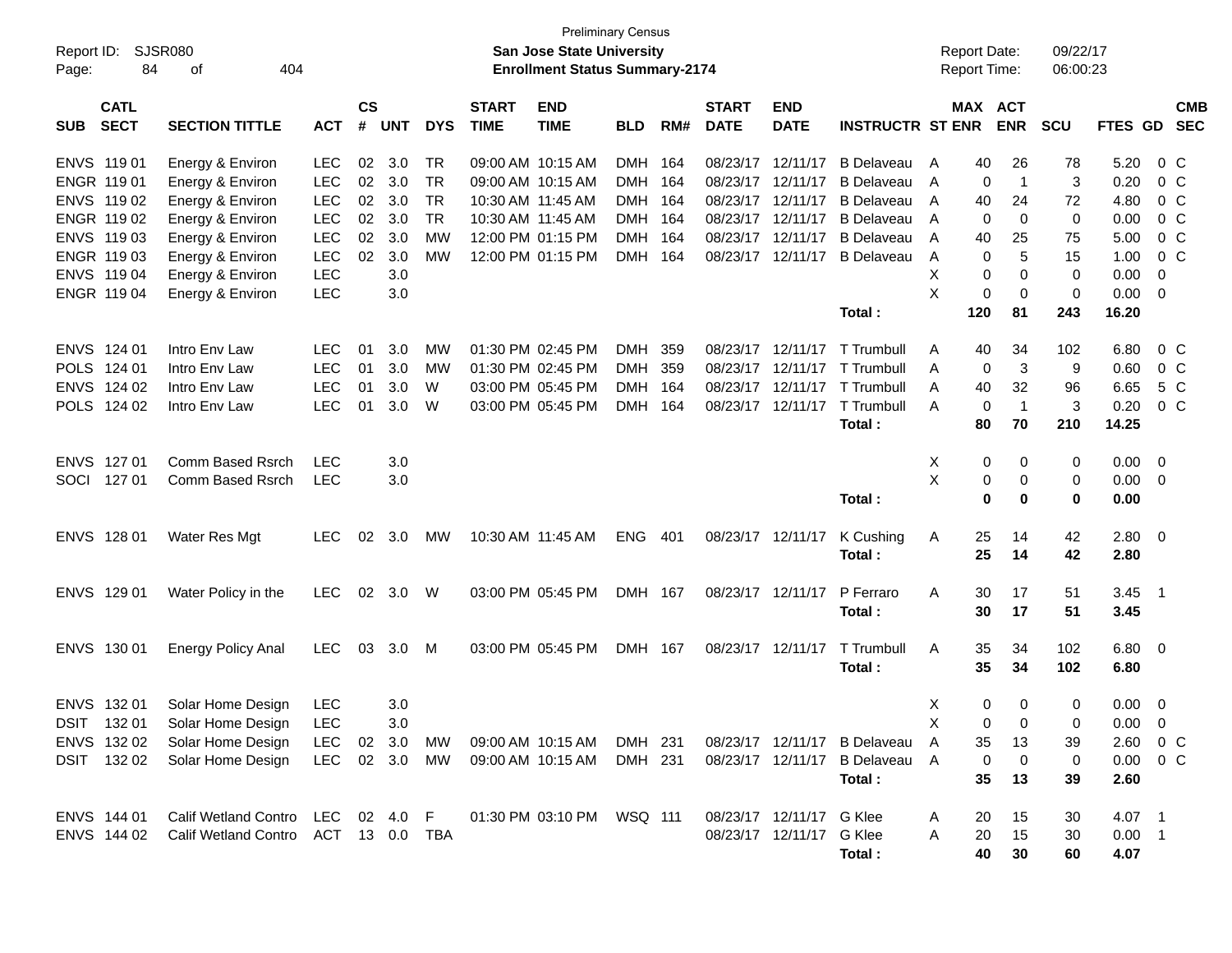| Report ID:<br>Page:                                                                                   | <b>SJSR080</b><br>85 | 404<br>οf                                                                                                                                       |                                                                                  |                    |                                                                           |                                     |                             | <b>Preliminary Census</b><br>San Jose State University<br><b>Enrollment Status Summary-2174</b> |                                          |            |                             |                                                                                  |                                                                                                                                               | <b>Report Date:</b><br><b>Report Time:</b>               |                                                | 09/22/17<br>06:00:23                  |                                                      |                                                                |                          |
|-------------------------------------------------------------------------------------------------------|----------------------|-------------------------------------------------------------------------------------------------------------------------------------------------|----------------------------------------------------------------------------------|--------------------|---------------------------------------------------------------------------|-------------------------------------|-----------------------------|-------------------------------------------------------------------------------------------------|------------------------------------------|------------|-----------------------------|----------------------------------------------------------------------------------|-----------------------------------------------------------------------------------------------------------------------------------------------|----------------------------------------------------------|------------------------------------------------|---------------------------------------|------------------------------------------------------|----------------------------------------------------------------|--------------------------|
| <b>CATL</b><br><b>SECT</b><br><b>SUB</b>                                                              |                      | <b>SECTION TITTLE</b>                                                                                                                           | <b>ACT</b>                                                                       | $\mathsf{cs}$<br># | <b>UNT</b>                                                                | <b>DYS</b>                          | <b>START</b><br><b>TIME</b> | <b>END</b><br><b>TIME</b>                                                                       | <b>BLD</b>                               | RM#        | <b>START</b><br><b>DATE</b> | <b>END</b><br><b>DATE</b>                                                        | <b>INSTRUCTR ST ENR</b>                                                                                                                       |                                                          | MAX ACT<br><b>ENR</b>                          | <b>SCU</b>                            | <b>FTES GD</b>                                       |                                                                | <b>CMB</b><br><b>SEC</b> |
| ENVS 150 01<br>ENVS 150 02                                                                            |                      | Intro Env Thought<br>Intro Env Thought                                                                                                          | SEM<br>SEM                                                                       | 05<br>05           | 3.0<br>3.0                                                                | M<br>W                              |                             | 04:30 PM 07:15 PM<br>04:30 PM 07:15 PM                                                          | CL<br><b>SH</b>                          | 243<br>242 |                             | 08/23/17 12/11/17<br>08/23/17 12/11/17                                           | L Hanneman A<br>E Moffitt<br>Total :                                                                                                          | 20<br>Α<br>20<br>40                                      | 22<br>17<br>39                                 | 66<br>51<br>117                       | 4.40<br>3.40<br>7.80                                 | $\overline{\mathbf{0}}$<br>- 0                                 |                          |
| ENVS 152 80<br><b>PKG</b>                                                                             | 152 80               | <b>Global Environment</b><br><b>Global Environment</b>                                                                                          | <b>LEC</b><br>LEC                                                                | 02                 | 3.0<br>02 3.0                                                             | TBA<br>TBA                          |                             |                                                                                                 |                                          |            |                             | 08/23/17 12/11/17<br>08/23/17 12/11/17                                           | B Olszewski A<br>B Olszewski A<br>Total:                                                                                                      | 35<br>35                                                 | 29<br>$\mathbf 0$<br>5<br>34                   | 87<br>15<br>102                       | 5.85<br>1.00<br>6.85                                 | 1 C<br>$0\,C$                                                  |                          |
| ENVS 154 01<br>ENVS 154 02                                                                            |                      | Sustainable Agricult<br>Sustainable Agricult                                                                                                    | <b>LEC</b><br>ACT                                                                | 03                 | 4.0<br>07 0.0                                                             | TR<br>R                             |                             | 01:30 PM 02:45 PM<br>03:00 PM 05:45 PM                                                          | WSQ 115<br>DMH 167                       |            |                             | 08/23/17 12/11/17<br>08/23/17 12/11/17                                           | R O'Malley<br>R O'Malley<br>Total:                                                                                                            | A<br>20<br>25<br>A<br>45                                 | 20<br>20<br>40                                 | 60<br>20<br>80                        | 5.33<br>0.00<br>5.33                                 | $\overline{\mathbf{0}}$<br>$\overline{\mathbf{0}}$             |                          |
| ENVS 158 01<br>ENVS 158 02<br>ENVS 158 03                                                             |                      | <b>Environmental Educat LEC</b><br><b>Environmental Educat LEC</b><br>Environmental Educat LEC                                                  |                                                                                  | 02                 | 3.0<br>3.0<br>$02 \quad 3.0$                                              | TR<br>MW                            |                             | 01:30 PM 02:45 PM<br>12:00 PM 01:15 PM                                                          | <b>DMH</b><br>DMH 348                    | 358        |                             | 08/23/17 12/11/17<br>08/23/17 12/11/17                                           | R Lazzeri-Ae A<br>G Bacigalupi A<br>Total:                                                                                                    | X<br>25<br>25<br>50                                      | 0<br>0<br>30<br>27<br>57                       | 0<br>90<br>81<br>171                  | 0.00<br>6.00<br>5.40<br>11.40                        | $\overline{\mathbf{0}}$<br>$\overline{\phantom{0}}$<br>- 0     |                          |
| ENVS 166 01<br>ENVS 166 02                                                                            |                      | Nature Photography<br>Nature Photography                                                                                                        | LEC<br>ACT                                                                       | 02                 | 4.0<br>13 0.0                                                             | F<br>TBA                            |                             | 12:30 PM 01:20 PM                                                                               | <b>WSQ 111</b>                           |            |                             | 08/23/17 12/11/17<br>08/23/17 12/11/17                                           | G Klee<br>G Klee<br>Total :                                                                                                                   | A<br>20<br>Α<br>20<br>40                                 | 11<br>11<br>22                                 | 22<br>22<br>44                        | 2.93<br>0.00<br>2.93                                 | $\overline{\mathbf{0}}$<br>$\overline{\phantom{0}}$            |                          |
| ENVS 173 01<br>ENVS 173 10                                                                            |                      | <b>Forest Ecol</b><br><b>Forest Ecol</b>                                                                                                        | <b>LEC</b><br>ACT                                                                | 02                 | 4.0<br>07 0.0                                                             | F<br>F                              |                             | 10:00 AM 12:45 PM<br>01:00 PM 03:45 PM                                                          | CL.<br>WSQ 115                           | 318        |                             | 08/23/17 12/11/17<br>08/23/17 12/11/17                                           | W Russell<br>W Russell<br>Total:                                                                                                              | A<br>25<br>25<br>A<br>50                                 | 17<br>17<br>34                                 | 51<br>17<br>68                        | 4.53<br>$0.00 \t 0$<br>4.53                          | $\overline{\mathbf{0}}$                                        |                          |
| ENVS 181 01<br>ENVS 181 02<br>ENVS 181 03                                                             |                      | <b>Envir Res Center</b><br><b>Envir Res Center</b><br><b>Envir Res Center</b>                                                                   | <b>SUP</b><br><b>SUP</b><br><b>SUP</b>                                           | 25<br>25<br>25     | 1.0<br>2.0<br>3.0                                                         | TR<br>TR<br>TR                      |                             | 04:30 PM 05:15 PM<br>04:30 PM 05:45 PM<br>04:30 PM 05:45 PM                                     | WSQ 111<br>WSQ 111<br>WSQ 111            |            |                             | 08/23/17 12/11/17<br>08/23/17 12/11/17<br>08/23/17 12/11/17                      | J Douglas<br>J Douglas<br>J Douglas<br>Total:                                                                                                 | 10<br>A<br>10<br>A<br>10<br>A<br>30                      | 1<br>6<br>7<br>14                              | $\overline{1}$<br>$12 \,$<br>21<br>34 | $0.07$ 0<br>0.80<br>1.45<br>2.32                     | $\overline{\mathbf{0}}$<br>- 1                                 |                          |
| ENVS 185 01<br>URBP 185 01<br>ENVS 185 02<br>URBP 185 02<br>ENVS 185 10<br>URBP 185 10<br>ENVS 185 11 |                      | Envir Impact Anal<br>Envir Impact Anal<br>Envir Impact Anal<br>Envir Impact Anal<br>Envir Impact Anal<br>Envir Impact Anal<br>Envir Impact Anal | <b>LEC</b><br><b>LEC</b><br><b>LEC</b><br><b>ACT</b><br><b>ACT</b><br><b>ACT</b> |                    | LEC 02 4.0 TR<br>02 4.0<br>02 4.0<br>02 4.0<br>13 0.0<br>13 0.0<br>13 0.0 | TR<br>TR<br>TR<br>TBA<br>TBA<br>TBA |                             | 12:00 PM 01:15 PM<br>12:00 PM 01:15 PM<br>01:30 PM 02:45 PM<br>01:30 PM 02:45 PM                | DMH 164<br>DMH 164<br>DMH 164<br>DMH 164 |            |                             | 08/23/17 12/11/17<br>08/23/17 12/11/17<br>08/23/17 12/11/17<br>08/23/17 12/11/17 | A Marquez<br>08/23/17 12/11/17 A Marquez<br>08/23/17 12/11/17 A Marquez<br>08/23/17 12/11/17 A Marquez<br>A Marquez<br>A Marquez<br>A Marquez | 22.<br>A<br>A<br>22<br>Α<br>Α<br>22<br>Α<br>Α<br>22<br>A | -24<br>0<br>0<br>23<br>0<br>2<br>26<br>0<br>21 | 72<br>0<br>69<br>6<br>26<br>-1<br>21  | 6.40<br>0.00<br>6.40<br>0.67<br>0.00<br>0.00<br>0.00 | $0\,C$<br>0 <sup>o</sup><br>4 C<br>2 C<br>$3\,C$<br>1 C<br>1 C |                          |
| URBP 185 11                                                                                           |                      | Envir Impact Anal                                                                                                                               | ACT 13 0.0                                                                       |                    |                                                                           | TBA                                 |                             |                                                                                                 |                                          |            |                             |                                                                                  | 08/23/17 12/11/17 A Marquez<br>Total:                                                                                                         | A<br>88                                                  | 0<br>-1<br>98                                  | $\overline{1}$<br>196                 | 0.00<br>13.47                                        | 1 C                                                            |                          |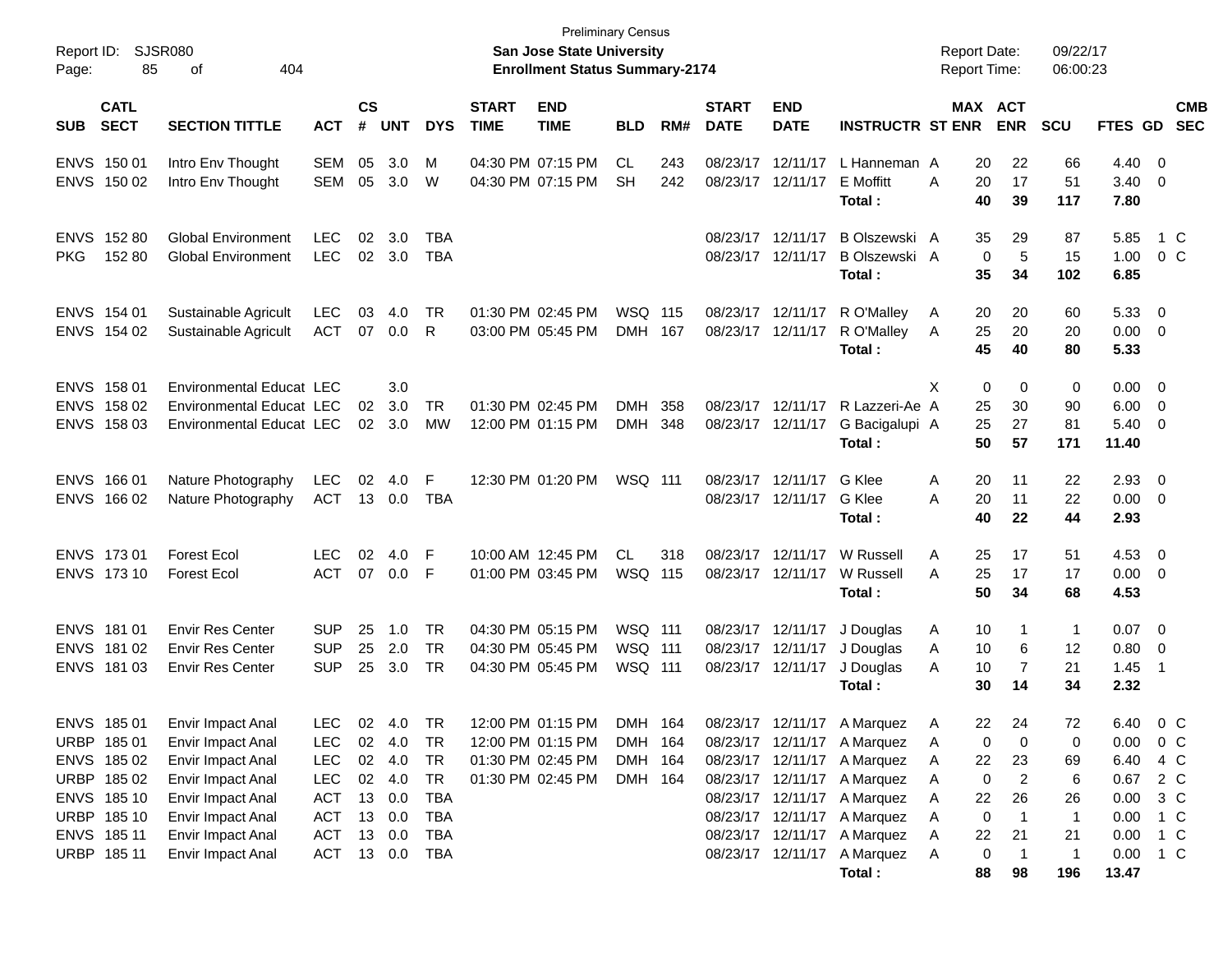| Page:       | Report ID: SJSR080<br>86   | 404<br>of                                       |                          |           |            |            |                   | San Jose State University<br><b>Enrollment Status Summary-2174</b> | <b>Preliminary Census</b> |     |              |                          |                                                                  | <b>Report Date:</b><br><b>Report Time:</b> |              |                     | 09/22/17<br>06:00:23 |                              |                          |                |
|-------------|----------------------------|-------------------------------------------------|--------------------------|-----------|------------|------------|-------------------|--------------------------------------------------------------------|---------------------------|-----|--------------|--------------------------|------------------------------------------------------------------|--------------------------------------------|--------------|---------------------|----------------------|------------------------------|--------------------------|----------------|
|             | <b>CATL</b>                |                                                 |                          | <b>CS</b> |            |            | <b>START</b>      | <b>END</b>                                                         |                           |     | <b>START</b> | <b>END</b>               |                                                                  | MAX ACT                                    |              |                     |                      |                              |                          | <b>CMB</b>     |
| <b>SUB</b>  | <b>SECT</b>                | <b>SECTION TITTLE</b>                           | <b>ACT</b>               | #         | <b>UNT</b> | <b>DYS</b> | <b>TIME</b>       | <b>TIME</b>                                                        | <b>BLD</b>                | RM# | <b>DATE</b>  | <b>DATE</b>              | <b>INSTRUCTR ST ENR</b>                                          |                                            |              | <b>ENR</b>          | <b>SCU</b>           | FTES GD                      |                          | <b>SEC</b>     |
|             | ENVS 187 01                | <b>Environ Restor</b>                           | <b>LEC</b>               | 02        | 4.0        | MW         |                   | 12:00 PM 01:15 PM                                                  | <b>CCB</b>                | 100 |              | 08/23/17 12/11/17        | M Melen                                                          | Α                                          | 20           | 19                  | 57                   | $5.07$ 0                     |                          |                |
|             | ENVS 187 10                | <b>Environ Restor</b>                           | <b>ACT</b>               | 13        | 0.0        | W          |                   | 01:30 PM 04:15 PM                                                  | <b>WSQ 115</b>            |     |              | 08/23/17 12/11/17        | M Melen<br>Total:                                                | Α                                          | 20<br>40     | 19<br>38            | 19<br>76             | 0.00<br>5.07                 | $\overline{\mathbf{0}}$  |                |
|             | ENVS 190 01                | Adv EIA                                         | <b>LEC</b>               | 02        | 4.0        | F          |                   | 01:00 PM 03:45 PM                                                  | DMH 164                   |     |              | 08/23/17 12/11/17        | A Marquez                                                        | A                                          | 20           | 10                  | 30                   | 2.73                         |                          | 1 C            |
|             | URBP 190 01                | Adv EIA                                         | <b>LEC</b>               | 02        | 4.0        | F          |                   | 01:00 PM 03:45 PM                                                  | DMH 164                   |     |              | 08/23/17 12/11/17        | A Marquez                                                        | A                                          | 0            | 0                   | 0                    | 0.00                         |                          | 0 <sup>o</sup> |
|             | ENVS 190 10                | Adv EIA                                         | <b>ACT</b>               | 13        | 0.0        | <b>TBA</b> |                   |                                                                    |                           |     |              | 08/23/17 12/11/17        | A Marquez                                                        | A                                          | 20           | 10                  | 10                   | 0.00                         |                          | 1 C            |
| <b>URBP</b> | 190 10                     | Adv EIA                                         | <b>ACT</b>               | 13        | 0.0        | <b>TBA</b> |                   |                                                                    |                           |     |              | 08/23/17 12/11/17        | A Marquez                                                        | A                                          | 0            | 0                   | 0                    | 0.00                         |                          | $0\,C$         |
|             |                            |                                                 |                          |           |            |            |                   |                                                                    |                           |     |              |                          | Total:                                                           |                                            | 40           | 20                  | 40                   | 2.73                         |                          |                |
|             | ENVS 191 01                | <b>Adv Environ Restor</b>                       | LEC                      | 02        | 4.0        | MW         | 10:30 AM 11:45 AM |                                                                    | <b>CCB</b>                | 100 |              | 08/23/17 12/11/17        | M Melen                                                          | A                                          | 20           | 10                  | 30                   | 2.80                         | $\overline{2}$           |                |
|             | ENVS 191 10                | <b>Adv Environ Restor</b>                       | <b>ACT</b>               | 13        | 0.0        | TBA        |                   |                                                                    |                           |     |              | 08/23/17 12/11/17        | M Melen                                                          | Α                                          | 20           | 10                  | 10                   | 0.00                         | $\overline{2}$           |                |
|             |                            |                                                 |                          |           |            |            |                   |                                                                    |                           |     |              |                          | Total:                                                           |                                            | 40           | 20                  | 40                   | 2.80                         |                          |                |
|             | ENVS 193 01                | Supr Proj & Res                                 | <b>SUP</b>               | 36        | 1.0        | W          |                   | 07:30 AM 08:45 AM                                                  | <b>WSQ 115</b>            |     |              | 08/23/17 12/11/17        | B Olszewski A                                                    |                                            | 10           | 7                   | 7                    | 0.47                         | $\overline{\phantom{0}}$ |                |
|             | ENVS 19302                 | Supr Proj & Res                                 | <b>SUP</b>               | 36        | 2.0        | W          |                   | 07:30 AM 08:45 AM                                                  | <b>WSQ 115</b>            |     |              | 08/23/17 12/11/17        | B Olszewski A                                                    |                                            | 10           | 6                   | 12                   | 0.80                         | - 0                      |                |
|             | ENVS 193 03                | Supr Proj & Res                                 | <b>SUP</b>               | 36        | 3.0        | W          |                   | 07:30 AM 08:45 AM                                                  | WSQ 115                   |     |              | 08/23/17 12/11/17        | B Olszewski A                                                    |                                            | 15           | 13                  | 39                   | 2.60                         | $\overline{0}$           |                |
|             | ENVS 193 04                | Supr Proj & Res                                 | <b>SUP</b>               | 36        | 4.0        | W          |                   | 07:30 AM 08:45 AM                                                  | WSQ 115                   |     |              | 08/23/17 12/11/17        | B Olszewski A                                                    |                                            | 5            | -1                  | $\overline{4}$       | 0.27                         | 0                        |                |
|             | ENVS 193 05                | Supr Proj & Res                                 | <b>SUP</b>               | 36        | 5.0        | W          |                   | 07:30 AM 08:45 AM                                                  | <b>WSQ 115</b>            |     |              | 08/23/17 12/11/17        | B Olszewski A                                                    |                                            | 5            | -1                  | 5                    | 0.33                         | 0                        |                |
|             | ENVS 193 06                | Supr Proj & Res                                 | <b>SUP</b>               | 36        | 6.0        | W          |                   | 07:30 AM 08:45 AM                                                  | <b>WSQ 115</b>            |     |              | 08/23/17 12/11/17        | B Olszewski A                                                    |                                            | 5            | -1                  | 6                    | 0.40                         | $\overline{\mathbf{0}}$  |                |
|             |                            |                                                 |                          |           |            |            |                   |                                                                    |                           |     |              |                          | Total:                                                           |                                            | 50           | 29                  | 73                   | 4.87                         |                          |                |
|             | ENVS 194 01                | <b>Environment Intern</b>                       | <b>SUP</b>               | 36        | 1.0        | F          |                   | 08:00 AM 09:00 AM                                                  | <b>WSQ 111</b>            |     |              | 08/23/17 12/11/17        | G Klee                                                           | Α                                          | 5            | 0                   | 0                    | 0.00                         | $\overline{\mathbf{0}}$  |                |
|             | ENVS 194 02                | <b>Environment Intern</b>                       | <b>SUP</b>               | 36        | 2.0        | F          |                   | 08:00 AM 09:00 AM                                                  | <b>WSQ 111</b>            |     |              | 08/23/17 12/11/17        | G Klee                                                           | Α                                          | 5            | 3                   | 6                    | 0.40                         | $\overline{\mathbf{0}}$  |                |
|             | ENVS 194 03                | <b>Environment Intern</b>                       | <b>SUP</b>               | 36        | 3.0        | F          |                   | 08:00 AM 09:00 AM                                                  | <b>WSQ 111</b>            |     |              | 08/23/17 12/11/17        | G Klee                                                           | Α                                          | 5            | 2                   | 6                    | 0.40                         | $\overline{0}$           |                |
|             | ENVS 194 04                | <b>Environment Intern</b>                       | <b>SUP</b>               | 36        | 4.0        | F          |                   | 08:00 AM 09:00 AM                                                  | <b>WSQ 111</b>            |     |              | 08/23/17 12/11/17        | G Klee                                                           | A                                          | 5            | 4                   | 16                   | 1.07                         | - 0                      |                |
|             | ENVS 194 05                | <b>Environment Intern</b>                       | <b>SUP</b>               | 36        | 5.0        | F          |                   | 08:00 AM 09:00 AM                                                  | WSQ 111                   |     |              | 08/23/17 12/11/17 G Klee |                                                                  | Α                                          | 5            | 3                   | 15                   | 1.00                         | 0                        |                |
|             | ENVS 194 06                | <b>Environment Intern</b>                       | <b>SUP</b>               |           | 6.0        |            |                   |                                                                    |                           |     |              |                          |                                                                  | х                                          | 0            | $\Omega$            | 0                    | 0.00                         | 0                        |                |
|             | ENVS 194 07                | <b>Environment Intern</b>                       | <b>SUP</b>               |           | 7.0        |            |                   |                                                                    |                           |     |              |                          |                                                                  | X                                          | 0            | $\Omega$            | 0                    | 0.00                         | 0                        |                |
|             | ENVS 194 08                | Environment Intern                              | <b>SUP</b>               |           | 8.0        |            |                   |                                                                    |                           |     |              |                          |                                                                  | X                                          | $\mathbf{0}$ | 0                   | 0                    | 0.00                         | $\Omega$                 |                |
|             | ENVS 194 09                | Environment Intern                              | <b>SUP</b>               |           | 9.0        |            |                   |                                                                    |                           |     |              |                          |                                                                  | X                                          | 0            | 0                   | 0                    | $0.00 \t 0$                  |                          |                |
|             | ENVS 194 10                | Environment Intern                              | <b>SUP</b>               |           | 36 6.0     | TBA        |                   |                                                                    |                           |     |              |                          | 08/23/17 12/11/17 D Mulvaney                                     | A                                          | 6            | 3                   | 18                   | $1.20 \t 0$                  |                          |                |
|             | ENVS 194 11<br>ENVS 194 12 | Environment Intern<br><b>Environment Intern</b> | <b>SUP</b><br><b>SUP</b> |           | 36 7.0     | TBA        |                   |                                                                    |                           |     |              |                          | 08/23/17 12/11/17 D Mulvaney A<br>08/23/17 12/11/17 D Mulvaney A |                                            | 6<br>6       | $\overline{2}$<br>4 | 14                   | $0.93 \ 0$<br>$2.13 \quad 0$ |                          |                |
|             | ENVS 194 13                | <b>Environment Intern</b>                       | SUP 36 9.0 TBA           |           | 36 8.0     | TBA        |                   |                                                                    |                           |     |              |                          | 08/23/17 12/11/17 D Mulvaney A                                   |                                            | 6            | 0                   | 32<br>0              | $0.00 \t 0$                  |                          |                |
|             |                            |                                                 |                          |           |            |            |                   |                                                                    |                           |     |              |                          | Total:                                                           |                                            | 49           | 21                  | 107                  | 7.13                         |                          |                |
|             | ENVS 195 01                | Inst Asst Env Stud                              | SUP 36 3.0 TBA           |           |            |            |                   |                                                                    |                           |     |              |                          | 08/23/17 12/11/17 W Russell                                      | A                                          | 5            | 5                   | 15                   | $1.00 \t 0$                  |                          |                |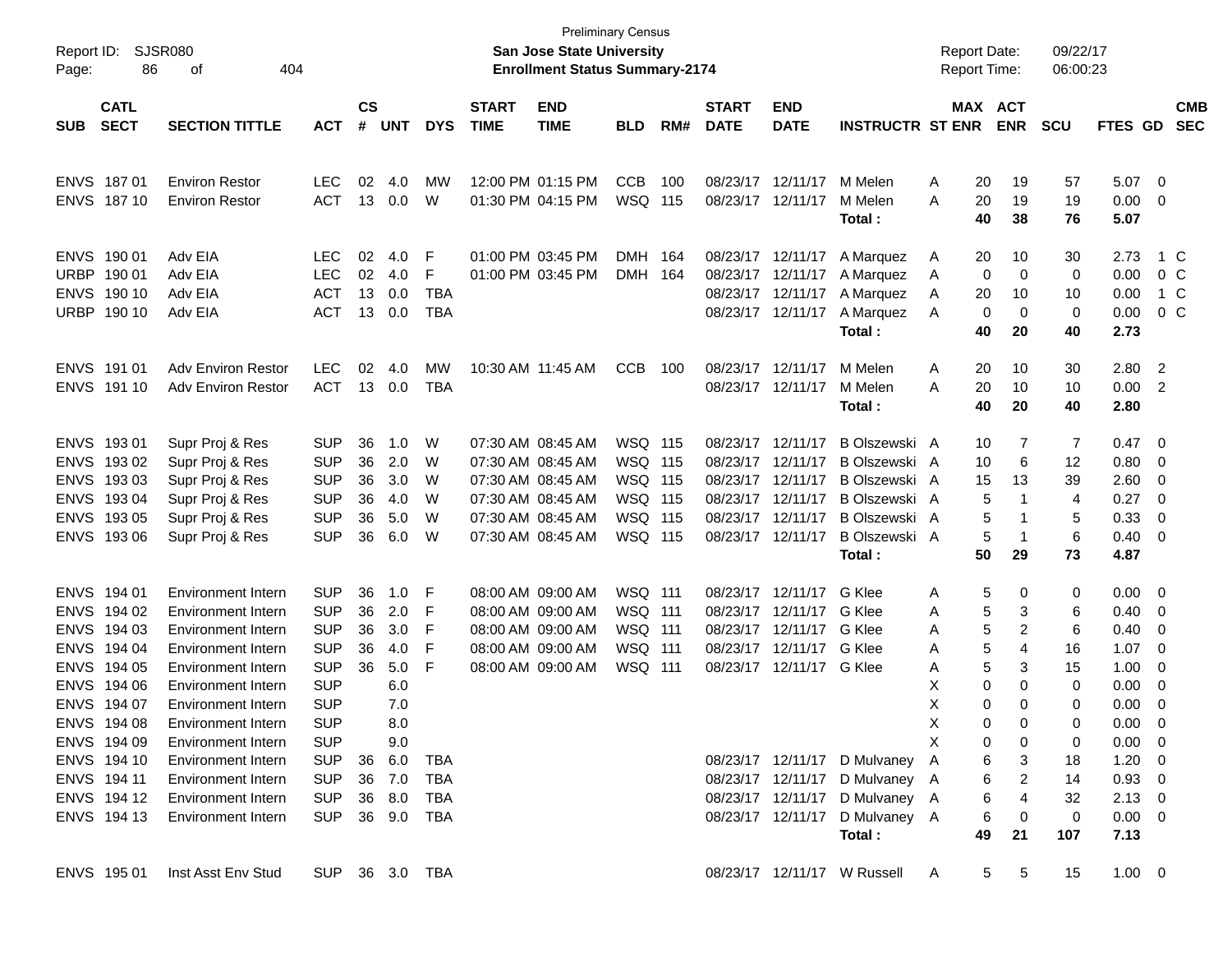| Report ID:<br>Page: | <b>SJSR080</b><br>87       | 404<br>of                       |            |                             |              |            |                             | <b>San Jose State University</b><br><b>Enrollment Status Summary-2174</b> | <b>Preliminary Census</b> |     |                             |                           |                             | Report Date:<br>Report Time: |                |                       | 09/22/17<br>06:00:23 |                     |                            |                          |
|---------------------|----------------------------|---------------------------------|------------|-----------------------------|--------------|------------|-----------------------------|---------------------------------------------------------------------------|---------------------------|-----|-----------------------------|---------------------------|-----------------------------|------------------------------|----------------|-----------------------|----------------------|---------------------|----------------------------|--------------------------|
| <b>SUB</b>          | <b>CATL</b><br><b>SECT</b> | <b>SECTION TITTLE</b>           | <b>ACT</b> | $\mathsf{cs}$<br>$\pmb{\#}$ | <b>UNT</b>   | <b>DYS</b> | <b>START</b><br><b>TIME</b> | <b>END</b><br><b>TIME</b>                                                 | <b>BLD</b>                | RM# | <b>START</b><br><b>DATE</b> | <b>END</b><br><b>DATE</b> | <b>INSTRUCTR ST ENR</b>     |                              |                | MAX ACT<br><b>ENR</b> | <b>SCU</b>           | FTES GD             |                            | <b>CMB</b><br><b>SEC</b> |
|                     |                            |                                 |            |                             |              |            |                             |                                                                           |                           |     |                             |                           | Total:                      |                              | 5              | 5                     | 15                   | 1.00                |                            |                          |
|                     | ENVS 198 01                | Sr Sem                          | SEM        | 05                          | 3.0          | M          | 12:00 PM 02:45 PM           |                                                                           | WSQ 113                   |     | 08/23/17 12/11/17           |                           | D Mulvaney                  | $\mathsf{A}$                 | 20             | 21                    | 63                   | $4.20 \ 0$          |                            |                          |
|                     | ENVS 198 02                | Sr Sem                          | <b>SEM</b> |                             | 3.0          |            |                             |                                                                           |                           |     |                             |                           | Total:                      | X                            | 0<br>20        | 0<br>21               | 0<br>63              | $0.00 \t 0$<br>4.20 |                            |                          |
|                     |                            |                                 |            |                             |              |            |                             |                                                                           |                           |     |                             |                           |                             |                              |                |                       |                      |                     |                            |                          |
|                     | ENVS 200 01                | Sem Env Methods                 | SEM        | 05                          | 3.0          | R          | 04:00 PM 06:45 PM           |                                                                           | WSQ 115                   |     |                             | 08/23/17 12/11/17         | M Davis                     | Α                            | 15             | 10                    | 30                   | 2.50 10             |                            |                          |
|                     |                            |                                 |            |                             |              |            |                             |                                                                           |                           |     |                             |                           | Total:                      |                              | 15             | 10                    | 30                   | 2.50                |                            |                          |
|                     | ENVS 210 01                | <b>Environ Topics</b>           | <b>SUP</b> |                             | 3.0          |            |                             |                                                                           |                           |     |                             |                           |                             | X                            | 0              | 0                     | 0                    | $0.00 \t 0$         |                            |                          |
|                     | ENVS 210 02                | <b>Environ Topics</b>           | <b>SUP</b> |                             | 3.0          |            |                             |                                                                           |                           |     |                             |                           |                             | х                            | 0              | 0                     | 0                    | $0.00 \t 0$         |                            |                          |
|                     | ENVS 210 03                | <b>Environ Topics</b>           | <b>SUP</b> |                             | 3.0          |            |                             |                                                                           |                           |     |                             |                           |                             | х                            | 0              | 0                     | 0                    | $0.00 \t 0$         |                            |                          |
|                     | ENVS 210 05                | <b>Environ Topics</b>           | <b>SUP</b> |                             | 1.0          |            |                             |                                                                           |                           |     |                             |                           |                             | х                            | 0              | 0                     | 0                    | $0.00 \t 0$         |                            |                          |
|                     | ENVS 210 06                | <b>Environ Topics</b>           | <b>SUP</b> |                             | 2.0          |            |                             |                                                                           |                           |     |                             |                           |                             | х                            | 0              | 0                     | 0                    | 0.00                | $\overline{\phantom{0}}$   |                          |
|                     | ENVS 210 07                | <b>Environ Topics</b>           | <b>SUP</b> |                             | 3.0          |            |                             |                                                                           |                           |     |                             |                           |                             | X                            | 0              | 0                     | 0                    | 0.00                | $\overline{\phantom{0}}$   |                          |
|                     | ENVS 210 08                | <b>Environ Topics</b>           | <b>SUP</b> | 25                          | 3.0          | W          | 01:30 PM 04:15 PM           |                                                                           | WSQ 111                   |     |                             | 08/23/17 12/11/17         | D Mulvaney                  | A                            | 10             | 8                     | 24                   | 2.00                | $_{\rm 8}$                 |                          |
|                     | ENVS 210 09                | <b>Environ Topics</b>           | <b>SUP</b> | 25                          | 2.0          | W          | 01:30 PM 04:15 PM           |                                                                           | <b>WSQ 111</b>            |     |                             | 08/23/17 12/11/17         | D Mulvaney                  | A                            | 10             | 0                     | 0                    | 0.00                | $\overline{\phantom{0}}$   |                          |
|                     | ENVS 210 10                | <b>Environ Topics</b>           | <b>SUP</b> | 25                          | 3.0          | W          | 01:30 PM 04:15 PM           |                                                                           | <b>WSQ 111</b>            |     |                             | 08/23/17 12/11/17         | D Mulvaney                  | A                            | 10             | 2                     | 6                    | 0.50                | $\overline{\phantom{0}}^2$ |                          |
|                     | ENVS 210 11                | <b>Environ Topics</b>           | <b>SUP</b> | 25                          | 1.0          | W          | 01:30 PM 04:15 PM           |                                                                           | WSQ 111                   |     |                             | 08/23/17 12/11/17         | D Mulvaney                  | A                            | 10             | 1                     | -1                   | 0.08                | -1                         |                          |
|                     |                            |                                 |            |                             |              |            |                             |                                                                           |                           |     |                             |                           | Total:                      |                              | 40             | 11                    | 31                   | 2.58                |                            |                          |
|                     | ENVS 250 01                | <b>Environ Thought</b>          | SEM        | 05                          | 3.0          | W          | 10:30 AM 01:15 PM           |                                                                           | <b>WSQ 111</b>            |     |                             | 08/23/17 12/11/17         | W Russell                   | Α                            | 10             | 9                     | 27                   | $2.25$ 9            |                            |                          |
|                     |                            |                                 |            |                             |              |            |                             |                                                                           |                           |     |                             |                           | Total:                      |                              | 10             | 9                     | 27                   | 2.25                |                            |                          |
|                     | ENVS 295 01                | <b>Grad Teach Asst</b>          | <b>SUP</b> |                             | 25 3.0       | TBA        |                             |                                                                           |                           |     |                             | 08/23/17 12/11/17         | W Russell                   | Α                            | 5              | $\mathbf{2}$          | 6                    | $0.50$ 2            |                            |                          |
|                     |                            |                                 |            |                             |              |            |                             |                                                                           |                           |     |                             |                           | Total :                     |                              | 5              | $\mathbf{2}$          | 6                    | 0.50                |                            |                          |
|                     | ENVS 297 01                | Research & Proposals SEM 05 3.0 |            |                             |              | - W        | 04:30 PM 07:15 PM           |                                                                           | WSQ 115                   |     |                             | 08/23/17 12/11/17         | J Douglas                   | A                            | 15             | 7                     | 21                   | $1.75$ 7            |                            |                          |
|                     |                            |                                 |            |                             |              |            |                             |                                                                           |                           |     |                             |                           | Total:                      |                              | 15             | $\overline{7}$        | 21                   | 1.75                |                            |                          |
|                     |                            |                                 |            |                             |              |            |                             |                                                                           |                           |     |                             | 08/23/17 12/11/17         | W Russell                   |                              |                |                       |                      |                     |                            |                          |
|                     | ENVS 299 01                | MS Thesis/Project               | <b>SUP</b> |                             | 25  1.0  TBA |            |                             |                                                                           |                           |     |                             |                           | 08/23/17 12/11/17 W Russell | A                            | 3              | 0                     | 0                    | $0.00 \quad 0$      |                            |                          |
|                     | ENVS 299 02                | MS Thesis/Project               | <b>SUP</b> |                             | 25 2.0       | TBA        |                             |                                                                           |                           |     |                             |                           |                             | Α                            | 3              | 0                     | 0                    | $0.00 \t 0$         |                            |                          |
|                     | ENVS 299 03                | MS Thesis/Project               | <b>SUP</b> |                             | 25 3.0       | TBA        |                             |                                                                           |                           |     |                             |                           | 08/23/17 12/11/17 W Russell | Α                            | 3              | 0                     | 0                    | $0.00 \t 0$         |                            |                          |
|                     | ENVS 299 04                | MS Thesis/Project               | <b>SUP</b> |                             | 25 4.0       | TBA        |                             |                                                                           |                           |     |                             |                           | 08/23/17 12/11/17 W Russell | A                            | 3              | 0                     | 0                    | $0.00 \t 0$         |                            |                          |
|                     | ENVS 299 05                | MS Thesis/Project               | <b>SUP</b> |                             | 25 5.0       | TBA        |                             |                                                                           |                           |     |                             |                           | 08/23/17 12/11/17 W Russell | Α                            | 3              | 0                     | 0                    | $0.00 \t 0$         |                            |                          |
|                     | ENVS 299 06                | MS Thesis/Project               | <b>SUP</b> |                             | 25 6.0 TBA   |            |                             |                                                                           |                           |     |                             |                           | 08/23/17 12/11/17 W Russell | Α                            | 3              | 3                     | 18                   | $1.50 \t3$          |                            |                          |
|                     |                            |                                 |            |                             |              |            |                             |                                                                           |                           |     |                             |                           | Total:                      |                              | 18             | 3                     | 18                   | 1.50                |                            |                          |
|                     |                            | ENVS 1290R 01 Culm Exp Supervis | <b>SUP</b> |                             | 1.0          |            |                             |                                                                           |                           |     |                             |                           |                             | X                            | $\overline{0}$ | $\mathbf 0$           | $\mathbf 0$          | $0.00 \t 0$         |                            |                          |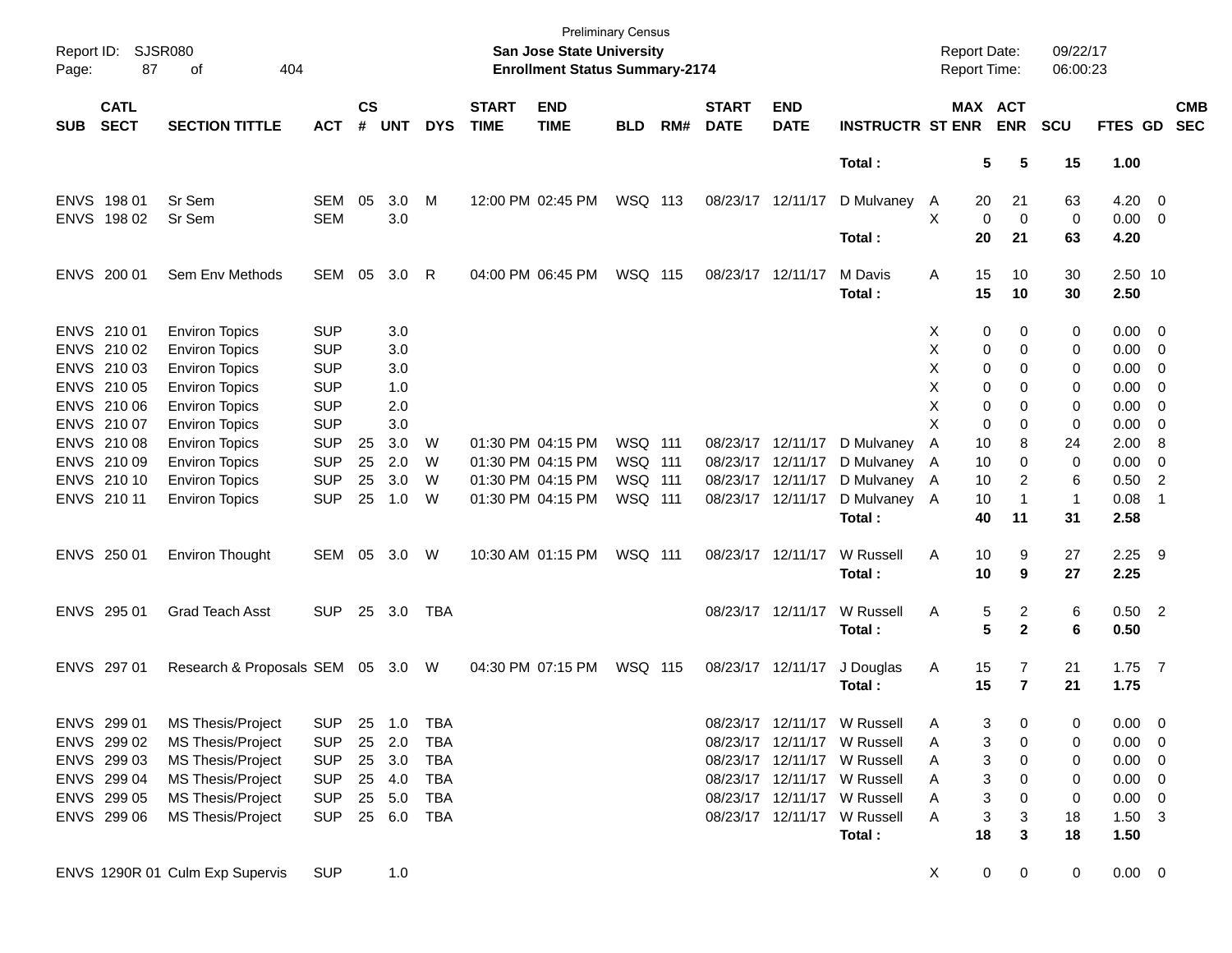| Report ID:<br>Page: |                            | SJSR080<br>88<br>404<br>оf   |            |                              |            |                             | <b>San Jose State University</b><br><b>Enrollment Status Summary-2174</b> | <b>Preliminary Census</b> |     |                             |                           |                           | <b>Report Date:</b><br><b>Report Time:</b> |             | 09/22/17<br>06:00:23 |                |                          |
|---------------------|----------------------------|------------------------------|------------|------------------------------|------------|-----------------------------|---------------------------------------------------------------------------|---------------------------|-----|-----------------------------|---------------------------|---------------------------|--------------------------------------------|-------------|----------------------|----------------|--------------------------|
| <b>SUB</b>          | <b>CATL</b><br><b>SECT</b> | <b>SECTION TITTLE</b>        | <b>ACT</b> | <b>CS</b><br><b>UNT</b><br># | <b>DYS</b> | <b>START</b><br><b>TIME</b> | <b>END</b><br>TIME                                                        | <b>BLD</b>                | RM# | <b>START</b><br><b>DATE</b> | <b>END</b><br><b>DATE</b> | <b>INSTRUCTR ST ENR</b>   | MAX ACT                                    | <b>ENR</b>  | <b>SCU</b>           | <b>FTES GD</b> | <b>CMB</b><br><b>SEC</b> |
|                     |                            |                              |            |                              |            |                             |                                                                           |                           |     |                             |                           | Total:                    | 0                                          | $\mathbf 0$ | 0                    | 0.00           |                          |
|                     | Department :               | <b>Environmental Studies</b> |            |                              |            |                             |                                                                           |                           |     |                             |                           | <b>Department Total:</b>  | 1708                                       | 1376        | 3783                 | 255.80         |                          |
|                     |                            |                              |            |                              |            |                             |                                                                           |                           |     |                             | <b>Lower Division:</b>    |                           | 355                                        | 337         | 1011                 | 67.40          |                          |
|                     |                            |                              |            |                              |            |                             |                                                                           |                           |     |                             | <b>Upper Division:</b>    | <b>Graduate Division:</b> | 1265<br>88                                 | 1007<br>32  | 2669<br>103          | 179.82<br>8.58 |                          |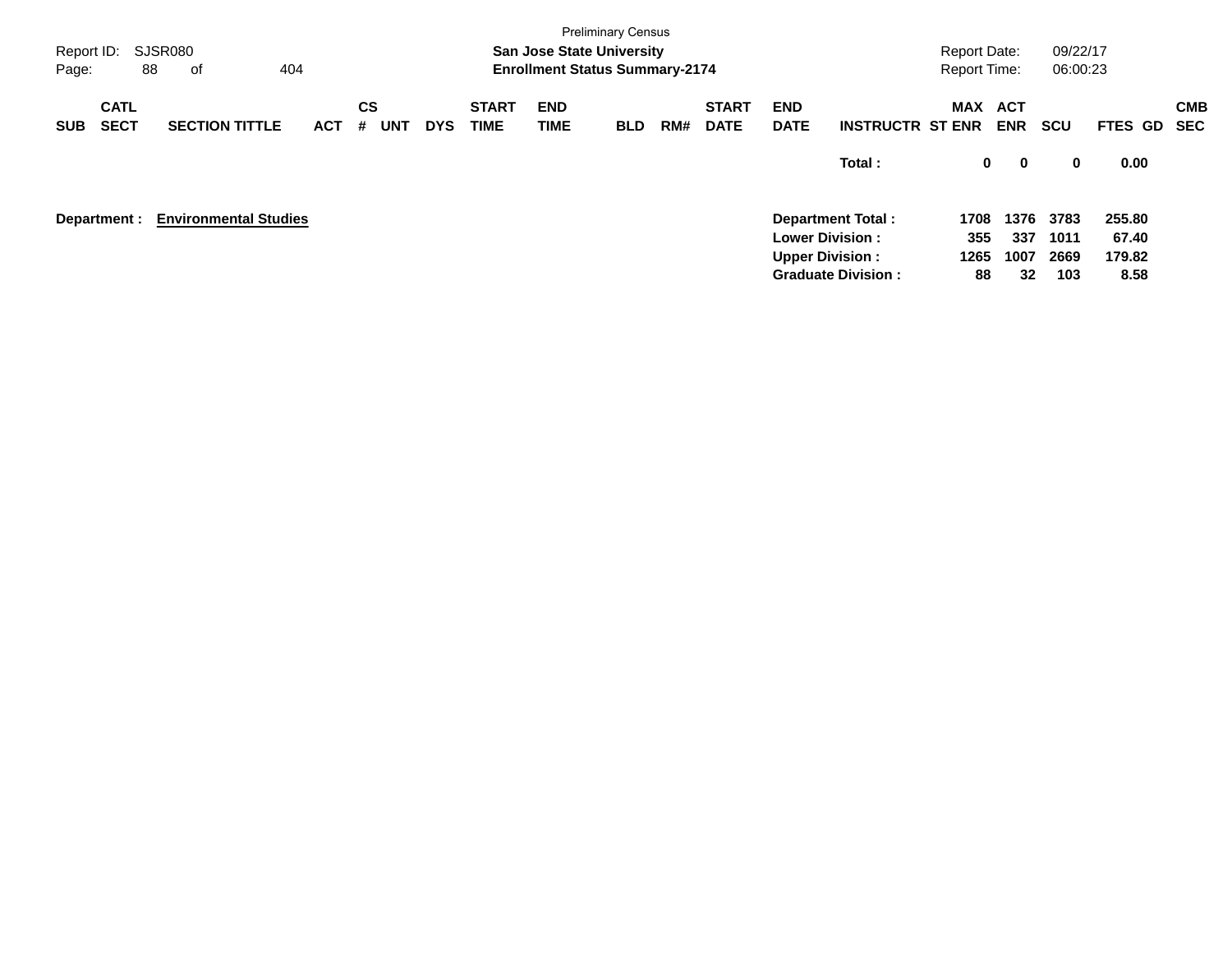| Report ID:<br>Page:     | 89                         | SJSR080<br>404<br>οf                |            |                    |            |            |                             | <b>Preliminary Census</b><br><b>San Jose State University</b><br><b>Enrollment Status Summary-2174</b> |            |     |                             |                           |                                  | <b>Report Date:</b><br><b>Report Time:</b> |     |                              | 09/22/17<br>06:00:23 |             |                         |                          |
|-------------------------|----------------------------|-------------------------------------|------------|--------------------|------------|------------|-----------------------------|--------------------------------------------------------------------------------------------------------|------------|-----|-----------------------------|---------------------------|----------------------------------|--------------------------------------------|-----|------------------------------|----------------------|-------------|-------------------------|--------------------------|
| <b>SUB</b>              | <b>CATL</b><br><b>SECT</b> | <b>SECTION TITTLE</b>               | <b>ACT</b> | $\mathsf{cs}$<br># | <b>UNT</b> | <b>DYS</b> | <b>START</b><br><b>TIME</b> | <b>END</b><br><b>TIME</b>                                                                              | <b>BLD</b> | RM# | <b>START</b><br><b>DATE</b> | <b>END</b><br><b>DATE</b> | <b>INSTRUCTR ST ENR</b>          |                                            |     | <b>MAX ACT</b><br><b>ENR</b> | <b>SCU</b>           | FTES GD     |                         | <b>CMB</b><br><b>SEC</b> |
| College<br>Department : |                            | <b>Social Sciences</b><br>Geography |            |                    |            |            |                             |                                                                                                        |            |     |                             |                           |                                  |                                            |     |                              |                      |             |                         |                          |
| GEOG 101                |                            | Geog Natural Env                    | <b>LEC</b> | 02                 | 3.0        | MW         | 10:30 AM 11:45 AM           |                                                                                                        | CL.        | 224 | 08/23/17                    | 12/11/17                  | A Wynes                          | A                                          | 50  | 46                           | 138                  | 9.20        | 0                       |                          |
| <b>GEOG</b>             | 1 0 2                      | Geog Natural Env                    | <b>LEC</b> |                    | 02 3.0     | MW         | 01:30 PM 02:45 PM           |                                                                                                        | CL.        | 224 | 08/23/17                    | 12/11/17                  | A Wynes                          | Α                                          | 50  | 48                           | 144                  | 9.60        | 0                       |                          |
| <b>GEOG</b>             | 1 0 3                      | Geog Natural Env                    | <b>LEC</b> | 02                 | 3.0        | <b>TR</b>  |                             | 12:00 PM 01:15 PM                                                                                      | CL.        | 224 | 08/23/17                    | 12/11/17                  | J Hasty                          | Α                                          | 50  | 50                           | 150                  | 10.00       | 0                       |                          |
| <b>GEOG</b>             | 180                        | Geog Natural Env                    | <b>LEC</b> | 02                 | 3.0        | <b>TBA</b> |                             |                                                                                                        |            |     | 08/23/17 12/11/17           |                           | J Hasty                          | A                                          | 50  | 46                           | 138                  | 9.25        | $\overline{1}$          |                          |
|                         |                            |                                     |            |                    |            |            |                             |                                                                                                        |            |     |                             |                           | Total:                           |                                            | 200 | 190                          | 570                  | 38.05       |                         |                          |
| GEOG 1001               |                            | <b>Cultural Geography</b>           | LEC        | 02                 | 3.0        | TR         |                             | 10:30 AM 11:45 AM                                                                                      | CL         | 224 | 08/23/17                    | 12/11/17                  | J Hasty                          | A                                          | 50  | 51                           | 153                  | 10.20       | 0                       |                          |
| GEOG 1080               |                            | <b>Cultural Geography</b>           | <b>LEC</b> |                    | 02 3.0     | <b>TBA</b> |                             |                                                                                                        |            |     | 08/23/17 12/11/17           |                           | J Hasty                          | A                                          | 50  | 47                           | 141                  | 9.40        | - 0                     |                          |
|                         |                            |                                     |            |                    |            |            |                             |                                                                                                        |            |     |                             |                           | Total:                           |                                            | 100 | 98                           | 294                  | 19.60       |                         |                          |
| GEOG 1201               |                            | Global Geography                    | LEC        | 01                 | 3.0        | TR         | 09:00 AM 10:15 AM           |                                                                                                        | CL         | 224 | 08/23/17                    | 12/11/17                  | E Sibilia                        | A                                          | 50  | 45                           | 135                  | 9.00        | 0                       |                          |
| GEOG 1202               |                            | Global Geography                    | <b>LEC</b> | 01                 | 3.0        | <b>TR</b>  |                             | 12:00 PM 01:15 PM                                                                                      | DMH        | 234 | 08/23/17                    | 12/11/17                  | E Sibilia                        | A                                          | 50  | 48                           | 144                  | 9.60        | 0                       |                          |
| GEOG 1280               |                            | Global Geography                    | <b>LEC</b> | 01                 | 3.0        | <b>TBA</b> |                             |                                                                                                        |            |     | 08/23/17 12/11/17           |                           | T Orf                            | A                                          | 50  | 39                           | 117                  | 7.80        | 0                       |                          |
|                         |                            |                                     |            |                    |            |            |                             |                                                                                                        |            |     |                             |                           | Total:                           |                                            | 150 | 132                          | 396                  | 26.40       |                         |                          |
|                         |                            | GEOG 100W 01 Writing Workshop       | <b>SEM</b> | 05                 | 3.0        | TR         |                             | 12:00 PM 01:15 PM                                                                                      | CL.        | 226 | 08/23/17                    | 12/11/17                  | A Rohatgi                        | A                                          | 35  | 9                            | 27                   | 1.80        | 0 <sup>C</sup>          |                          |
|                         |                            | GLST 100W 01 Writing Workshop       | <b>SEM</b> | 05                 | 3.0        | <b>TR</b>  |                             | 12:00 PM 01:15 PM                                                                                      | CL.        | 226 | 08/23/17                    | 12/11/17                  | A Rohatgi                        | Α                                          | 0   | 16                           | 48                   | 3.20        | 0 <sup>o</sup>          |                          |
|                         |                            |                                     |            |                    |            |            |                             |                                                                                                        |            |     |                             |                           | Total:                           |                                            | 35  | 25                           | 75                   | 5.00        |                         |                          |
| GEOG 105 01             |                            | Urban Geog                          | <b>LEC</b> |                    | 3.0        |            |                             |                                                                                                        |            |     |                             |                           |                                  | Χ                                          | 0   | 0                            | 0                    | 0.00        | $\overline{\mathbf{0}}$ |                          |
|                         |                            |                                     |            |                    |            |            |                             |                                                                                                        |            |     |                             |                           | Total:                           |                                            | 0   | $\mathbf 0$                  | 0                    | 0.00        |                         |                          |
|                         | GEOG 107 80                | Mapping the World                   | <b>LEC</b> | 02                 | 3.0        | TBA        |                             |                                                                                                        |            |     | 08/23/17 12/11/17           |                           | K Rohrmeier A                    |                                            | 35  | 32                           | 96                   | 6.40        | $\overline{\mathbf{0}}$ |                          |
|                         |                            |                                     |            |                    |            |            |                             |                                                                                                        |            |     |                             |                           | Total:                           |                                            | 35  | 32                           | 96                   | 6.40        |                         |                          |
| GEOG 112 01             |                            | Nat Cult Terr Disp                  | LEC        | 02                 | 3.0        | <b>MW</b>  |                             | 12:00 PM 01:15 PM                                                                                      | CL.        | 224 | 08/23/17                    | 12/11/17                  | M Kelley                         | A                                          | 50  | 50                           | 150                  | 10.00       | 0                       |                          |
|                         | GEOG 112 02                | Nat Cult Terr Disp                  | <b>LEC</b> | 02                 | 3.0        | MW         |                             | 03:00 PM 04:15 PM                                                                                      | CL.        | 224 | 08/23/17                    | 12/11/17                  | M Kelley                         | Α                                          | 50  | 34                           | 102                  | 6.80        | 0                       |                          |
| GEOG 112 80             |                            | Nat Cult Terr Disp                  | <b>LEC</b> | 02                 | 3.0        | TBA        |                             |                                                                                                        |            |     | 08/23/17                    | 12/11/17                  | K Rohrmeier A                    |                                            | 50  | 50                           | 150                  | 10.05       | $\overline{1}$          |                          |
|                         |                            | GEOG 112 81 Nat Cult Terr Disp      | <b>LEC</b> |                    | 02 3.0     | <b>TBA</b> |                             |                                                                                                        |            |     |                             |                           | 08/23/17 12/11/17 K Rohrmeier A  |                                            | 50  | 49                           | 147                  | 9.80        | $\Omega$                |                          |
|                         |                            |                                     |            |                    |            |            |                             |                                                                                                        |            |     |                             |                           | Total:                           |                                            |     | 200 183                      | 549                  | 36.65       |                         |                          |
|                         | GEOG 120 80                | Food Suppl Agr Sys LEC 02 3.0 TBA   |            |                    |            |            |                             |                                                                                                        |            |     |                             |                           | 08/23/17 12/11/17 G Bacigalupi A |                                            | 35  | 25                           | 75                   | 5.15 3      |                         |                          |
|                         |                            |                                     |            |                    |            |            |                             |                                                                                                        |            |     |                             |                           | Total:                           |                                            | 35  | 25                           | 75                   | 5.15        |                         |                          |
|                         | GEOG 121 80                | Pop & Global Change LEC             |            |                    | 3.0        |            |                             |                                                                                                        |            |     |                             |                           |                                  | X                                          | 0   | 0                            | 0                    | $0.00 \t 0$ |                         |                          |
|                         | ENVS 121 80                | Pop & Global Change LEC             |            |                    | 3.0        |            |                             |                                                                                                        |            |     |                             |                           |                                  | $\mathsf X$                                | 0   | 0                            | 0                    | $0.00 \t 0$ |                         |                          |
|                         |                            |                                     |            |                    |            |            |                             |                                                                                                        |            |     |                             |                           | Total:                           |                                            | 0   | 0                            | 0                    | 0.00        |                         |                          |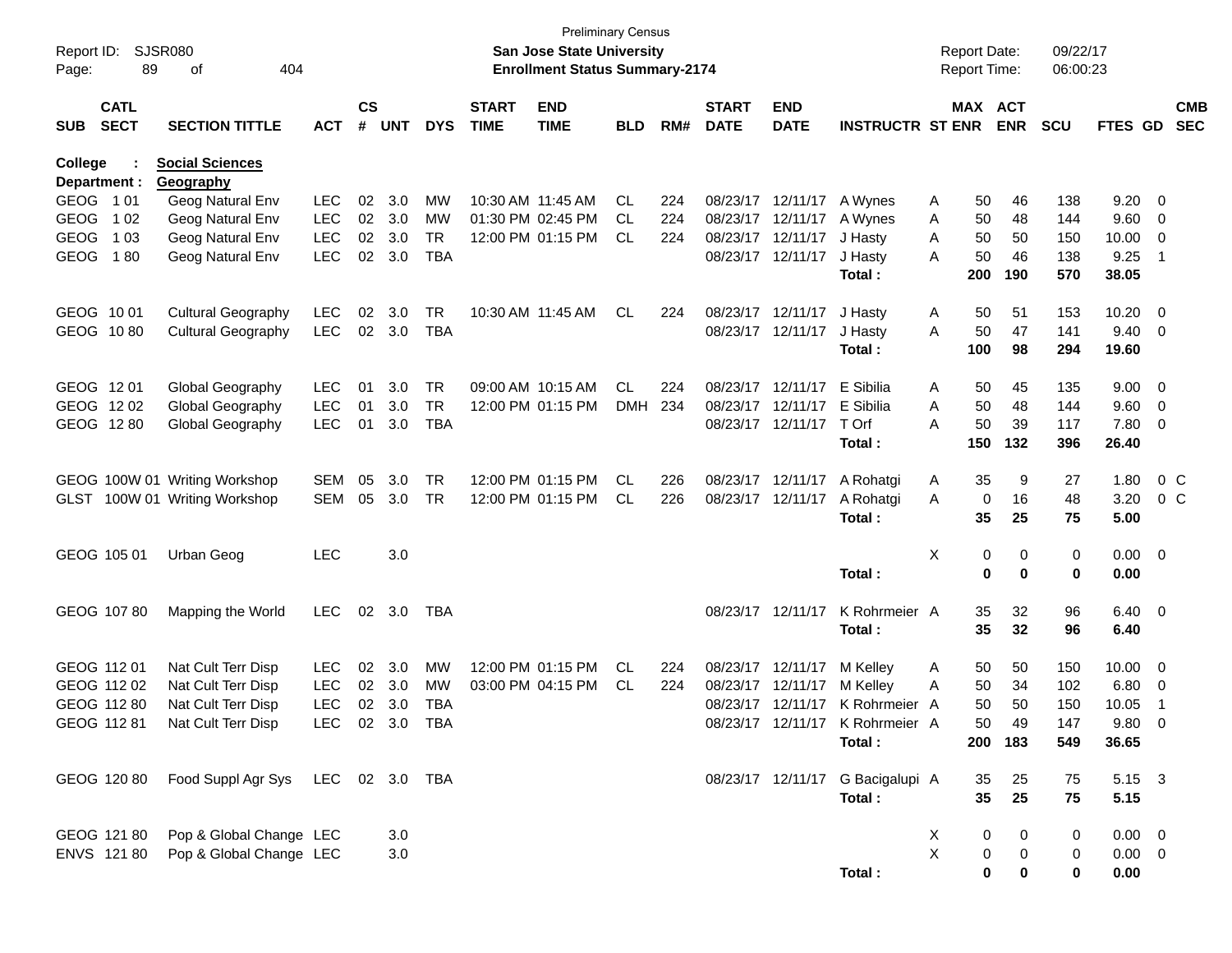| Report ID:<br>90<br>Page:                 | SJSR080<br>404<br>οf                                      |                                        |                             |                   |                                 |                             | <b>Preliminary Census</b><br>San Jose State University<br><b>Enrollment Status Summary-2174</b> |                    |     |                             |                                                             |                                                                                | <b>Report Date:</b><br><b>Report Time:</b> |                                       | 09/22/17<br>06:00:23                   |                                         |                         |            |
|-------------------------------------------|-----------------------------------------------------------|----------------------------------------|-----------------------------|-------------------|---------------------------------|-----------------------------|-------------------------------------------------------------------------------------------------|--------------------|-----|-----------------------------|-------------------------------------------------------------|--------------------------------------------------------------------------------|--------------------------------------------|---------------------------------------|----------------------------------------|-----------------------------------------|-------------------------|------------|
| <b>CATL</b><br><b>SECT</b><br><b>SUB</b>  | <b>SECTION TITTLE</b>                                     | <b>ACT</b>                             | $\mathsf{cs}$<br>$\pmb{\#}$ | <b>UNT</b>        | <b>DYS</b>                      | <b>START</b><br><b>TIME</b> | <b>END</b><br><b>TIME</b>                                                                       | <b>BLD</b>         | RM# | <b>START</b><br><b>DATE</b> | <b>END</b><br><b>DATE</b>                                   | <b>INSTRUCTR ST ENR</b>                                                        |                                            | MAX ACT<br><b>ENR</b>                 | <b>SCU</b>                             | FTES GD SEC                             |                         | <b>CMB</b> |
| GEOG 135 01                               | <b>Qualitative Methods</b>                                | LEC.                                   |                             | 02 3.0            | M                               |                             | 01:30 PM 04:15 PM                                                                               | WSQ 111            |     |                             | 08/23/17 12/11/17                                           | T Orf<br>Total:                                                                | Α<br>20<br>20                              | 18<br>18                              | 54<br>54                               | $3.60 \ 0$<br>3.60                      |                         |            |
| GEOG 170 01<br>GEOG 170 02                | Intro Map & GIS<br>Intro Map & GIS                        | LEC.<br>LAB                            | 02<br>15                    | 3.0<br>0.0        | W<br>W                          |                             | 03:00 PM 04:45 PM<br>05:00 PM 07:45 PM                                                          | WSQ 111<br>WSQ 113 |     |                             | 08/23/17 12/11/17<br>08/23/17 12/11/17                      | W Harmon<br>W Harmon<br>Total:                                                 | A<br>20<br>20<br>A<br>40                   | 20<br>20<br>40                        | 40<br>20<br>60                         | 4.15 3<br>$0.00 \quad 3$<br>4.15        |                         |            |
| GEOG 180 01<br>GEOG 180 02                | <b>Indiv Studies</b><br><b>Indiv Studies</b>              | <b>SUP</b><br><b>SUP</b>               | 36<br>36                    | 3.0<br>4.0        | TBA<br><b>TBA</b>               |                             |                                                                                                 |                    |     |                             | 08/23/17 12/11/17<br>08/23/17 12/11/17                      | K Rohrmeier A<br>K Rohrmeier A<br>Total:                                       |                                            | 2<br>2<br>0<br>2<br>4<br>$\mathbf{2}$ | 6<br>0<br>6                            | $0.40 \quad 0$<br>$0.00 \t 0$<br>0.40   |                         |            |
| GEOG 197 01<br>GEOG 197 02<br>GEOG 197 03 | Geog Internship<br>Geog Internship<br>Geog Internship     | <b>SUP</b><br><b>SUP</b><br><b>SUP</b> | 36<br>36<br>36              | 1.0<br>2.0<br>3.0 | TBA<br><b>TBA</b><br><b>TBA</b> |                             |                                                                                                 |                    |     |                             | 08/23/17 12/11/17<br>08/23/17 12/11/17<br>08/23/17 12/11/17 | K Rohrmeier A<br>K Rohrmeier A<br>K Rohrmeier A<br>Total:                      |                                            | -1<br>1<br>0<br>1<br>0<br>1<br>3<br>1 | $\mathbf{1}$<br>0<br>0<br>$\mathbf{1}$ | $0.07$ 0<br>0.00<br>$0.00 \t 0$<br>0.07 | $\overline{\mathbf{0}}$ |            |
| GEOG 199 01                               | Senior Seminar                                            | SEM 05                                 |                             | 3.0               | R                               |                             | 03:00 PM 05:45 PM                                                                               | CL                 | 224 |                             | 08/23/17 12/11/17                                           | K Richardson A<br>Total:                                                       | 35<br>35                                   | 7<br>$\overline{7}$                   | 21<br>21                               | $1.40 \quad 0$<br>1.40                  |                         |            |
| GEOG 239 01                               | Sem: Geog Info Tech SEM 05 3.0 M                          |                                        |                             |                   |                                 |                             | 06:00 PM 08:45 PM                                                                               | WSQ 113            |     |                             | 08/23/17 12/11/17                                           | M Kelley<br>Total:                                                             | 12<br>A<br>12                              | 7<br>$\overline{7}$                   | 21<br>21                               | $1.65$ 5<br>1.65                        |                         |            |
| GEOG 240 01                               | Qual Res Meth                                             | SEM 05 3.0                             |                             |                   | W                               |                             | 06:00 PM 08:45 PM                                                                               | <b>CL</b>          | 205 |                             | 08/23/17 12/11/17                                           | K Richardson A<br>Total:                                                       | 20<br>20                                   | 7<br>$\overline{7}$                   | 21<br>21                               | 1.706<br>1.70                           |                         |            |
| GEOG 298 01<br>GEOG 298 02                | <b>Special Study</b><br><b>Special Study</b>              | <b>SUP</b><br><b>SUP</b>               | 25                          | 3.0<br>25 4.0     | <b>TBA</b><br><b>TBA</b>        |                             |                                                                                                 |                    |     |                             | 08/23/17 12/11/17<br>08/23/17 12/11/17                      | K Richardson A<br>K Richardson A<br>Total:                                     |                                            | 8<br>4<br>1<br>0<br>9<br>4            | 12<br>0<br>12                          | 1.004<br>$0.00 \t 0$<br>1.00            |                         |            |
| GEOG 299 01                               | <b>MA Thesis/Project</b><br>GEOG 299 02 MA Thesis/Project | SUP 25 3.0 TBA<br>SUP 25 6.0 TBA       |                             |                   |                                 |                             |                                                                                                 |                    |     |                             |                                                             | 08/23/17 12/11/17 K Richardson A<br>08/23/17 12/11/17 K Richardson A<br>Total: |                                            | 2<br>3<br>0<br>2<br>4<br>3            | 9<br>0<br>9                            | 0.75<br>$0.00 \quad 0$<br>0.75          | - 3                     |            |
| Department : Geography                    |                                                           |                                        |                             |                   |                                 |                             |                                                                                                 |                    |     |                             | <b>Lower Division:</b><br><b>Upper Division:</b>            | <b>Department Total:</b><br><b>Graduate Division:</b>                          | 902<br>450<br>407<br>45                    | 774<br>420<br>333<br>21               | 2260<br>1260<br>937<br>63              | 151.97<br>84.05<br>62.82<br>5.10        |                         |            |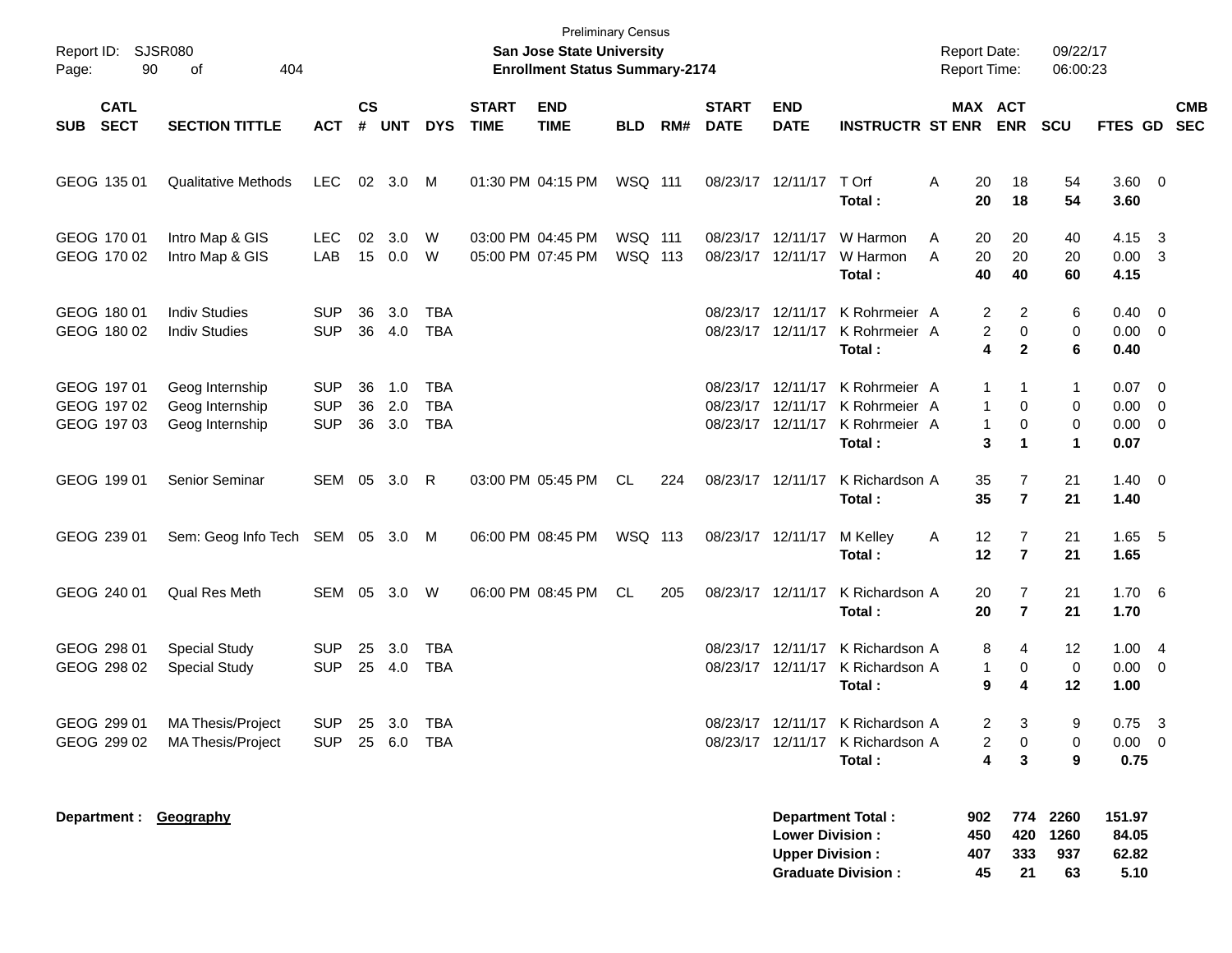| Page:                                     | Report ID: SJSR080<br>91   | 404<br>οf                                                                                           |                                        |                    |                   |                              |                             | San Jose State University<br><b>Enrollment Status Summary-2174</b> | <b>Preliminary Census</b>              |                   |                             |                                                             |                                                                    |             | <b>Report Date:</b><br><b>Report Time:</b> |                 | 09/22/17<br>06:00:23 |                                           |                                                     |                          |
|-------------------------------------------|----------------------------|-----------------------------------------------------------------------------------------------------|----------------------------------------|--------------------|-------------------|------------------------------|-----------------------------|--------------------------------------------------------------------|----------------------------------------|-------------------|-----------------------------|-------------------------------------------------------------|--------------------------------------------------------------------|-------------|--------------------------------------------|-----------------|----------------------|-------------------------------------------|-----------------------------------------------------|--------------------------|
| <b>SUB</b>                                | <b>CATL</b><br><b>SECT</b> | <b>SECTION TITTLE</b>                                                                               | <b>ACT</b>                             | $\mathsf{cs}$<br># | <b>UNT</b>        | <b>DYS</b>                   | <b>START</b><br><b>TIME</b> | <b>END</b><br><b>TIME</b>                                          | <b>BLD</b>                             | RM#               | <b>START</b><br><b>DATE</b> | <b>END</b><br><b>DATE</b>                                   | <b>INSTRUCTR ST ENR</b>                                            |             | MAX ACT                                    | <b>ENR</b>      | <b>SCU</b>           | FTES GD                                   |                                                     | <b>CMB</b><br><b>SEC</b> |
| College                                   | Department :               | <b>Social Sciences</b><br><b>History</b>                                                            |                                        |                    |                   |                              |                             |                                                                    |                                        |                   |                             |                                                             |                                                                    |             |                                            |                 |                      |                                           |                                                     |                          |
| <b>HIST</b>                               | 1A 01                      | World History to 150                                                                                | LEC                                    |                    | 02 3.0            | МW                           |                             | 12:00 PM 01:15 PM                                                  | DMH 165                                |                   |                             | 08/23/17 12/11/17                                           | A Katsev<br>Total :                                                | A           | 25<br>25                                   | 24<br>24        | 72<br>72             | $4.80\ 0$<br>4.80                         |                                                     |                          |
| <b>HIST</b>                               | 1B 01                      | World History from 1                                                                                | <b>LEC</b>                             |                    | 02 3.0            | TR                           |                             | 10:30 AM 11:45 AM                                                  | DMH 167                                |                   |                             | 08/23/17 12/11/17                                           | M Wilson<br>Total:                                                 | A           | 25<br>25                                   | 15<br>15        | 45<br>45             | $3.00 \ 0$<br>3.00                        |                                                     |                          |
| <b>HIST</b><br><b>HIST</b>                | 10A01<br>10A 02            | Western Civilizatn<br><b>Western Civilizatn</b>                                                     | <b>LEC</b><br><b>LEC</b>               | 02<br>02           | 3.0<br>3.0        | MW<br><b>TR</b>              |                             | 10:30 AM 11:45 AM<br>12:00 PM 01:15 PM                             | <b>DMH</b><br><b>DMH</b>               | 165<br>167        |                             | 08/23/17 12/11/17<br>08/23/17 12/11/17                      | M Wilson<br>R Ciriviller<br>Total:                                 | A<br>A      | 25<br>25<br>50                             | 27<br>25<br>52  | 81<br>75<br>156      | $5.40\ 0$<br>$5.00 \t 0$<br>10.40         |                                                     |                          |
| <b>HIST</b>                               | 10B 01                     | <b>Western Civilizatn</b>                                                                           | <b>LEC</b>                             | 02                 | 3.0               | МW                           |                             | 09:00 AM 10:15 AM                                                  | DMH 163                                |                   |                             | 08/23/17 12/11/17                                           | A Katsev<br>Total :                                                | Α           | 25<br>25                                   | 25<br>25        | 75<br>75             | $5.00 \t 0$<br>5.00                       |                                                     |                          |
| <b>HIST</b><br><b>HIST</b>                | 15A 01<br>15A 02           | Essen. US History<br>Essen. US History                                                              | <b>LEC</b><br><b>LEC</b>               | 01<br>01           | 3.0<br>3.0        | MW<br>TR                     |                             | 03:00 PM 04:15 PM<br>03:00 PM 04:15 PM                             | SCI<br><b>BBC</b>                      | 164<br>004        |                             | 08/23/17 12/11/17<br>08/23/17 12/11/17                      | M McBane<br><b>R</b> Ciriviller                                    | A<br>A      | 125<br>110                                 | 125<br>106      | 375<br>318           | 25.00 0<br>21.20 0                        |                                                     |                          |
| <b>HIST</b><br><b>HIST</b><br><b>HIST</b> | 15A 04<br>15A 05<br>15A 06 | Essen. US History<br>Essen. US History<br>Essen. US History                                         | <b>LEC</b><br><b>LEC</b><br><b>LEC</b> | 01<br>01<br>01     | 3.0<br>3.0<br>3.0 | MW<br><b>TR</b><br><b>TR</b> |                             | 12:00 PM 01:15 PM<br>09:00 AM 10:15 AM<br>10:30 AM 11:45 AM        | <b>DMH</b><br><b>DMH</b><br><b>DMH</b> | 150<br>150<br>150 |                             | 08/23/17 12/11/17<br>08/23/17 12/11/17<br>08/23/17 12/11/17 | <b>R</b> Ciriviller<br><b>R</b> Ciriviller<br>R Buyco              | A<br>A<br>A | 45<br>45<br>45                             | 51<br>47<br>47  | 153<br>141<br>141    | 10.20<br>$9.40 \quad 0$<br>$9.40 \quad 0$ | $\overline{\phantom{0}}$                            |                          |
| <b>HIST</b><br><b>HIST</b>                | 15A 07<br>15A 08           | Essen. US History<br>Essen. US History                                                              | <b>LEC</b><br><b>LEC</b>               | 01<br>01           | 3.0<br>3.0        | <b>TR</b><br><b>TR</b>       |                             | 12:00 PM 01:15 PM<br>01:30 PM 02:45 PM                             | <b>DMH</b><br><b>DMH</b>               | 150<br>150        |                             | 08/23/17 12/11/17<br>08/23/17 12/11/17                      | R Buyco<br>R Buyco                                                 | Α<br>A      | 45<br>45                                   | 46<br>46        | 138<br>138           | 9.20<br>9.20                              | $\overline{\mathbf{0}}$<br>$\overline{\phantom{0}}$ |                          |
| <b>HIST</b><br><b>HIST</b>                | 15A 09<br>15A 10           | Essen. US History<br>Essen. US History                                                              | <b>LEC</b><br><b>LEC</b>               | 01<br>01           | 3.0<br>3.0        | МW<br>MW                     |                             | 01:30 PM 02:45 PM<br>10:30 AM 11:45 AM                             | <b>DMH</b><br><b>DMH</b>               | 163<br>166        |                             | 08/23/17 12/11/17<br>08/23/17 12/11/17                      | K Chilton<br>R Buyco<br>Total:                                     | A<br>A      | 45<br>45<br>550                            | 45<br>47<br>560 | 135<br>141<br>1680   | 9.00<br>$9.40 \quad 0$<br>112.00          | $\overline{\phantom{0}}$                            |                          |
| <b>HIST</b>                               | 20A 01                     | Hist of Amer Peopl                                                                                  | <b>LEC</b>                             |                    | 02 3.0            | МW                           |                             | 12:00 PM 01:15 PM                                                  | <b>SH</b>                              | 240               |                             | 08/23/17 12/11/17                                           | M Wilson<br>Total:                                                 | Α           | 25<br>25                                   | 26<br>26        | 78<br>78             | $5.20 \ 0$<br>5.20                        |                                                     |                          |
| <b>HIST</b>                               | 20B 01                     | <b>Hist of Amer Peopl</b>                                                                           | LEC.                                   |                    | 02 3.0            | TBA                          |                             |                                                                    |                                        |                   |                             | 08/23/17 12/11/17                                           | L Guardino<br>Total :                                              | A           | 25<br>25                                   | 25<br>25        | 75<br>75             | $5.00 \t 0$<br>5.00                       |                                                     |                          |
|                                           | HIST 50 01                 | <b>Historical Process</b>                                                                           | SEM 04 3.0 R                           |                    |                   |                              |                             |                                                                    |                                        |                   |                             |                                                             | 06:00 PM 08:45 PM DMH 162 08/23/17 12/11/17 E Narveson A<br>Total: |             | 25<br>25                                   | 27<br>27        | 81<br>81             | $5.40 \quad 0$<br>5.40                    |                                                     |                          |
|                                           | HIST 99 01                 | History Fundamentals SEM 05 3.0 TR 09:00 AM 10:15 AM DMH 163                                        |                                        |                    |                   |                              |                             |                                                                    |                                        |                   |                             |                                                             | 08/23/17 12/11/17 L Guardino A<br>Total:                           |             | 25<br>25                                   | 29<br>29        | 87<br>87             | $5.80\ 0$<br>5.80                         |                                                     |                          |
|                                           |                            | HIST 100W 01 History Writers' Wo SEM 04 3.0 MW 09:00 AM 10:15 AM DMH 165 08/23/17 12/11/17 M Wilson |                                        |                    |                   |                              |                             |                                                                    |                                        |                   |                             |                                                             |                                                                    | A           | 25                                         | 26              | 78                   | $5.20 \t 0$                               |                                                     |                          |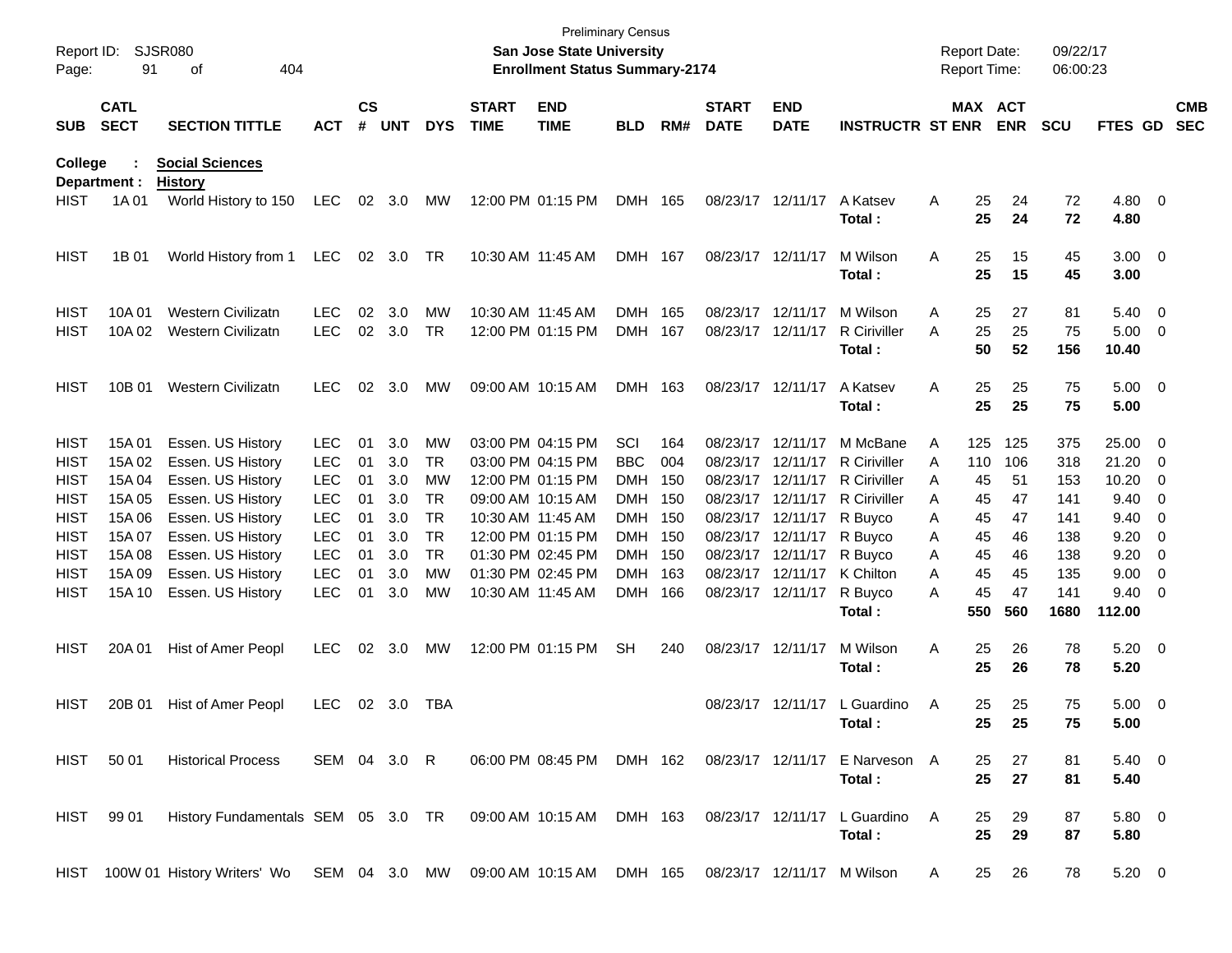| Page:        | Report ID: SJSR080<br>92 | 404<br>of                                                          |                              |                  |              |                          |                             | <b>Preliminary Census</b><br><b>San Jose State University</b><br><b>Enrollment Status Summary-2174</b> |            |                                        |                           |                             | Report Date:<br>Report Time: |                         |                         | 09/22/17<br>06:00:23  |                                  |         |            |
|--------------|--------------------------|--------------------------------------------------------------------|------------------------------|------------------|--------------|--------------------------|-----------------------------|--------------------------------------------------------------------------------------------------------|------------|----------------------------------------|---------------------------|-----------------------------|------------------------------|-------------------------|-------------------------|-----------------------|----------------------------------|---------|------------|
| SUB SECT     | <b>CATL</b>              | <b>SECTION TITTLE</b>                                              | <b>ACT</b>                   | $\mathsf{cs}$    | # UNT        | <b>DYS</b>               | <b>START</b><br><b>TIME</b> | <b>END</b><br><b>TIME</b>                                                                              | <b>BLD</b> | <b>START</b><br>RM# DATE               | <b>END</b><br><b>DATE</b> | <b>INSTRUCTR ST ENR ENR</b> | MAX ACT                      |                         |                         | SCU                   | FTES GD SEC                      |         | <b>CMB</b> |
|              |                          |                                                                    |                              |                  |              |                          |                             |                                                                                                        |            |                                        |                           | Total:                      |                              | 25                      | 26                      | 78                    | 5.20                             |         |            |
|              | HIST 102 01              | Historiography                                                     | LEC                          |                  | 02 4.0       | TBA                      |                             |                                                                                                        |            | 08/23/17 12/11/17                      |                           | Total:                      | A                            | 25<br>25                | 19<br>19                | 76<br>76              | $5.13 \quad 1$<br>5.13           |         |            |
|              | HIST 103 01              | Modern Mid East                                                    | LEC                          | 02 4.0           |              | TBA                      |                             |                                                                                                        |            | 08/23/17 12/11/17                      |                           | Total:                      | A                            | 25<br>25                | 11<br>11                | 44<br>44              | $2.93$ 0<br>2.93                 |         |            |
| HIST<br>ASIA | 109A 01                  | Hist China to 1800<br>109A 01 Hist China to 1800                   | LEC.<br><b>LEC</b>           | 02 4.0           | 02 4.0       | <b>TBA</b><br><b>TBA</b> |                             |                                                                                                        |            | 08/23/17 12/11/17<br>08/23/17 12/11/17 |                           |                             | A<br>A                       | 25<br>$\boldsymbol{0}$  | 29<br>$\overline{1}$    | 116<br>$\overline{a}$ | 7.87 2 C<br>0.27                 | $0\,C$  |            |
|              |                          |                                                                    |                              |                  |              |                          |                             |                                                                                                        |            |                                        |                           | Total:                      |                              | 25                      | 30                      | 120                   | 8.13                             |         |            |
|              |                          | HIST 110B 01 Hist Japan Fr 1750<br>ASIA 110B 01 Hist Japan Fr 1750 | LEC<br><b>LEC</b>            | 02 4.0           | 02 4.0       | <b>TBA</b><br><b>TBA</b> |                             |                                                                                                        |            | 08/23/17 12/11/17<br>08/23/17 12/11/17 |                           | Total:                      | A<br>A                       | 25<br>$\mathbf 0$<br>25 | 25<br>$\mathbf 0$<br>25 | 100<br>0<br>100       | 6.67 0 C<br>0.00<br>6.67         | $0\,$ C |            |
|              | HIST 11201               | <b>Ancient West</b>                                                | <b>LEC</b>                   |                  | 02  4.0  TBA |                          |                             |                                                                                                        |            | 08/23/17 12/11/17                      |                           |                             | A                            | 25<br>25                | 24                      | 96                    | $6.40 \quad 0$                   |         |            |
|              |                          | HIST 121A 01 Med. Worlds, 4-11c                                    | LEC 02 4.0 TBA               |                  |              |                          |                             |                                                                                                        |            | 08/23/17 12/11/17                      |                           | Total:                      | A                            | 25                      | 24<br>25                | 96<br>100             | 6.40<br>$6.67$ 0                 |         |            |
|              |                          |                                                                    |                              |                  |              |                          |                             |                                                                                                        |            |                                        |                           | Total:                      |                              | 25                      | 25                      | 100                   | 6.67                             |         |            |
|              | HIST 126 01              | Adv Topic Medieval                                                 | LEC 02 4.0                   |                  |              | TBA                      |                             |                                                                                                        |            | 08/23/17 12/11/17                      |                           | Total:                      | Α                            | 25<br>25                | 27<br>27                | 108<br>108            | $7.20 \t 0$<br>7.20              |         |            |
| HIST         | 132 01<br>HIST 132 02    | Adv Topics World<br>Adv Topics World                               | LEC<br>LEC                   | 02 4.0<br>02 4.0 |              | <b>TBA</b><br><b>TBA</b> |                             |                                                                                                        |            | 08/23/17 12/11/17<br>08/23/17 12/11/17 |                           | Total:                      | A<br>A                       | 25<br>25<br>50          | 15<br>12<br>27          | 60<br>48<br>108       | $4.00 \ 0$<br>$3.20 \ 0$<br>7.20 |         |            |
|              | HIST 144 01              | Europe 1900-1945<br>HIST 144 02 Europe 1900-1945                   | <b>LEC</b><br>LEC 02 4.0 TBA |                  | 4.0          |                          |                             |                                                                                                        |            | 08/23/17 12/11/17                      |                           |                             | Χ<br>A                       | 0<br>25                 | 0<br>26                 | 0<br>104              | $0.00 \t 0$<br>$6.93\quad 0$     |         |            |
|              |                          |                                                                    |                              |                  |              |                          |                             |                                                                                                        |            |                                        |                           | Total:                      |                              | 25                      | 26                      | 104                   | 6.93                             |         |            |
|              | HIST 146 01              | Adv Topic Euro Hist LEC                                            |                              |                  | 4.0          |                          |                             |                                                                                                        |            |                                        |                           | Total:                      | Χ                            | 0<br>$\bf{0}$           | 0<br>$\mathbf 0$        | 0<br>0                | $0.00 \t 0$<br>0.00              |         |            |
|              | HIST 153 01              | Hist Women Europe LEC 02 3.0 MW 01:30 PM 02:45 PM DMH 165          |                              |                  |              |                          |                             |                                                                                                        |            | 08/23/17 12/11/17                      |                           | A Katsev<br>Total:          | A                            | 25<br>25                | 26<br>${\bf 26}$        | 78<br>78              | $5.20 \ 0$<br>5.20               |         |            |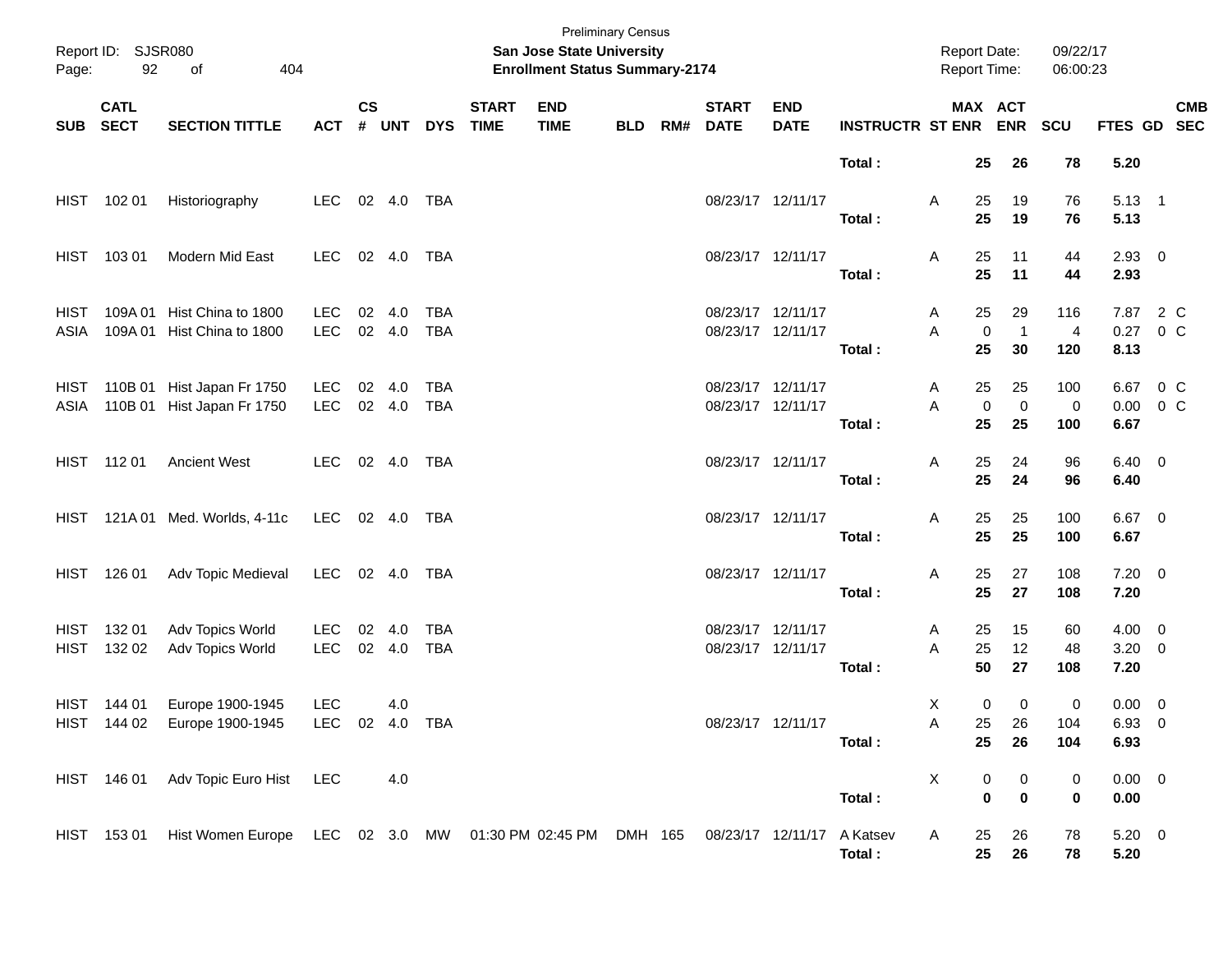| Report ID:<br>Page: | 93                         | <b>SJSR080</b><br>404<br>оf    |                |                    |            |              |                             | <b>Preliminary Census</b><br>San Jose State University<br><b>Enrollment Status Summary-2174</b> |                |     |                             |                           |                                 |              |          | <b>Report Date:</b><br><b>Report Time:</b> | 09/22/17<br>06:00:23 |                        |                            |                          |
|---------------------|----------------------------|--------------------------------|----------------|--------------------|------------|--------------|-----------------------------|-------------------------------------------------------------------------------------------------|----------------|-----|-----------------------------|---------------------------|---------------------------------|--------------|----------|--------------------------------------------|----------------------|------------------------|----------------------------|--------------------------|
| <b>SUB</b>          | <b>CATL</b><br><b>SECT</b> | <b>SECTION TITTLE</b>          | <b>ACT</b>     | $\mathsf{cs}$<br># | <b>UNT</b> | <b>DYS</b>   | <b>START</b><br><b>TIME</b> | <b>END</b><br><b>TIME</b>                                                                       | <b>BLD</b>     | RM# | <b>START</b><br><b>DATE</b> | <b>END</b><br><b>DATE</b> | <b>INSTRUCTR ST ENR</b>         |              |          | MAX ACT<br><b>ENR</b>                      | <b>SCU</b>           | <b>FTES GD</b>         |                            | <b>CMB</b><br><b>SEC</b> |
| <b>HIST</b>         | 155 01                     | 20th Century World             | <b>LEC</b>     | 02                 | 3.0        | MW           |                             | 09:00 AM 10:15 AM                                                                               | DMH 167        |     |                             | 08/23/17 12/11/17         | E Reynolds                      | $\mathsf{A}$ | 25       | 16                                         | 48                   | 3.20                   | $\overline{\mathbf{0}}$    |                          |
| <b>HIST</b>         | 155 02                     | 20th Century World             | <b>LEC</b>     | 02                 | 3.0        | <b>TR</b>    |                             | 09:00 AM 10:15 AM                                                                               | DMH 167        |     | 08/23/17                    | 12/11/17                  | E Reynolds                      | A            | 25       | 24                                         | 72                   | 4.80                   | 0                          |                          |
| <b>HIST</b>         | 155 03                     | 20th Century World             | <b>LEC</b>     | 02                 | 3.0        | <b>MW</b>    |                             | 03:00 PM 04:15 PM                                                                               | DMH 166        |     | 08/23/17                    | 12/11/17                  | A Katsev                        | A            | 25       | 26                                         | 78                   | 5.20                   | 0                          |                          |
|                     |                            |                                |                |                    |            |              |                             |                                                                                                 |                |     |                             |                           | Total:                          |              | 75       | 66                                         | 198                  | 13.20                  |                            |                          |
| <b>HIST</b>         | 16301                      | Modern Latin Am                | <b>LEC</b>     |                    | 4.0        |              |                             |                                                                                                 |                |     |                             |                           |                                 | Χ            | 0        | 0                                          | 0                    | $0.00 \t 0$            |                            |                          |
|                     |                            |                                |                |                    |            |              |                             |                                                                                                 |                |     |                             |                           | Total:                          |              | 0        | $\mathbf 0$                                | $\mathbf 0$          | 0.00                   |                            |                          |
| <b>HIST</b>         | 170 01                     | <b>Topics Amer Hist</b>        | LEC            | 02                 | 3.0        | MW           |                             | 04:30 PM 05:45 PM                                                                               | DMH 163        |     |                             | 08/23/17 12/11/17         | M McBane                        | A            | 25       | 22                                         | 66                   | 4.40                   | $\overline{0}$             |                          |
| <b>HIST</b>         | 170 02                     | <b>Topics Amer Hist</b>        | <b>LEC</b>     | 02                 | 3.0        | <b>TBA</b>   |                             |                                                                                                 |                |     | 08/23/17                    | 12/11/17                  |                                 | Α            | 25       | 16                                         | 64                   | 3.20                   | 0                          |                          |
| <b>HIST</b>         | 170 80                     | <b>Topics Amer Hist</b>        | <b>LEC</b>     | 02                 | 3.0        | <b>TBA</b>   |                             |                                                                                                 |                |     |                             | 08/23/17 12/11/17         | R Chopra                        | A            | 25       | 25                                         | 75                   | 5.00                   | $\overline{0}$             |                          |
|                     |                            |                                |                |                    |            |              |                             |                                                                                                 |                |     |                             |                           | Total:                          |              | 75       | 63                                         | 205                  | 12.60                  |                            |                          |
| HIST                |                            | 170S 01 Topics Am History      | <b>LEC</b>     | 03                 | 3.0        | <b>TR</b>    |                             | 12:00 PM 01:15 PM                                                                               | <b>HGH 217</b> |     | 08/23/17                    | 12/11/17                  | P Hill                          | Α            | 25       | 26                                         | 78                   | 5.25                   | $\overline{\phantom{0}}$ 1 |                          |
| <b>HIST</b>         |                            | 170S 80 Topics Am History      | <b>LEC</b>     | 03                 | 3.0        | <b>TBA</b>   |                             |                                                                                                 |                |     |                             | 08/23/17 12/11/17         | K Chilton                       | A            | 25       | 27                                         | 81                   | 5.40                   | $\overline{0}$             |                          |
|                     |                            |                                |                |                    |            |              |                             |                                                                                                 |                |     |                             |                           | Total:                          |              | 50       | 53                                         | 159                  | 10.65                  |                            |                          |
| <b>HIST</b>         | 175 01                     | Invent America 1800- LEC       |                |                    | 02 4.0     | TBA          |                             |                                                                                                 |                |     |                             | 08/23/17 12/11/17         |                                 | Α            | 25       | 25                                         | 100                  | 6.67 0                 |                            |                          |
|                     |                            |                                |                |                    |            |              |                             |                                                                                                 |                |     |                             |                           | Total:                          |              | 25       | 25                                         | 100                  | 6.67                   |                            |                          |
| <b>HIST</b>         | 18180                      | Adv Topics Am Hist             | <b>LEC</b>     |                    | 02 4.0     | TBA          |                             |                                                                                                 |                |     |                             | 08/23/17 12/11/17         | R Chopra                        | Α            | 25       | 25                                         | 100                  | 6.67 0                 |                            |                          |
|                     |                            |                                |                |                    |            |              |                             |                                                                                                 |                |     |                             |                           | Total:                          |              | 25       | 25                                         | 100                  | 6.67                   |                            |                          |
| <b>HIST</b>         | 18801                      | Hist Women in U.S.             | <b>LEC</b>     |                    | 02 3.0     | TBA          |                             |                                                                                                 |                |     | 08/23/17 12/11/17           |                           |                                 | Α            | 25       | 25                                         | 75                   | $5.10$ 2               |                            |                          |
|                     |                            |                                |                |                    |            |              |                             |                                                                                                 |                |     |                             |                           | Total:                          |              | 25       | 25                                         | 75                   | 5.10                   |                            |                          |
|                     |                            |                                |                |                    |            |              |                             |                                                                                                 |                |     |                             |                           |                                 |              |          |                                            |                      |                        |                            |                          |
| <b>HIST</b>         |                            | 189A 01 Ca Hist to 1900        | LEC.           |                    | 02 4.0     | TBA          |                             |                                                                                                 |                |     |                             | 08/23/17 12/11/17         | Total:                          | Α            | 25<br>25 | 23<br>23                                   | 92<br>92             | $6.13 \quad 0$<br>6.13 |                            |                          |
|                     |                            |                                |                |                    |            |              |                             |                                                                                                 |                |     |                             |                           |                                 |              |          |                                            |                      |                        |                            |                          |
| <b>HIST</b>         | 209 01                     | Col Anc Med Europe             | SEM 05 4.0     |                    |            | M            |                             | 06:00 PM 08:45 PM                                                                               | DMH 167        |     |                             | 08/23/17 12/11/17         | J Roth                          | Α            | 15       | 9                                          | 36                   | 3.00                   | - 9                        |                          |
|                     |                            |                                |                |                    |            |              |                             |                                                                                                 |                |     |                             |                           | Total:                          |              | 15       | 9                                          | 36                   | 3.00                   |                            |                          |
|                     |                            | HIST 210C 01 Colloq 20th C Am  | SEM 05 4.0 TBA |                    |            |              |                             |                                                                                                 |                |     |                             | 08/23/17 12/11/17         |                                 | A            | 15       | 15                                         | 60                   | 5.00 15                |                            |                          |
|                     |                            |                                |                |                    |            |              |                             |                                                                                                 |                |     |                             |                           | Total:                          |              | 15       | 15                                         | 60                   | 5.00                   |                            |                          |
|                     |                            | HIST 241 01 Sem 20th Cent Eur  |                |                    |            | LEC 02 4.0 T |                             | 06:00 PM 08:45 PM DMH 165                                                                       |                |     |                             |                           | 08/23/17 12/11/17 M Pickering A |              | 15       | 10                                         | 40                   | 3.33 10                |                            |                          |
|                     |                            |                                |                |                    |            |              |                             |                                                                                                 |                |     |                             |                           | Total:                          |              | 15       | 10                                         | 40                   | 3.33                   |                            |                          |
|                     | HIST 288 01                | Sem Hist of Women SEM 05 4.0 W |                |                    |            |              |                             | 06:00 PM 08:45 PM DMH 163                                                                       |                |     |                             | 08/23/17 12/11/17 PHill   |                                 | A            | 15       | $\overline{7}$                             | 28                   | $2.33 \quad 7$         |                            |                          |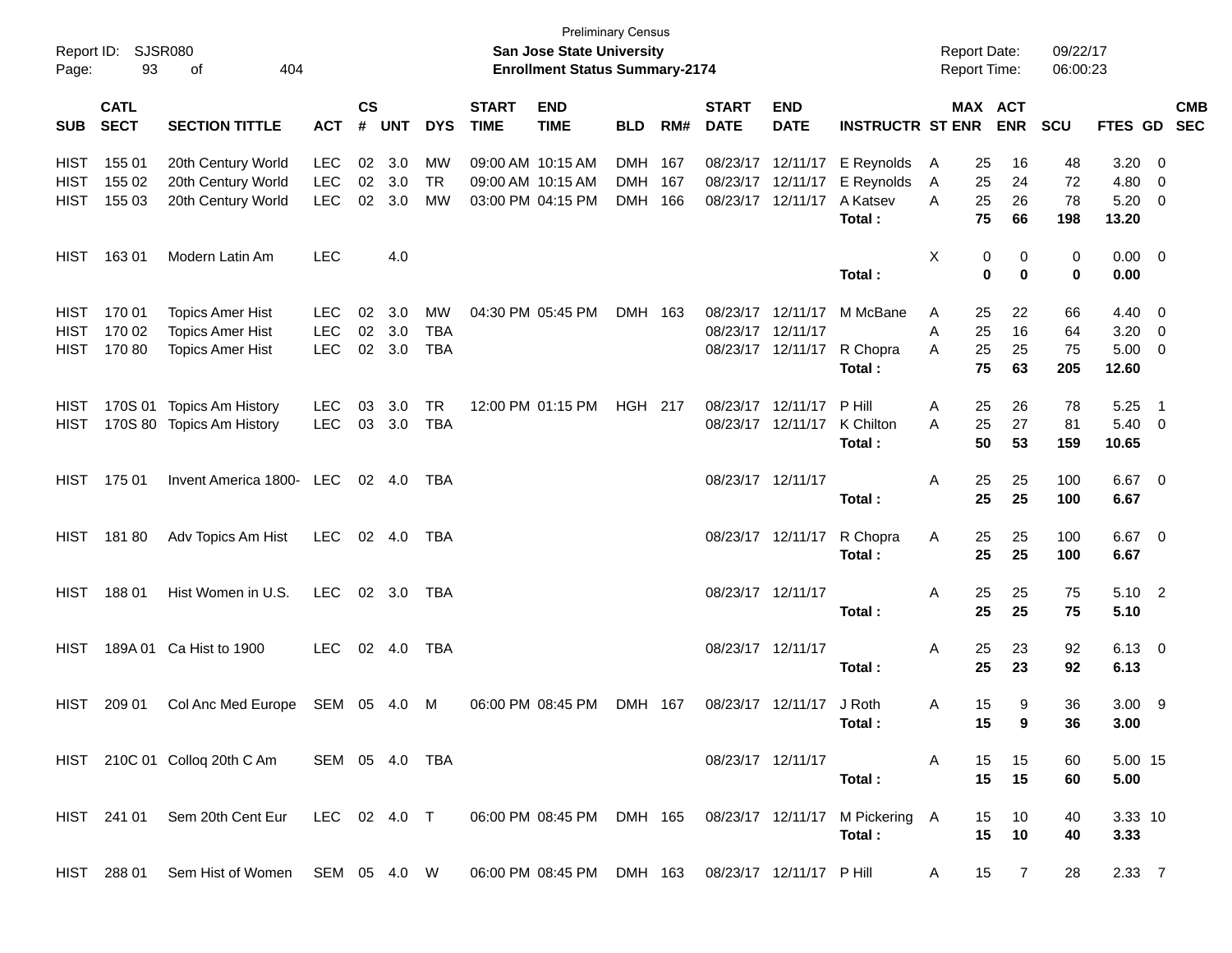| Report ID:<br>Page: | 94                         | SJSR080<br>404<br>of  |            |                |            |            |                             | <b>Preliminary Census</b><br><b>San Jose State University</b><br><b>Enrollment Status Summary-2174</b> |            |     |                             |                                                  |                                                       | <b>Report Date:</b><br><b>Report Time:</b> |                          | 09/22/17<br>06:00:23        |                                     |                          |
|---------------------|----------------------------|-----------------------|------------|----------------|------------|------------|-----------------------------|--------------------------------------------------------------------------------------------------------|------------|-----|-----------------------------|--------------------------------------------------|-------------------------------------------------------|--------------------------------------------|--------------------------|-----------------------------|-------------------------------------|--------------------------|
| <b>SUB</b>          | <b>CATL</b><br><b>SECT</b> | <b>SECTION TITTLE</b> | <b>ACT</b> | <b>CS</b><br># | <b>UNT</b> | <b>DYS</b> | <b>START</b><br><b>TIME</b> | <b>END</b><br><b>TIME</b>                                                                              | <b>BLD</b> | RM# | <b>START</b><br><b>DATE</b> | <b>END</b><br><b>DATE</b>                        | <b>INSTRUCTR ST ENR</b>                               | <b>MAX</b>                                 | <b>ACT</b><br><b>ENR</b> | <b>SCU</b>                  | FTES GD                             | <b>CMB</b><br><b>SEC</b> |
|                     |                            |                       |            |                |            |            |                             |                                                                                                        |            |     |                             |                                                  | Total:                                                | 15                                         | 7                        | 28                          | 2.33                                |                          |
| <b>HIST</b>         | 298 01                     | <b>Spec Studies</b>   | <b>SUP</b> | 25             | 2.0        | M          |                             | 06:00 PM 08:45 PM                                                                                      | -CL        | 308 | 08/23/17                    | 12/11/17                                         | M Pickering A<br>Total:                               | 10<br>10                                   | $12 \overline{ }$<br>12  | 24<br>24                    | 1.97 11<br>1.97                     |                          |
|                     | Department :               | <b>History</b>        |            |                |            |            |                             |                                                                                                        |            |     |                             | <b>Lower Division:</b><br><b>Upper Division:</b> | <b>Department Total:</b><br><b>Graduate Division:</b> | 1445<br>775<br>600<br>70                   | 1382<br>783<br>546<br>53 | 4478<br>2349<br>1941<br>188 | 300.92<br>156.60<br>128.68<br>15.63 |                          |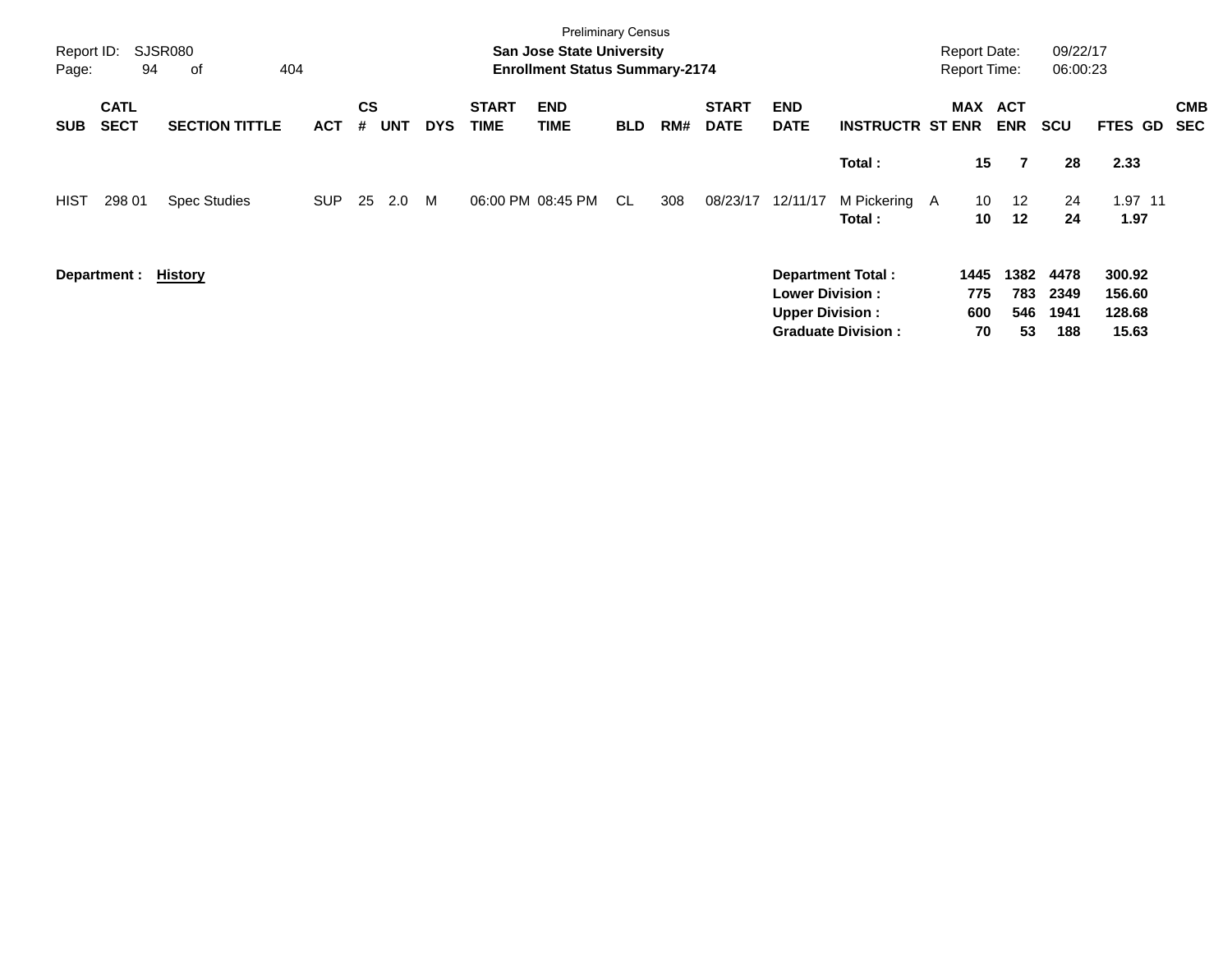| SJSR080<br>Report ID:<br>95<br>οf<br>404<br>Page:                                                                                |            |                    |            |            |                             | <b>Preliminary Census</b><br><b>San Jose State University</b><br><b>Enrollment Status Summary-2174</b> |            |     |                             |                                                  |                          |   | <b>Report Date:</b><br><b>Report Time:</b> | 09/22/17<br>06:00:23               |                       |     |                          |
|----------------------------------------------------------------------------------------------------------------------------------|------------|--------------------|------------|------------|-----------------------------|--------------------------------------------------------------------------------------------------------|------------|-----|-----------------------------|--------------------------------------------------|--------------------------|---|--------------------------------------------|------------------------------------|-----------------------|-----|--------------------------|
| <b>CATL</b><br><b>SECT</b><br><b>SECTION TITTLE</b><br><b>SUB</b>                                                                | <b>ACT</b> | $\mathsf{cs}$<br># | <b>UNT</b> | <b>DYS</b> | <b>START</b><br><b>TIME</b> | <b>END</b><br><b>TIME</b>                                                                              | <b>BLD</b> | RM# | <b>START</b><br><b>DATE</b> | <b>END</b><br><b>DATE</b>                        | <b>INSTRUCTR ST ENR</b>  |   | MAX ACT<br><b>ENR</b>                      | <b>SCU</b>                         | FTES GD               |     | <b>CMB</b><br><b>SEC</b> |
| <b>Social Sciences</b><br>College<br><b>Int'l Global Studies</b><br>Department :<br>1A 01<br>Intro to Global Stud<br><b>GLST</b> | LEC.       | 03                 | 3.0        | <b>TR</b>  |                             | 10:30 AM 11:45 AM                                                                                      | CL.        | 226 | 08/23/17                    | 12/11/17                                         | C Cox<br>Total:          | A | 24<br>50<br>24<br>50                       | 72<br>72                           | 4.80 0<br>4.80        |     |                          |
| TechofModern World<br><b>GLST</b><br>156 01                                                                                      | <b>LEC</b> | 02                 | 3.0        | <b>TBA</b> |                             |                                                                                                        |            |     | 08/23/17                    | 12/11/17                                         | Total:                   | A | 35<br>41<br>35<br>41                       | 123<br>123                         | 8.25<br>8.25          | - 1 |                          |
| <b>Global Experience</b><br><b>GLST</b><br>18901                                                                                 | <b>SUP</b> | 48                 | 3.0        | TBA        |                             |                                                                                                        |            |     | 08/23/17                    | 12/11/17                                         | M Davis<br>Total:        | A | 3<br>3<br>$\mathbf{3}$<br>3                | 9<br>9                             | $0.60 \t 0$<br>0.60   |     |                          |
| <b>Int'l Global Studies</b><br>Department :                                                                                      |            |                    |            |            |                             |                                                                                                        |            |     |                             | <b>Lower Division:</b><br><b>Upper Division:</b> | <b>Department Total:</b> |   | 88<br>50<br>38                             | 204<br>68<br>72<br>24<br>44<br>132 | 13.65<br>4.80<br>8.85 |     |                          |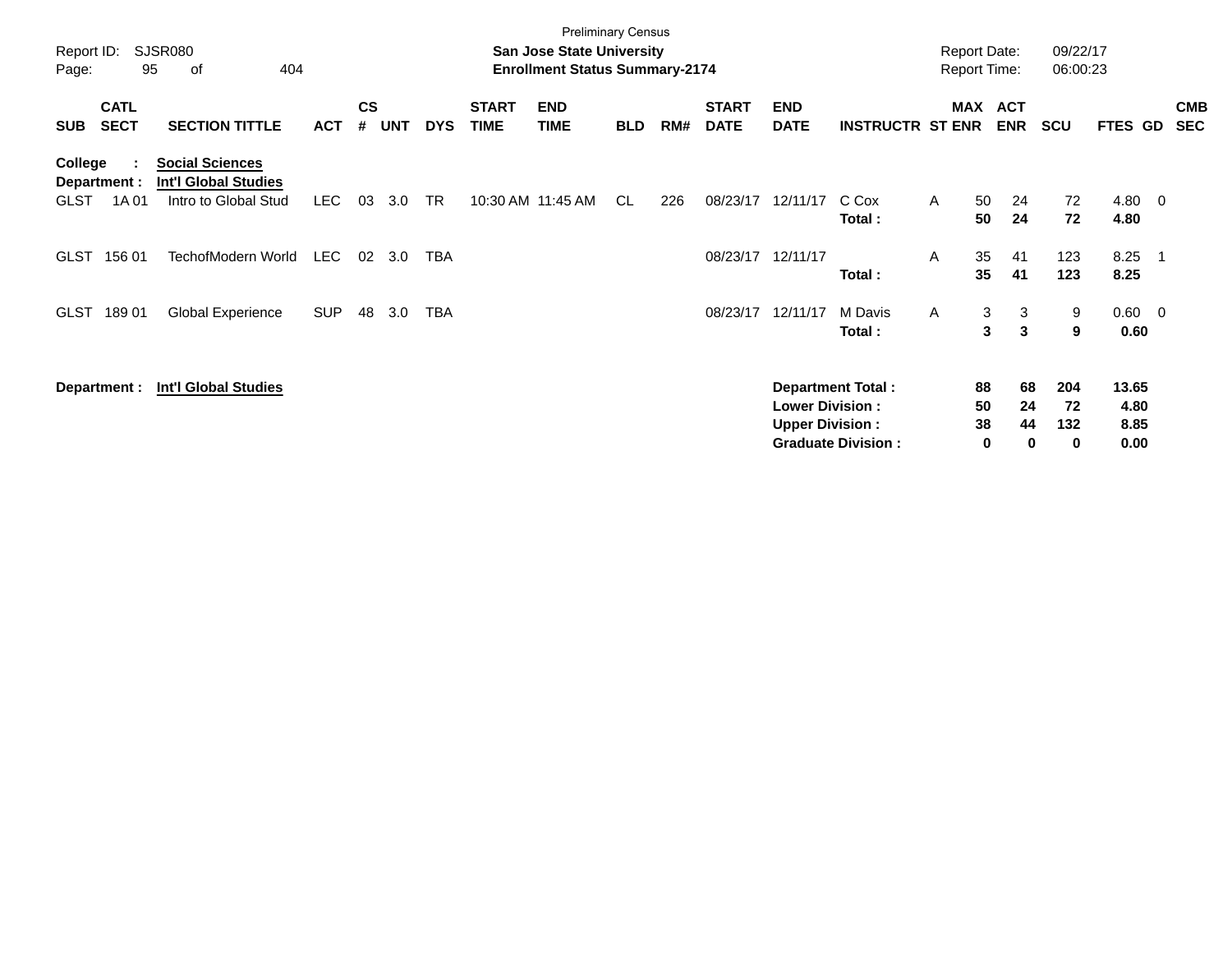|                     |             |                                                           |               |               |            |            |              | <b>Preliminary Census</b>             |            |       |              |                            |                         |   |                     |            |            |         |                |            |
|---------------------|-------------|-----------------------------------------------------------|---------------|---------------|------------|------------|--------------|---------------------------------------|------------|-------|--------------|----------------------------|-------------------------|---|---------------------|------------|------------|---------|----------------|------------|
| Report ID:          |             | SJSR080                                                   |               |               |            |            |              | <b>San Jose State University</b>      |            |       |              |                            |                         |   | <b>Report Date:</b> |            | 09/22/17   |         |                |            |
| Page:               | 96          | 404<br>оf                                                 |               |               |            |            |              | <b>Enrollment Status Summary-2174</b> |            |       |              |                            |                         |   | Report Time:        |            | 06:00:23   |         |                |            |
|                     |             |                                                           |               |               |            |            |              |                                       |            |       |              |                            |                         |   |                     |            |            |         |                |            |
|                     | <b>CATL</b> |                                                           |               | $\mathsf{cs}$ |            |            | <b>START</b> | <b>END</b>                            |            |       | <b>START</b> | <b>END</b>                 |                         |   | MAX ACT             |            |            |         |                | <b>CMB</b> |
| <b>SUB</b>          | <b>SECT</b> | <b>SECTION TITTLE</b>                                     | <b>ACT</b>    | #             | <b>UNT</b> | <b>DYS</b> | <b>TIME</b>  | <b>TIME</b>                           | <b>BLD</b> | RM#   | <b>DATE</b>  | <b>DATE</b>                | <b>INSTRUCTR ST ENR</b> |   |                     | <b>ENR</b> | <b>SCU</b> | FTES GD |                | <b>SEC</b> |
|                     |             |                                                           |               |               |            |            |              |                                       |            |       |              |                            |                         |   |                     |            |            |         |                |            |
| College             |             | <b>Social Sciences</b><br><b>Mexican American Studies</b> |               |               |            |            |              |                                       |            |       |              |                            |                         |   |                     |            |            |         |                |            |
| Department :<br>MAS | 10A 01      | Mex Am US Hist/Gov                                        | <b>LEC</b>    | 02            | 3.0        | <b>MW</b>  |              | 09:00 AM 10:15 AM                     | <b>DMH</b> | 234   | 08/23/17     | 12/11/17                   | J Covarrubia A          |   | 38                  | 42         | 126        | 8.40    | 0              |            |
| <b>MAS</b>          | 10A 02      | Mex Am US Hist/Gov                                        | <b>LEC</b>    | 02            | 3.0        | <b>MW</b>  |              | 09:00 AM 10:15 AM                     | DMH        | 234   | 08/23/17     | 12/11/17                   | J Covarrubia A          |   | 36                  | 37         | 111        | 7.40    | 0              |            |
| <b>MAS</b>          | 10A03       | Mex Am US Hist/Gov                                        | <b>LEC</b>    | 02            | 3.0        | <b>MW</b>  |              | 10:30 AM 11:45 AM                     | DMH        | 234   | 08/23/17     | 12/11/17                   | J Covarrubia A          |   | 36                  | 41         | 123        | 8.20    | 0              |            |
| <b>MAS</b>          | 10A 04      | Mex Am US Hist/Gov                                        | <b>LEC</b>    | 02            | 3.0        | <b>MW</b>  |              | 10:30 AM 11:45 AM                     | DMH        | 234   | 08/23/17     | 12/11/17                   | J Covarrubia A          |   | 36                  | 38         | 114        | 7.60    | 0              |            |
| <b>MAS</b>          | 10A 05      | Mex Am US Hist/Gov                                        | <b>LEC</b>    | 02            | 3.0        | <b>TR</b>  |              | 09:00 AM 10:15 AM                     | DMH        | 234   | 08/23/17     | 12/11/17                   | G Mora-Torre A          |   | 36                  | 34         | 102        | 6.80    | 0              |            |
| <b>MAS</b>          | 10A 06      | Mex Am US Hist/Gov                                        | <b>LEC</b>    | 02            | 3.0        | <b>TR</b>  |              | 09:00 AM 10:15 AM                     | DMH        | 234   | 08/23/17     | 12/11/17                   | G Mora-Torre A          |   | 36                  | 34         | 102        | 6.80    | 0              |            |
| <b>MAS</b>          | 10A 07      | Mex Am US Hist/Gov                                        | <b>LEC</b>    | 02            | 3.0        | <b>TR</b>  |              | 10:30 AM 11:45 AM                     | <b>DMH</b> | 234   | 08/23/17     | 12/11/17                   | G Mora-Torre A          |   | 36                  | 36         | 108        | 7.20    | 0              |            |
| <b>MAS</b>          | 10A 08      | Mex Am US Hist/Gov                                        | <b>LEC</b>    | 02            | 3.0        | <b>TR</b>  |              | 10:30 AM 11:45 AM                     | DMH        | 234   | 08/23/17     | 12/11/17                   | G Mora-Torre A          |   | 36                  | 32         | 96         | 6.40    | 0              |            |
| <b>MAS</b>          | 10A 09      | Mex Am US Hist/Gov                                        | <b>LEC</b>    | 02            | 3.0        | <b>TR</b>  |              | 12:00 PM 01:15 PM                     | CL         | 222   | 08/23/17     | 12/11/17                   | M Callahan              | A | 40                  | 40         | 120        | 8.00    | 0              |            |
| <b>MAS</b>          | 10A 10      | Mex Am US Hist/Gov                                        | <b>LEC</b>    | 02            | 3.0        | <b>TR</b>  |              | 01:30 PM 02:45 PM                     | <b>DMH</b> | 227   | 08/23/17     | 12/11/17                   | M Callahan              | A | 40                  | 50         | 150        | 10.00   | 0              |            |
| <b>MAS</b>          | 10A 11      | Mex Am US Hist/Gov                                        | <b>LEC</b>    | 02            | 3.0        | <b>TR</b>  |              | 03:00 PM 04:15 PM                     | YUH.       | 124   | 08/23/17     | 12/11/17                   | M Callahan              | A | 80                  | 81         | 243        | 16.20   | 0              |            |
| <b>MAS</b>          | 10A 12      | Mex Am US Hist/Gov                                        | <b>LEC</b>    | 02            | 3.0        | <b>MW</b>  |              | 07:30 AM 08:45 AM                     | <b>DMH</b> | 234   | 08/23/17     | 12/11/17                   | J Covarrubia A          |   | 36                  | 33         | 99         | 6.60    | 0              |            |
| <b>MAS</b>          | 10A 13      | Mex Am US Hist/Gov                                        | <b>LEC</b>    | 02            | 3.0        | <b>MW</b>  |              | 07:30 AM 08:45 AM                     | DMH        | 234   | 08/23/17     | 12/11/17                   | J Covarrubia A          |   | 36                  | 35         | 105        | 7.00    | 0              |            |
| <b>MAS</b>          | 10A 14      | Mex Am US Hist/Gov                                        | <b>LEC</b>    | 02            | 3.0        | <b>TR</b>  |              | 12:00 PM 01:15 PM                     | CL         | 222   | 08/23/17     | 12/11/17                   | F Ponce                 | A | 40                  | 39         | 117        | 7.80    | 0              |            |
| <b>MAS</b>          | 10A 15      | Mex Am US Hist/Gov                                        | <b>LEC</b>    | 02            | 3.0        | <b>TR</b>  |              | 01:30 PM 02:45 PM                     | DMH        | 227   | 08/23/17     | 12/11/17                   | F Ponce                 | A | 30                  | 29         | 87         | 5.80    | 0              |            |
|                     |             |                                                           |               |               |            |            |              |                                       |            |       |              |                            | Total:                  |   | 592                 | 601        | 1803       | 120.20  |                |            |
|                     |             |                                                           |               |               |            |            |              |                                       |            |       |              |                            |                         |   |                     |            |            |         |                |            |
| MAS                 | 25 01       | <b>Changing Majority</b>                                  | <b>LEC</b>    | 02            | 3.0        | <b>TR</b>  |              | 10:30 AM 11:45 AM                     | <b>SH</b>  | 242   | 08/23/17     | 12/11/17                   | P Tabera                | Α | 30                  | 10         | 30         | 2.00    | 0 <sup>C</sup> |            |
| AAS                 | 25 01       | <b>Changing Majority</b>                                  | <b>LEC</b>    | 02            | 3.0        | <b>TR</b>  |              | 10:30 AM 11:45 AM                     | SН         | 242   | 08/23/17     | 12/11/17                   | P Tabera                | A | 0                   | 14         | 42         | 2.80    | 0 <sup>C</sup> |            |
| AFAM                | 25 01       | <b>Changing Majority</b>                                  | <b>LEC</b>    | 02            | 3.0        | <b>TR</b>  |              | 10:30 AM 11:45 AM                     | <b>SH</b>  | 242   | 08/23/17     | 12/11/17                   | P Tabera                | A | 0                   | 11         | 33         | 2.20    | 0 <sup>o</sup> |            |
|                     |             |                                                           |               |               |            |            |              |                                       |            |       |              |                            | Total:                  |   | 30                  | 35         | 105        | 7.00    |                |            |
|                     |             |                                                           |               |               |            |            |              |                                       |            |       |              |                            |                         |   |                     |            |            |         |                |            |
| MAS                 | 30 01       | Race and Ethnicity                                        | <b>SEM</b>    |               | 3.0        |            |              |                                       |            |       |              |                            |                         | X | 0                   | 0          | 0          | 0.00    | 0              |            |
| MAS                 | 30 02       | Race and Ethnicity                                        | <b>SEM</b>    | 05            | 3.0        | <b>TR</b>  |              | 10:30 AM 11:45 AM                     | <b>HGH</b> | 217   | 08/23/17     | 12/11/17                   | J Curry-Rodr A          |   | 30                  | 29         | 87         | 5.80    | 0              |            |
| <b>MAS</b>          | 30 03       | Race and Ethnicity                                        | <b>SEM</b>    | 05            | 3.0        | <b>TR</b>  |              | 01:30 PM 02:45 PM                     | <b>SH</b>  | 239   |              | 08/23/17 12/11/17          | J Curry-Rodr A          |   | 30                  | 30         | 90         | 6.00    | 0              |            |
|                     |             |                                                           |               |               |            |            |              |                                       |            |       |              |                            | Total:                  |   | 60                  | 59         | 177        | 11.80   |                |            |
|                     |             |                                                           |               |               |            |            |              |                                       |            |       |              |                            |                         |   |                     |            |            |         |                |            |
| <b>MAS</b>          | 74 01       | <b>Public Address</b>                                     | <b>SEM</b>    | 04            | 3.0        | MW         |              | 09:00 AM 10:15 AM                     | CL         | 243   | 08/23/17     | 12/11/17                   | P Tabera                | Α | 25                  | 25         | 75         | 5.00    | 0              |            |
| MAS                 | 74 02       | <b>Public Address</b>                                     | SEM 04 3.0 MW |               |            |            |              | 10:30 AM 11:45 AM                     | <b>CL</b>  | 243   |              | 08/23/17 12/11/17 P Tabera |                         | A | 25                  | 23         | 69         | 4.60    | $\overline{0}$ |            |
| MAS                 | 74 03       | <b>Public Address</b>                                     | SEM 04        |               | 3.0        | МW         |              | 12:00 PM 01:15 PM                     | CL.        | 243   |              | 08/23/17 12/11/17 F Ponce  |                         | A | 25                  | 25         | 75         | 5.00    | 0              |            |
| MAS                 | 74 04       | <b>Public Address</b>                                     | SEM           | 04            | 3.0        | МW         |              | 01:30 PM 02:45 PM                     | CL         | 243   |              | 08/23/17 12/11/17 F Ponce  |                         | A | 25                  | 24         | 72         | 4.80    | 0              |            |
| MAS                 | 74 05       | Public Address                                            | SEM           | 04            | 3.0        | МW         |              | 09:00 AM 10:15 AM                     | <b>CCB</b> | 100   |              | 08/23/17 12/11/17 K Rios   |                         | A | 25                  | 24         | 72         | 4.80    | 0              |            |
| MAS                 | 74 06       | Public Address                                            | SEM           | 04            | 3.0        | МW         |              | 10:30 AM 11:45 AM                     | DMH 160    |       |              | 08/23/17 12/11/17 K Rios   |                         | A | 25                  | 24         | 72         | 4.80    | 0              |            |
| MAS                 | 74 07       | Public Address                                            | SEM           | 04            | 3.0        | TR         |              | 09:00 AM 10:15 AM                     | <b>CCB</b> | - 100 |              | 08/23/17 12/11/17 P Tabera |                         | A | 25                  | 26         | 78         | 5.20    | 0              |            |
| MAS                 | 74 08       | Public Address                                            | SEM           | 04            | 3.0        | TR         |              | 10:30 AM 11:45 AM                     | <b>CCB</b> | 100   |              | 08/23/17 12/11/17 A Casas  |                         | A | 25                  | 25         | 75         | 5.00    | 0              |            |
| MAS                 | 74 09       | Public Address                                            | SEM           | 04            | 3.0        | TR         |              | 12:00 PM 01:15 PM                     | DMH 356    |       |              | 08/23/17 12/11/17 A Casas  |                         | A | 25                  | 23         | 69         | 4.60    | 0              |            |
| MAS                 | 74 10       | <b>Public Address</b>                                     | SEM 04 3.0    |               |            | TR         |              | 01:30 PM 02:45 PM                     | HB         | 407   |              | 08/23/17 12/11/17 A Casas  |                         | A | 25                  | 23         | 69         | 4.60    | 0              |            |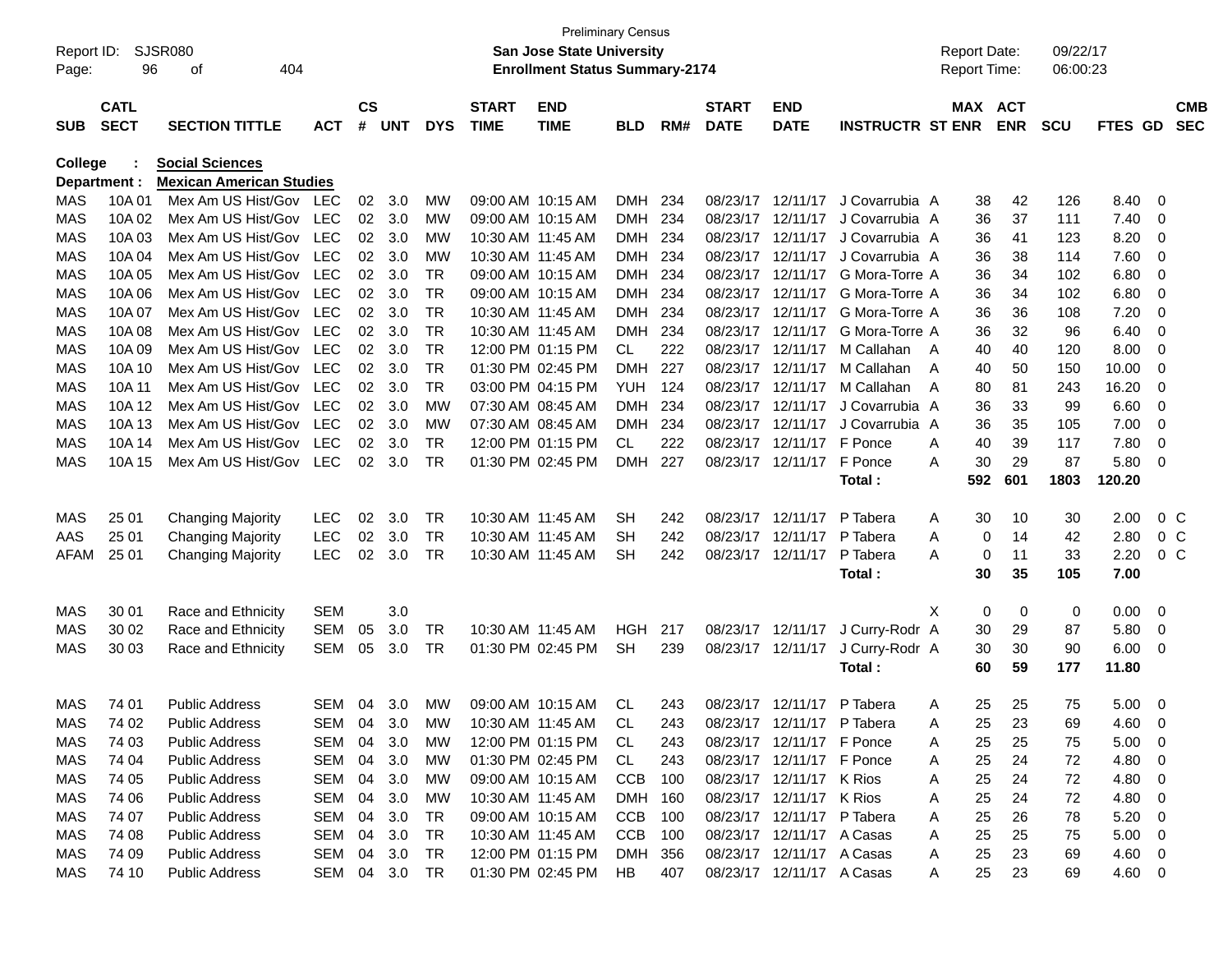| Report ID:<br>Page: | 97                         | SJSR080<br>404<br>оf                                                 |                                        |                    |                   |                          |                             | <b>Preliminary Census</b><br><b>San Jose State University</b><br><b>Enrollment Status Summary-2174</b> |                          |            |                                        |                                        |                                                 | <b>Report Date:</b><br><b>Report Time:</b> |                    | 09/22/17<br>06:00:23 |                                     |                                |                          |
|---------------------|----------------------------|----------------------------------------------------------------------|----------------------------------------|--------------------|-------------------|--------------------------|-----------------------------|--------------------------------------------------------------------------------------------------------|--------------------------|------------|----------------------------------------|----------------------------------------|-------------------------------------------------|--------------------------------------------|--------------------|----------------------|-------------------------------------|--------------------------------|--------------------------|
| <b>SUB</b>          | <b>CATL</b><br><b>SECT</b> | <b>SECTION TITTLE</b>                                                | <b>ACT</b>                             | $\mathsf{cs}$<br># | <b>UNT</b>        | <b>DYS</b>               | <b>START</b><br><b>TIME</b> | <b>END</b><br><b>TIME</b>                                                                              | <b>BLD</b>               | RM#        | <b>START</b><br><b>DATE</b>            | <b>END</b><br><b>DATE</b>              | <b>INSTRUCTR ST ENR</b>                         | MAX ACT                                    | <b>ENR</b>         | <b>SCU</b>           | FTES GD                             |                                | <b>CMB</b><br><b>SEC</b> |
| MAS<br><b>MAS</b>   | 74 11<br>74 12             | <b>Public Address</b><br><b>Public Address</b>                       | <b>SEM</b><br><b>SEM</b>               | 04<br>04           | 3.0<br>3.0        | <b>TR</b><br>MW          |                             | 03:00 PM 04:15 PM<br>09:00 AM 10:15 AM                                                                 | <b>DMH</b><br><b>DMH</b> | 162<br>164 |                                        | 08/23/17 12/11/17<br>08/23/17 12/11/17 | A Casas<br>V Duarte-Vas A<br>Total :            | 25<br>A<br>25<br>300                       | 24<br>24<br>290    | 72<br>72<br>870      | $4.80\ 0$<br>4.80<br>58.00          | $\overline{\mathbf{0}}$        |                          |
| MAS                 | 105 01                     | Chicn: US/Mex Relt                                                   | <b>LEC</b>                             | 02                 | 3.0               | MW                       |                             | 09:00 AM 10:15 AM                                                                                      | DMH 357                  |            | 08/23/17 12/11/17                      |                                        | G Mora-Torre A<br>Total :                       | 30<br>30                                   | 10<br>10           | 30<br>30             | $2.00 \ 0$<br>2.00                  |                                |                          |
| MAS                 | 120 01                     | Pol Econ & Chic CommLEC                                              |                                        |                    | 3.0               |                          |                             |                                                                                                        |                          |            |                                        |                                        | Total:                                          | Χ<br>0<br>0                                | 0<br>0             | 0<br>0               | $0.00 \quad 0$<br>0.00              |                                |                          |
| MAS<br><b>MAS</b>   | 130 01<br>130 02           | Chicna/o Amer Soc<br>Chicna/o Amer Soc                               | <b>LEC</b><br><b>LEC</b>               | 02                 | 3.0<br>02 3.0     | TR<br>TR                 |                             | 09:00 AM 10:15 AM<br>01:30 PM 02:45 PM                                                                 | CL<br><b>CCB</b>         | 243<br>100 | 08/23/17 12/11/17<br>08/23/17 12/11/17 |                                        | J Troncoso<br>J Troncoso<br>Total :             | 30<br>A<br>A<br>30<br>60                   | 23<br>14<br>37     | 69<br>42<br>111      | $4.60 \ 0$<br>$2.80 \t 0$<br>7.40   |                                |                          |
| MAS                 | 135 01                     | Con Chicana/o Iss                                                    | <b>LEC</b>                             | 01                 | 3.0               | MW                       |                             | 12:00 PM 01:15 PM                                                                                      | DMH 160                  |            | 08/23/17 12/11/17                      |                                        | M Pizarro<br>Total :                            | Α<br>30<br>30                              | 29<br>29           | 87<br>87             | $5.80 \ 0$<br>5.80                  |                                |                          |
| MAS<br>MAS          | 160 02<br>160 03           | Gender and Sexuality LEC<br>Gender and Sexuality LEC                 |                                        |                    | 02 3.0<br>02 3.0  | TR<br>TR                 |                             | 10:30 AM 11:45 AM<br>01:30 PM 02:45 PM                                                                 | MН<br>SН                 | 322<br>315 |                                        | 08/23/17 12/11/17<br>08/23/17 12/11/17 | K Rios<br>K Rios<br>Total :                     | 30<br>A<br>A<br>30<br>60                   | 30<br>14<br>44     | 90<br>42<br>132      | $6.00 \quad 0$<br>2.85<br>8.85      | $\overline{\phantom{1}}$       |                          |
| MAS                 | 170 01                     | Hollywoods Latino                                                    | <b>LEC</b>                             |                    | 02 3.0            | M                        |                             | 03:00 PM 05:45 PM                                                                                      | CL.                      | 111        | 08/23/17 12/11/17                      |                                        | M Barrera<br>Total :                            | 30<br>Α<br>30                              | 26<br>26           | 78<br>78             | 5.30 2<br>5.30                      |                                |                          |
| MAS                 | 175 01                     | <b>Human Migrations</b>                                              | <b>LEC</b>                             | 02                 | 3.0               | $\top$                   |                             | 03:00 PM 05:45 PM                                                                                      | <b>SH</b>                | 435        |                                        | 08/23/17 12/11/17                      | J Curry-Rodr A<br>Total:                        | 30<br>30                                   | 4<br>4             | 12<br>12             | $0.80 \ 0$<br>0.80                  |                                |                          |
| MAS<br>MAS<br>MAS   | 180 01<br>180 02<br>180 03 | <b>Indiv Studies</b><br><b>Indiv Studies</b><br><b>Indiv Studies</b> | <b>SUP</b><br><b>SUP</b><br><b>SUP</b> | 36<br>36<br>36     | 3.0<br>3.0<br>1.0 | TBA<br>TBA<br><b>TBA</b> |                             |                                                                                                        |                          |            | 08/23/17 12/11/17                      | 08/23/17 12/11/17<br>08/23/17 12/11/17 | J Troncoso<br>J Troncoso<br>I Sanchez<br>Total: | 0<br>A<br>20<br>A<br>A<br>35<br>55         | 0<br>0<br>32<br>32 | 0<br>0<br>32<br>32   | $0.00 \t 0$<br>0.00<br>2.13<br>2.13 | $\overline{\mathbf{0}}$<br>- 0 |                          |
|                     | MAS 200 01                 | Ideology & Ch Exp                                                    | SEM 05 3.0 W                           |                    |                   |                          |                             | 06:00 PM 08:45 PM BBC 223                                                                              |                          |            |                                        |                                        | 08/23/17 12/11/17 M Barrera<br>Total:           | A<br>15<br>15                              | 13<br>13           | 39<br>39             | 3.25 13<br>3.25                     |                                |                          |
|                     | MAS 205 01                 | Chicana/o History                                                    | SEM 05 3.0 T                           |                    |                   |                          |                             | 06:00 PM 08:45 PM CL                                                                                   |                          | 318        |                                        |                                        | 08/23/17 12/11/17 G Mora-Torre A<br>Total:      | 15<br>15                                   | 9<br>9             | 27<br>27             | $2.25$ 9<br>2.25                    |                                |                          |
|                     | MAS 210 01                 | Foundatns in Ch St SEM 05 3.0 S                                      |                                        |                    |                   |                          |                             | 10:30 AM 03:00 PM CL                                                                                   |                          |            |                                        |                                        | 218 08/23/17 12/11/17 J Curry-Rodr A            |                                            | 30 14              | 42                   | 3.50 14                             |                                |                          |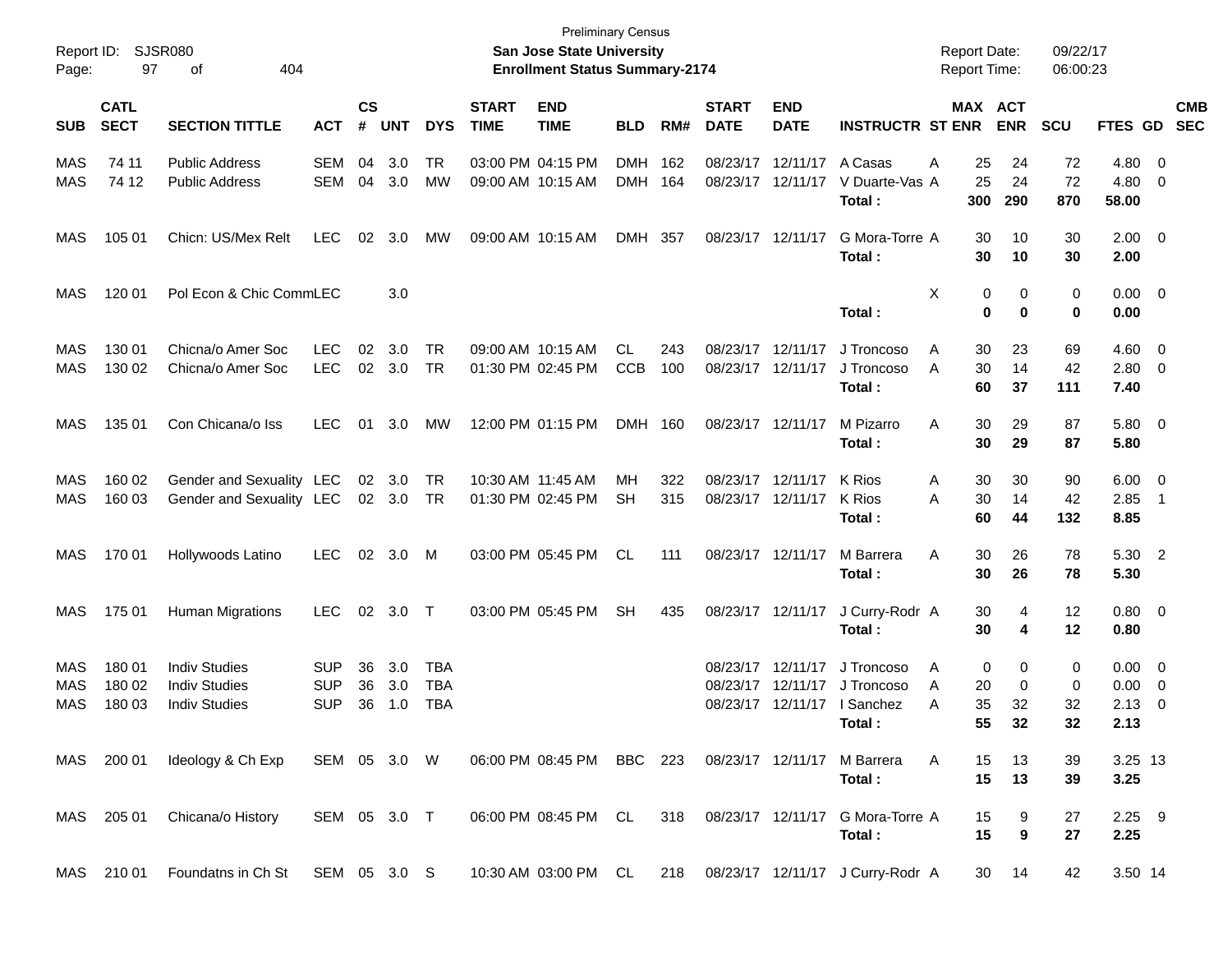| Page:                    | <b>SJSR080</b><br>Report ID:<br>98<br>404<br>οf |                                                  |                          |                |            |                          |                             | <b>Preliminary Census</b><br><b>San Jose State University</b><br><b>Enrollment Status Summary-2174</b> |            |     |                             |                                                  |                                                       | <b>Report Date:</b><br>Report Time: |                                          | 09/22/17<br>06:00:23       |                                    |                          |
|--------------------------|-------------------------------------------------|--------------------------------------------------|--------------------------|----------------|------------|--------------------------|-----------------------------|--------------------------------------------------------------------------------------------------------|------------|-----|-----------------------------|--------------------------------------------------|-------------------------------------------------------|-------------------------------------|------------------------------------------|----------------------------|------------------------------------|--------------------------|
| <b>SUB</b>               | <b>CATL</b><br><b>SECT</b>                      | <b>SECTION TITTLE</b>                            | <b>ACT</b>               | <b>CS</b><br># | <b>UNT</b> | <b>DYS</b>               | <b>START</b><br><b>TIME</b> | <b>END</b><br><b>TIME</b>                                                                              | <b>BLD</b> | RM# | <b>START</b><br><b>DATE</b> | <b>END</b><br><b>DATE</b>                        | <b>INSTRUCTR ST ENR</b>                               | <b>MAX</b>                          | <b>ACT</b><br><b>ENR</b>                 | <b>SCU</b>                 | FTES GD                            | <b>CMB</b><br><b>SEC</b> |
|                          |                                                 |                                                  |                          |                |            |                          |                             |                                                                                                        |            |     |                             |                                                  | Total:                                                | 30                                  | 14                                       | 42                         | 3.50                               |                          |
| MAS                      | 230 01                                          | <b>Policy Analysis</b>                           | <b>SEM</b>               | 05             | 3.0        | -R                       |                             | 06:00 PM 08:45 PM                                                                                      | BBC        | 223 | 08/23/17                    | 12/11/17                                         | J Troncoso<br>Total:                                  | 15<br>A<br>15                       | 6<br>6                                   | 18<br>18                   | $1.50\quad 6$<br>1.50              |                          |
| MAS                      | 240 01                                          | Applied CS Seminar                               | SEM                      | 05             | 3.0        | M                        |                             | 06:00 PM 08:45 PM                                                                                      | <b>BBC</b> | 223 | 08/23/17                    | 12/11/17                                         | M Pizarro<br>Total:                                   | 15<br>A<br>15                       | $\overline{7}$                           | 21<br>21                   | $1.75$ 7<br>1.75                   |                          |
| MAS<br><b>MAS</b>        | 298 01<br>298 02                                | <b>Special Studies</b><br><b>Special Studies</b> | <b>SUP</b><br><b>SUP</b> | 25<br>25       | 6.0<br>3.0 | <b>TBA</b><br><b>TBA</b> |                             |                                                                                                        |            |     | 08/23/17<br>08/23/17        | 12/11/17<br>12/11/17                             | J Troncoso<br>J Troncoso<br>Total:                    | A<br>10<br>A<br>10                  | 0<br>0<br>4<br>4                         | 0<br>12<br>12              | $0.00 \quad 0$<br>1.00<br>1.00     | -4                       |
| <b>MAS</b><br><b>MAS</b> | 299 01<br>299 02                                | <b>MA Thesis</b><br><b>MA Thesis</b>             | <b>SUP</b><br><b>SUP</b> | 25<br>25       | 6.0<br>3.0 | <b>TBA</b><br><b>TBA</b> |                             |                                                                                                        |            |     | 08/23/17<br>08/23/17        | 12/11/17<br>12/11/17                             | J Troncoso<br>J Troncoso<br>Total:                    | A<br>A                              | 0<br>0<br>5<br>0<br>$5\phantom{.0}$<br>0 | 0<br>0<br>$\mathbf 0$      | $0.00 \quad 0$<br>0.00<br>0.00     | $\overline{\mathbf{0}}$  |
|                          | Department :                                    | <b>Mexican American Studies</b>                  |                          |                |            |                          |                             |                                                                                                        |            |     |                             | <b>Lower Division:</b><br><b>Upper Division:</b> | <b>Department Total:</b><br><b>Graduate Division:</b> | 1382<br>982<br>310<br>90            | 1220<br>985<br>195<br>40                 | 3596<br>2955<br>521<br>120 | 242.53<br>197.00<br>35.53<br>10.00 |                          |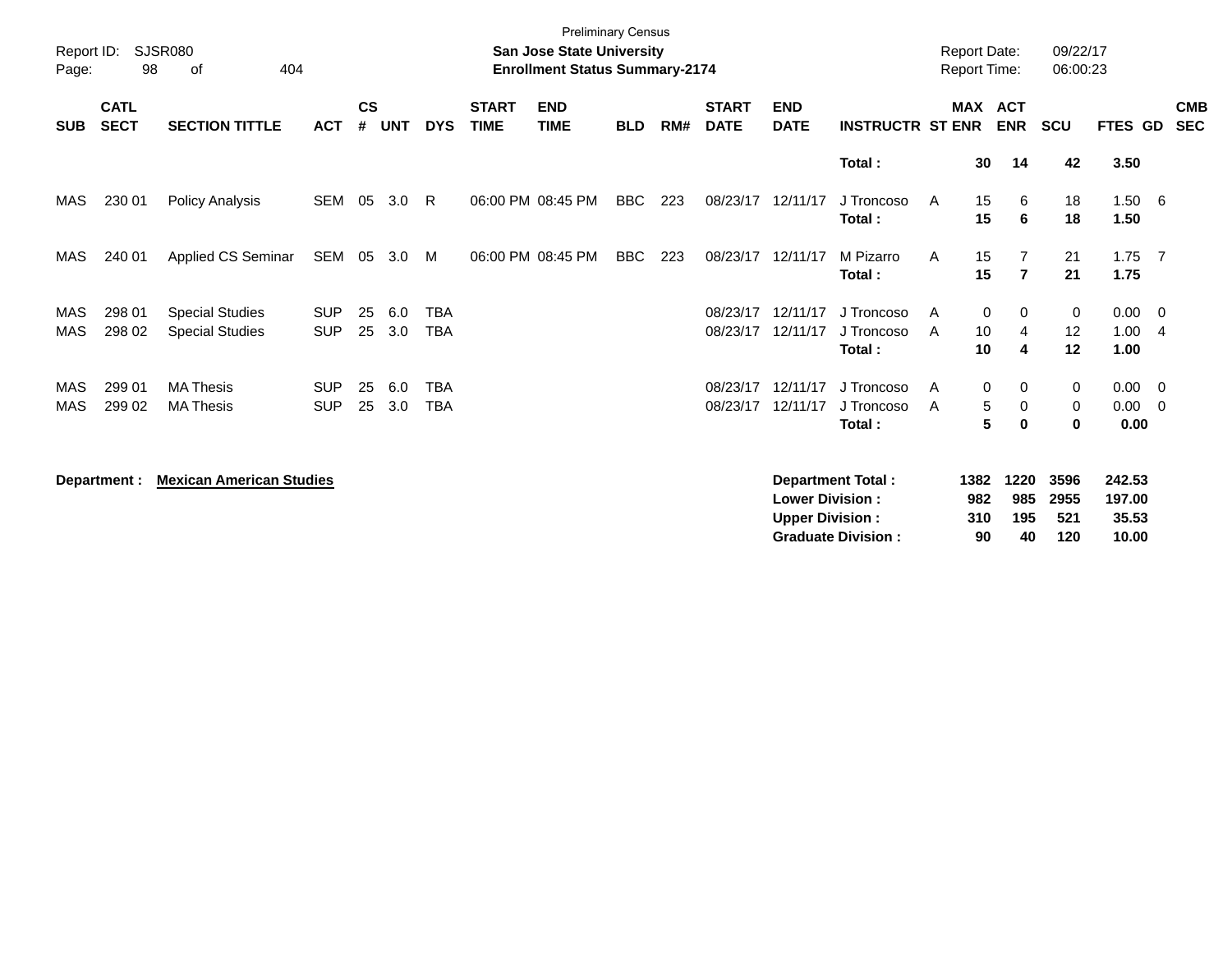| Report ID:<br>Page: |                            | <b>SJSR080</b><br>99<br>404<br>οf                  |                             |                    |            |            |                             | <b>Preliminary Census</b><br>San Jose State University<br><b>Enrollment Status Summary-2174</b> |                    |     |                             |                           |                                                                      | <b>Report Date:</b><br>Report Time: |                       | 09/22/17<br>06:00:23 |                       |                            |                          |
|---------------------|----------------------------|----------------------------------------------------|-----------------------------|--------------------|------------|------------|-----------------------------|-------------------------------------------------------------------------------------------------|--------------------|-----|-----------------------------|---------------------------|----------------------------------------------------------------------|-------------------------------------|-----------------------|----------------------|-----------------------|----------------------------|--------------------------|
| <b>SUB</b>          | <b>CATL</b><br><b>SECT</b> | <b>SECTION TITTLE</b>                              | <b>ACT</b>                  | $\mathsf{cs}$<br># | <b>UNT</b> | <b>DYS</b> | <b>START</b><br><b>TIME</b> | <b>END</b><br><b>TIME</b>                                                                       | <b>BLD</b>         | RM# | <b>START</b><br><b>DATE</b> | <b>END</b><br><b>DATE</b> | <b>INSTRUCTR ST ENR</b>                                              |                                     | MAX ACT<br><b>ENR</b> | <b>SCU</b>           | FTES GD               |                            | <b>CMB</b><br><b>SEC</b> |
| College             | Department :               | <b>Social Sciences</b><br><b>Political Science</b> |                             |                    |            |            |                             |                                                                                                 |                    |     |                             |                           |                                                                      |                                     |                       |                      |                       |                            |                          |
|                     | PADM 202 01                | Regional Governance SEM 05 3.0                     |                             |                    |            | M          |                             | 06:00 PM 08:45 PM                                                                               | <b>DMH</b>         |     |                             | 149A 08/23/17 12/11/17    | F Keelev<br>Total:                                                   | 20<br>A<br>20                       | 19<br>19              | 57<br>57             | 4.75 19<br>4.75       |                            |                          |
|                     | PADM 210 01                | Intro Pub Admin                                    | <b>SEM 05</b>               |                    | 3.0        | M          |                             | 06:00 PM 08:45 PM                                                                               | <b>CL</b>          | 306 |                             | 08/23/17 12/11/17         | F Edwards<br>Total:                                                  | 20<br>A<br>20                       | 22<br>22              | 66<br>66             | 5.50 22<br>5.50       |                            |                          |
|                     | PADM 212 01                | Admin Research                                     | <b>SEM 05</b>               |                    | 3.0        | W          |                             | 06:00 PM 08:45 PM                                                                               |                    |     | DMH 149A 08/23/17 12/11/17  |                           | M Record<br>Total:                                                   | 20<br>A<br>20                       | 20<br>20              | 60<br>60             | 5.00 20<br>5.00       |                            |                          |
|                     | PADM 213 01                | Pol Analysis & Eval                                | SEM 05 3.0                  |                    |            | $\top$     |                             | 06:00 PM 08:45 PM                                                                               | DMH                |     | 149A 08/23/17 12/11/17      |                           | M Record<br>Total:                                                   | 20<br>A<br>20                       | 18<br>18              | 54<br>54             | 4.50 18<br>4.50       |                            |                          |
|                     | PADM 214 01                | Intro to Public Mana                               | <b>SEM</b>                  | 05                 | 3.0        | W          |                             | 06:00 PM 08:45 PM                                                                               | CL                 | 306 |                             | 08/23/17 12/11/17         | L Lira                                                               | 20<br>A                             | 19                    | 57                   | 4.75 19 C             |                            |                          |
|                     | URBP 214 01                | Intro to Public Mana                               | <b>SEM</b>                  | 05                 | 3.0        | W          |                             | 06:00 PM 08:45 PM                                                                               | <b>CL</b>          | 306 |                             | 08/23/17 12/11/17         | L Lira<br>Total:                                                     | A<br>$\mathbf 0$<br>20              | $\mathbf{1}$<br>20    | 3<br>60              | 0.25<br>5.00          | 1 C                        |                          |
|                     | PADM 215 01                | Public Pers Admin                                  | <b>SEM 05</b>               |                    | 3.0        | R          |                             | 06:00 PM 08:45 PM                                                                               | <b>DMH</b>         |     | 149A 08/23/17 12/11/17      |                           | E Ramones<br>Total:                                                  | 20<br>A<br>20                       | 13<br>13              | 39<br>39             | 3.25 13<br>3.25       |                            |                          |
|                     | PADM 218 01                | <b>Public Budgeting</b>                            | SEM 05                      |                    | 3.0        | R          |                             | 06:00 PM 08:45 PM                                                                               | <b>CL</b>          | 306 |                             | 08/23/17 12/11/17         | L Lira<br>Total:                                                     | 20<br>Α<br>20                       | 17<br>17              | 51<br>51             | 4.25 17<br>4.25       |                            |                          |
|                     | PADM 281 01                | Pub Adm Internship                                 | <b>SUP</b>                  | 25                 | 3.0        | TBA        |                             |                                                                                                 |                    |     |                             | 08/23/17 12/11/17         | M Currin-Per A<br>Total:                                             |                                     | 5<br>4<br>5<br>4      | 12<br>12             | 1.004<br>1.00         |                            |                          |
|                     | PADM 297 01                | <b>Advanced Seminar</b>                            | SEM                         | 05                 | 3.0        | $\top$     |                             | 06:00 PM 08:45 PM                                                                               | CL                 | 306 |                             | 08/23/17 12/11/17         | F Edwards<br>Total:                                                  | A<br>20<br>20                       | 15<br>15              | 45<br>45             | 3.75 15<br>3.75       |                            |                          |
|                     | PADM 298 04                | <b>Special Problems</b>                            | <b>SUP</b>                  |                    | 25 3.0     | TBA        |                             |                                                                                                 |                    |     |                             |                           | 08/23/17 12/11/17 F Edwards                                          | 30<br>$\mathsf{A}$                  |                       | 3                    | 0.25                  | $\overline{\phantom{0}}$ 1 |                          |
|                     | PADM 298 05                | <b>Special Problems</b>                            | <b>SUP</b>                  |                    | 25 3.0     | TBA        |                             |                                                                                                 |                    |     |                             |                           | 08/23/17 12/11/17 K Sasikumar A<br>Total:                            | 5<br>35                             | $\mathbf{2}$          | 3<br>6               | $0.25$ 1<br>0.50      |                            |                          |
|                     |                            |                                                    |                             |                    |            |            |                             |                                                                                                 |                    |     |                             |                           |                                                                      |                                     |                       |                      |                       |                            |                          |
| POLS 120            |                            | Amer Govt                                          | LEC 02 3.0 TBA              |                    |            |            |                             |                                                                                                 | OFF                |     |                             | CAMP 08/23/17 12/11/17    | M Jackson<br>Total:                                                  | 30<br>A<br>30                       | 38<br>38              | 114<br>114           | $7.60$ 0<br>7.60      |                            |                          |
| <b>POLS</b><br>POLS | 2 01<br>202                | Intro Comp Pol<br>Intro Comp Pol                   | LEC 02 3.0<br>LEC 02 3.0 TR |                    |            | TR         |                             | 10:30 AM 11:45 AM<br>03:00 PM 04:15 PM                                                          | HGH 116<br>DMH 161 |     |                             |                           | 08/23/17 12/11/17 S Bejar Lope A<br>08/23/17 12/11/17 S Bejar Lope A | 42<br>42                            | 41<br>35              | 123<br>105           | 8.20 0<br>$7.00 \t 0$ |                            |                          |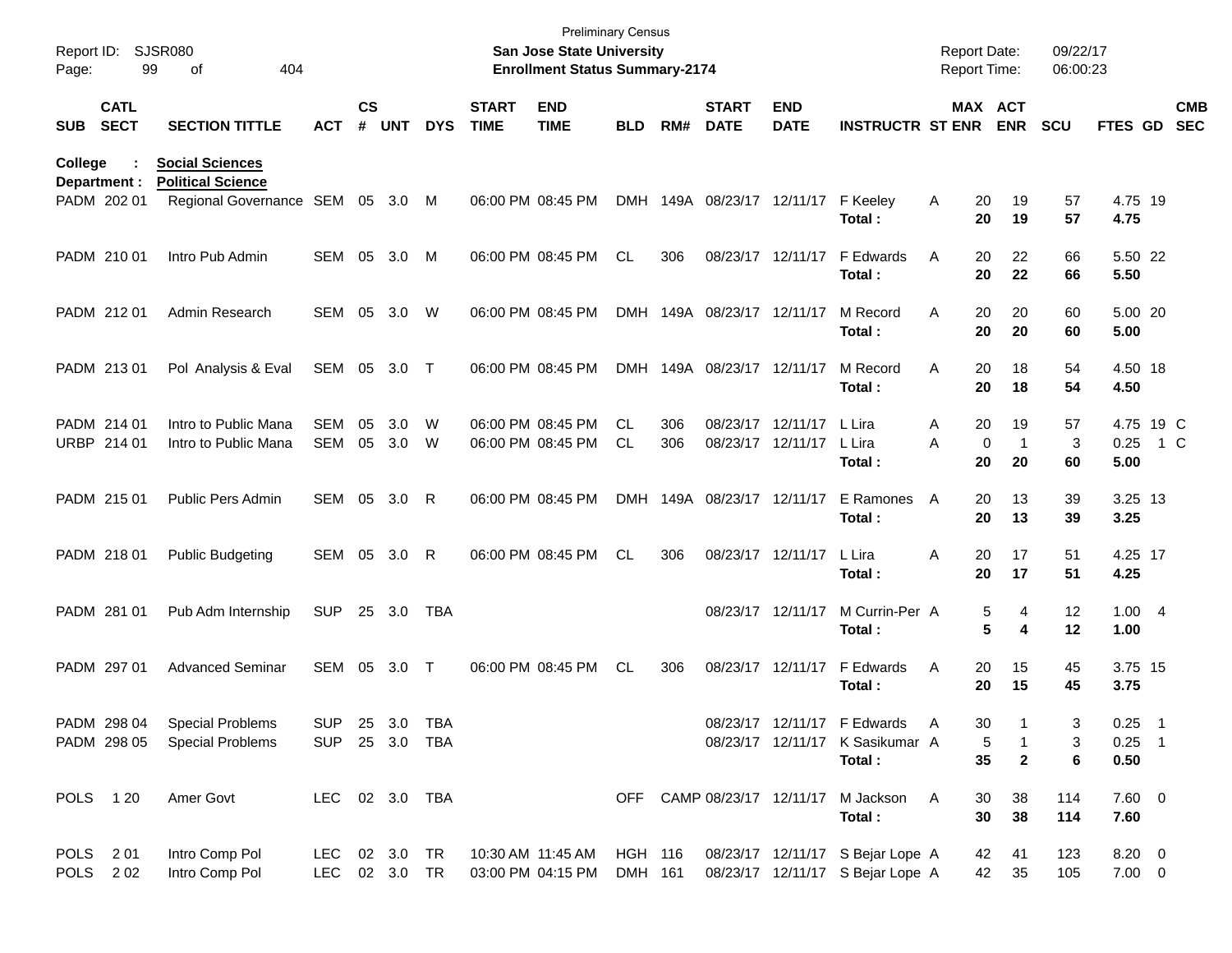| Report ID:<br>Page: | <b>SJSR080</b><br>100      | 404<br>оf                     |              |                    |            |            |                             | <b>Preliminary Census</b><br><b>San Jose State University</b><br><b>Enrollment Status Summary-2174</b> |                |      |                             |                            |                            | <b>Report Date:</b><br>Report Time: |            | 09/22/17<br>06:00:23 |                |                |                          |
|---------------------|----------------------------|-------------------------------|--------------|--------------------|------------|------------|-----------------------------|--------------------------------------------------------------------------------------------------------|----------------|------|-----------------------------|----------------------------|----------------------------|-------------------------------------|------------|----------------------|----------------|----------------|--------------------------|
| <b>SUB</b>          | <b>CATL</b><br><b>SECT</b> | <b>SECTION TITTLE</b>         | <b>ACT</b>   | $\mathsf{cs}$<br># | <b>UNT</b> | <b>DYS</b> | <b>START</b><br><b>TIME</b> | <b>END</b><br><b>TIME</b>                                                                              | <b>BLD</b>     | RM#  | <b>START</b><br><b>DATE</b> | <b>END</b><br><b>DATE</b>  | <b>INSTRUCTR ST ENR</b>    | MAX ACT                             | <b>ENR</b> | <b>SCU</b>           | <b>FTES GD</b> |                | <b>CMB</b><br><b>SEC</b> |
|                     |                            |                               |              |                    |            |            |                             |                                                                                                        |                |      |                             |                            | Total:                     | 84                                  | 76         | 228                  | 15.20          |                |                          |
| <b>POLS</b>         | 301                        | Intro Pol Thought             | <b>LEC</b>   | 03                 | 3.0        | <b>TR</b>  |                             | 07:30 AM 08:45 AM                                                                                      | CL             | 303  | 08/23/17                    | 12/11/17                   | L Quill                    | Α<br>42                             | 40         | 120                  | 8.00           | 0              |                          |
| <b>POLS</b>         | 302                        | Intro Pol Thought             | <b>LEC</b>   | 03                 | 3.0        | <b>TR</b>  | 10:30 AM 11:45 AM           |                                                                                                        | CL             | 303  | 08/23/17                    | 12/11/17                   | L Quill                    | 42<br>Α                             | 41         | 123                  | 8.20           | 0              |                          |
| <b>POLS</b>         | 303                        | Intro Pol Thought             | <b>LEC</b>   | 03                 | 3.0        | МW         |                             | 12:00 PM 01:15 PM                                                                                      | CL             | 303  |                             | 08/23/17 12/11/17          | A Schendan                 | 42<br>A                             | 42         | 126                  | 8.40           | 0              |                          |
|                     |                            |                               |              |                    |            |            |                             |                                                                                                        |                |      |                             |                            | Total:                     | 126                                 | 123        | 369                  | 24.60          |                |                          |
| <b>POLS</b>         | 4 0 1                      | Intro Intl Rel                | <b>LEC</b>   | 02                 | 3.0        | MW         |                             | 09:00 AM 10:15 AM                                                                                      | <b>DMH</b>     | 149A | 08/23/17                    | 12/11/17                   | D Dudley                   | 42<br>Α                             | 42         | 126                  | 8.40           | 0              |                          |
| <b>POLS</b>         | 4 0 2                      | Intro Intl Rel                | <b>LEC</b>   | 02                 | 3.0        | <b>TR</b>  |                             | 12:00 PM 01:15 PM                                                                                      | <b>DMH</b>     | 161  | 08/23/17                    | 12/11/17                   | L Lira                     | 42<br>Α                             | 39         | 117                  | 7.80           | $\overline{0}$ |                          |
|                     |                            |                               |              |                    |            |            |                             |                                                                                                        |                |      |                             |                            | Total:                     | 84                                  | 81         | 243                  | 16.20          |                |                          |
| <b>POLS</b>         | 15B 01                     | Essen. US & CA Gov            | LEC          | 03                 | 3.0        | МW         |                             | 07:30 AM 08:45 AM                                                                                      | <b>DMH</b>     | 149A | 08/23/17                    | 12/11/17                   | C Danopoulos A             | 45                                  | 42         | 126                  | 8.40           | 0              |                          |
| <b>POLS</b>         | 15B 02                     | Essen. US & CA Gov            | LEC          | 03                 | 3.0        | <b>MW</b>  |                             | 09:00 AM 10:15 AM                                                                                      | <b>DMH</b>     | 161  | 08/23/17                    | 12/11/17                   | F Edwards                  | 45<br>A                             | 45         | 135                  | 9.00           | 0              |                          |
| <b>POLS</b>         | 15B 03                     | Essen. US & CA Gov            | <b>LEC</b>   | 03                 | 3.0        | <b>TR</b>  |                             | 09:00 AM 10:15 AM                                                                                      | <b>HGH</b>     | 116  | 08/23/17                    | 12/11/17                   | J Abrams                   | Α<br>45                             | 44         | 132                  | 8.80           | 0              |                          |
| <b>POLS</b>         | 15B 04                     | Essen. US & CA Gov            | <b>LEC</b>   | 03                 | 3.0        | <b>MW</b>  | 10:30 AM 11:45 AM           |                                                                                                        | CL.            | 303  | 08/23/17                    | 12/11/17                   | C DanopoulosA              | 45                                  | 51         | 153                  | 10.20          | 0              |                          |
| <b>POLS</b>         | 15B 05                     | Essen. US & CA Gov            | <b>LEC</b>   | 03                 | 3.0        | <b>TR</b>  | 10:30 AM 11:45 AM           |                                                                                                        | <b>DMH</b>     | 227  | 08/23/17                    | 12/11/17                   | R Ovetz                    | A<br>90                             | 86         | 258                  | 17.20          | 0              |                          |
| <b>POLS</b>         | 15B 06                     | Essen. US & CA Gov            | <b>LEC</b>   | 03                 | 3.0        | <b>MW</b>  |                             | 12:00 PM 01:15 PM                                                                                      | WSQ 207        |      | 08/23/17                    | 12/11/17                   | C Danopoulos A             | 90                                  | 92         | 276                  | 18.40          | 0              |                          |
| <b>POLS</b>         | 15B 07                     | Essen. US & CA Gov            | <b>LEC</b>   | 03                 | 3.0        | <b>TR</b>  |                             | 12:00 PM 01:15 PM                                                                                      | <b>DMH</b>     | 227  | 08/23/17                    | 12/11/17                   | J Abrams                   | 90<br>A                             | 90         | 270                  | 18.00          | 0              |                          |
| <b>POLS</b>         | 15B 08                     | Essen. US & CA Gov            | <b>LEC</b>   | 03                 | 3.0        | <b>MW</b>  |                             | 01:30 PM 02:45 PM                                                                                      | <b>WSQ 207</b> |      | 08/23/17                    | 12/11/17                   | A Schendan                 | 90<br>A                             | 91         | 273                  | 18.20          | 0              |                          |
| <b>POLS</b>         | 15B 09                     | Essen. US & CA Gov            | <b>LEC</b>   | 03                 | 3.0        | <b>TR</b>  |                             | 01:30 PM 02:45 PM                                                                                      | <b>HGH 116</b> |      | 08/23/17                    | 12/11/17                   | J Abrams                   | 45<br>A                             | 47         | 141                  | 9.40           | 0              |                          |
| <b>POLS</b>         | 15B 10                     | Essen. US & CA Gov            | <b>LEC</b>   | 03                 | 3.0        | <b>MW</b>  |                             | 03:00 PM 04:15 PM                                                                                      | <b>DMH</b>     | 161  | 08/23/17                    | 12/11/17                   | M Record                   | 45<br>A                             | 48         | 144                  | 9.60           | 0              |                          |
| <b>POLS</b>         | 15B 11                     | Essen. US & CA Gov            | <b>LEC</b>   | 03                 | 3.0        | <b>TR</b>  |                             | 03:00 PM 04:15 PM                                                                                      | <b>DMH</b>     | 149A | 08/23/17                    | 12/11/17                   | G Stern                    | Α<br>45                             | 41         | 123                  | 8.20           | 0              |                          |
| <b>POLS</b>         | 15B 12                     | Essen. US & CA Gov            | <b>LEC</b>   | 03                 | 3.0        | <b>MW</b>  |                             | 04:30 PM 05:45 PM                                                                                      | HGH            | 116  | 08/23/17                    | 12/11/17                   | S Pinnell                  | 45<br>A                             | 45         | 135                  | 9.00           | 0              |                          |
| <b>POLS</b>         | 15B 13                     | Essen. US & CA Gov            | <b>LEC</b>   | 03                 | 3.0        | МW         |                             | 12:00 PM 01:15 PM                                                                                      | <b>DMH</b>     | 161  | 08/23/17                    | 12/11/17                   | S Pinnell                  | 45<br>A                             | 45         | 135                  | 9.00           | 0              |                          |
| <b>POLS</b>         | 15B 14                     | Essen. US & CA Gov            | <b>LEC</b>   | 03                 | 3.0        | Τ          |                             | 06:00 PM 08:45 PM                                                                                      | <b>HGH</b>     | 116  | 08/23/17                    | 12/11/17                   | G Stern                    | 45<br>A                             | 35         | 105                  | 7.00           | 0              |                          |
| <b>POLS</b>         | 15B 15                     | Essen. US & CA Gov            | <b>LEC</b>   | 03                 | 3.0        | <b>MW</b>  | 10:30 AM 11:45 AM           |                                                                                                        | <b>DMH</b>     | 150  | 08/23/17                    | 12/11/17                   | J Brent                    | 45<br>A                             | 42         | 126                  | 8.40           | 0              |                          |
| <b>POLS</b>         | 15B 80                     | Essen. US & CA Gov            | <b>LEC</b>   | 03                 | 3.0        | <b>TBA</b> |                             |                                                                                                        |                |      | 08/23/17                    | 12/11/17                   | J Brent                    | 42<br>A                             | 40         | 120                  | 8.00           | 0              |                          |
| <b>POLS</b>         | 15B 81                     | Essen. US & CA Gov            | <b>LEC</b>   | 03                 | 3.0        | <b>TBA</b> |                             |                                                                                                        |                |      | 08/23/17                    | 12/11/17                   | J Brent                    | 42<br>A                             | 40         | 120                  | 8.00           | 0              |                          |
| <b>POLS</b>         | 15B 82                     | Essen. US & CA Gov            | LEC          | 03                 | 3.0        | <b>TBA</b> |                             |                                                                                                        |                |      |                             | 08/23/17 12/11/17          | J Brent                    | 42<br>Α                             | 38         | 114                  | 7.60           | 0              |                          |
|                     |                            |                               |              |                    |            |            |                             |                                                                                                        |                |      |                             |                            | Total:                     | 981                                 | 962        | 2886                 | 192.40         |                |                          |
|                     | POLS 2001                  | Controv Legal Iss             | LEC          |                    |            | 03 3.0 MW  |                             | 07:30 AM 08:45 AM CL                                                                                   |                | 303  |                             |                            | 08/23/17 12/11/17 S Benson | 25<br>Α                             | 23         | 69                   | $4.60 \ 0$     |                |                          |
|                     |                            |                               |              |                    |            |            |                             |                                                                                                        |                |      |                             |                            | Total:                     | 25                                  | 23         | 69                   | 4.60           |                |                          |
|                     |                            | POLS 100W 01 Writing Workshop | SEM 04 3.0   |                    |            | MW         |                             | 09:00 AM 10:15 AM                                                                                      | CL             | 303  |                             | 08/23/17 12/11/17          | S Benson                   | 25<br>A                             | 27         | 81                   | $5.40 \ 0$     |                |                          |
|                     |                            | POLS 100W 02 Writing Workshop | SEM 04 3.0   |                    |            | TR         |                             | 01:30 PM 02:45 PM                                                                                      |                |      | DMH 149A 08/23/17 12/11/17  |                            | L Quill                    | 25<br>A                             | $27\,$     | 81                   | $5.40\ 0$      |                |                          |
|                     |                            |                               |              |                    |            |            |                             |                                                                                                        |                |      |                             |                            | Total:                     | 50                                  | 54         | 162                  | 10.80          |                |                          |
|                     | POLS 101 01                | Teaching US Govt.             | LEC 03 3.0 M |                    |            |            |                             | 06:00 PM 08:45 PM HGH 116                                                                              |                |      |                             | 08/23/17 12/11/17 C Fowler |                            | 35<br>A                             | 12         | 36                   | $2.40 \t 0$    |                |                          |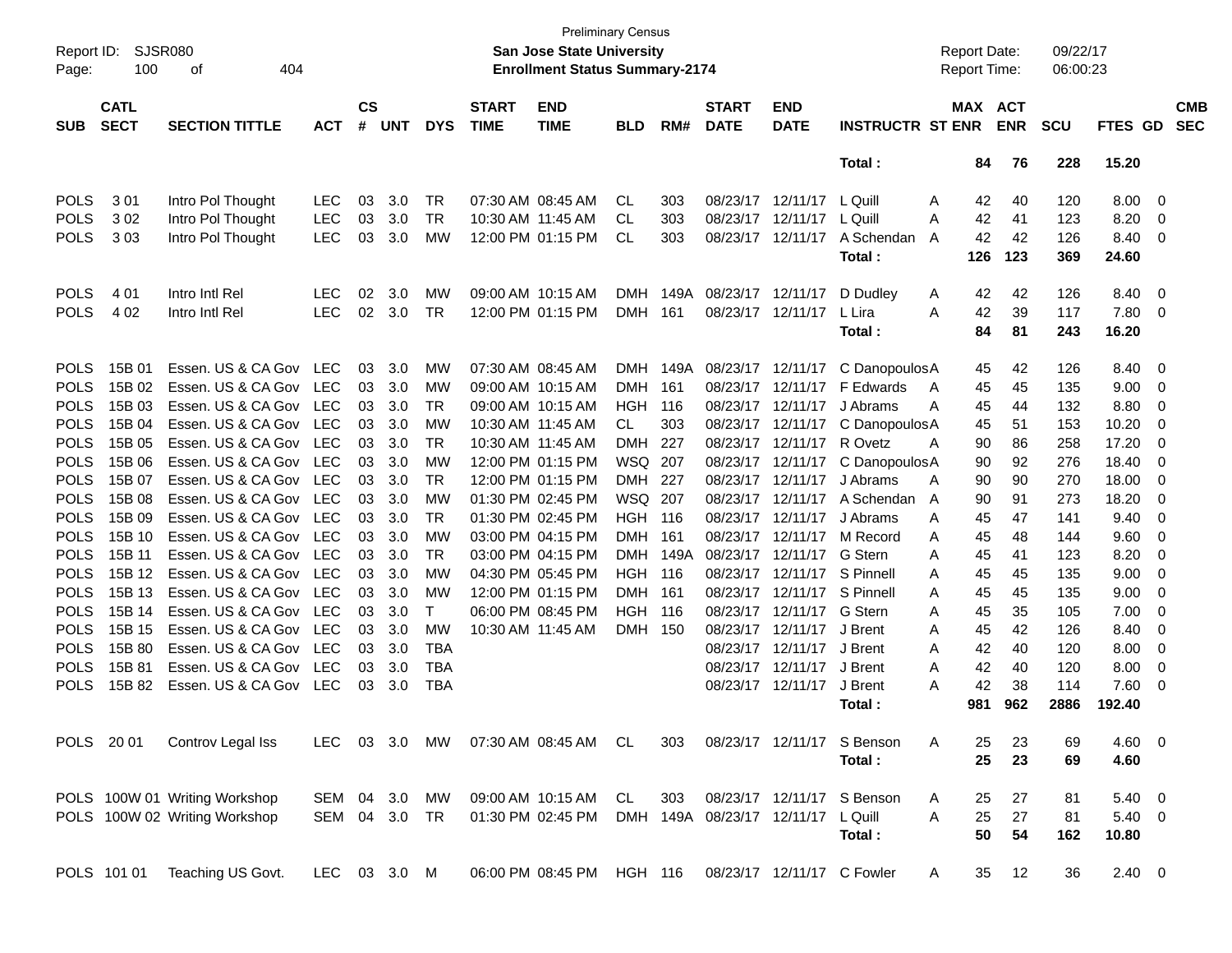| Page:      | Report ID: SJSR080<br>404<br>101<br>of |                                                    |                          |                    |                  |            |                             | <b>Preliminary Census</b><br>San Jose State University<br><b>Enrollment Status Summary-2174</b> |                              |             |                                        |                                        |                                      | <b>Report Date:</b><br><b>Report Time:</b> |                                  | 09/22/17<br>06:00:23 |                                |                           |
|------------|----------------------------------------|----------------------------------------------------|--------------------------|--------------------|------------------|------------|-----------------------------|-------------------------------------------------------------------------------------------------|------------------------------|-------------|----------------------------------------|----------------------------------------|--------------------------------------|--------------------------------------------|----------------------------------|----------------------|--------------------------------|---------------------------|
| <b>SUB</b> | <b>CATL</b><br><b>SECT</b>             | <b>SECTION TITTLE</b>                              | <b>ACT</b>               | $\mathsf{cs}$<br># | <b>UNT</b>       | <b>DYS</b> | <b>START</b><br><b>TIME</b> | <b>END</b><br><b>TIME</b>                                                                       | <b>BLD</b>                   | RM#         | <b>START</b><br><b>DATE</b>            | <b>END</b><br><b>DATE</b>              | <b>INSTRUCTR ST ENR</b>              | <b>MAX ACT</b>                             | <b>ENR</b>                       | <b>SCU</b>           |                                | <b>CMB</b><br>FTES GD SEC |
|            |                                        |                                                    |                          |                    |                  |            |                             |                                                                                                 |                              |             |                                        |                                        | Total:                               | 35                                         | 12                               | 36                   | 2.40                           |                           |
|            | POLS 102 01                            | <b>State Politics</b>                              | <b>LEC</b>               |                    | 02 4.0           | <b>TR</b>  |                             | 09:00 AM 10:15 AM                                                                               |                              |             | DMH 149A 08/23/17 12/11/17             |                                        | L Gerston<br>Total:                  | 35<br>A<br>35                              | 35<br>35                         | 140<br>140           | 9.3300<br>9.33                 |                           |
|            | POLS 103 01<br>URBP 103 01             | <b>Local Politics</b><br><b>Local Politics</b>     | <b>LEC</b><br><b>LEC</b> | 02<br>02           | 4.0<br>4.0       | R<br>R     |                             | 06:00 PM 08:45 PM<br>06:00 PM 08:45 PM                                                          | <b>HGH 116</b><br><b>HGH</b> | 116         |                                        | 08/23/17 12/11/17<br>08/23/17 12/11/17 | F Keeley<br>F Keeley<br>Total:       | 35<br>A<br>$\mathbf 0$<br>A<br>35          | 31<br>$\mathbf 0$<br>31          | 124<br>0<br>124      | 8.33<br>0.00<br>8.33           | 1 C<br>0 <sup>o</sup>     |
|            | POLS 105 01                            | Legisl Process                                     | <b>LEC</b>               |                    | 4.0              |            |                             |                                                                                                 |                              |             |                                        |                                        | Total:                               | X<br>0<br>$\bf{0}$                         | 0<br>$\bf{0}$                    | 0<br>0               | $0.00 \t 0$<br>0.00            |                           |
|            | POLS 110 01                            | Race and Politics                                  | <b>LEC</b>               |                    | 02 4.0           | TBA        |                             |                                                                                                 |                              |             | 08/23/17 12/11/17                      |                                        | Total:                               | 35<br>Α<br>35                              | 28<br>28                         | 112<br>112           | $7.53$ 1<br>7.53               |                           |
|            | POLS 114 01                            | Intro Pub Admin                                    | <b>LEC</b>               |                    | 02 4.0           | <b>TBA</b> |                             |                                                                                                 |                              |             | 08/23/17 12/11/17                      |                                        | Total:                               | 35<br>Α<br>35                              | 19<br>19                         | 76<br>76             | $5.07$ 0<br>5.07               |                           |
|            | POLS 120 01<br>POLS 120 02             | U S Law and Society LEC<br>U S Law and Society LEC |                          |                    | 02 3.0<br>02 3.0 | МW<br>W    |                             | 12:00 PM 01:15 PM<br>06:00 PM 08:45 PM                                                          | <b>DMH</b><br>CL             | 149A<br>204 | 08/23/17 12/11/17<br>08/23/17 12/11/17 |                                        | S Benson<br><b>B</b> Field<br>Total: | 35<br>Α<br>A<br>35<br>70                   | 34<br>19<br>53                   | 102<br>57<br>159     | $6.80$ 0<br>$3.80\ 0$<br>10.60 |                           |
|            |                                        | POLS 121B 01 Civil Liberties                       | <b>LEC</b>               |                    | 4.0              |            |                             |                                                                                                 |                              |             |                                        |                                        | Total:                               | X<br>0<br>0                                | 0<br>$\bf{0}$                    | 0<br>0               | $0.00 \t 0$<br>0.00            |                           |
|            | POLS 130 01                            | <b>Public Policy</b>                               | <b>LEC</b>               |                    | 02 4.0           | <b>TR</b>  |                             | 10:30 AM 11:45 AM                                                                               |                              |             | DMH 149A 08/23/17 12/11/17             |                                        | L Gerston<br>Total:                  | 35<br>Α<br>35                              | 30<br>30                         | 120<br>120           | $8.00 \t 0$<br>8.00            |                           |
|            | POLS 140 01                            | European Union                                     | <b>LEC</b>               | 02                 | -4.0             | MW         |                             | 10:30 AM 11:45 AM                                                                               |                              |             | DMH 149A 08/23/17 12/11/17             |                                        | D Dudley<br>Total:                   | 35<br>A<br>35                              | 21<br>21                         | 84<br>84             | 5.60 0<br>5.60                 |                           |
|            |                                        | POLS 141 01 Eurasian Politics                      | LEC                      |                    | 4.0              |            |                             |                                                                                                 |                              |             |                                        |                                        | Total:                               | X<br>0<br>$\mathbf 0$                      | 0<br>$\mathbf 0$                 | 0<br>0               | $0.00 \t 0$<br>0.00            |                           |
|            | POLS 146 01                            | Latin American Pol                                 | LEC 02 4.0 TBA           |                    |                  |            |                             |                                                                                                 |                              |             |                                        | 08/23/17 12/11/17                      | Total:                               | 35<br>A<br>35                              | 33<br>33                         | 132<br>132           | 8.80 0<br>8.80                 |                           |
|            | POLS 150 01<br>POLS 150 02             | War and Peace<br>War and Peace                     | LEC                      |                    | 3.0              |            |                             | LEC 02 3.0 TR 09:00 AM 10:15 AM DMH 161                                                         |                              |             |                                        |                                        | 08/23/17 12/11/17 K Sasikumar A      | 35<br>X                                    | 28<br>$\mathbf 0$<br>$\mathbf 0$ | 84<br>0              | $5.60$ 0<br>$0.00 \t 0$        |                           |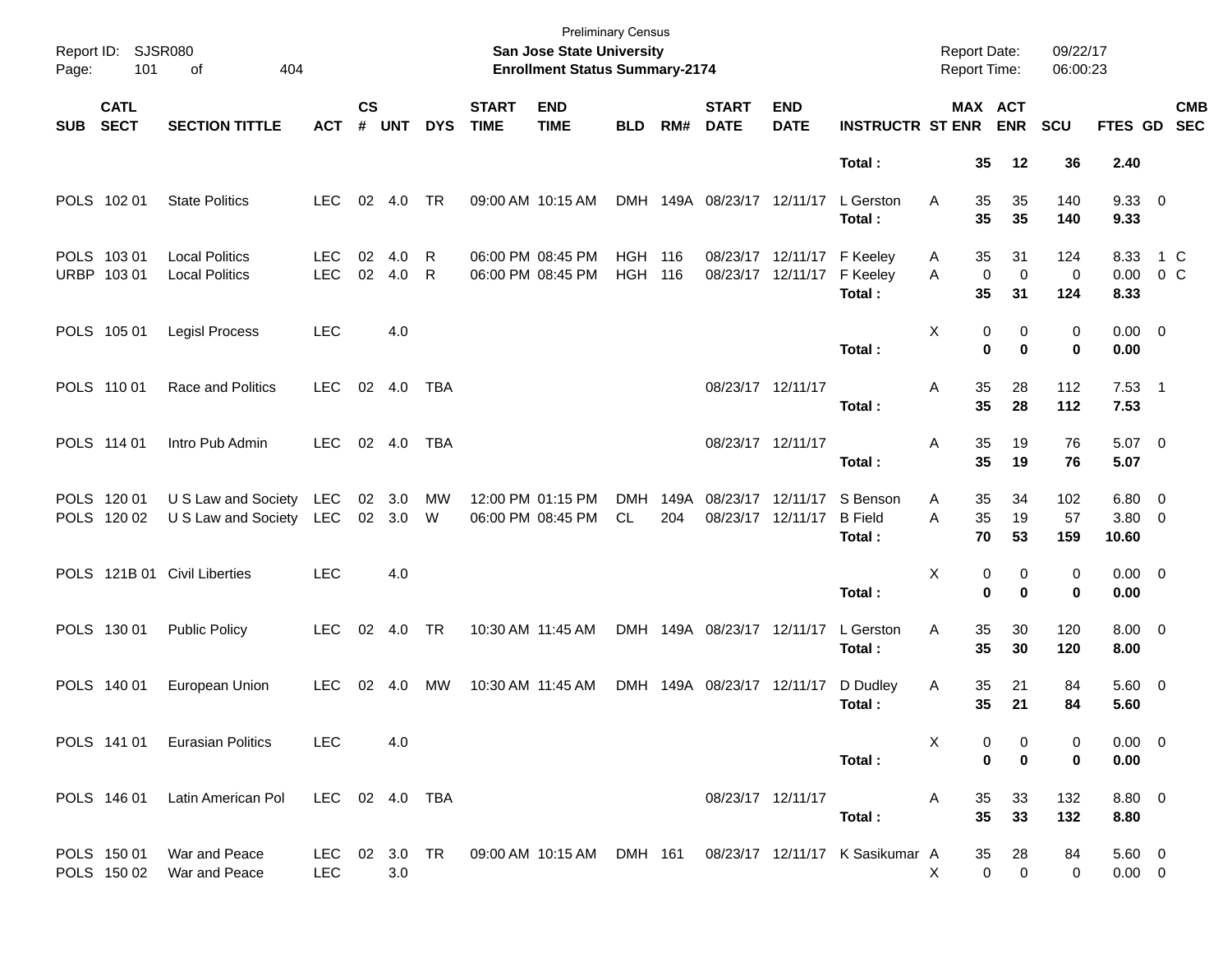| Page:      | Report ID: SJSR080<br>102<br>of<br>404<br><b>CATL</b> |                                                                                              |                                  |                    |                      |                       |                             | <b>Preliminary Census</b><br>San Jose State University<br><b>Enrollment Status Summary-2174</b> |                                  |     |                                        |                                                                       |                                                                         | <b>Report Date:</b><br><b>Report Time:</b> |                         |                                | 09/22/17<br>06:00:23    |                                              |                |            |
|------------|-------------------------------------------------------|----------------------------------------------------------------------------------------------|----------------------------------|--------------------|----------------------|-----------------------|-----------------------------|-------------------------------------------------------------------------------------------------|----------------------------------|-----|----------------------------------------|-----------------------------------------------------------------------|-------------------------------------------------------------------------|--------------------------------------------|-------------------------|--------------------------------|-------------------------|----------------------------------------------|----------------|------------|
| <b>SUB</b> | <b>SECT</b>                                           | <b>SECTION TITTLE</b>                                                                        | <b>ACT</b>                       | $\mathsf{cs}$<br># | <b>UNT</b>           | <b>DYS</b>            | <b>START</b><br><b>TIME</b> | <b>END</b><br><b>TIME</b>                                                                       | <b>BLD</b>                       | RM# | <b>START</b><br><b>DATE</b>            | <b>END</b><br><b>DATE</b>                                             | <b>INSTRUCTR ST ENR</b>                                                 |                                            |                         | <b>MAX ACT</b><br><b>ENR</b>   | <b>SCU</b>              | FTES GD SEC                                  |                | <b>CMB</b> |
|            |                                                       |                                                                                              |                                  |                    |                      |                       |                             |                                                                                                 |                                  |     |                                        |                                                                       | Total:                                                                  |                                            | 35                      | 28                             | 84                      | 5.60                                         |                |            |
|            |                                                       | POLS 152A 01 Int'l Organizations/                                                            | <b>LEC</b>                       |                    | 02 4.0               | TBA                   |                             |                                                                                                 |                                  |     | 08/23/17 12/11/17                      |                                                                       | Total:                                                                  | Α                                          | 35<br>35                | 25<br>25                       | 100<br>100              | $6.67$ 0<br>6.67                             |                |            |
|            | POLS 154 01                                           | <b>US Foreign Policy</b>                                                                     | <b>LEC</b>                       |                    | 02 4.0               | TBA                   |                             |                                                                                                 |                                  |     | 08/23/17 12/11/17                      |                                                                       | Total:                                                                  | Α                                          | 35<br>35                | 36<br>36                       | 144<br>144              | $9.60 \quad 0$<br>9.60                       |                |            |
|            |                                                       | POLS 160A 01 Class Pol Thought                                                               | <b>LEC</b>                       |                    | 03 3.0               | МW                    |                             | 10:30 AM 11:45 AM                                                                               | <b>HGH 116</b>                   |     |                                        | 08/23/17 12/11/17                                                     | K Peter<br>Total:                                                       | Α                                          | 35<br>35                | 28<br>28                       | 84<br>84                | 5.60 0<br>5.60                               |                |            |
|            |                                                       | POLS 160C 01 Recent Pol Thought                                                              | <b>LEC</b>                       |                    | 03 3.0 TR            |                       |                             | 09:00 AM 10:15 AM                                                                               | CL                               | 303 |                                        | 08/23/17 12/11/17                                                     | L Quill<br>Total:                                                       | Α                                          | 35<br>35                | 29<br>29                       | 87<br>87                | 5.80 0<br>5.80                               |                |            |
|            |                                                       | POLS 170V 01 Amer Pol Global<br>POLS 170V 02 Amer Pol Global<br>POLS 170V 03 Amer Pol Global | SEM<br><b>SEM</b><br><b>SEM</b>  | 03<br>03           | 3.0<br>3.0<br>03 3.0 | MW<br><b>TR</b><br>-F |                             | 10:30 AM 11:45 AM<br>12:00 PM 01:15 PM<br>10:00 AM 12:45 PM                                     | DMH 161<br><b>BBC</b><br>DMH 162 | 225 |                                        | 08/23/17 12/11/17<br>08/23/17 12/11/17<br>08/23/17 12/11/17 S Pinnell | S Pinnell<br>R Ovetz<br>Total:                                          | Α<br>A<br>А                                | 35<br>35<br>35<br>105   | 34<br>34<br>30<br>98           | 102<br>102<br>90<br>294 | $6.80$ 0<br>$6.80$ 0<br>$6.00 \t 0$<br>19.60 |                |            |
|            | POLS 177 01<br>PSYC 177 01                            | <b>Political Psych</b><br><b>Political Psych</b>                                             | LEC.<br><b>LEC</b>               | 02<br>02           | 4.0<br>4.0           | TR.<br><b>TR</b>      |                             | 01:30 PM 02:45 PM<br>01:30 PM 02:45 PM                                                          | DMH 161<br>DMH 161               |     | 08/23/17 12/11/17<br>08/23/17 12/11/17 |                                                                       | M Jackson<br>M Jackson<br>Total:                                        | Α<br>A                                     | 35<br>$\mathbf 0$<br>35 | 12<br>20<br>32                 | 48<br>80<br>128         | 3.20<br>5.33<br>8.53                         | 0 C<br>$0\,$ C |            |
|            | POLS 180 01                                           | <b>Indiv Studies</b>                                                                         | <b>SUP</b>                       |                    | 36 3.0               | TBA                   |                             |                                                                                                 |                                  |     | 08/23/17 12/11/17                      |                                                                       | Total:                                                                  | Α                                          | 5<br>5                  | 0<br>$\bf{0}$                  | 0<br>0                  | $0.00 \t 0$<br>0.00                          |                |            |
|            | POLS 181 01                                           | Internships                                                                                  | SEM                              |                    | 06 4.0               | TBA                   |                             |                                                                                                 |                                  |     | 08/23/17 12/11/17                      |                                                                       | Total:                                                                  | Α                                          | 20<br>20                | 2<br>$\mathbf{2}$              | 8<br>8                  | 0.53 0<br>0.53                               |                |            |
|            | POLS 184 04                                           | Directed Reading                                                                             | <b>SUP</b>                       |                    | 36 3.0               | TBA                   |                             |                                                                                                 |                                  |     |                                        |                                                                       | 08/23/17 12/11/17 F Edwards<br>Total:                                   | A                                          | 15<br>15                | $\overline{2}$<br>$\mathbf{2}$ | 6<br>6                  | $0.50$ 2<br>0.50                             |                |            |
|            | POLS 190 01<br>POLS 190 02                            | Senior Seminar<br>Senior Seminar                                                             | SEM 05 4.0 TBA<br>SEM 05 4.0 TBA |                    |                      |                       |                             |                                                                                                 |                                  |     |                                        | 08/23/17 12/11/17<br>08/23/17 12/11/17                                | Total:                                                                  | A<br>A                                     | 20<br>20<br>40          | 14<br>11<br>25                 | 56<br>44<br>100         | $3.73$ 0<br>$2.93$ 0<br>6.67                 |                |            |
|            |                                                       | POLS 190H 01 Honors Thesis<br>POLS 190H 02 Honors Thesis                                     | SUP 25 1.0 TBA<br>SUP 25 1.0 TBA |                    |                      |                       |                             |                                                                                                 |                                  |     |                                        |                                                                       | 08/23/17 12/11/17 K Sasikumar A<br>08/23/17 12/11/17 D Dudley<br>Total: | A                                          | 10<br>10<br>20          | 3<br>1<br>4                    | 3<br>$\mathbf{1}$<br>4  | $0.20 \ 0$<br>$0.07 \ 0$<br>0.27             |                |            |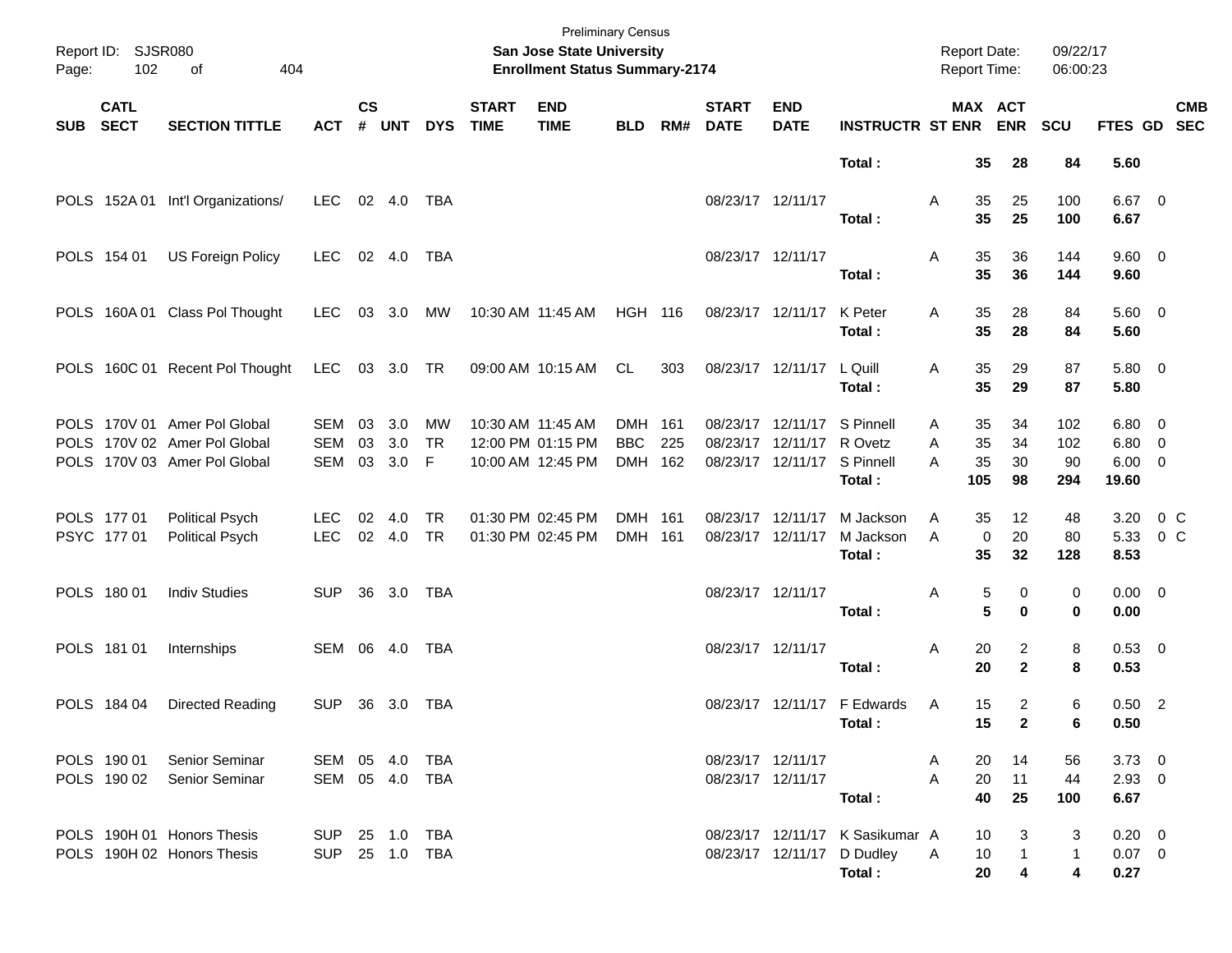| Report ID:<br>Page:        | 103                        | SJSR080<br>404<br>0f                           |                          |                    |            |            |                             | <b>Preliminary Census</b><br><b>San Jose State University</b><br><b>Enrollment Status Summary-2174</b> |            |     |                             |                                                  |                                                |        | <b>Report Date:</b><br><b>Report Time:</b> |                            | 09/22/17<br>06:00:23        |                                     |                          |                          |
|----------------------------|----------------------------|------------------------------------------------|--------------------------|--------------------|------------|------------|-----------------------------|--------------------------------------------------------------------------------------------------------|------------|-----|-----------------------------|--------------------------------------------------|------------------------------------------------|--------|--------------------------------------------|----------------------------|-----------------------------|-------------------------------------|--------------------------|--------------------------|
| <b>SUB</b>                 | <b>CATL</b><br><b>SECT</b> | <b>SECTION TITTLE</b>                          | <b>ACT</b>               | $\mathsf{cs}$<br># | <b>UNT</b> | <b>DYS</b> | <b>START</b><br><b>TIME</b> | <b>END</b><br><b>TIME</b>                                                                              | <b>BLD</b> | RM# | <b>START</b><br><b>DATE</b> | <b>END</b><br><b>DATE</b>                        | <b>INSTRUCTR ST ENR</b>                        |        |                                            | MAX ACT<br><b>ENR</b>      | <b>SCU</b>                  | <b>FTES GD</b>                      |                          | <b>CMB</b><br><b>SEC</b> |
| <b>POLS</b>                | 195A 01                    | Political Inquiry                              | <b>LEC</b>               | 02                 | 4.0        | <b>TBA</b> |                             |                                                                                                        |            |     | 08/23/17                    | 12/11/17                                         | Total:                                         | A      | 30<br>30                                   | 34<br>34                   | 136<br>136                  | 9.07<br>9.07                        | $\overline{\phantom{0}}$ |                          |
| <b>POLS</b><br><b>POLS</b> | 199 01<br>199 02           | <b>Cur Pol Issues</b><br><b>Cur Pol Issues</b> | <b>LEC</b><br><b>LEC</b> | 02                 | 3.0<br>3.0 | <b>MW</b>  |                             | 12:00 PM 01:15 PM                                                                                      | <b>HGH</b> | 116 | 08/23/17                    | 12/11/17                                         | G Talshir<br>Total:                            | X<br>A | $\mathbf 0$<br>20<br>20                    | $\mathbf{0}$<br>16<br>16   | 0<br>16<br>16               | $0.00 \quad 0$<br>3.25<br>3.25      |                          |                          |
|                            | Department :               | <b>Political Science</b>                       |                          |                    |            |            |                             |                                                                                                        |            |     |                             | <b>Lower Division:</b><br><b>Upper Division:</b> | Department Total:<br><b>Graduate Division:</b> |        | 2395<br>1330<br>865<br>200                 | 2128<br>1303<br>675<br>150 | 6695<br>3909<br>2336<br>450 | 456.25<br>260.60<br>158.15<br>37.50 |                          |                          |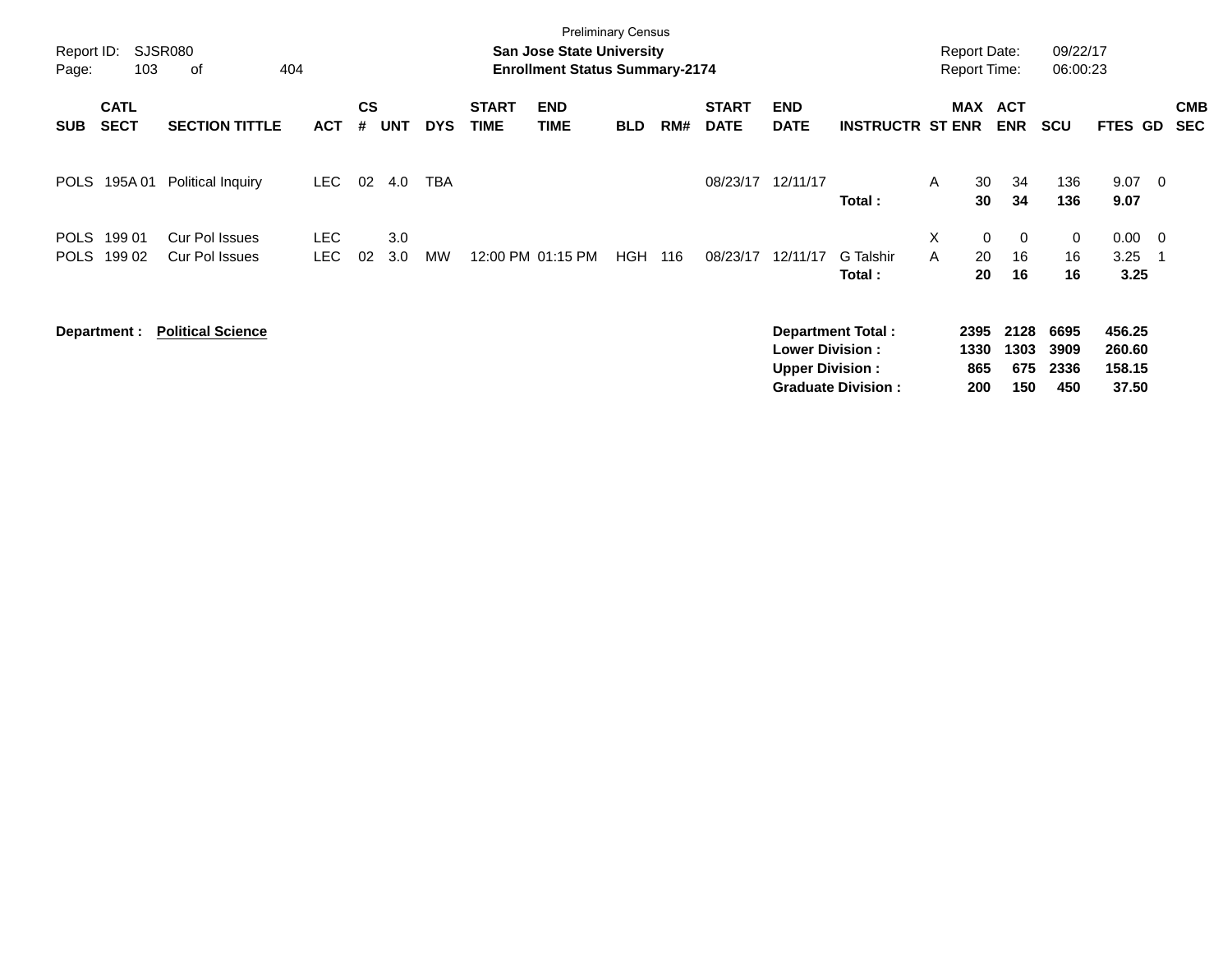| Page:                      | Report ID: SJSR080<br>104 | 404<br>of                                |                          |           |                |                  |                   | San Jose State University<br><b>Enrollment Status Summary-2174</b> | Preliminary Census    |            |              |                                        |                               | <b>Report Date:</b><br><b>Report Time:</b> |            | 09/22/17<br>06:00:23 |               |                         |            |
|----------------------------|---------------------------|------------------------------------------|--------------------------|-----------|----------------|------------------|-------------------|--------------------------------------------------------------------|-----------------------|------------|--------------|----------------------------------------|-------------------------------|--------------------------------------------|------------|----------------------|---------------|-------------------------|------------|
|                            | <b>CATL</b>               |                                          |                          | <b>CS</b> |                |                  | <b>START</b>      | <b>END</b>                                                         |                       |            | <b>START</b> | <b>END</b>                             |                               |                                            | MAX ACT    |                      |               |                         | <b>CMB</b> |
| <b>SUB</b>                 | <b>SECT</b>               | <b>SECTION TITTLE</b>                    | <b>ACT</b>               | #         | <b>UNT</b>     | <b>DYS</b>       | <b>TIME</b>       | <b>TIME</b>                                                        | <b>BLD</b>            | RM#        | <b>DATE</b>  | <b>DATE</b>                            | <b>INSTRUCTR ST ENR</b>       |                                            | <b>ENR</b> | SCU                  | FTES GD       |                         | <b>SEC</b> |
| <b>College</b>             |                           | <b>Social Sciences</b>                   |                          |           |                |                  |                   |                                                                    |                       |            |              |                                        |                               |                                            |            |                      |               |                         |            |
|                            | Department :              | <b>Psychology</b>                        |                          |           |                |                  |                   |                                                                    |                       |            |              |                                        |                               |                                            |            |                      |               |                         |            |
| <b>PSYC</b>                | 1 0 1                     | General Psychology                       | <b>LEC</b>               | 02        | 3.0            | МW               |                   | 09:00 AM 10:15 AM                                                  | <b>DMH</b>            | 359        |              | 08/23/17 12/11/17                      | S Del Chiaro A                | 40                                         | 41         | 123                  | 8.20          | $\overline{\mathbf{0}}$ |            |
| <b>PSYC</b>                | 1 0 2                     | General Psychology                       | <b>LEC</b>               | 02        | 3.0            | MW               | 10:30 AM 11:45 AM |                                                                    | DMH.                  | 358        |              | 08/23/17 12/11/17                      | M Van Selst A                 | 40                                         | 44         | 132                  | 8.80          | 0                       |            |
| <b>PSYC</b>                | 1 0 3                     | General Psychology                       | LEC                      | 02        | 3.0            | MW<br><b>TBA</b> |                   | 03:00 PM 04:15 PM                                                  | MD                    | 101        |              | 08/23/17 12/11/17                      | N Rattan                      | 275<br>A                                   | 274        | 822                  | 54.80         | 0                       |            |
| <b>PSYC</b>                | 1 04                      | General Psychology                       | <b>LEC</b>               | 02        | 3.0            |                  |                   |                                                                    |                       |            |              | 08/23/17 12/11/17<br>08/23/17 12/11/17 |                               | 40<br>A                                    | 37         | 111                  | 7.40          | 0                       |            |
| <b>PSYC</b>                | 1 0 5                     | General Psychology                       | <b>LEC</b>               | 02        | 3.0            | <b>TR</b>        | 10:30 AM 11:45 AM | 12:00 PM 01:15 PM                                                  | <b>DMH</b>            | 359        |              |                                        | S Macramalla A                | 40                                         | 40         | 120                  | 8.00          | 0                       |            |
| <b>PSYC</b><br><b>PSYC</b> | 1 0 6<br>1 0 7            | General Psychology                       | <b>LEC</b><br><b>LEC</b> | 02<br>02  | 3.0<br>3.0     | TR<br><b>TR</b>  |                   | 01:30 PM 02:45 PM                                                  | <b>DMH</b><br>MD      | 359<br>101 |              | 08/23/17 12/11/17<br>08/23/17 12/11/17 | S Macramalla A<br>G Feist     | 40<br>275                                  | 38<br>282  | 114<br>846           | 7.60<br>56.40 | 0                       |            |
|                            |                           | General Psychology                       |                          |           |                |                  |                   |                                                                    |                       |            |              |                                        |                               | Α                                          |            |                      |               | 0                       |            |
| <b>PSYC</b><br><b>PSYC</b> | 1 0 8<br>1 0 9            | General Psychology<br>General Psychology | <b>LEC</b><br>LEC        | 02<br>02  | 3.0<br>3.0     | TR<br>F          |                   | 04:30 PM 05:45 PM                                                  | <b>DMH</b><br>WSQ 207 | 353        |              | 08/23/17 12/11/17                      | S Nadeau                      | 40<br>A<br>125                             | 43<br>124  | 129<br>372           | 8.60<br>24.80 | 0                       |            |
|                            |                           |                                          |                          |           |                |                  |                   | 09:30 AM 12:15 PM                                                  |                       |            |              | 08/23/17 12/11/17                      | S Lundquist                   | A<br>915                                   | 923        | 2769                 | 184.60        | 0                       |            |
|                            |                           |                                          |                          |           |                |                  |                   |                                                                    |                       |            |              |                                        | Total :                       |                                            |            |                      |               |                         |            |
| <b>PSYC</b>                | 2Q 01                     | Identity / Prejudice                     | SEM                      | 05        | 3.0            | <b>MW</b>        | 10:30 AM 11:45 AM |                                                                    | <b>DMH</b>            | 347        |              | 08/23/17 12/11/17                      | N Rattan                      | 20<br>Α                                    | 21         | 63                   | 4.20          | $\overline{\mathbf{0}}$ |            |
|                            |                           |                                          |                          |           |                |                  |                   |                                                                    |                       |            |              |                                        | Total :                       | 20                                         | 21         | 63                   | 4.20          |                         |            |
|                            |                           |                                          |                          |           |                |                  |                   |                                                                    |                       |            |              |                                        |                               |                                            |            |                      |               |                         |            |
| <b>PSYC</b>                | 30 01                     | Intro Psychbiology                       | <b>LEC</b>               | 02        | 3.0            |                  |                   |                                                                    |                       |            |              | 08/23/17 12/11/17                      |                               | X                                          | 0<br>0     | 0                    | 0.00          | $\overline{\mathbf{0}}$ |            |
| <b>PSYC</b>                | 30 02                     | Intro Psychbiology                       | <b>LEC</b>               | 02        | 3.0            | TR               |                   | 09:00 AM 10:15 AM                                                  | <b>DMH</b>            | 165        |              | 08/23/17 12/11/17                      | Z Miguel Mal A                | 42                                         | 43         | 129                  | 8.60          | 0                       |            |
| <b>PSYC</b>                | 30 03                     | Intro Psychbiology                       | <b>LEC</b>               | 02        | 3.0            | TR               |                   | 12:00 PM 01:15 PM                                                  | WSQ                   | 207        |              | 08/23/17 12/11/17                      | C Chancellor A                | 123                                        | 121        | 363                  | 24.20         | 0                       |            |
| <b>PSYC</b>                | 30 04                     | Intro Psychbiology                       | <b>LEC</b>               | 02        | 3.0            | M                |                   | 04:30 PM 07:15 PM                                                  | <b>DMH</b>            | 226B       |              | 08/23/17 12/11/17                      | C La                          | 42<br>Α                                    | 36         | 108                  | 7.20          | 0                       |            |
|                            |                           |                                          |                          |           |                |                  |                   |                                                                    |                       |            |              |                                        | Total :                       | 207                                        | 200        | 600                  | 40.00         |                         |            |
|                            |                           | PSYC 100W 01 Writing Workshop            | <b>SEM</b>               | 04        | 3.0            | MW               |                   | 09:00 AM 10:15 AM                                                  | <b>DMH</b>            | 347        |              | 08/23/17 12/11/17                      | J Citron                      | 23<br>Α                                    | 24         | 72                   | 4.80          | - 0                     |            |
| <b>PSYC</b>                |                           | 100W 02 Writing Workshop                 | <b>SEM</b>               | 04        | 3.0            | <b>MW</b>        | 10:30 AM 11:45 AM |                                                                    | <b>DMH</b>            | 355        |              | 08/23/17 12/11/17                      | C O'Connor                    | A<br>23                                    | 26         | 78                   | 5.20          | 0                       |            |
| <b>PSYC</b>                |                           | 100W 03 Writing Workshop                 | <b>SEM</b>               | 04        | 3.0            | МW               |                   | 12:00 PM 01:15 PM                                                  | <b>DMH</b>            | 236        |              | 08/23/17 12/11/17                      | V Sansome                     | 23<br>A                                    | 23         | 69                   | 4.60          | 0                       |            |
| <b>PSYC</b>                |                           | 100W 04 Writing Workshop                 | <b>SEM</b>               | 04        | 3.0            | МW               |                   | 03:00 PM 04:15 PM                                                  | <b>DMH</b>            | 347        |              | 08/23/17 12/11/17                      | J Fanos                       | 23<br>A                                    | 24         | 72                   | 4.80          | 0                       |            |
| <b>PSYC</b>                |                           | 100W 05 Writing Workshop                 | <b>SEM</b>               | 04        | 3.0            | МW               |                   | 03:00 PM 04:15 PM                                                  | <b>DMH</b>            | 355        |              | 08/23/17 12/11/17                      | N Wagner                      | 23<br>Α                                    | 23         | 69                   | 4.60          | 0                       |            |
| <b>PSYC</b>                |                           | 100W 06 Writing Workshop                 | <b>SEM</b>               | 04        | 3.0            | м                |                   | 06:00 PM 08:45 PM                                                  | <b>DMH</b>            | 347        |              | 08/23/17 12/11/17                      | J Morton                      | 23<br>A                                    | 26         | 78                   | 5.20          | 0                       |            |
| <b>PSYC</b>                |                           | 100W 07 Writing Workshop                 | <b>SEM</b>               | 04        | 3.0            | TR               |                   | 07:30 AM 08:45 AM                                                  | <b>DMH</b>            | 347        |              | 08/23/17 12/11/17                      | L Cabral                      | 23<br>A                                    | 19         | 57                   | 3.80          | 0                       |            |
| <b>PSYC</b>                |                           | 100W 08 Writing Workshop                 | <b>SEM</b>               | 04        | 3.0            | TR               |                   | 09:00 AM 10:15 AM                                                  | <b>DMH</b>            | 347        |              |                                        | 08/23/17 12/11/17 S Pradhan   | 23<br>Α                                    | 23         | 69                   | 4.60          | 0                       |            |
|                            |                           | PSYC 100W 09 Writing Workshop            | SEM                      | 04        | 3.0            | TR               |                   | $10:30$ AM $11:45$ AM                                              | SН                    | 413        |              |                                        | 08/23/17 12/11/17 S Lundquist | 23<br>A                                    | 25         | 75                   | 5.00          | 0                       |            |
|                            |                           | PSYC 100W 10 Writing Workshop            | SEM 04 3.0               |           |                | TR               |                   | 01:30 PM 02:45 PM                                                  | DMH 347               |            |              |                                        | 08/23/17 12/11/17 J Ventura   | A<br>23                                    | 24         | 72                   | 4.80 0        |                         |            |
|                            |                           | PSYC 100W 11 Writing Workshop            | SEM                      | 04        | 3.0            | TR               |                   | 03:00 PM 04:15 PM                                                  | DMH 347               |            |              |                                        | 08/23/17 12/11/17 S Trafalis  | 23<br>A                                    | 25         | 75                   | $5.00 \t 0$   |                         |            |
|                            |                           | PSYC 100W 12 Writing Workshop            | SEM 04 3.0 T             |           |                |                  |                   | 06:00 PM 08:45 PM                                                  | DMH 347               |            |              | 08/23/17 12/11/17 L Cabral             |                               | 23<br>A                                    | 18         | 54                   | $3.60 \ 0$    |                         |            |
|                            |                           |                                          |                          |           |                |                  |                   |                                                                    |                       |            |              |                                        | Total:                        |                                            | 276 280    | 840                  | 56.00         |                         |            |
|                            |                           |                                          |                          |           |                |                  |                   |                                                                    |                       |            |              |                                        |                               |                                            |            |                      |               |                         |            |
|                            | PSYC 102 01               | Child Psych                              | LEC                      |           | $02 \quad 3.0$ | MW               |                   | 03:00 PM 04:15 PM                                                  | WSQ 207               |            |              | 08/23/17 12/11/17 S Duh                |                               | A                                          | 120 131    | 393                  | 26.20 0       |                         |            |
|                            | PSYC 102 02               | Child Psych                              | LEC.                     |           | 02 3.0         | TR               |                   | 09:00 AM 10:15 AM                                                  | SH                    | 100        |              |                                        | 08/23/17 12/11/17 M Alvarez   | 120<br>A                                   | 123        | 369                  | 24.60 0       |                         |            |
|                            | PSYC 102 03               | Child Psych                              | LEC 02 3.0 TR            |           |                |                  |                   | 06:00 PM 07:15 PM                                                  | DMH 356               |            |              |                                        | 08/23/17 12/11/17 P Cravalho  | 45<br>A                                    | 44         | 132                  | 8.80 0        |                         |            |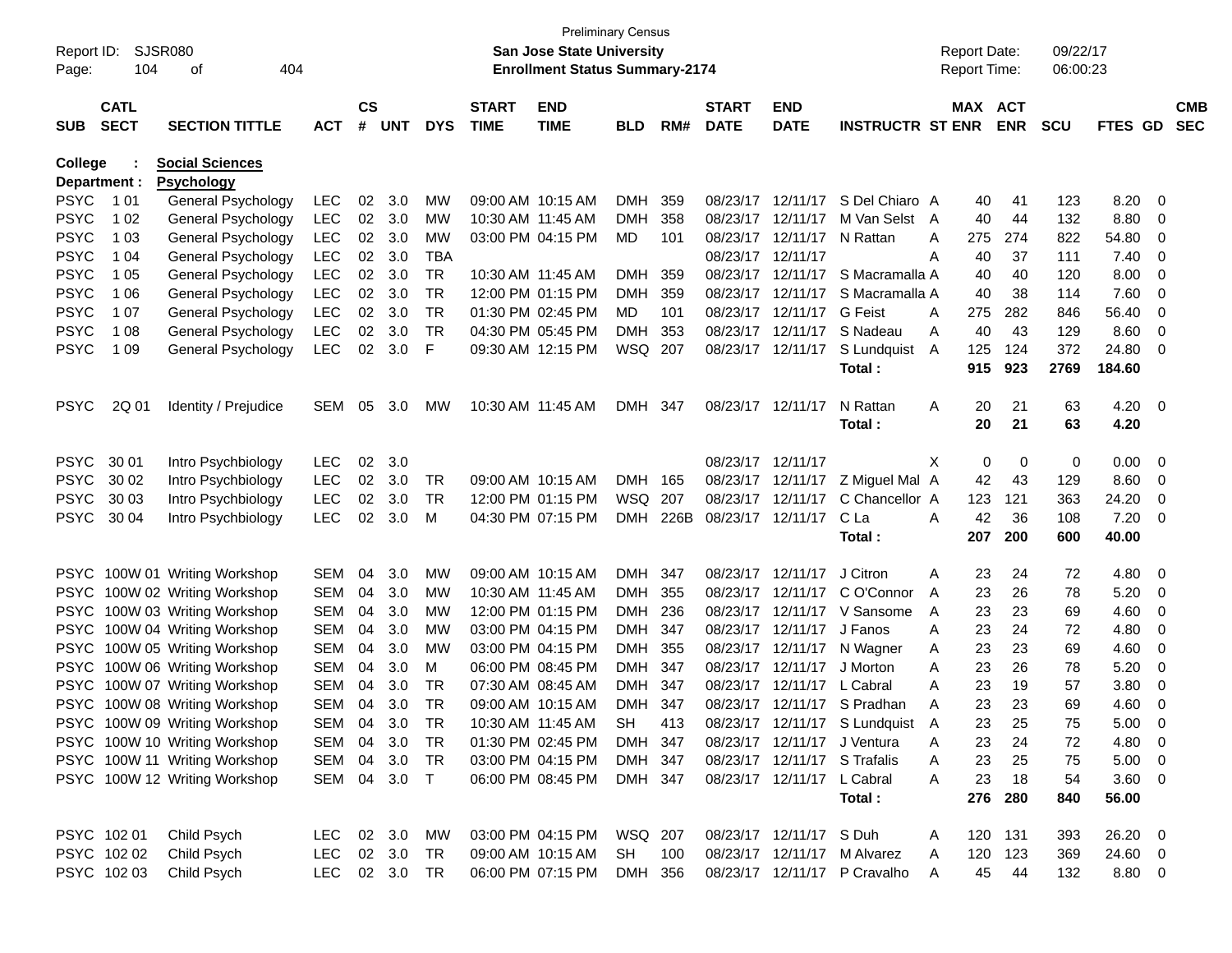| Report ID:<br>Page: | 105                        | <b>SJSR080</b><br>of<br>404 |               |                    |            |            |                             | <b>Preliminary Census</b><br><b>San Jose State University</b><br><b>Enrollment Status Summary-2174</b> |            |     |                             |                             |                              |   | <b>Report Date:</b><br><b>Report Time:</b> |                       | 09/22/17<br>06:00:23 |                        |                          |                          |
|---------------------|----------------------------|-----------------------------|---------------|--------------------|------------|------------|-----------------------------|--------------------------------------------------------------------------------------------------------|------------|-----|-----------------------------|-----------------------------|------------------------------|---|--------------------------------------------|-----------------------|----------------------|------------------------|--------------------------|--------------------------|
| <b>SUB</b>          | <b>CATL</b><br><b>SECT</b> | <b>SECTION TITTLE</b>       | <b>ACT</b>    | $\mathsf{cs}$<br># | <b>UNT</b> | <b>DYS</b> | <b>START</b><br><b>TIME</b> | <b>END</b><br><b>TIME</b>                                                                              | <b>BLD</b> | RM# | <b>START</b><br><b>DATE</b> | <b>END</b><br><b>DATE</b>   | <b>INSTRUCTR ST ENR</b>      |   |                                            | MAX ACT<br><b>ENR</b> | <b>SCU</b>           | <b>FTES GD</b>         |                          | <b>CMB</b><br><b>SEC</b> |
|                     |                            |                             |               |                    |            |            |                             |                                                                                                        |            |     |                             |                             | Total:                       |   | 285                                        | 298                   | 894                  | 59.60                  |                          |                          |
|                     | PSYC 105 01                | <b>Special Topics</b>       | <b>LEC</b>    | 02                 | 3.0        | MW         | 10:30 AM 11:45 AM           |                                                                                                        | DMH        | 357 |                             | 08/23/17 12/11/17           | S Torabian-B A<br>Total:     |   | 30<br>30                                   | 30<br>30              | 90<br>90             | $6.00 \quad 0$<br>6.00 |                          |                          |
|                     | PSYC 107 01                | Psych of Women              | <b>LEC</b>    | 02                 | 3.0        | МW         |                             | 12:00 PM 01:15 PM                                                                                      | DMH        | 359 |                             | 08/23/17 12/11/17           | L Tinson                     | A | 35                                         | 32                    | 96                   | 6.40                   | $0\,$ C                  |                          |
|                     | <b>WOMS 107 01</b>         | Psych of Women              | <b>LEC</b>    | 02                 | 3.0        | МW         |                             | 12:00 PM 01:15 PM                                                                                      | <b>DMH</b> | 359 |                             | 08/23/17 12/11/17           | L Tinson                     | A | $\mathbf 0$                                | 3                     | 9                    | 0.60                   | 0 <sup>o</sup>           |                          |
|                     | PSYC 107 02                | Psych of Women              | <b>LEC</b>    | 02                 | 3.0        | <b>TR</b>  |                             | 01:30 PM 02:45 PM                                                                                      | <b>DMH</b> | 165 |                             | 08/23/17 12/11/17           | A Caffrey                    | A | 35                                         | 35                    | 105                  | 7.00                   | 0 <sup>o</sup>           |                          |
|                     | WOMS 107 02                | Psych of Women              | <b>LEC</b>    | 02                 | 3.0        | <b>TR</b>  |                             | 01:30 PM 02:45 PM                                                                                      | <b>DMH</b> | 165 |                             | 08/23/17 12/11/17           | A Caffrey                    | Α | 0                                          | $\overline{1}$        | 3                    | 0.20                   | 0 <sup>o</sup>           |                          |
|                     |                            |                             |               |                    |            |            |                             |                                                                                                        |            |     |                             |                             | Total:                       |   | 70                                         | 71                    | 213                  | 14.20                  |                          |                          |
|                     | PSYC 110 01                | <b>Abnormal Psy</b>         | <b>LEC</b>    | 02                 | 3.0        | МW         |                             | 09:00 AM 10:15 AM                                                                                      | DMH        | 356 |                             | 08/23/17 12/11/17           | N Wagner                     | Α | 42                                         | 44                    | 132                  | 8.80                   | 0                        |                          |
|                     | PSYC 110 02                | Abnormal Psy                | <b>LEC</b>    | 02                 | 3.0        | МW         |                             | 01:30 PM 02:45 PM                                                                                      | <b>DMH</b> | 353 |                             | 08/23/17 12/11/17           | G Callaghan                  | A | 42                                         | 50                    | 150                  | 10.00                  | 0                        |                          |
|                     | PSYC 110 03                | Abnormal Psy                | <b>LEC</b>    |                    | 3.0        |            |                             |                                                                                                        |            |     |                             |                             |                              | X | 0                                          | $\mathbf 0$           | 0                    | 0.00                   | 0                        |                          |
|                     | PSYC 110 04                | Abnormal Psy                | <b>LEC</b>    | 02                 | 3.0        | W          |                             | 06:00 PM 08:45 PM                                                                                      | DMH        | 356 |                             | 08/23/17 12/11/17 A Prins   |                              | Α | 42                                         | 44                    | 132                  | 8.80                   | 0                        |                          |
|                     | PSYC 110 05                | Abnormal Psy                | <b>LEC</b>    | 02                 | 3.0        | <b>TR</b>  |                             | 01:30 PM 02:45 PM                                                                                      | <b>DMH</b> | 357 |                             | 08/23/17 12/11/17           | J Gregg                      | Α | 42                                         | 41                    | 123                  | 8.20                   | 0                        |                          |
|                     | PSYC 110 06                | <b>Abnormal Psy</b>         | <b>LEC</b>    | 02                 | 3.0        | <b>TR</b>  |                             | 03:00 PM 04:15 PM                                                                                      | <b>DMH</b> | 353 |                             | 08/23/17 12/11/17           | E Herb                       | А | 42                                         | 43                    | 129                  | 8.60                   | $\overline{0}$           |                          |
|                     | PSYC 110 07                | <b>Abnormal Psy</b>         | <b>LEC</b>    | 02                 | 3.0        | F          |                             | 09:30 AM 12:15 PM                                                                                      | WSQ 109    |     |                             | 08/23/17 12/11/17           | S Del Chiaro                 | A | 125                                        | 123                   | 369                  | 24.60                  | $\overline{0}$           |                          |
|                     |                            |                             |               |                    |            |            |                             |                                                                                                        |            |     |                             |                             | Total:                       |   | 335                                        | 345                   | 1035                 | 69.00                  |                          |                          |
|                     | PSYC 11201                 | Psych of Adoles             | <b>LEC</b>    | 02                 | 3.0        | МW         |                             | 01:30 PM 02:45 PM                                                                                      | DMH        | 355 |                             | 08/23/17 12/11/17           | S Torabian-B A               |   | 41                                         | 39                    | 117                  | 7.80                   | 0                        |                          |
|                     | PSYC 112 02                | Psych of Adoles             | <b>LEC</b>    | 02                 | 3.0        | <b>TR</b>  | 10:30 AM 11:45 AM           |                                                                                                        | <b>DMH</b> | 348 | 08/23/17 12/11/17           |                             | M Alvarez                    | Α | 41                                         | 42                    | 126                  | 8.40                   | 0                        |                          |
|                     | PSYC 11203                 | Psych of Adoles             | <b>LEC</b>    | 02                 | 3.0        | <b>TR</b>  |                             | 01:30 PM 02:45 PM                                                                                      | <b>DMH</b> | 356 |                             | 08/23/17 12/11/17           | M Alvarez                    | А | 41                                         | 40                    | 120                  | 8.00                   | 0                        |                          |
|                     |                            |                             |               |                    |            |            |                             |                                                                                                        |            |     |                             |                             | Total:                       |   | 123                                        | 121                   | 363                  | 24.20                  |                          |                          |
|                     | PSYC 114 80                | Psych of Aging              | <b>LEC</b>    | 02                 | 3.0        | TBA        |                             |                                                                                                        |            |     |                             | 08/23/17 12/11/17           | E Woodhead A                 |   | 38                                         | 36                    | 108                  | 7.20                   | 0 <sup>o</sup>           |                          |
|                     | GERO 114 80                | Psych of Aging              | <b>LEC</b>    | 02                 | 3.0        | <b>TBA</b> |                             |                                                                                                        |            |     |                             | 08/23/17 12/11/17           | E Woodhead A                 |   | 0                                          | $\overline{2}$        | 6                    | 0.40                   | 0 <sup>o</sup>           |                          |
|                     |                            |                             |               |                    |            |            |                             |                                                                                                        |            |     |                             |                             | Total:                       |   | 38                                         | 38                    | 114                  | 7.60                   |                          |                          |
|                     | PSYC 11701                 | Psych Tests & Meas          | LEC           |                    | 02 3.0     | MW         |                             | 07:30 AM 08:45 AM                                                                                      | DMH 355    |     |                             | 08/23/17 12/11/17           | <b>B</b> Oliveira            | Α | 43                                         | 42                    | 126                  | 8.40                   | $\overline{\mathbf{0}}$  |                          |
|                     | PSYC 11702                 | Psych Tests & Meas          | LEC           |                    | 02 3.0     | MW         |                             | 09:00 AM 10:15 AM                                                                                      | DMH 355    |     |                             |                             | 08/23/17 12/11/17 B Oliveira | A | 43                                         | 42                    | 126                  | 8.40                   | $\overline{\phantom{0}}$ |                          |
|                     | PSYC 117 03                | Psych Tests & Meas          | <b>LEC</b>    |                    | 02 3.0     | TR         |                             | 01:30 PM 02:45 PM                                                                                      | CL         | 226 |                             |                             | 08/23/17 12/11/17 S Pradhan  | Α | 43                                         | 47                    | 141                  | $9.40 \quad 0$         |                          |                          |
|                     | PSYC 117 04                | Psych Tests & Meas          | LEC           |                    | 02 3.0 T   |            |                             | 03:00 PM 05:45 PM                                                                                      | CL         | 117 |                             | 08/23/17 12/11/17 T Shirley |                              | A | 43                                         | 44                    | 132                  | 8.80 0                 |                          |                          |
|                     |                            |                             |               |                    |            |            |                             |                                                                                                        |            |     |                             |                             | Total:                       |   |                                            | 172 175               | 525                  | 35.00                  |                          |                          |
|                     | PSYC 120 10                | Adv Res Meth & Des LEC      |               |                    | 02 4.0     | МW         |                             | 04:30 PM 05:45 PM                                                                                      | DMH 355    |     |                             |                             | 08/23/17 12/11/17 G Savage   | A | 46                                         | 48                    | 144                  | 12.80 0                |                          |                          |
|                     | PSYC 120 11                | Adv Res Meth & Des          | ACT           |                    | 07 0.0     | M          |                             | 06:00 PM 08:00 PM                                                                                      | DMH 339    |     |                             |                             | 08/23/17 12/11/17 G Savage   | Α | 23                                         | 24                    | 24                   | $0.00 \t 0$            |                          |                          |
|                     | PSYC 12012                 | Adv Res Meth & Des          | ACT           |                    | 07 0.0     | W          |                             | 06:00 PM 08:00 PM                                                                                      | DMH 339    |     |                             |                             | 08/23/17 12/11/17 G Savage   | A | 23                                         | 24                    | 24                   | $0.00 \t 0$            |                          |                          |
|                     | PSYC 120 20                | Adv Res Meth & Des          | LEC 02 4.0 MW |                    |            |            |                             | 01:30 PM 02:45 PM                                                                                      | DMH 356    |     |                             |                             | 08/23/17 12/11/17 S Trafalis | A | 46                                         | 48                    | 144                  | 12.80 0                |                          |                          |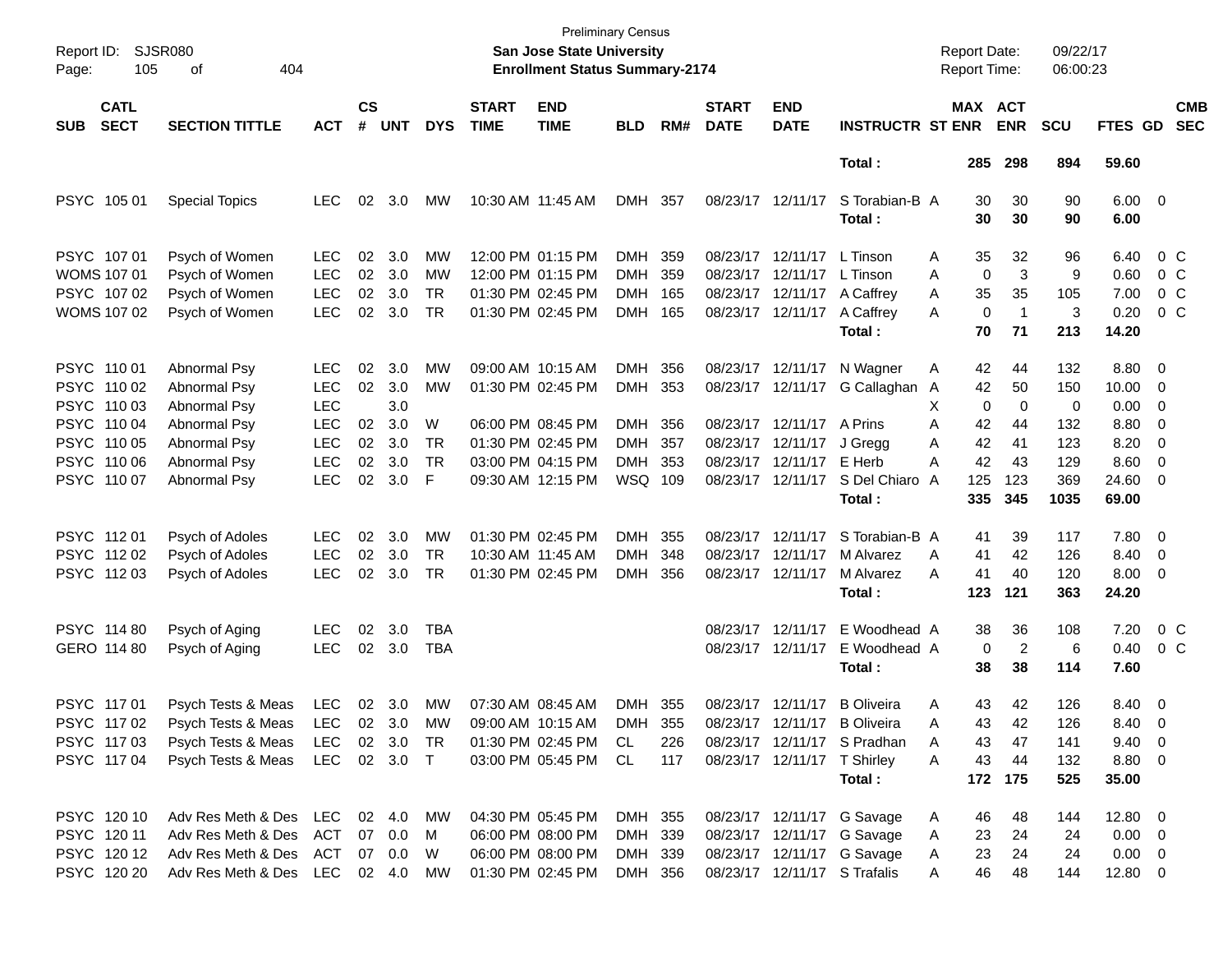| Report ID:  | SJSR080     |                                      |            |               |            |              |                   | <b>San Jose State University</b>      | <b>Preliminary Census</b> |     |              |                            |                         | <b>Report Date:</b> |     |            | 09/22/17   |         |                          |            |
|-------------|-------------|--------------------------------------|------------|---------------|------------|--------------|-------------------|---------------------------------------|---------------------------|-----|--------------|----------------------------|-------------------------|---------------------|-----|------------|------------|---------|--------------------------|------------|
| Page:       | 106         | 404<br>оf                            |            |               |            |              |                   | <b>Enrollment Status Summary-2174</b> |                           |     |              |                            |                         | <b>Report Time:</b> |     |            | 06:00:23   |         |                          |            |
|             | <b>CATL</b> |                                      |            | $\mathsf{cs}$ |            |              | <b>START</b>      | <b>END</b>                            |                           |     | <b>START</b> | <b>END</b>                 |                         |                     |     | MAX ACT    |            |         |                          | <b>CMB</b> |
| <b>SUB</b>  | <b>SECT</b> | <b>SECTION TITTLE</b>                | <b>ACT</b> | #             | <b>UNT</b> | <b>DYS</b>   | <b>TIME</b>       | <b>TIME</b>                           | <b>BLD</b>                | RM# | <b>DATE</b>  | <b>DATE</b>                | <b>INSTRUCTR ST ENR</b> |                     |     | <b>ENR</b> | <b>SCU</b> | FTES GD |                          | <b>SEC</b> |
|             | PSYC 120 21 | Adv Res Meth & Des                   | ACT        | 07            | 0.0        | м            |                   | 03:00 PM 05:00 PM                     | DMH                       | 339 | 08/23/17     | 12/11/17                   | S Trafalis              | Α                   | 23  | 24         | 24         | 0.00    | - 0                      |            |
|             | PSYC 120 22 | Adv Res Meth & Des                   | <b>ACT</b> | 07            | 0.0        | W            |                   | 03:00 PM 05:00 PM                     | DMH 339                   |     | 08/23/17     | 12/11/17                   | S Trafalis              | Α                   | 23  | 24         | 24         | 0.00    | - 0                      |            |
|             | PSYC 120 30 | Adv Res Meth & Des                   | LEC        | 02            | 4.0        | TR           |                   | 04:30 PM 05:45 PM                     | DMH 355                   |     | 08/23/17     | 12/11/17                   | S Trafalis              | A                   | 46  | 47         | 141        | 12.53   | 0                        |            |
|             | PSYC 12031  | Adv Res Meth & Des                   | <b>ACT</b> | 07            | 0.0        | т            |                   | 06:00 PM 08:00 PM                     | DMH 339                   |     | 08/23/17     | 12/11/17                   | S Trafalis              | A                   | 23  | 26         | 26         | 0.00    | 0                        |            |
|             | PSYC 120 32 | Adv Res Meth & Des                   | <b>ACT</b> | 07            | 0.0        | R            |                   | 06:00 PM 08:00 PM                     | DMH 339                   |     | 08/23/17     | 12/11/17                   | S Trafalis              | Α                   | 23  | 21         | 21         | 0.00    | - 0                      |            |
|             | PSYC 120 40 | Adv Res Meth & Des                   | LEC        | 02            | 4.0        | TR           |                   | 01:30 PM 02:45 PM                     | DMH 355                   |     | 08/23/17     | 12/11/17                   | J Citron                | Α                   | 46  | 46         | 138        | 12.27   | 0                        |            |
|             | PSYC 12041  | Adv Res Meth & Des                   | <b>ACT</b> | 07            | 0.0        | $\mathsf{T}$ |                   | 03:00 PM 05:00 PM                     | <b>DMH</b>                | 339 | 08/23/17     | 12/11/17                   | J Citron                | A                   | 23  | 24         | 24         | 0.00    | - 0                      |            |
|             | PSYC 12042  | Adv Res Meth & Des                   | <b>ACT</b> | 07            | 0.0        | R            |                   | 03:00 PM 05:00 PM                     | DMH 339                   |     | 08/23/17     | 12/11/17                   | J Citron                | A                   | 23  | 22         | 22         | 0.00    | - 0                      |            |
|             |             |                                      |            |               |            |              |                   |                                       |                           |     |              |                            | Total:                  |                     | 368 | 378        | 756        | 50.40   |                          |            |
|             |             | PSYC 121B 20 Adv R Met: Cog/Perc     | SEM        | 04            | 2.0        | M            | 10:30 AM 11:30 AM |                                       | <b>DMH</b>                | 339 | 08/23/17     | 12/11/17                   | C Feria                 | A                   | 22  | 22         | 22         | 2.93    | - 0                      |            |
|             |             | PSYC 121B 21 Adv R Met: Cog/Perc LAB |            |               | 16 0.0     | M            |                   | 11:45 AM 02:45 PM                     | DMH 339                   |     | 08/23/17     | 12/11/17                   | C Feria                 | A                   | 22  | 22         | 22         | 0.00    | - 0                      |            |
|             |             |                                      |            |               |            |              |                   |                                       |                           |     |              |                            | Total:                  |                     | 44  | 44         | 44         | 2.93    |                          |            |
| <b>PSYC</b> |             | 121C 30 Adv R Met: Clinical          | <b>SEM</b> | 04            | 2.0        | F            |                   | 09:00 AM 10:00 AM                     | DMH                       | 353 | 08/23/17     | 12/11/17                   | J Fanos                 | A                   | 22  | 23         | 23         | 3.07    | - 0                      |            |
|             |             | PSYC 121C 31 Adv R Met: Clinical     | LAB        | 16            | 0.0        | F            |                   | 10:15 AM 01:15 PM                     | DMH 353                   |     | 08/23/17     | 12/11/17                   | J Fanos                 | A                   | 22  | 23         | 23         | 0.00    | - 0                      |            |
|             |             |                                      |            |               |            |              |                   |                                       |                           |     |              |                            | Total:                  |                     | 44  | 46         | 46         | 3.07    |                          |            |
| <b>PSYC</b> | 126 01      | Drugs + Brain & Beh                  | LEC        | 02            | 3.0        | TR           |                   | 03:00 PM 04:15 PM                     | DMH 355                   |     | 08/23/17     | 12/11/17                   | S Snycerski A           |                     | 45  | 36         | 108        | 7.20    | 0 <sup>C</sup>           |            |
| HS.         | 126 01      | Drugs + Brain & Beh                  | LEC        |               | 02 3.0     | TR           |                   | 03:00 PM 04:15 PM                     | DMH 355                   |     | 08/23/17     | 12/11/17                   | S Snycerski A           |                     | 0   | 8          | 24         | 1.60    | 0 <sup>C</sup>           |            |
|             |             |                                      |            |               |            |              |                   |                                       |                           |     |              |                            | Total:                  |                     | 45  | 44         | 132        | 8.80    |                          |            |
| <b>PSYC</b> | 129 01      | Neuroscience                         | <b>LEC</b> | 02            | 3.0        | TR           |                   | 01:30 PM 02:45 PM                     | DMH                       | 353 | 08/23/17     | 12/11/17                   | C Chancellor A          |                     | 42  | 29         | 87         | 5.80    | 0 <sup>C</sup>           |            |
| <b>BIOL</b> | 129 01      | Neuroscience                         | <b>LEC</b> | 02            | 3.0        | TR           |                   | 01:30 PM 02:45 PM                     | DMH 353                   |     | 08/23/17     | 12/11/17                   | C Chancellor A          |                     | 0   | 6          | 18         | 1.25    | 1 C                      |            |
|             |             |                                      |            |               |            |              |                   |                                       |                           |     |              |                            | Total:                  |                     | 42  | 35         | 105        | 7.05    |                          |            |
|             | PSYC 135 01 | Cognition                            | <b>SEM</b> | 05            | 3.0        | MW           |                   | 09:00 AM 10:15 AM                     | CL.                       | 117 | 08/23/17     | 12/11/17                   | M Van Selst A           |                     | 42  | 40         | 120        | 8.05    | - 1                      |            |
|             | PSYC 135 02 | Cognition                            | <b>SEM</b> | 05            | 3.0        | TR           | 10:30 AM 11:45 AM |                                       | CL                        | 117 | 08/23/17     | 12/11/17                   | E Palmer                | A                   | 42  | 55         | 165        | 11.20   | 4                        |            |
| <b>PSYC</b> | 135 03      | Cognition                            | <b>SEM</b> | 05            | 3.0        | TR           |                   | 12:00 PM 01:15 PM                     | CL                        | 117 | 08/23/17     | 12/11/17                   | L Huntsman              | A                   | 42  | 39         | 117        | 7.85    | $\overline{\phantom{1}}$ |            |
|             | PSYC 135 04 | Cognition                            | <b>SEM</b> | 05            | 3.0        | TR           |                   | 01:30 PM 02:45 PM                     | CL                        | 117 | 08/23/17     | 12/11/17                   | E Palmer                | A                   | 42  | 45         | 135        | 9.10    | $\overline{2}$           |            |
|             |             |                                      |            |               |            |              |                   |                                       |                           |     |              |                            | Total:                  |                     |     | 168 179    | 537        | 36.20   |                          |            |
|             | PSYC 139 01 | Psy of Person                        | LEC        |               | 02 3.0     | MW           |                   | 12:00 PM 01:15 PM                     | DMH 355                   |     |              | 08/23/17 12/11/17          | N Wagner                | A                   | 42  | 46         | 138        | 9.20    | $\overline{\phantom{0}}$ |            |
|             | PSYC 139 02 | Psy of Person                        | LEC        |               | 02 3.0     | TR           |                   | 09:00 AM 10:15 AM                     | DMH 355                   |     |              | 08/23/17 12/11/17          | G Feist                 | Α                   | 42  | 47         | 141        | 9.40    | $\overline{\mathbf{0}}$  |            |
|             | PSYC 139 03 | Psy of Person                        | <b>LEC</b> |               | 02 3.0     | $\top$       |                   | 06:00 PM 08:45 PM                     | DMH 355                   |     |              | 08/23/17 12/11/17          | <b>B</b> Oliveira       | A                   | 42  | 44         | 132        | 8.80 0  |                          |            |
|             |             |                                      |            |               |            |              |                   |                                       |                           |     |              |                            | Total:                  |                     | 126 | 137        | 411        | 27.40   |                          |            |
|             | PSYC 142 01 | Child Psychopatholog LEC 02 3.0      |            |               |            | MW           | 10:30 AM 11:45 AM |                                       | DMH 353                   |     |              | 08/23/17 12/11/17          | N Wagner                | A                   | 42  | 42         | 126        | 8.40 0  |                          |            |
|             | PSYC 142 02 | Child Psychopatholog LEC             |            |               | 02 3.0 W   |              |                   | 06:00 PM 08:45 PM                     | DMH 353                   |     |              | 08/23/17 12/11/17 L Tinson |                         | A                   | 42  | 39         | 117        | 7.80 0  |                          |            |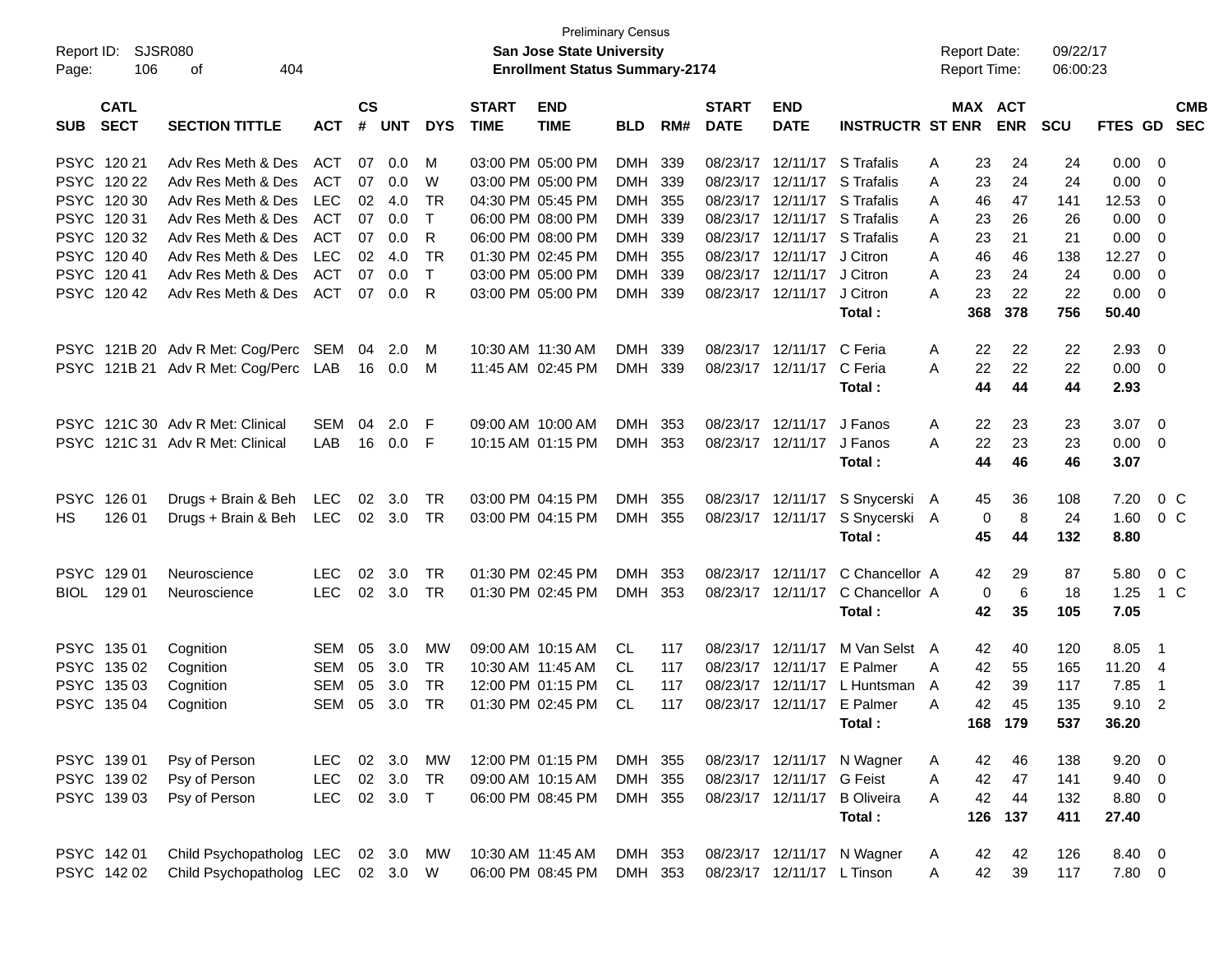| Report ID:<br>Page: | <b>SJSR080</b><br>107                                    | 404<br>οf                                                                                         |                                        |                      |                          |                                           |                             | <b>Preliminary Census</b><br><b>San Jose State University</b><br><b>Enrollment Status Summary-2174</b> |                                       |                          |                             |                                                                                  |                                                                              | <b>Report Date:</b><br><b>Report Time:</b>      |                             | 09/22/17<br>06:00:23            |                                                           |                                                      |                          |
|---------------------|----------------------------------------------------------|---------------------------------------------------------------------------------------------------|----------------------------------------|----------------------|--------------------------|-------------------------------------------|-----------------------------|--------------------------------------------------------------------------------------------------------|---------------------------------------|--------------------------|-----------------------------|----------------------------------------------------------------------------------|------------------------------------------------------------------------------|-------------------------------------------------|-----------------------------|---------------------------------|-----------------------------------------------------------|------------------------------------------------------|--------------------------|
| <b>SUB</b>          | <b>CATL</b><br><b>SECT</b>                               | <b>SECTION TITTLE</b>                                                                             | <b>ACT</b>                             | $\mathsf{cs}$<br>#   | <b>UNT</b>               | <b>DYS</b>                                | <b>START</b><br><b>TIME</b> | <b>END</b><br><b>TIME</b>                                                                              | <b>BLD</b>                            | RM#                      | <b>START</b><br><b>DATE</b> | <b>END</b><br><b>DATE</b>                                                        | <b>INSTRUCTR ST ENR</b>                                                      | <b>MAX ACT</b>                                  | <b>ENR</b>                  | <b>SCU</b>                      | <b>FTES GD</b>                                            |                                                      | <b>CMB</b><br><b>SEC</b> |
|                     | PSYC 142 03                                              | Child Psychopatholog LEC                                                                          |                                        |                      | 02 3.0                   | TR                                        |                             | 09:00 AM 10:15 AM                                                                                      | DMH 356                               |                          |                             | 08/23/17 12/11/17                                                                | M Capriotti<br>Total:                                                        | 42<br>A<br>126                                  | 46<br>127                   | 138<br>381                      | $9.20 \ 0$<br>25.40                                       |                                                      |                          |
|                     | PSYC 150 01                                              | Educ Psych                                                                                        | <b>LEC</b>                             | 02                   | 3.0                      | TR                                        |                             | 03:00 PM 04:15 PM                                                                                      | DMH 356                               |                          |                             | 08/23/17 12/11/17                                                                | P Cravalho<br>Total:                                                         | 38<br>A<br>38                                   | 37<br>37                    | 111<br>111                      | $7.40 \quad 0$<br>7.40                                    |                                                      |                          |
|                     | PSYC 153 01                                              | Psych in Courtroom                                                                                | <b>LEC</b>                             |                      | 3.0                      |                                           |                             |                                                                                                        |                                       |                          |                             |                                                                                  | Total:                                                                       | Χ<br>0<br>$\bf{0}$                              | 0<br>$\bf{0}$               | 0<br>0                          | $0.00 \t 0$<br>0.00                                       |                                                      |                          |
|                     | PSYC 154 01<br>PSYC 154 02<br>PSYC 154 03<br>PSYC 154 04 | Social Psy<br>Social Psy<br>Social Psy<br>Social Psy                                              | LEC<br>LEC<br><b>LEC</b><br><b>LEC</b> | 02<br>02<br>02<br>02 | 3.0<br>3.0<br>3.0<br>3.0 | MW<br><b>TR</b><br><b>TR</b><br><b>TR</b> |                             | 10:30 AM 11:45 AM<br>07:30 AM 08:45 AM<br>09:00 AM 10:15 AM<br>01:30 PM 02:45 PM                       | CL<br><b>DMH</b><br><b>DMH</b><br>DMH | 117<br>353<br>353<br>348 |                             | 08/23/17 12/11/17<br>08/23/17 12/11/17<br>08/23/17 12/11/17<br>08/23/17 12/11/17 | J Ventura<br>A Asuncion<br>A Asuncion<br>C Oyamot<br>Total:                  | Α<br>48<br>48<br>A<br>48<br>A<br>48<br>Α<br>192 | 52<br>47<br>50<br>50<br>199 | 156<br>141<br>150<br>150<br>597 | $10.40 \quad 0$<br>9.40<br>10.00<br>$10.00 \t 0$<br>39.80 | $\overline{\phantom{0}}$<br>$\overline{\mathbf{0}}$  |                          |
|                     | PSYC 155 01<br>PSYC 155 02<br>PSYC 155 03                | Human Learning<br>Human Learning<br>Human Learning                                                | LEC.<br><b>LEC</b><br><b>LEC</b>       | 02<br>02<br>02       | 3.0<br>3.0<br>3.0        | TR.<br><b>TR</b><br><b>TR</b>             |                             | 10:30 AM 11:45 AM<br>01:30 PM 02:45 PM<br>03:00 PM 04:15 PM                                            | DMH<br><b>CL</b><br><b>DMH</b>        | 353<br>303<br>348        |                             | 08/23/17 12/11/17 V Carr<br>08/23/17 12/11/17<br>08/23/17 12/11/17 V Carr        | S Snycerski<br>Total:                                                        | 40<br>Α<br>40<br>A<br>40<br>А<br>120            | 45<br>40<br>45<br>130       | 135<br>120<br>135<br>390        | $9.00 \t 0$<br>8.00<br>$9.00 \t 0$<br>26.00               | $\overline{\phantom{0}}$                             |                          |
|                     | PSYC 158 01<br>PSYC 158 02                               | Perception<br>Perception                                                                          | LEC<br><b>LEC</b>                      | 02<br>02             | 3.0<br>3.0               | TR.<br><b>TR</b>                          |                             | 09:00 AM 10:15 AM<br>01:30 PM 02:45 PM                                                                 | <b>DMH</b><br>DH                      | 348<br>243               |                             | 08/23/17 12/11/17<br>08/23/17 12/11/17                                           | C Feria<br>C Feria<br>Total:                                                 | 38<br>Α<br>38<br>A<br>76                        | 41<br>37<br>78              | 123<br>111<br>234               | 8.25<br>7.65<br>15.90                                     | - 1<br>- 5                                           |                          |
|                     | PSYC 160 01<br>PSYC 160 02<br>PSYC 160 03                | <b>Clinical Psychology</b><br><b>Clinical Psychology</b><br><b>Clinical Psychology</b>            | <b>LEC</b><br><b>LEC</b><br><b>LEC</b> | 02<br>02<br>02       | 3.0<br>3.0<br>3.0        | MW<br>MW<br>TR                            |                             | 10:30 AM 11:45 AM<br>12:00 PM 01:15 PM<br>09:00 AM 10:15 AM                                            | DMH<br><b>DMH</b><br>CL.              | 356<br>353<br>117        |                             | 08/23/17 12/11/17<br>08/23/17 12/11/17<br>08/23/17 12/11/17                      | S Del Chiaro A<br>G Callaghan A<br>S Nadeau<br>Total:                        | 44<br>44<br>44<br>A<br>132                      | 46<br>44<br>46<br>136       | 138<br>132<br>138<br>408        | $9.20 \ 0$<br>8.80<br>9.20<br>27.20                       | $\overline{\phantom{0}}$<br>$\overline{\phantom{0}}$ |                          |
|                     | PSYC 165 01                                              | <b>Theory Meth Couns</b><br>PSYC 165 02 Theory Meth Couns LEC 03 3.0 TR 04:30 PM 05:45 PM DMH 348 | <b>LEC</b>                             |                      | 03 3.0                   | МW                                        |                             | 10:30 AM 11:45 AM                                                                                      | DMH 359                               |                          |                             | 08/23/17 12/11/17 L Tinson<br>08/23/17 12/11/17 E Herb                           | Total:                                                                       | 38<br>Α<br>Α<br>38<br>76                        | 40<br>39<br>79              | 120<br>117<br>237               | $8.00 \t 0$<br>7.85 1<br>15.85                            |                                                      |                          |
| <b>KIN</b>          | PSYC 167 01<br>167 01                                    | Sports Psychology<br>Sports Psychology                                                            | LEC<br>LEC 02 3.0 TR                   |                      | 02 3.0 TR                |                                           |                             | 09:00 AM 10:15 AM<br>09:00 AM 10:15 AM                                                                 | DMH 359<br>DMH 359                    |                          |                             |                                                                                  | 08/23/17 12/11/17 T Semerjian A<br>08/23/17 12/11/17 T Semerjian A<br>Total: | 40<br>0<br>40                                   | 6<br>39<br>45               | 18<br>117<br>135                | 1.20 0 C<br>7.90 2 C<br>9.10                              |                                                      |                          |
|                     | PSYC 170 01<br>PSYC 170 02                               | Indus Psy<br>Indus Psy                                                                            | <b>LEC</b><br><b>LEC</b>               |                      | 3.0<br>02 3.0 W          |                                           |                             | 06:00 PM 08:45 PM DMH 355                                                                              |                                       |                          |                             | 08/23/17 12/11/17 N Rattan                                                       |                                                                              | 0<br>X<br>A<br>42                               | 0<br>45                     | $\pmb{0}$<br>135                | $0.00 \t 0$<br>$9.00 \t 0$                                |                                                      |                          |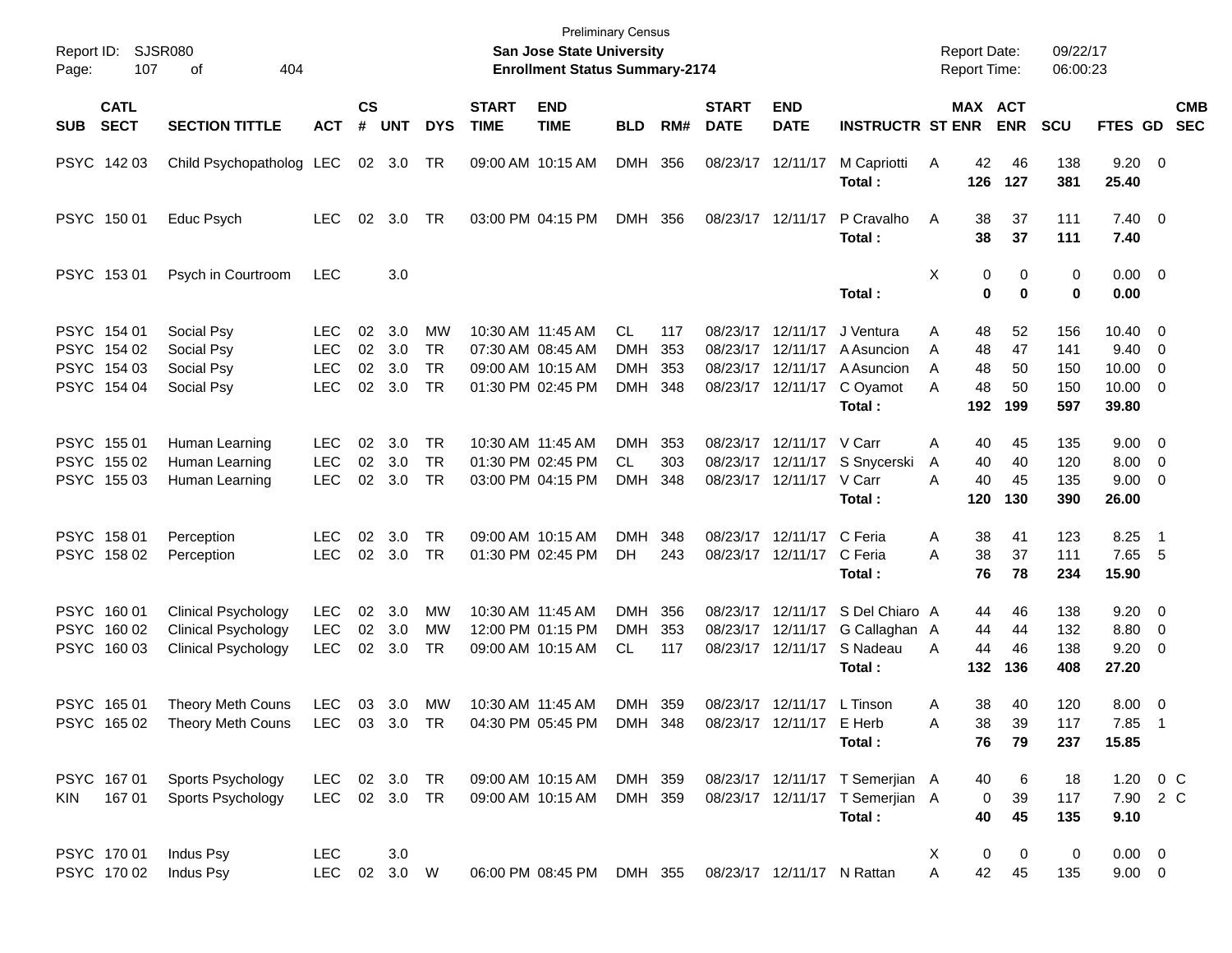| Report ID:<br>108<br>Page:                | SJSR080<br>404<br>οf                                     |                                            |                             |               |                          |                             | <b>Preliminary Census</b><br><b>San Jose State University</b><br><b>Enrollment Status Summary-2174</b> |            |       |                                        |                                        |                                                | <b>Report Date:</b><br><b>Report Time:</b> |                       | 09/22/17<br>06:00:23             |                                  |                          |                          |
|-------------------------------------------|----------------------------------------------------------|--------------------------------------------|-----------------------------|---------------|--------------------------|-----------------------------|--------------------------------------------------------------------------------------------------------|------------|-------|----------------------------------------|----------------------------------------|------------------------------------------------|--------------------------------------------|-----------------------|----------------------------------|----------------------------------|--------------------------|--------------------------|
| <b>CATL</b><br><b>SECT</b><br><b>SUB</b>  | <b>SECTION TITTLE</b>                                    | <b>ACT</b>                                 | $\mathsf{cs}$<br>$\pmb{\#}$ | <b>UNT</b>    | <b>DYS</b>               | <b>START</b><br><b>TIME</b> | <b>END</b><br><b>TIME</b>                                                                              | <b>BLD</b> | RM#   | <b>START</b><br><b>DATE</b>            | <b>END</b><br><b>DATE</b>              | <b>INSTRUCTR ST ENR</b>                        |                                            | MAX ACT<br><b>ENR</b> | <b>SCU</b>                       | FTES GD                          |                          | <b>CMB</b><br><b>SEC</b> |
| PSYC 170 03                               | Indus Psy                                                | <b>LEC</b>                                 | 02                          | 3.0           | МW                       |                             | 04:30 PM 05:45 PM                                                                                      | DMH 358    |       |                                        | 08/23/17 12/11/17                      | A Rogers<br>Total:                             | 42<br>A<br>84                              | 34<br>79              | 102<br>237                       | 6.80<br>15.80                    | $\overline{\phantom{0}}$ |                          |
| PSYC 17301                                | Human Factors                                            | LEC.                                       | 02                          | 3.0           | TR                       |                             | 01:30 PM 02:45 PM                                                                                      | DMH 359    |       |                                        | 08/23/17 12/11/17                      | D Schuster<br>Total :                          | A<br>38<br>38                              | 36<br>36              | 108<br>108                       | $7.20 \ 0$<br>7.20               |                          |                          |
| PSYC 175 01                               | Management Psy                                           | LEC.                                       | 02                          | 3.0           | M                        |                             | 06:00 PM 08:45 PM                                                                                      | <b>DMH</b> | - 355 |                                        | 08/23/17 12/11/17                      | N Patel<br>Total :                             | 35<br>A<br>35                              | 36<br>36              | 108<br>108                       | $7.20 \t 0$<br>7.20              |                          |                          |
| PSYC 180 01<br>PSYC 180 02                | <b>Indiv Studies</b><br><b>Indiv Studies</b>             | <b>SUP</b><br><b>SUP</b>                   | 36<br>36                    | 4.0<br>1.0    | TBA<br>TBA               |                             |                                                                                                        |            |       | 08/23/17 12/11/17                      |                                        | 08/23/17 12/11/17 M Van Selst                  | A<br>A                                     | 0<br>0<br>3<br>-1     | 0<br>1                           | 0.00<br>0.07                     | - 0<br>- 0               |                          |
| PSYC 180 03<br>PSYC 180 04                | <b>Indiv Studies</b><br><b>Indiv Studies</b>             | <b>SUP</b><br><b>SUP</b>                   | 36<br>36                    | 1.0<br>1.0    | TBA<br>TBA               |                             |                                                                                                        |            |       | 08/23/17 12/11/17<br>08/23/17 12/11/17 |                                        |                                                | A<br>A                                     | 3<br>0<br>3<br>0      | 0<br>0                           | 0.00<br>0.00                     | 0<br>- 0                 |                          |
| PSYC 180 05<br>PSYC 180 06                | <b>Indiv Studies</b><br><b>Indiv Studies</b>             | <b>SUP</b><br><b>SUP</b>                   | 36<br>36                    | 2.0<br>2.0    | <b>TBA</b><br><b>TBA</b> |                             |                                                                                                        |            |       |                                        | 08/23/17 12/11/17                      | 08/23/17 12/11/17 C Chancellor A<br>D Schuster | A                                          | 3<br>2<br>3           | 4<br>$\overline{2}$              | 0.27<br>0.13                     | 0<br>0                   |                          |
| PSYC 180 07<br>PSYC 180 08                | <b>Indiv Studies</b><br><b>Indiv Studies</b>             | <b>SUP</b><br><b>SUP</b>                   | 36<br>36                    | 2.0<br>2.0    | <b>TBA</b><br>TBA        |                             |                                                                                                        |            |       |                                        | 08/23/17 12/11/17 E Palmer             | 08/23/17 12/11/17 M Van Selst                  | A<br>A                                     | 3<br>3<br>-1          | $\overline{c}$<br>$\overline{c}$ | 0.13<br>0.13                     | 0<br>0                   |                          |
| PSYC 180 09<br>PSYC 180 10                | <b>Indiv Studies</b><br><b>Indiv Studies</b>             | <b>SUP</b><br><b>SUP</b>                   | 36<br>36                    | 3.0<br>3.0    | <b>TBA</b><br>TBA        |                             |                                                                                                        |            |       | 08/23/17 12/11/17                      |                                        | 08/23/17 12/11/17 C Chancellor A               | A                                          | 3<br>2<br>2<br>0      | 6<br>0                           | 0.40<br>0.00                     | 0<br>0                   |                          |
| PSYC 180 11<br>PSYC 180 12                | <b>Indiv Studies</b><br><b>Indiv Studies</b>             | <b>SUP</b><br><b>SUP</b>                   | 36<br>36                    | 3.0<br>3.0    | TBA<br>TBA               |                             |                                                                                                        |            |       | 08/23/17 12/11/17<br>08/23/17 12/11/17 |                                        |                                                | A<br>A                                     | 3<br>0<br>3<br>0      | 0<br>0                           | 0.00<br>0.00                     | 0<br>0                   |                          |
| PSYC 180 13<br>PSYC 18014                 | <b>Indiv Studies</b><br><b>Indiv Studies</b>             | <b>SUP</b><br><b>SUP</b>                   | 36<br>36                    | 4.0<br>4.0    | TBA<br>TBA               |                             |                                                                                                        |            |       | 08/23/17 12/11/17<br>08/23/17 12/11/17 |                                        |                                                | A<br>A                                     | 3<br>0<br>3<br>0      | 0<br>0                           | 0.00<br>0.00                     | 0<br>- 0                 |                          |
|                                           |                                                          |                                            |                             |               |                          |                             |                                                                                                        |            |       |                                        |                                        | Total :                                        | 38                                         | 8                     | 17                               | 1.13                             |                          |                          |
| PSYC 184 01<br>PSYC 184 02                | Directed Reading<br>Directed Reading                     | <b>SUP</b><br><b>SUP</b>                   | 36<br>36                    | 4.0<br>1.0    | TBA<br>TBA               |                             |                                                                                                        |            |       | 08/23/17 12/11/17<br>08/23/17 12/11/17 |                                        |                                                | A<br>A                                     | 0<br>0<br>3<br>0      | 0<br>0                           | 0.00<br>0.00                     | - 0<br>- 0               |                          |
| PSYC 184 03<br>PSYC 184 04                | Directed Reading<br>Directed Reading                     | <b>SUP</b><br><b>SUP</b>                   | 36<br>36                    | 1.0<br>2.0    | TBA<br>TBA               |                             |                                                                                                        |            |       | 08/23/17 12/11/17<br>08/23/17 12/11/17 |                                        |                                                | A<br>A                                     | 3<br>0<br>1<br>0      | 0<br>0                           | 0.00<br>0.00                     | 0<br>0                   |                          |
| PSYC 184 05<br>PSYC 184 06<br>PSYC 184 07 | Directed Reading<br>Directed Reading<br>Directed Reading | <b>SUP</b><br><b>SUP</b><br>SUP 36 3.0 TBA | 36                          | 2.0<br>36 3.0 | <b>TBA</b><br>TBA        |                             |                                                                                                        |            |       | 08/23/17 12/11/17                      | 08/23/17 12/11/17                      | 08/23/17 12/11/17 S Del Chiaro A               | A                                          | 3<br>0<br>3<br>3<br>0 | 0<br>g<br>0                      | 0.00<br>0.60<br>$0.00 \t 0$      | 0<br>$\Omega$            |                          |
| PSYC 184 08<br>PSYC 184 09                | Directed Reading<br>Directed Reading                     | <b>SUP</b><br>SUP 36 4.0 TBA               |                             | 36 3.0        | TBA                      |                             |                                                                                                        |            |       |                                        | 08/23/17 12/11/17<br>08/23/17 12/11/17 |                                                | A<br>A<br>A                                | 3<br>0<br>3<br>0      | 0<br>0                           | $0.00 \t 0$<br>$0.00 \quad 0$    |                          |                          |
|                                           |                                                          |                                            |                             |               |                          |                             |                                                                                                        |            |       |                                        |                                        | Total:                                         | 22                                         | 3                     | 9                                | 0.60                             |                          |                          |
| PSYC 186 01<br>PSYC 186 02                | Psych Field Wk<br>Psych Field Wk                         | SUP 36 4.0 TBA<br><b>SUP</b>               |                             | 36 1.0        | TBA                      |                             |                                                                                                        |            |       | 08/23/17 12/11/17                      | 08/23/17 12/11/17                      |                                                | A<br>A                                     | 0<br>0<br>3<br>0      | 0<br>0                           | $0.00 \quad 0$<br>$0.00 \quad 0$ |                          |                          |
| PSYC 186 03                               | Psych Field Wk                                           | SUP 36 3.0 TBA                             |                             |               |                          |                             |                                                                                                        |            |       |                                        | 08/23/17 12/11/17 A Prins              |                                                | A                                          | 3<br>0                | 0                                | $0.00 \t 0$                      |                          |                          |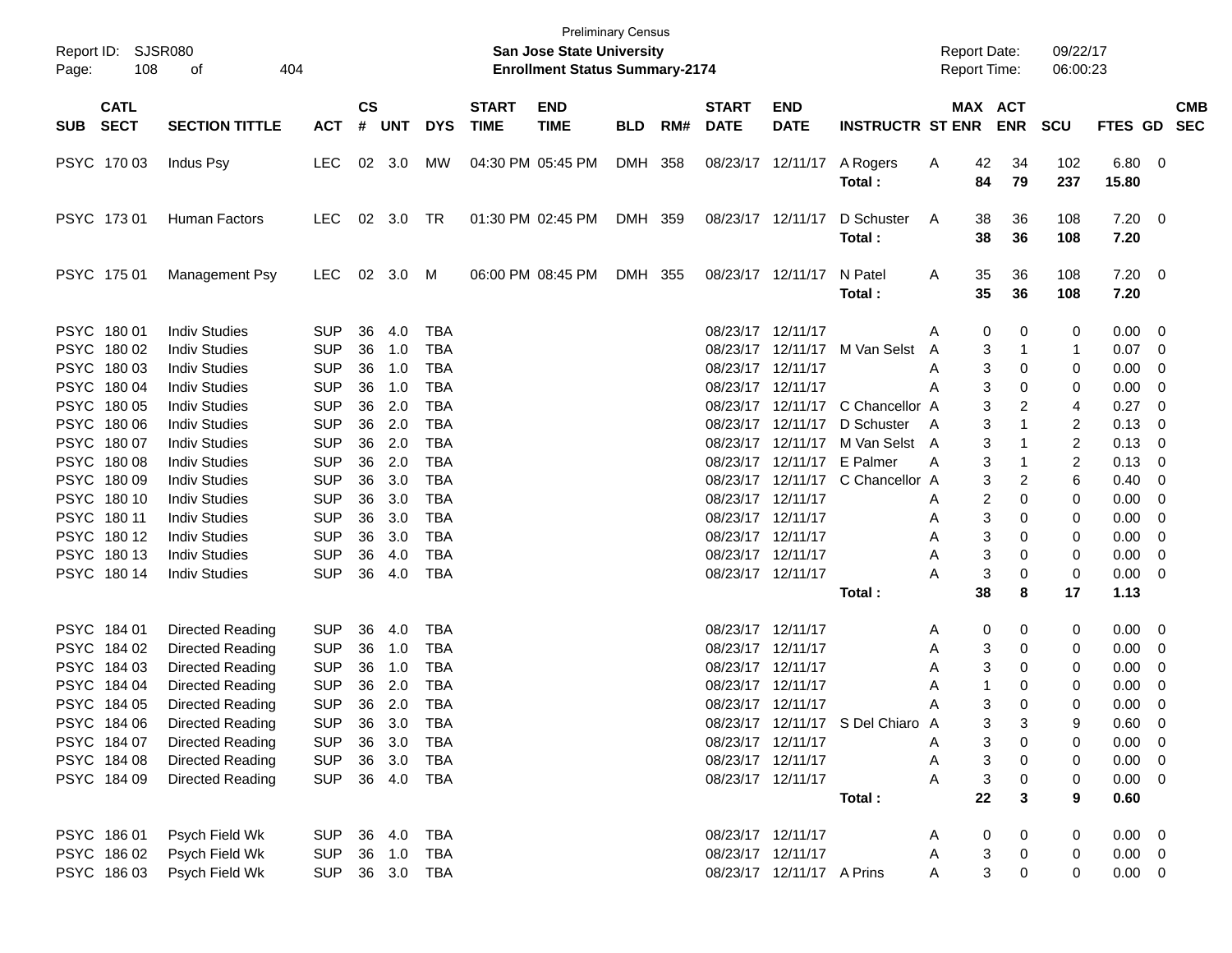| Report ID:<br>Page:                                                                                                                           | SJSR080<br>109<br>404<br>оf                                                                                                                                                                      |                                        |                                        |                                               |                                                           |                             | San Jose State University<br><b>Enrollment Status Summary-2174</b>                                                                              | <b>Preliminary Census</b>                                           |                                 |                             |                                                                                                                                                 |                                                                                                        | <b>Report Date:</b><br>Report Time:                                         |                                                  | 09/22/17<br>06:00:23                          |                                                                   |                                                                                                                                                                   |                          |
|-----------------------------------------------------------------------------------------------------------------------------------------------|--------------------------------------------------------------------------------------------------------------------------------------------------------------------------------------------------|----------------------------------------|----------------------------------------|-----------------------------------------------|-----------------------------------------------------------|-----------------------------|-------------------------------------------------------------------------------------------------------------------------------------------------|---------------------------------------------------------------------|---------------------------------|-----------------------------|-------------------------------------------------------------------------------------------------------------------------------------------------|--------------------------------------------------------------------------------------------------------|-----------------------------------------------------------------------------|--------------------------------------------------|-----------------------------------------------|-------------------------------------------------------------------|-------------------------------------------------------------------------------------------------------------------------------------------------------------------|--------------------------|
| <b>CATL</b><br><b>SECT</b><br><b>SUB</b>                                                                                                      | <b>SECTION TITTLE</b>                                                                                                                                                                            | <b>ACT</b>                             | $\mathsf{cs}$<br>#                     | <b>UNT</b>                                    | <b>DYS</b>                                                | <b>START</b><br><b>TIME</b> | <b>END</b><br><b>TIME</b>                                                                                                                       | <b>BLD</b>                                                          | RM#                             | <b>START</b><br><b>DATE</b> | <b>END</b><br><b>DATE</b>                                                                                                                       | <b>INSTRUCTR ST ENR</b>                                                                                |                                                                             | MAX ACT<br><b>ENR</b>                            | <b>SCU</b>                                    | FTES GD                                                           |                                                                                                                                                                   | <b>CMB</b><br><b>SEC</b> |
| PSYC 186 04<br>PSYC 186 05                                                                                                                    | Psych Field Wk<br>Psych Field Wk                                                                                                                                                                 | <b>SUP</b><br><b>SUP</b>               | 36<br>36                               | 3.0<br>4.0                                    | TBA<br><b>TBA</b>                                         |                             |                                                                                                                                                 |                                                                     |                                 |                             | 08/23/17 12/11/17<br>08/23/17 12/11/17                                                                                                          | M Capriotti<br>M Hosoda<br>Total :                                                                     | A<br>A<br>15                                                                | 6<br>4<br>3<br>1<br>5                            | 12<br>$\overline{4}$<br>16                    | $0.80 \ 0$<br>$0.27 \t 0$<br>1.07                                 |                                                                                                                                                                   |                          |
| PSYC 190 01<br><b>PSYC</b><br>190 02<br><b>PSYC</b><br>190 03<br><b>PSYC</b><br>190 04<br>PSYC 190 05<br><b>PSYC</b><br>190 06<br>PSYC 190 07 | Current Issues Capst SEM<br>Current Issues Capst SEM<br>Current Issues Capst SEM<br>Current Issues Capst SEM<br>Current Issues Capst SEM<br>Current Issues Capst SEM<br>Current Issues Capst SEM |                                        | 05<br>05<br>05<br>05<br>05<br>05<br>05 | 3.0<br>3.0<br>3.0<br>3.0<br>3.0<br>3.0<br>3.0 | MW<br>MW<br><b>TR</b><br><b>TR</b><br>M<br>W<br><b>TR</b> |                             | 12:00 PM 01:15 PM<br>03:00 PM 04:15 PM<br>10:30 AM 11:45 AM<br>12:00 PM 01:15 PM<br>06:00 PM 08:45 PM<br>04:30 PM 07:15 PM<br>03:00 PM 04:15 PM | <b>HGH 122</b><br><b>DMH</b><br>DMH<br>DMH<br>DMH<br>DMH<br>DMH 359 | 359<br>356<br>347<br>359<br>347 |                             | 08/23/17 12/11/17<br>08/23/17 12/11/17<br>08/23/17 12/11/17<br>08/23/17 12/11/17<br>08/23/17 12/11/17<br>08/23/17 12/11/17<br>08/23/17 12/11/17 | S Torabian-B A<br>E Klaw<br><b>G</b> Feist<br>S Lundquist<br>J Fanos<br>J Fanos<br>A Caffrey<br>Total: | 23<br>Α<br>23<br>23<br>Α<br>23<br>A<br>23<br>A<br>23<br>Α<br>23<br>A<br>161 | 24<br>16<br>26<br>26<br>24<br>23<br>23<br>162    | 72<br>48<br>78<br>78<br>72<br>69<br>69<br>486 | 4.80<br>3.20<br>5.20<br>5.20<br>4.80<br>4.60<br>$4.60$ 0<br>32.40 | $\overline{\phantom{0}}$<br>$\overline{\phantom{0}}$<br>$\overline{\mathbf{0}}$<br>$\overline{\mathbf{0}}$<br>$\overline{\phantom{0}}$<br>$\overline{\mathbf{0}}$ |                          |
| PSYC 191 01<br><b>PSYC</b><br>191 02<br><b>PSYC</b><br>191 03<br><b>PSYC</b><br>191 04<br>PSYC 191 05                                         | Psych of Prejudice<br>Psych of Prejudice<br>Psych of Prejudice<br>Psych of Prejudice<br>Psych of Prejudice                                                                                       | <b>LEC</b><br>LEC<br>LEC<br>LEC<br>LEC | 02<br>02<br>02<br>02<br>02             | 3.0<br>3.0<br>3.0<br>3.0<br>3.0               | МW<br>$\mathsf{T}$<br><b>TR</b><br><b>TR</b><br><b>MW</b> |                             | 09:00 AM 10:15 AM<br>06:00 PM 08:45 PM<br>12:00 PM 01:15 PM<br>01:30 PM 02:45 PM<br>12:00 PM 01:15 PM                                           | <b>DMH</b><br><b>DMH</b><br><b>DMH</b><br>SН<br>CL.                 | 353<br>353<br>353<br>434<br>117 |                             | 08/23/17 12/11/17<br>08/23/17 12/11/17<br>08/23/17 12/11/17<br>08/23/17 12/11/17<br>08/23/17 12/11/17                                           | N Rattan<br>L Tinson<br>A Asuncion<br>A Asuncion<br>S Lundquist<br>Total:                              | 42<br>A<br>42<br>Α<br>42<br>A<br>42<br>A<br>42<br>A<br>210                  | 49<br>38<br>43<br>41<br>44<br>215                | 147<br>114<br>129<br>123<br>132<br>645        | 9.80 0<br>7.65<br>$8.60 \quad 0$<br>8.25<br>8.80 0<br>43.10       | $\overline{1}$<br>$\overline{1}$                                                                                                                                  |                          |
| PSYC 19901<br>PSYC 199 02                                                                                                                     | Senior Hon Thesis<br>Senior Hon Thesis                                                                                                                                                           | <b>SUP</b><br><b>SUP</b>               | 36<br>36                               | 3.0<br>3.0                                    | TBA<br><b>TBA</b>                                         |                             |                                                                                                                                                 |                                                                     |                                 | 08/23/17 12/11/17           | 08/23/17 12/11/17                                                                                                                               | S Duh<br>Total:                                                                                        | Α<br>A                                                                      | 2<br>1<br>$\overline{\mathbf{c}}$<br>0<br>4<br>1 | 3<br>$\mathbf 0$<br>3                         | 0.20<br>$0.00 \t 0$<br>0.20                                       | $\overline{\phantom{0}}$                                                                                                                                          |                          |
|                                                                                                                                               | PSYC 203A 01 Clinical Assess I                                                                                                                                                                   | SEM                                    | 05                                     | 3.0                                           | M                                                         |                             | 09:00 AM 11:45 AM                                                                                                                               | DMH 308                                                             |                                 |                             | 08/23/17 12/11/17                                                                                                                               | G Callaghan A<br>Total:                                                                                | 13<br>13                                                                    | 10<br>10                                         | 30<br>30                                      | 2.50 10<br>2.50                                                   |                                                                                                                                                                   |                          |
| PSYC 204 01                                                                                                                                   | Grad Sem Dev Psyc                                                                                                                                                                                | SEM                                    | 05                                     | 3.0                                           | МW                                                        |                             | 01:30 PM 02:45 PM                                                                                                                               | DMH 347                                                             |                                 |                             | 08/23/17 12/11/17                                                                                                                               | S Duh<br>Total:                                                                                        | A<br>13<br>13                                                               | 12<br>12                                         | 36<br>36                                      | 3.00 12<br>3.00                                                   |                                                                                                                                                                   |                          |
|                                                                                                                                               | PSYC 210 01 Adsv Psychopath                                                                                                                                                                      |                                        |                                        |                                               |                                                           |                             | SEM 05 3.0 R  09:00 AM 11:45 AM  DMH 308  08/23/17  12/11/17  J Gregg                                                                           |                                                                     |                                 |                             |                                                                                                                                                 | Total :                                                                                                | A                                                                           | 13<br>10<br>10<br>13                             | 30<br>30                                      | 2.50 10<br>2.50                                                   |                                                                                                                                                                   |                          |
|                                                                                                                                               | PSYC 222 01 Gender Ethnic Iss                                                                                                                                                                    |                                        |                                        |                                               |                                                           |                             | SEM 05 3.0 M 12:00 PM 02:45 PM DMH 308 08/23/17 12/11/17 E Klaw                                                                                 |                                                                     |                                 |                             |                                                                                                                                                 | Total:                                                                                                 | A<br>13                                                                     | 10<br>13<br>10                                   | 30<br>30                                      | 2.50 10<br>2.50                                                   |                                                                                                                                                                   |                          |
|                                                                                                                                               | PSYC 224A 80 Clin Psych Prac I                                                                                                                                                                   | SUP 25 3.0 TBA                         |                                        |                                               |                                                           |                             |                                                                                                                                                 |                                                                     |                                 |                             | 08/23/17 12/11/17 E Klaw                                                                                                                        | Total:                                                                                                 | 13<br>A                                                                     | 11<br>13<br>11                                   | 33<br>33                                      | 2.75 11<br>2.75                                                   |                                                                                                                                                                   |                          |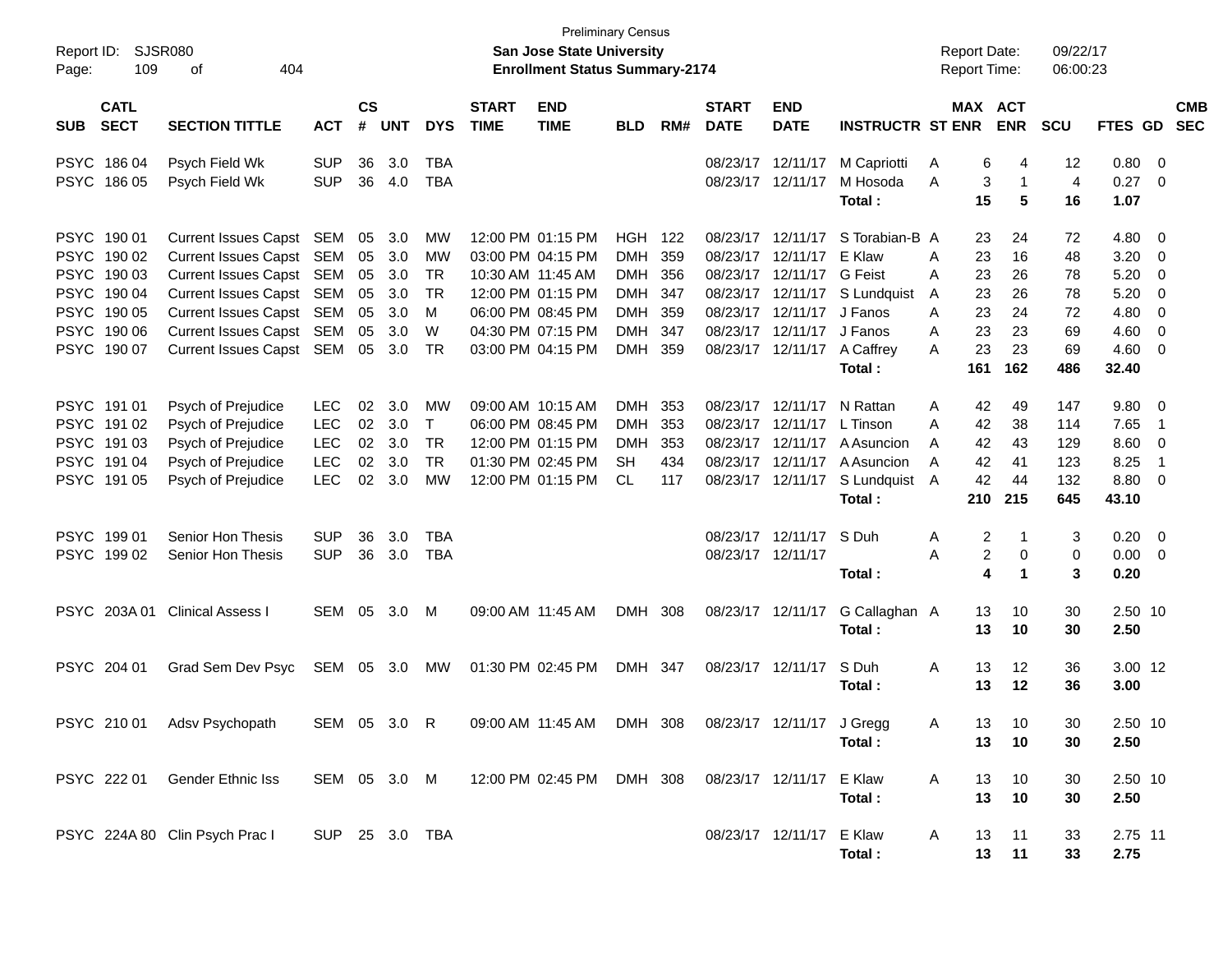| Report ID: SJSR080<br>110<br>Page:       | 404<br>οf                              |              |                |            |                          |                             | <b>Preliminary Census</b><br>San Jose State University<br><b>Enrollment Status Summary-2174</b> |                |     |                             |                                        |                                                                                     | <b>Report Date:</b><br><b>Report Time:</b> |                            | 09/22/17<br>06:00:23    |                                |                           |
|------------------------------------------|----------------------------------------|--------------|----------------|------------|--------------------------|-----------------------------|-------------------------------------------------------------------------------------------------|----------------|-----|-----------------------------|----------------------------------------|-------------------------------------------------------------------------------------|--------------------------------------------|----------------------------|-------------------------|--------------------------------|---------------------------|
| <b>CATL</b><br><b>SECT</b><br><b>SUB</b> | <b>SECTION TITTLE</b>                  | <b>ACT</b>   | <b>CS</b><br># | <b>UNT</b> | <b>DYS</b>               | <b>START</b><br><b>TIME</b> | <b>END</b><br><b>TIME</b>                                                                       | <b>BLD</b>     | RM# | <b>START</b><br><b>DATE</b> | <b>END</b><br><b>DATE</b>              | <b>INSTRUCTR ST ENR</b>                                                             |                                            | MAX ACT<br><b>ENR</b>      | <b>SCU</b>              |                                | <b>CMB</b><br>FTES GD SEC |
| PSYC 228 01                              | Prof Eth Psyglsts                      | SEM 05 3.0   |                |            | $\top$                   |                             | 12:00 PM 02:45 PM                                                                               | DMH 308        |     |                             | 08/23/17 12/11/17                      | E Woodhead A<br>Total:                                                              | 13<br>13                                   | 10<br>10                   | 30<br>30                | 2.50 10<br>2.50                |                           |
| PSYC 240 01                              | App Psychometrics                      | SEM 05       |                | - 3.0      | MW                       |                             | 03:00 PM 04:15 PM                                                                               | <b>HGH 122</b> |     |                             | 08/23/17 12/11/17                      | H Tokunaga A<br>Total:                                                              | 22<br>22                                   | 13<br>13                   | 39<br>39                | 3.25 13<br>3.25                |                           |
| PSYC 243 01<br>PSYC 243 02               | Field Wk in Psych<br>Field Wk in Psych | SEM<br>SEM   | 06<br>06       | 6.0<br>3.0 | <b>TBA</b><br><b>TBA</b> |                             |                                                                                                 |                |     | 08/23/17 12/11/17           | 08/23/17 12/11/17 A Prins              | Total:                                                                              | 0<br>A<br>A<br>13<br>13                    | 0<br>11<br>11              | $\mathbf 0$<br>11<br>11 | $0.00 \t 0$<br>2.75 11<br>2.75 |                           |
| PSYC 249 01                              | I/O Psy Field Work                     | <b>SUP</b>   | 25             | 3.0 T      |                          |                             | 07:30 PM 10:15 PM                                                                               | DMH 308        |     | 08/23/17 12/11/17           |                                        | M Hosoda<br>Total:                                                                  | 15<br>A<br>15                              | 10<br>10                   | 30<br>30                | 2.50 10<br>2.50                |                           |
| PSYC 256 01                              | Sem in Perception                      | SEM 05       |                | 3.0        | MW                       |                             | 10:30 AM 11:45 AM                                                                               | <b>ENG</b>     | 327 |                             | 08/23/17 12/11/17                      | E Palmer<br>Total:                                                                  | 20<br>A<br>20                              | 12<br>12                   | 36<br>36                | 3.00 12<br>3.00                |                           |
| PSYC 258 01                              | Methods Psychother                     | SEM 06 3.0 T |                |            |                          |                             | 09:00 AM 11:45 AM                                                                               | DMH 308        |     |                             | 08/23/17 12/11/17                      | J Gregg<br>Total:                                                                   | 13<br>Α<br>13                              | 10<br>10                   | 30<br>30                | 2.50 10<br>2.50                |                           |
| PSYC 260 01                              | <b>Crisis Counseling</b>               | SEM 06       |                | 3.0        | W                        |                             | 12:00 PM 02:45 PM                                                                               | DMH 308        |     |                             | 08/23/17 12/11/17                      | A Prins<br>Total:                                                                   | 13<br>A<br>13                              | 11<br>11                   | 33<br>33                | 2.75 11<br>2.75                |                           |
| PSYC 270 01                              | Sem Ind/Org Psych                      | SEM 05 3.0   |                |            | MW                       |                             | 04:30 PM 05:45 PM                                                                               | DMH 308        |     | 08/23/17 12/11/17           |                                        | M Hosoda<br>Total:                                                                  | 15<br>A<br>15                              | 13<br>13                   | 39<br>39                | 3.25 13<br>3.25                |                           |
| PSYC 273 01                              | Sem Human Factors                      | SEM 05 3.0 T |                |            |                          |                             | 03:00 PM 05:45 PM                                                                               | DMH 165        |     |                             | 08/23/17 12/11/17                      | A Andre<br>Total:                                                                   | 35<br>A<br>35                              | 34<br>34                   | 102<br>102              | 8.50 34<br>8.50                |                           |
| PSYC 276 01                              | Groups at Work                         | SEM 05       |                | 3.0        | $\top$                   |                             | 04:30 PM 07:15 PM                                                                               | DMH 308        |     |                             | 08/23/17 12/11/17                      | A Rogers<br>Total:                                                                  | 15<br>A<br>15                              | 18<br>18                   | 54<br>54                | 4.50 18<br>4.50                |                           |
|                                          | PSYC 280 01 General Seminar            |              |                |            |                          |                             |                                                                                                 |                |     |                             |                                        | SEM 05 3.0 TR  10:30 AM 11:45 AM  DMH  347  08/23/17  12/11/17  C  Oyamot<br>Total: | A<br>13<br>13                              | 6<br>6                     | 18<br>18                | 1.50 6<br>1.50                 |                           |
| PSYC 291 01                              | Meth & Des App Res SEM 05 3.0 W        |              |                |            |                          |                             | 09:00 AM 11:45 AM DMH 308                                                                       |                |     |                             |                                        | 08/23/17 12/11/17 M Capriotti<br>Total:                                             | $\mathsf{A}$<br>13<br>13                   | 11<br>11                   | 33<br>33                | 2.75 11<br>2.75                |                           |
| PSYC 298 01<br>PSYC 298 02               | Special Prob<br>Special Prob           | SUP<br>SUP   |                |            | 25 6.0 TBA               |                             |                                                                                                 |                |     |                             | 08/23/17 12/11/17<br>08/23/17 12/11/17 |                                                                                     | A<br>Α                                     | 0<br>0<br>3<br>$\mathbf 0$ | 0<br>0                  | $0.00 \t 0$<br>$0.00 \t 0$     |                           |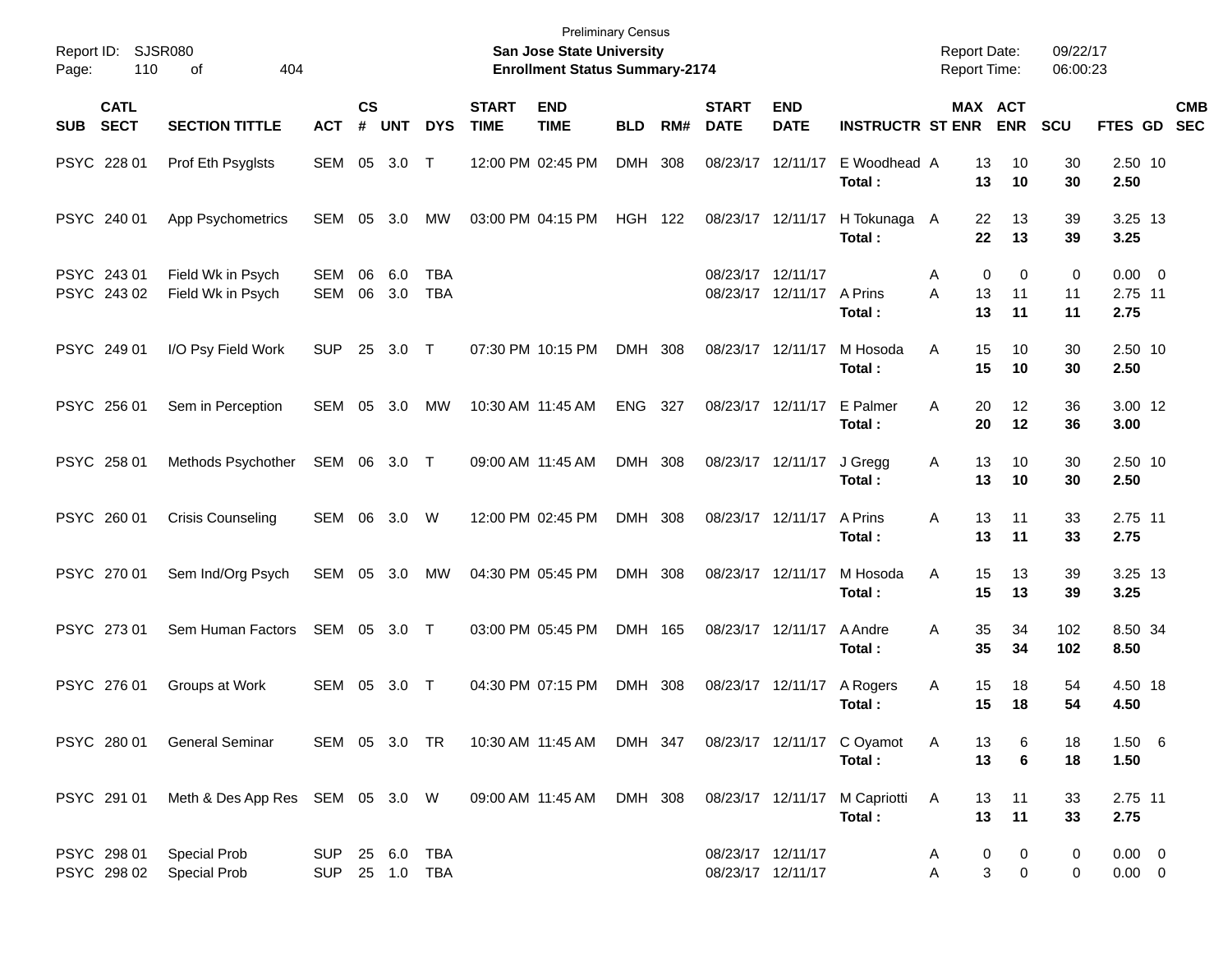| Page:       | Report ID: SJSR080<br>111  | 404<br>οf             |            |                    |            |            |                             | <b>San Jose State University</b><br><b>Enrollment Status Summary-2174</b> | <b>Preliminary Census</b> |          |                             |                            |                                  | <b>Report Date:</b><br>Report Time: |                              | 09/22/17<br>06:00:23 |                |                |                          |
|-------------|----------------------------|-----------------------|------------|--------------------|------------|------------|-----------------------------|---------------------------------------------------------------------------|---------------------------|----------|-----------------------------|----------------------------|----------------------------------|-------------------------------------|------------------------------|----------------------|----------------|----------------|--------------------------|
| <b>SUB</b>  | <b>CATL</b><br><b>SECT</b> | <b>SECTION TITTLE</b> | <b>ACT</b> | $\mathsf{cs}$<br># | <b>UNT</b> | <b>DYS</b> | <b>START</b><br><b>TIME</b> | <b>END</b><br><b>TIME</b>                                                 | <b>BLD</b>                | RM#      | <b>START</b><br><b>DATE</b> | <b>END</b><br><b>DATE</b>  | <b>INSTRUCTR ST ENR</b>          |                                     | <b>MAX ACT</b><br><b>ENR</b> | SCU                  | <b>FTES GD</b> |                | <b>CMB</b><br><b>SEC</b> |
|             | PSYC 298 03                | <b>Special Prob</b>   | <b>SUP</b> | 25                 | 1.0        | <b>TBA</b> |                             |                                                                           |                           |          | 08/23/17 12/11/17           |                            |                                  | A                                   | 3<br>0                       | 0                    | 0.00           | 0              |                          |
|             | PSYC 298 04                | <b>Special Prob</b>   | <b>SUP</b> | 25                 | 2.0        | <b>TBA</b> |                             |                                                                           |                           |          | 08/23/17 12/11/17           |                            |                                  | A                                   | 3<br>0                       | 0                    | 0.00           | 0              |                          |
|             | PSYC 298 05                | <b>Special Prob</b>   | <b>SUP</b> | 25                 | 2.0        | <b>TBA</b> |                             |                                                                           |                           |          | 08/23/17 12/11/17           |                            |                                  | A                                   | 3<br>0                       | 0                    | 0.00           | 0              |                          |
|             | PSYC 298 06                | <b>Special Prob</b>   | <b>SUP</b> | 25                 | 3.0        | <b>TBA</b> |                             |                                                                           |                           |          |                             | 08/23/17 12/11/17 E Palmer |                                  | 13<br>A                             | 1                            | 3                    | 0.25           | -1             |                          |
|             | PSYC 298 07                | <b>Special Prob</b>   | <b>SUP</b> | 25                 | 3.0        | <b>TBA</b> |                             |                                                                           |                           |          |                             | 08/23/17 12/11/17          | J Gregg                          | 12<br>A                             | 11                           | 33                   | 2.75 11        |                |                          |
|             | PSYC 298 08                | <b>Special Prob</b>   | <b>SUP</b> | 25                 | 3.0        | <b>TBA</b> |                             |                                                                           |                           |          |                             | 08/23/17 12/11/17          | M Capriotti                      | A                                   | 3<br>1                       | 3                    | 0.25           | -1             |                          |
|             | PSYC 298 09                | <b>Special Prob</b>   | <b>SUP</b> | 25                 | 4.0        | <b>TBA</b> |                             |                                                                           |                           |          |                             | 08/23/17 12/11/17          | G Feist                          | A                                   | 3<br>1                       | 4                    | 0.33           | -1             |                          |
|             | PSYC 298 10                | <b>Special Prob</b>   | <b>SUP</b> | 25                 | 4.0        | <b>TBA</b> |                             |                                                                           |                           |          |                             | 08/23/17 12/11/17          | A Asuncion                       | A                                   | 5<br>1                       | 4                    | 0.33           | -1             |                          |
|             | PSYC 298 11                | <b>Special Prob</b>   | <b>SUP</b> | 25                 | 4.0        | <b>TBA</b> |                             |                                                                           |                           |          | 08/23/17 12/11/17           |                            |                                  | A                                   | 3<br>0                       | 0                    | 0.00           | 0              |                          |
|             | PSYC 298 12                | <b>Special Prob</b>   | <b>SUP</b> | 25                 | 5.0        | <b>TBA</b> |                             |                                                                           |                           |          | 08/23/17 12/11/17           |                            |                                  | A                                   | 3<br>0                       | 0                    | 0.00           | 0              |                          |
|             | PSYC 298 13                | <b>Special Prob</b>   | <b>SUP</b> | 25                 | 6.0        | <b>TBA</b> |                             |                                                                           |                           |          | 08/23/17 12/11/17           |                            |                                  | А                                   | 3<br>0                       | 0                    | 0.00           | 0              |                          |
|             |                            |                       |            |                    |            |            |                             |                                                                           |                           |          |                             |                            | Total:                           | 57                                  | 15                           | 47                   | 3.92           |                |                          |
|             | PSYC 299 01                | <b>Masters Thesis</b> | <b>SUP</b> | 25                 | 6.0        | <b>TBA</b> |                             |                                                                           |                           |          | 08/23/17 12/11/17           |                            |                                  | A                                   | 0<br>0                       | 0                    | 0.00           | 0              |                          |
|             | PSYC 299 02                | <b>Masters Thesis</b> | SUP        | 25                 | 1.0        | <b>TBA</b> |                             |                                                                           |                           |          | 08/23/17 12/11/17           |                            |                                  | A                                   | 3<br>0                       | 0                    | 0.00           | 0              |                          |
|             | PSYC 299 03                | <b>Masters Thesis</b> | <b>SUP</b> | 25                 | 2.0        | <b>TBA</b> |                             |                                                                           |                           |          | 08/23/17 12/11/17           |                            |                                  | A                                   | 3<br>0                       | 0                    | 0.00           | 0              |                          |
|             | PSYC 299 04                | <b>Masters Thesis</b> | <b>SUP</b> | 25                 | 2.0        | <b>TBA</b> |                             |                                                                           |                           |          | 08/23/17 12/11/17           |                            |                                  | Α                                   | 3<br>0                       | 0                    | 0.00           | 0              |                          |
|             | PSYC 299 05                | <b>Masters Thesis</b> | <b>SUP</b> | 25                 | 3.0        | <b>TBA</b> |                             |                                                                           |                           |          |                             | 08/23/17 12/11/17 G Feist  |                                  | А                                   | 3<br>1                       | 3                    | 0.25           | -1             |                          |
|             | PSYC 299 06                | <b>Masters Thesis</b> | <b>SUP</b> | 25                 | 3.0        | <b>TBA</b> |                             |                                                                           |                           |          |                             | 08/23/17 12/11/17          | A Asuncion                       | A                                   | 3<br>1                       | 3                    | 0.25           | -1             |                          |
|             | PSYC 299 07                | <b>Masters Thesis</b> | <b>SUP</b> | 25                 | 3.0        | <b>TBA</b> |                             |                                                                           |                           |          |                             | 08/23/17 12/11/17          | H Tokunaga                       | A                                   | 3<br>2                       | 6                    | 0.50           | $\overline{2}$ |                          |
|             | PSYC 299 08                | <b>Masters Thesis</b> | <b>SUP</b> | 25                 | 4.0        | <b>TBA</b> |                             |                                                                           |                           |          | 08/23/17 12/11/17           |                            |                                  | A                                   | 3<br>0                       | 0                    | 0.00           | 0              |                          |
|             | PSYC 299 09                | <b>Masters Thesis</b> | <b>SUP</b> | 25                 | 4.0        | <b>TBA</b> |                             |                                                                           |                           |          | 08/23/17 12/11/17           |                            |                                  | Α                                   | 3<br>0                       | 0                    | 0.00           | 0              |                          |
|             | PSYC 299 10                | <b>Masters Thesis</b> | <b>SUP</b> | 25                 | 4.0        | <b>TBA</b> |                             |                                                                           |                           |          | 08/23/17 12/11/17           |                            |                                  | Α                                   | 3<br>0                       | 0                    | 0.00           | 0              |                          |
|             | PSYC 299 11                | <b>Masters Thesis</b> | <b>SUP</b> | 25                 | 5.0        | <b>TBA</b> |                             |                                                                           |                           |          | 08/23/17 12/11/17           |                            |                                  | Α                                   | 3<br>0                       | 0                    | 0.00           | 0              |                          |
|             | PSYC 299 12                | <b>Masters Thesis</b> | <b>SUP</b> | 25                 | 5.0        | <b>TBA</b> |                             |                                                                           |                           |          | 08/23/17 12/11/17           |                            |                                  | A                                   | 3<br>0                       | 0                    | 0.00           | 0              |                          |
|             | PSYC 299 13                | <b>Masters Thesis</b> | <b>SUP</b> | 25                 | 5.0        | <b>TBA</b> |                             |                                                                           |                           |          | 08/23/17 12/11/17           |                            |                                  | А                                   | 3<br>0                       | 0                    | 0.00           | 0              |                          |
|             | PSYC 299 14                | <b>Masters Thesis</b> | <b>SUP</b> | 25                 | 6.0        | <b>TBA</b> |                             |                                                                           |                           |          |                             |                            | 08/23/17 12/11/17 H Tokunaga     | 10<br>A                             | 4                            | 24                   | 2.00           | 4              |                          |
|             | PSYC 299 15                | <b>Masters Thesis</b> | <b>SUP</b> | 25                 | 6.0        | <b>TBA</b> |                             |                                                                           |                           |          |                             | 08/23/17 12/11/17          | H Tokunaga A                     |                                     | 3<br>1                       | 6                    | 0.50           | -1             |                          |
|             |                            |                       |            |                    |            |            |                             |                                                                           |                           |          |                             |                            | Total:                           | 49                                  | 9                            | 42                   | 3.50           |                |                          |
| <b>STAT</b> | 95 01                      | Elem Stat             | <b>LEC</b> |                    | 02 3.0     | <b>MW</b>  |                             | 10:30 AM 11:45 AM                                                         | WSQ 207                   |          |                             |                            | 08/23/17 12/11/17 H Tokunaga A   | 135                                 | 136                          | 408                  | 27.20          | 0              |                          |
| <b>STAT</b> | 95 02                      | Elem Stat             | <b>LEC</b> |                    | 02 3.0     | МW         |                             | 09:00 AM 10:15 AM                                                         |                           | DMH 226B |                             |                            | 08/23/17 12/11/17 S Pradhan      | A<br>42                             | 42                           | 126                  | 8.40           | 0              |                          |
| <b>STAT</b> | 95 03                      | Elem Stat             | <b>LEC</b> |                    | 02 3.0     | МW         |                             | 12:00 PM 01:15 PM                                                         | DMH 358                   |          |                             |                            | 08/23/17 12/11/17 S Macramalla A | 45                                  | 49                           | 147                  | 9.80           | 0              |                          |
| <b>STAT</b> | 95 04                      | Elem Stat             | <b>LEC</b> |                    | 02 3.0     | МW         |                             | 04:30 PM 05:45 PM                                                         | DMH 356                   |          |                             |                            | 08/23/17 12/11/17 S Macramalla A | 48                                  | 49                           | 147                  | 9.80           | 0              |                          |
| <b>STAT</b> | 95 05                      | Elem Stat             | <b>LEC</b> |                    | 02 3.0     | TR         |                             | 12:00 PM 01:15 PM                                                         | DMH 355                   |          |                             |                            | 08/23/17 12/11/17 S Pradhan      | 48<br>A                             | 48                           | 144                  | 9.60           | 0              |                          |
| <b>STAT</b> | 95 06                      | Elem Stat             | <b>LEC</b> |                    | 02 3.0     | TR         |                             | 01:30 PM 02:45 PM                                                         | SH                        | 100      |                             |                            | 08/23/17 12/11/17 L Huntsman A   | 125                                 | 126                          | 378                  | 25.25          | $\overline{1}$ |                          |
| <b>STAT</b> | 95 07                      | Elem Stat             | <b>LEC</b> |                    | 3.0        |            |                             |                                                                           |                           |          |                             |                            |                                  | X                                   | 0<br>0                       | 0                    | 0.00           | 0              |                          |
| <b>STAT</b> | 95 08                      | Elem Stat             | <b>LEC</b> |                    | 02 3.0     | F          |                             | 09:30 AM 12:15 PM                                                         | DMH 358                   |          |                             |                            | 08/23/17 12/11/17 G Savage       | 45<br>A                             | 44                           | 132                  | 8.80           | $\mathbf 0$    |                          |
| <b>STAT</b> | 95 09                      | Elem Stat             | <b>LEC</b> |                    | 02 3.0 F   |            |                             | 10:00 AM 12:45 PM CL                                                      |                           | 117      |                             |                            | 08/23/17 12/11/17 L Huntsman A   | 50                                  | 52                           | 156                  | 10.40          | $\overline{0}$ |                          |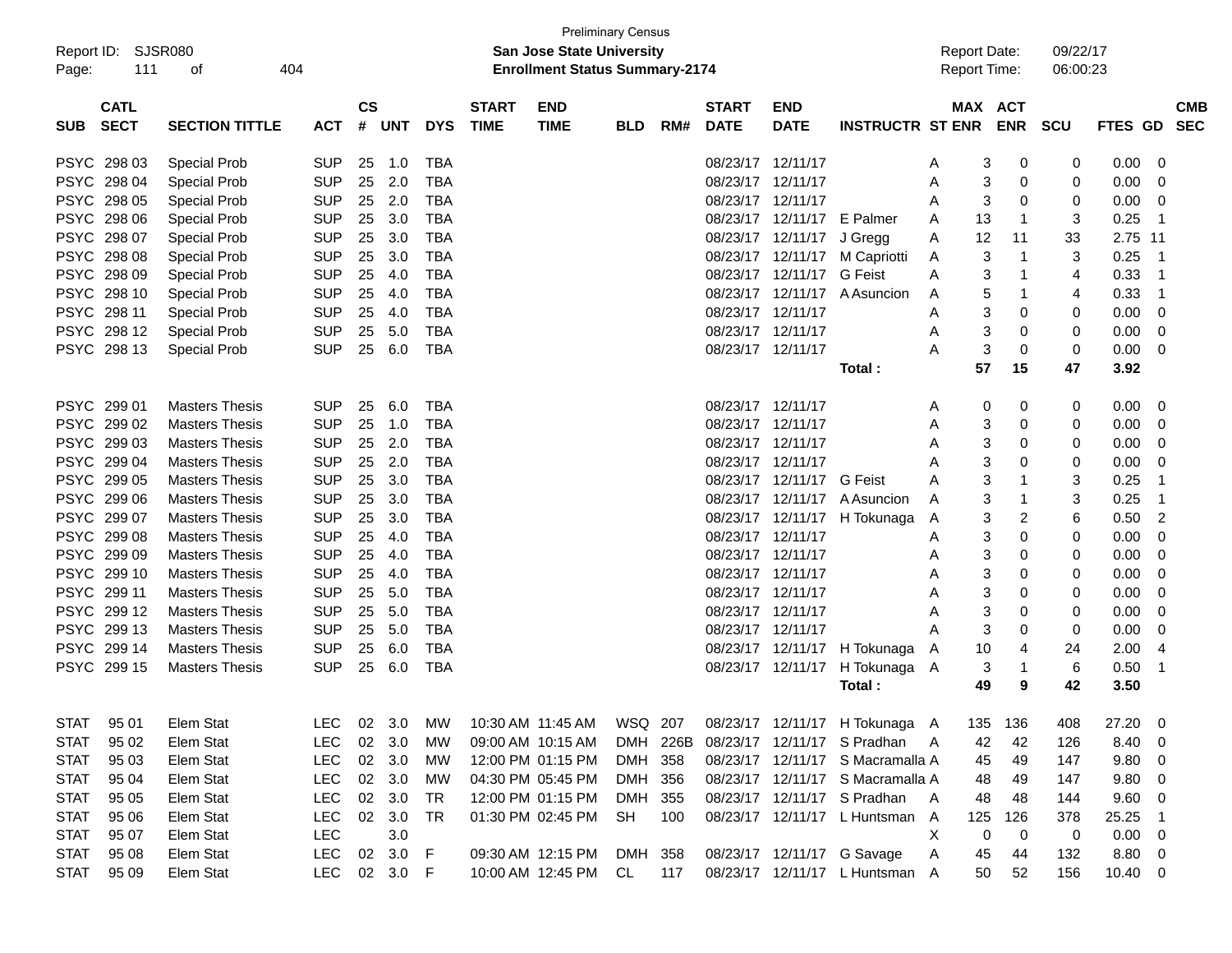| Report ID:                 |                            | SJSR080                    |                          |                |            |                         |                             | <b>Preliminary Census</b><br><b>San Jose State University</b> |            |            |                             |                                                  |                                                       | <b>Report Date:</b>  |                 |                          | 09/22/17                                |                                      |          |                          |
|----------------------------|----------------------------|----------------------------|--------------------------|----------------|------------|-------------------------|-----------------------------|---------------------------------------------------------------|------------|------------|-----------------------------|--------------------------------------------------|-------------------------------------------------------|----------------------|-----------------|--------------------------|-----------------------------------------|--------------------------------------|----------|--------------------------|
| Page:                      | 112                        | 404<br>0f                  |                          |                |            |                         |                             | <b>Enrollment Status Summary-2174</b>                         |            |            |                             |                                                  |                                                       | <b>Report Time:</b>  |                 |                          | 06:00:23                                |                                      |          |                          |
| <b>SUB</b>                 | <b>CATL</b><br><b>SECT</b> | <b>SECTION TITTLE</b>      | <b>ACT</b>               | <b>CS</b><br># | UNT        | <b>DYS</b>              | <b>START</b><br><b>TIME</b> | <b>END</b><br><b>TIME</b>                                     | <b>BLD</b> | RM#        | <b>START</b><br><b>DATE</b> | <b>END</b><br><b>DATE</b>                        | <b>INSTRUCTR ST ENR</b>                               | <b>MAX</b>           |                 | <b>ACT</b><br><b>ENR</b> | <b>SCU</b>                              | <b>FTES GD</b>                       |          | <b>CMB</b><br><b>SEC</b> |
| <b>STAT</b><br><b>STAT</b> | 95 10<br>95 80             | Elem Stat<br>Elem Stat     | <b>LEC</b><br><b>LEC</b> | 02<br>02       | 3.0<br>3.0 | <b>TR</b><br><b>TBA</b> | 04:30 PM 05:45 PM           |                                                               | DMH 358    |            | 08/23/17<br>08/23/17        | 12/11/17<br>12/11/17                             | P Cravalho<br>C Oyamot<br>Total:                      | A<br>A               | 45<br>42<br>625 | -44<br>56<br>646         | 132<br>168<br>1938                      | 8.80<br>11.20<br>129.25              | - 0<br>0 |                          |
| <b>STAT</b><br><b>STAT</b> | 115 01<br>115 02           | Interm Stat<br>Interm Stat | LEC.<br>LEC.             | 02<br>02       | 3.0<br>3.0 | MW<br><b>MW</b>         |                             | 12:00 PM 01:15 PM<br>03:00 PM 04:15 PM                        | DMH<br>CL. | 356<br>117 | 08/23/17<br>08/23/17        | 12/11/17<br>12/11/17                             | S Laraway<br>M Hosoda<br>Total:                       | A<br>A               | 43<br>43<br>86  | 45<br>42<br>87           | 135<br>126<br>261                       | 9.20<br>8.40<br>17.60                | - 4<br>0 |                          |
| STAT                       | 245 01                     | <b>Adv Statistics</b>      | SEM                      | 05             | 3.0        | <b>TR</b>               | 09:00 AM 10:15 AM           |                                                               | DMH        | 339        | 08/23/17                    | 12/11/17                                         | D Schuster<br>Total:                                  | A                    | 20<br>20        | 6<br>6                   | 18<br>18                                | 1.50<br>1.50                         | -6       |                          |
|                            | Department :               | <b>Psychology</b>          |                          |                |            |                         |                             |                                                               |            |            |                             | <b>Lower Division:</b><br><b>Upper Division:</b> | <b>Department Total:</b><br><b>Graduate Division:</b> | 5817<br>1767<br>3659 | 391             | 1790<br>242              | 5716 16579<br>5370<br>3684 10488<br>721 | 1120.37<br>358.05<br>700.40<br>61.92 |          |                          |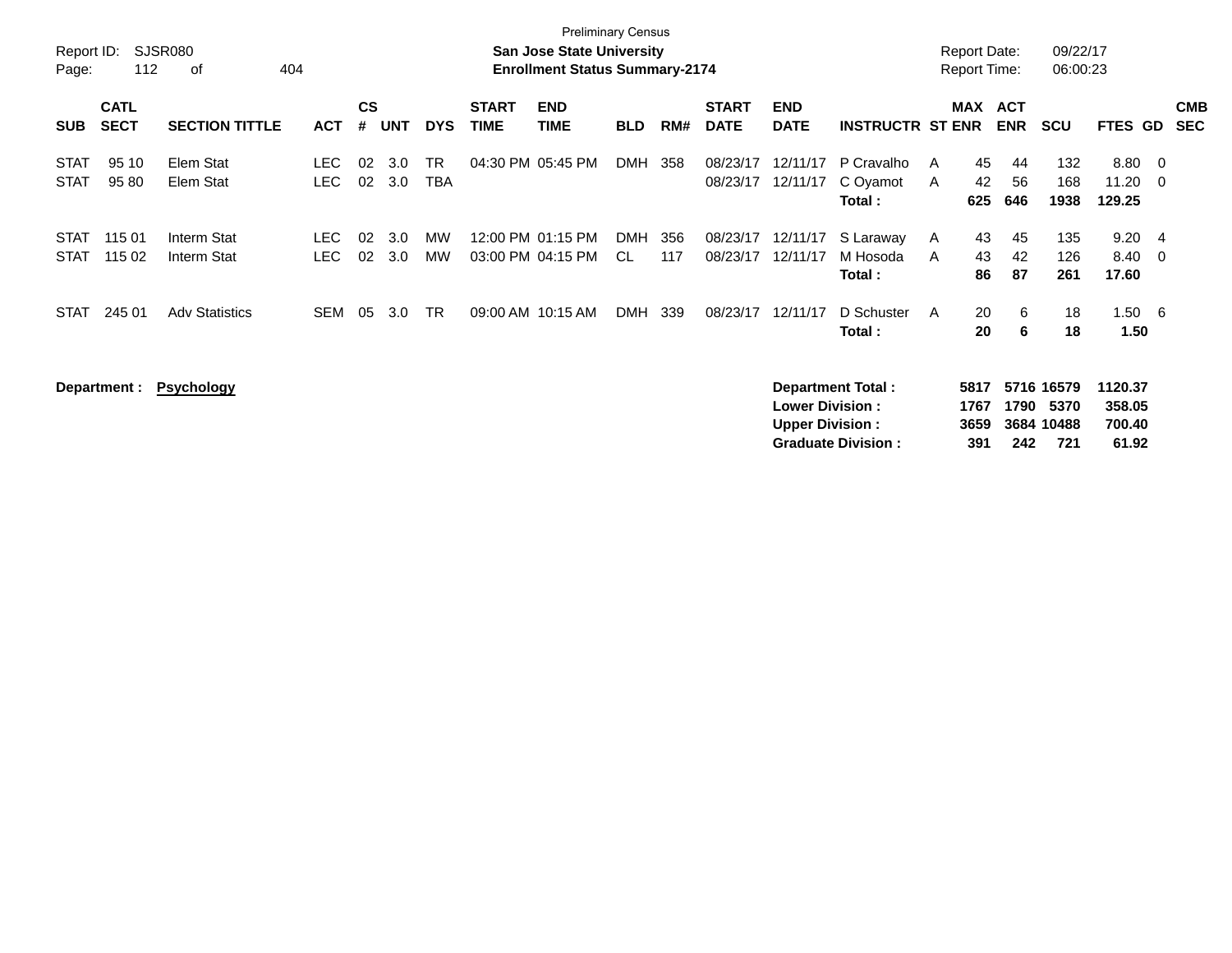|            |                            |                                          |            |               |            |              |                             |                                       | <b>Preliminary Census</b> |     |                             |                           |                         |   |          |                       |            |             |                            |                          |
|------------|----------------------------|------------------------------------------|------------|---------------|------------|--------------|-----------------------------|---------------------------------------|---------------------------|-----|-----------------------------|---------------------------|-------------------------|---|----------|-----------------------|------------|-------------|----------------------------|--------------------------|
| Report ID: |                            | <b>SJSR080</b>                           |            |               |            |              |                             | <b>San Jose State University</b>      |                           |     |                             |                           |                         |   |          | <b>Report Date:</b>   | 09/22/17   |             |                            |                          |
| Page:      | 113                        | οf                                       | 404        |               |            |              |                             | <b>Enrollment Status Summary-2174</b> |                           |     |                             |                           |                         |   |          | <b>Report Time:</b>   | 06:00:23   |             |                            |                          |
|            |                            |                                          |            |               |            |              |                             |                                       |                           |     |                             |                           |                         |   |          |                       |            |             |                            |                          |
|            | <b>CATL</b><br><b>SECT</b> | <b>SECTION TITTLE</b>                    |            | $\mathsf{cs}$ | <b>UNT</b> | <b>DYS</b>   | <b>START</b><br><b>TIME</b> | <b>END</b><br><b>TIME</b>             |                           | RM# | <b>START</b><br><b>DATE</b> | <b>END</b><br><b>DATE</b> | <b>INSTRUCTR ST ENR</b> |   |          | MAX ACT<br><b>ENR</b> | <b>SCU</b> | FTES GD     |                            | <b>CMB</b><br><b>SEC</b> |
| <b>SUB</b> |                            |                                          | <b>ACT</b> | #             |            |              |                             |                                       | <b>BLD</b>                |     |                             |                           |                         |   |          |                       |            |             |                            |                          |
| College    |                            | <b>Social Sciences</b>                   |            |               |            |              |                             |                                       |                           |     |                             |                           |                         |   |          |                       |            |             |                            |                          |
|            | Department :               | <b>Interdisciplinary Social Sciences</b> |            |               |            |              |                             |                                       |                           |     |                             |                           |                         |   |          |                       |            |             |                            |                          |
| AAS        | 33A 01                     | AAS History I                            | <b>LEC</b> | 01            | 3.0        | МW           |                             | 09:00 AM 10:15 AM                     | <b>ENG</b>                | 343 | 08/23/17                    | 12/11/17                  | J Franks                | Α | 45       | 45                    | 135        | 9.00        | - 0                        |                          |
| AAS        | 33A 02                     | <b>AAS History I</b>                     | <b>LEC</b> | 01            | 3.0        | MW           |                             | 09:00 AM 10:15 AM                     | <b>ENG</b>                | 343 | 08/23/17                    | 12/11/17                  | Y Kwan                  | A | 45       | 42                    | 126        | 8.40        | - 0                        |                          |
| AAS        | 33A03                      | AAS History I                            | <b>LEC</b> | 01            | 3.0        | MW           |                             | 10:30 AM 11:45 AM                     | <b>ENG</b>                | 343 | 08/23/17                    | 12/11/17                  | A Yamato                | A | 45       | 44                    | 132        | 8.80        | - 0                        |                          |
| AAS        | 33A 04                     | AAS History I                            | <b>LEC</b> | 01            | 3.0        | MW           |                             | 12:00 PM 01:15 PM                     | <b>ENG</b>                | 343 | 08/23/17                    | 12/11/17                  | Y Kwan                  | A | 45       | 46                    | 138        | 9.20        | - 0                        |                          |
| AAS        | 33A 05                     | AAS History I                            | <b>LEC</b> | 01            | 3.0        | MW           |                             | 01:30 PM 02:45 PM                     | <b>ENG</b>                | 343 | 08/23/17                    | 12/11/17                  | A Yamato                | A | 45       | 44                    | 132        | 8.80        | - 0                        |                          |
| AAS        | 33A 06                     | AAS History I                            | <b>LEC</b> | 01            | 3.0        | MW           |                             | 03:00 PM 04:15 PM                     | <b>ENG</b>                | 343 | 08/23/17                    | 12/11/17                  | J Franks                | A | 45       | 45                    | 135        | 9.00        | - 0                        |                          |
| AAS        | 33A 07                     | AAS History I                            | <b>LEC</b> | 01            | 3.0        | MW           |                             | 03:00 PM 04:15 PM                     | <b>ENG</b>                | 343 | 08/23/17                    | 12/11/17                  | Y Kwan                  | A | 45       | 46                    | 138        | 9.20        | - 0                        |                          |
| AAS        | 33A 08                     | AAS History I                            | <b>LEC</b> | 01            | 3.0        | <b>TR</b>    |                             | 09:00 AM 10:15 AM                     | <b>ENG</b>                | 343 | 08/23/17                    | 12/11/17                  | J Franks                | A | 45       | 45                    | 135        | 9.00        | 0                          |                          |
| AAS        | 33A 09                     | AAS History I                            | <b>LEC</b> | 01            | 3.0        | <b>TR</b>    |                             | 09:00 AM 10:15 AM                     | <b>ENG</b>                | 343 | 08/23/17                    | 12/11/17                  | H Do                    | Α | 45       | 43                    | 129        | 8.60        | - 0                        |                          |
| AAS        | 33A 10                     | AAS History I                            | <b>LEC</b> | 01            | 3.0        | <b>TR</b>    |                             | 10:30 AM 11:45 AM                     | <b>ENG</b>                | 343 | 08/23/17                    | 12/11/17                  | S Choi                  | A | 45       | 45                    | 135        | 9.00        | - 0                        |                          |
| AAS        | 33A 11                     | AAS History I                            | <b>LEC</b> | 01            | 3.0        | <b>TR</b>    |                             | 12:00 PM 01:15 PM                     | <b>ENG</b>                | 343 | 08/23/17                    | 12/11/17                  | A Berney                | Α | 45       | 46                    | 138        | 9.20        | 0                          |                          |
| AAS        | 33A 12                     | <b>AAS History I</b>                     | <b>LEC</b> | 01            | 3.0        | <b>TR</b>    |                             | 01:30 PM 02:45 PM                     | <b>ENG</b>                | 343 | 08/23/17                    | 12/11/17                  | S Choi                  | A | 45       | 46                    | 138        | 9.20        | 0                          |                          |
| AAS        | 33A 13                     | AAS History I                            | <b>LEC</b> | 01            | 3.0        | <b>TR</b>    |                             | 03:00 PM 04:15 PM                     | <b>ENG</b>                | 343 | 08/23/17                    | 12/11/17                  | S Choi                  | A | 45       | 44                    | 132        | 8.80        | 0                          |                          |
| AAS        | 33A 14                     | AAS History I                            | <b>LEC</b> | 01            | 3.0        | <b>TR</b>    |                             | 04:30 PM 05:45 PM                     | CL.                       | 303 | 08/23/17                    | 12/11/17                  | A Berney                | A | 45       | 44                    | 132        | 8.80        | - 0                        |                          |
| AAS        | 33A 15                     | <b>AAS History I</b>                     | <b>LEC</b> | 01            | 3.0        | $\mathsf{T}$ |                             | 06:00 PM 08:45 PM                     | DMH                       | 208 | 08/23/17                    | 12/11/17                  | S Choi                  | Α | 45       | 43                    | 129        | 8.60        | 0                          |                          |
| AAS        | 33A 26                     | <b>AAS History I</b>                     | <b>LEC</b> | 01            | 3.0        | <b>TR</b>    |                             | 10:30 AM 11:45 AM                     | <b>HGH 122</b>            |     |                             | 08/23/17 12/11/17         | H Do                    | A | 40       | 41                    | 123        | 8.20        | - 0                        |                          |
|            |                            |                                          |            |               |            |              |                             |                                       |                           |     |                             |                           | Total:                  |   | 715      | 709                   | 2127       | 141.80      |                            |                          |
| AAS        | 33B 21                     | <b>AAS History II</b>                    | <b>LEC</b> |               | 3.0        |              |                             |                                       |                           |     |                             |                           |                         | X | 0        | 0                     | 0          | 0.00        | - 0                        |                          |
| AAS        | 33B 22                     | <b>AAS History II</b>                    | <b>LEC</b> | 01            | 3.0        | <b>TR</b>    |                             | 03:00 PM 04:15 PM                     | <b>HGH 122</b>            |     |                             | 08/23/17 12/11/17         | A Berney                | A | 40       | 44                    | 132        | 8.80        | - 0                        |                          |
|            |                            |                                          |            |               |            |              |                             |                                       |                           |     |                             |                           | Total:                  |   | 40       | 44                    | 132        | 8.80        |                            |                          |
|            |                            |                                          |            |               |            |              |                             |                                       |                           |     |                             |                           |                         |   |          |                       |            |             |                            |                          |
| AAS        | 125 01                     | <b>Filipino Exper</b>                    | <b>LEC</b> | 02            | 3.0        | <b>TR</b>    |                             | 04:30 PM 05:45 PM                     | <b>HGH 122</b>            |     |                             | 08/23/17 12/11/17         | P Chua                  | A | 40       | 30                    | 90         | 6.10        | $\overline{\phantom{0}}^2$ |                          |
|            |                            |                                          |            |               |            |              |                             |                                       |                           |     |                             |                           | Total:                  |   | 40       | 30                    | 90         | 6.10        |                            |                          |
| AAS        | 170 01                     | Spec Topics As Am                        | <b>LEC</b> |               | 3.0        |              |                             |                                       |                           |     |                             |                           |                         | X | 0        | 0                     | 0          | $0.00 \ 0$  |                            |                          |
|            |                            |                                          |            |               |            |              |                             |                                       |                           |     |                             |                           | Total:                  |   | 0        | 0                     | 0          | 0.00        |                            |                          |
|            |                            |                                          |            |               |            |              |                             |                                       |                           |     |                             |                           |                         |   |          |                       |            |             |                            |                          |
| AAS        | 180 01                     | <b>Individual Studies</b>                | <b>SUP</b> |               | 36 4.0     | <b>TBA</b>   |                             |                                       |                           |     |                             | 08/23/17 12/11/17         |                         | A | $\Omega$ | 0                     | 0          | $0.00 \t 0$ |                            |                          |
| AAS        | 180 11                     | <b>Individual Studies</b>                | <b>SUP</b> | 36            | 1.0        | TBA          |                             |                                       |                           |     |                             | 08/23/17 12/11/17         |                         | Α |          | 0                     | 0          | 0.00        | $\overline{\phantom{0}}$   |                          |
| AAS        | 180 12                     | <b>Individual Studies</b>                | <b>SUP</b> | 36            | 1.0        | <b>TBA</b>   |                             |                                       |                           |     |                             | 08/23/17 12/11/17         |                         | Α |          | 0                     | 0          | 0.00        | $\overline{\phantom{0}}$   |                          |
| AAS        | 180 21                     | <b>Individual Studies</b>                | <b>SUP</b> | 36            | 2.0        | TBA          |                             |                                       |                           |     |                             | 08/23/17 12/11/17         |                         |   |          | 0                     | 0          | 0.00        | $\overline{\phantom{0}}$   |                          |
| AAS        | 180 31                     | <b>Individual Studies</b>                | <b>SUP</b> | 36            | 3.0        | TBA          |                             |                                       |                           |     |                             | 08/23/17 12/11/17         |                         |   |          | 0                     | 0          | 0.00        | - 0                        |                          |
| AAS        | 180 32                     | <b>Individual Studies</b>                | <b>SUP</b> | 36            | 3.0        | TBA          |                             |                                       |                           |     |                             | 08/23/17 12/11/17         |                         |   |          | 0                     | 0          | 0.00        | $\overline{\phantom{0}}$   |                          |
| AAS        | 180 41                     | <b>Individual Studies</b>                | <b>SUP</b> |               | 36 4.0     | TBA          |                             |                                       |                           |     |                             | 08/23/17 12/11/17         |                         |   |          |                       | 0          | $0.00 \ 0$  |                            |                          |
|            |                            |                                          |            |               |            |              |                             |                                       |                           |     |                             |                           | Total:                  |   | 18       | 0                     | 0          | 0.00        |                            |                          |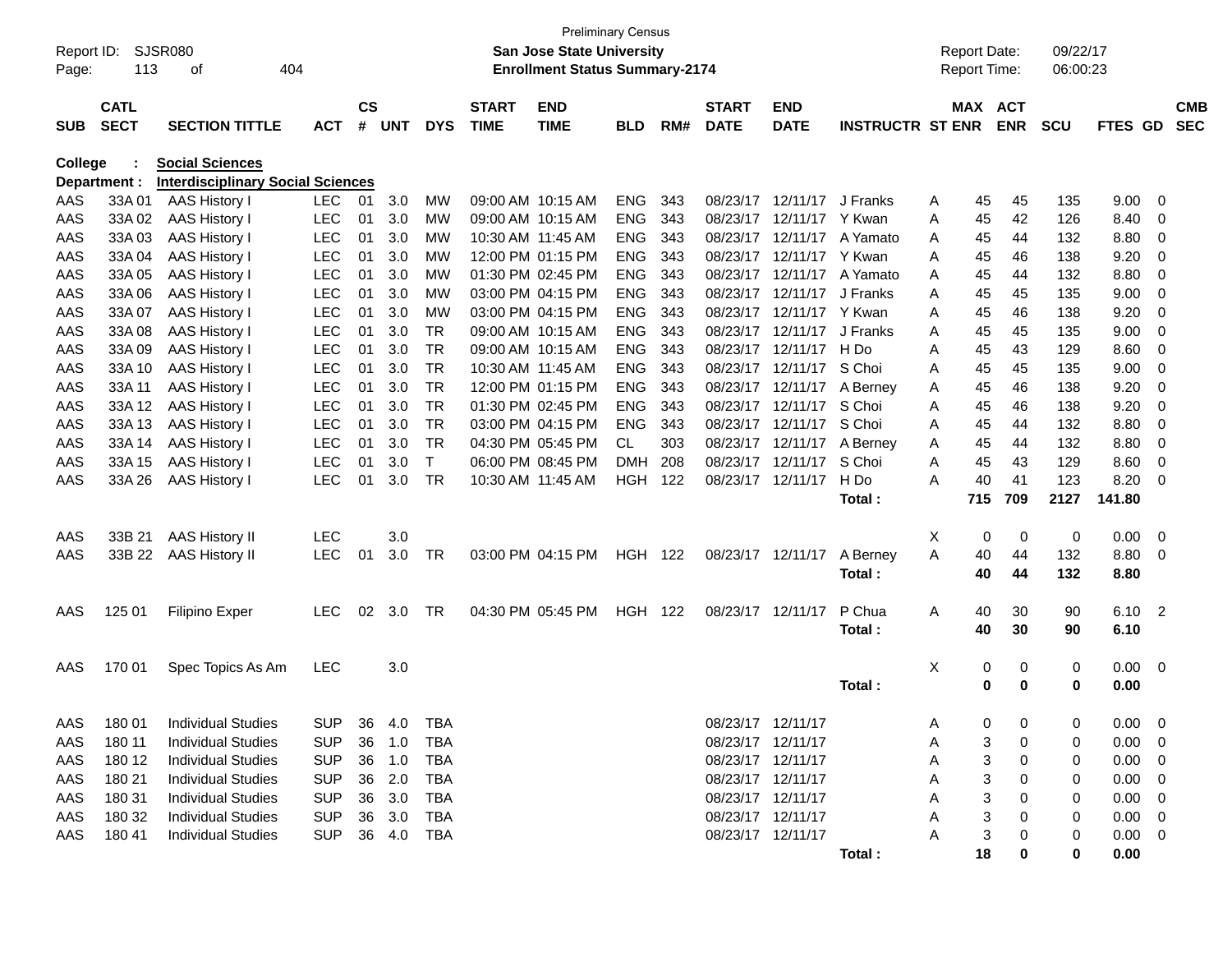| Report ID:                               | SJSR080                                                                                 |            |                    |                |            |                             | <b>San Jose State University</b>      | <b>Preliminary Census</b> |     |                             |                            |                         | <b>Report Date:</b> |                               | 09/22/17   |                    |                          |
|------------------------------------------|-----------------------------------------------------------------------------------------|------------|--------------------|----------------|------------|-----------------------------|---------------------------------------|---------------------------|-----|-----------------------------|----------------------------|-------------------------|---------------------|-------------------------------|------------|--------------------|--------------------------|
| 114<br>Page:                             | 404<br>οf                                                                               |            |                    |                |            |                             | <b>Enrollment Status Summary-2174</b> |                           |     |                             |                            |                         | Report Time:        |                               | 06:00:23   |                    |                          |
| <b>CATL</b><br><b>SECT</b><br><b>SUB</b> | <b>SECTION TITTLE</b>                                                                   | <b>ACT</b> | $\mathsf{cs}$<br># | <b>UNT</b>     | <b>DYS</b> | <b>START</b><br><b>TIME</b> | <b>END</b><br><b>TIME</b>             | <b>BLD</b>                | RM# | <b>START</b><br><b>DATE</b> | <b>END</b><br><b>DATE</b>  | <b>INSTRUCTR ST ENR</b> |                     | MAX ACT<br><b>ENR</b>         | <b>SCU</b> | <b>FTES GD</b>     | <b>CMB</b><br><b>SEC</b> |
| SOCS 137 01                              | CA Hist Soc Sci Pers LEC                                                                |            | 02                 | 3.0            | TR         | 09:00 AM 10:15 AM           |                                       | DMH 160                   |     | 08/23/17                    | 12/11/17                   | W Rouse                 | 40                  | 5                             | 15         | 1.00               | $0\,$ C                  |
| ANTH 137 01                              | CA Hist Soc Sci Pers                                                                    | LEC        | 02                 | 3.0            | TR         | 09:00 AM 10:15 AM           |                                       | DMH 160                   |     | 08/23/17                    | 12/11/17                   | W Rouse                 | Α<br>Α              | $\overline{c}$<br>0           | 6          | 0.40               | 0 <sup>C</sup>           |
| HIST<br>13701                            | CA Hist Soc Sci Pers                                                                    | LEC        | 02                 | 3.0            | TR         |                             | 09:00 AM 10:15 AM                     | DMH 160                   |     | 08/23/17                    | 12/11/17                   | W Rouse                 | A                   | $\overline{2}$<br>0           | 6          | 0.40               | 0 <sup>C</sup>           |
| GEOG 137 01                              | CA Hist Soc Sci Pers                                                                    | LEC        | 02                 | 3.0            | TR         |                             | 09:00 AM 10:15 AM                     | DMH 160                   |     | 08/23/17                    | 12/11/17                   | W Rouse                 | A                   | 19<br>0                       | 57         | 3.80               | 0 <sup>C</sup>           |
| SOCS 137 02                              | CA Hist Soc Sci Pers                                                                    | LEC        | 02                 | 3.0            | TR         | 10:30 AM 11:45 AM           |                                       | DMH 162                   |     | 08/23/17                    | 12/11/17                   | W Rouse                 | 38<br>Α             | $\overline{7}$                | 21         | 1.40               | 0 <sup>C</sup>           |
| ANTH 137 02                              | CA Hist Soc Sci Pers                                                                    | LEC        | 02                 | 3.0            | <b>TR</b>  | 10:30 AM 11:45 AM           |                                       | DMH 162                   |     | 08/23/17                    | 12/11/17                   | W Rouse                 | Α                   | $\mathbf 0$<br>0              | 0          | 0.00               | 0 <sup>C</sup>           |
| HIST<br>13702                            | CA Hist Soc Sci Pers                                                                    | LEC        | 02                 | 3.0            | <b>TR</b>  | 10:30 AM 11:45 AM           |                                       | DMH 162                   |     | 08/23/17                    | 12/11/17                   | W Rouse                 | Α                   | $\mathbf 0$<br>0              | 0          | 0.00               | 0 <sup>C</sup>           |
| GEOG 137 02                              | CA Hist Soc Sci Pers                                                                    | LEC        |                    | $02 \quad 3.0$ | <b>TR</b>  | 10:30 AM 11:45 AM           |                                       | DMH 162                   |     | 08/23/17                    | 12/11/17                   | W Rouse                 | А                   | 26<br>0                       | 78         | 5.20               | 0 <sup>C</sup>           |
|                                          |                                                                                         |            |                    |                |            |                             |                                       |                           |     |                             |                            | Total:                  | 78                  | 61                            | 183        | 12.20              |                          |
| SOCS 138 01                              | US Hist Soc Sci Pers LEC                                                                |            | 02                 | 3.0            | $\top$     |                             | 04:30 PM 07:15 PM                     | DMH 357                   |     | 08/23/17                    | 12/11/17                   | W Thowdis               | 40<br>A             | 5                             | 15         | 1.00               | $0\,C$                   |
| ANTH 138 01                              | US Hist Soc Sci Pers                                                                    | LEC        | 02                 | 3.0            | T          |                             | 04:30 PM 07:15 PM                     | DMH 357                   |     | 08/23/17                    | 12/11/17                   | W Thowdis               | A                   | 0<br>0                        | 0          | 0.00               | 0 <sup>o</sup>           |
| GEOG 138 01                              | US Hist Soc Sci Pers                                                                    | LEC        | 02                 | 3.0            | $\top$     |                             | 04:30 PM 07:15 PM                     | DMH 357                   |     | 08/23/17                    | 12/11/17                   | W Thowdis               | A                   | 33<br>0                       | 99         | 6.60               | 0 <sup>C</sup>           |
| HIST<br>138 01                           | US Hist Soc Sci Pers LEC                                                                |            |                    | 02 3.0         | $\top$     |                             | 04:30 PM 07:15 PM                     | DMH 357                   |     |                             | 08/23/17 12/11/17          | W Thowdis               | A                   | $\overline{4}$<br>0           | 12         | 0.80               | 0 <sup>C</sup>           |
|                                          |                                                                                         |            |                    |                |            |                             |                                       |                           |     |                             |                            | Total:                  | 40                  | 42                            | 126        | 8.40               |                          |
| SOCS 139 01                              | World History for Te                                                                    | <b>LEC</b> | 03                 | 3.0            | R          |                             | 04:30 PM 07:15 PM                     | DMH 164                   |     | 08/23/17                    | 12/11/17                   | J Narveson              | 45<br>A             | 3                             | 9          | 0.60               | $0\,C$                   |
| HIST 139 01                              | World History for Te                                                                    | LEC        | 03                 | 3.0            | R          |                             | 04:30 PM 07:15 PM                     | DMH 164                   |     | 08/23/17                    | 12/11/17                   | J Narveson              | A                   | 37<br>0                       | 111        | 7.45               | 1 C                      |
| GEOG 139 01                              | World History for Te                                                                    | <b>LEC</b> | 03                 | 3.0            | R          |                             | 04:30 PM 07:15 PM                     | DMH 164                   |     | 08/23/17                    | 12/11/17                   | J Narveson              | A                   | 5<br>0                        | 15         | 1.00               | 0 <sup>C</sup>           |
| ANTH 139 01                              | World History for Te                                                                    | <b>LEC</b> | 03                 | 3.0            | R          |                             | 04:30 PM 07:15 PM                     | DMH 164                   |     |                             | 08/23/17 12/11/17          | J Narveson              | A                   | $\mathbf 0$<br>0              | 0          | 0.00               | 0 <sup>o</sup>           |
|                                          |                                                                                         |            |                    |                |            |                             |                                       |                           |     |                             |                            | Total:                  | 45                  | 45                            | 135        | 9.05               |                          |
| SOCS 177 01                              | Soci Education                                                                          | <b>LEC</b> | 02                 | 3.0            | TR         | 09:00 AM 10:15 AM           |                                       | DMH 162                   |     | 08/23/17                    | 12/11/17                   | M Alaniz                | 38<br>A             | 2                             | 6          | 0.40               | $0\,$ C                  |
| SOCI 177 01                              | Soci Education                                                                          | <b>LEC</b> | 02                 | 3.0            | TR         |                             | 09:00 AM 10:15 AM                     | DMH 162                   |     | 08/23/17                    | 12/11/17                   | M Alaniz                | Α                   | 19<br>0                       | 57         | 3.80               | 0 <sup>C</sup>           |
| SOCS 177 02                              | Soci Education                                                                          | <b>LEC</b> | 02                 | 3.0            | <b>TR</b>  |                             | 12:00 PM 01:15 PM                     | DMH 162                   |     | 08/23/17                    | 12/11/17                   | M Alaniz                | A<br>40             | $\overline{7}$                | 21         | 1.40               | 0 <sup>C</sup>           |
| SOCI 177 02                              | Soci Education                                                                          | <b>LEC</b> | 02                 | 3.0            | TR         |                             | 12:00 PM 01:15 PM                     | DMH 162                   |     |                             | 08/23/17 12/11/17          | M Alaniz                | A                   | 25<br>0                       | 75         | 5.00               | 0 <sup>C</sup>           |
|                                          |                                                                                         |            |                    |                |            |                             |                                       |                           |     |                             |                            | Total:                  | 78                  | 53                            | 159        | 10.60              |                          |
| SOCS 180 01                              | <b>Indiv Studies</b>                                                                    | <b>SUP</b> | 36                 | 4.0            | <b>TBA</b> |                             |                                       |                           |     | 08/23/17 12/11/17           |                            |                         | A                   | 0<br>0                        | 0          | 0.00               | - 0                      |
| SOCS 180 11                              | <b>Indiv Studies</b>                                                                    | <b>SUP</b> |                    | 36 1.0         | <b>TBA</b> |                             |                                       |                           |     | 08/23/17 12/11/17           |                            |                         | Α                   | 3<br>0                        | 0          | 0.00               | 0                        |
| SOCS 180 12                              | <b>Indiv Studies</b>                                                                    | SUP 36 1.0 |                    |                | <b>TBA</b> |                             |                                       |                           |     | 08/23/17 12/11/17           |                            |                         |                     | 3 <sup>7</sup><br>$\mathbf 0$ | 0          | $0.00 \t 0$        |                          |
| SOCS 180 21                              | <b>Indiv Studies</b>                                                                    | <b>SUP</b> |                    | 36 2.0         | TBA        |                             |                                       |                           |     | 08/23/17 12/11/17           |                            |                         | A                   | 3<br>0                        | 0          | $0.00 \quad 0$     |                          |
| SOCS 180 31                              | <b>Indiv Studies</b>                                                                    | <b>SUP</b> |                    | 36 3.0         | TBA        |                             |                                       |                           |     |                             | 08/23/17 12/11/17 M Alaniz |                         | A                   | 3<br>$\mathbf{1}$             | 3          | $0.20 \ 0$         |                          |
| SOCS 180 32                              | <b>Indiv Studies</b>                                                                    | <b>SUP</b> |                    | 36 3.0         | TBA        |                             |                                       |                           |     |                             | 08/23/17 12/11/17          |                         | Α                   | 3<br>0                        | 0          | $0.00 \t 0$        |                          |
| SOCS 180 41                              | <b>Indiv Studies</b>                                                                    | <b>SUP</b> |                    | 36 4.0         | TBA        |                             |                                       |                           |     |                             | 08/23/17 12/11/17          |                         | A                   | 3<br>0                        | 0          | $0.00 \ 0$         |                          |
|                                          |                                                                                         |            |                    |                |            |                             |                                       |                           |     |                             |                            | Total:                  | 18                  | 1                             | 3          | 0.20               |                          |
| SOCS 195 01                              | Social Science Teach SEM 05 3.0 TR 01:30 PM 02:45 PM DMH 226A 08/23/17 12/11/17 W Rouse |            |                    |                |            |                             |                                       |                           |     |                             |                            | Total:                  | 40<br>A             | 21<br>40<br>21                | 63<br>63   | $4.20 \ 0$<br>4.20 |                          |
|                                          |                                                                                         |            |                    |                |            |                             |                                       |                           |     |                             |                            |                         |                     |                               |            |                    |                          |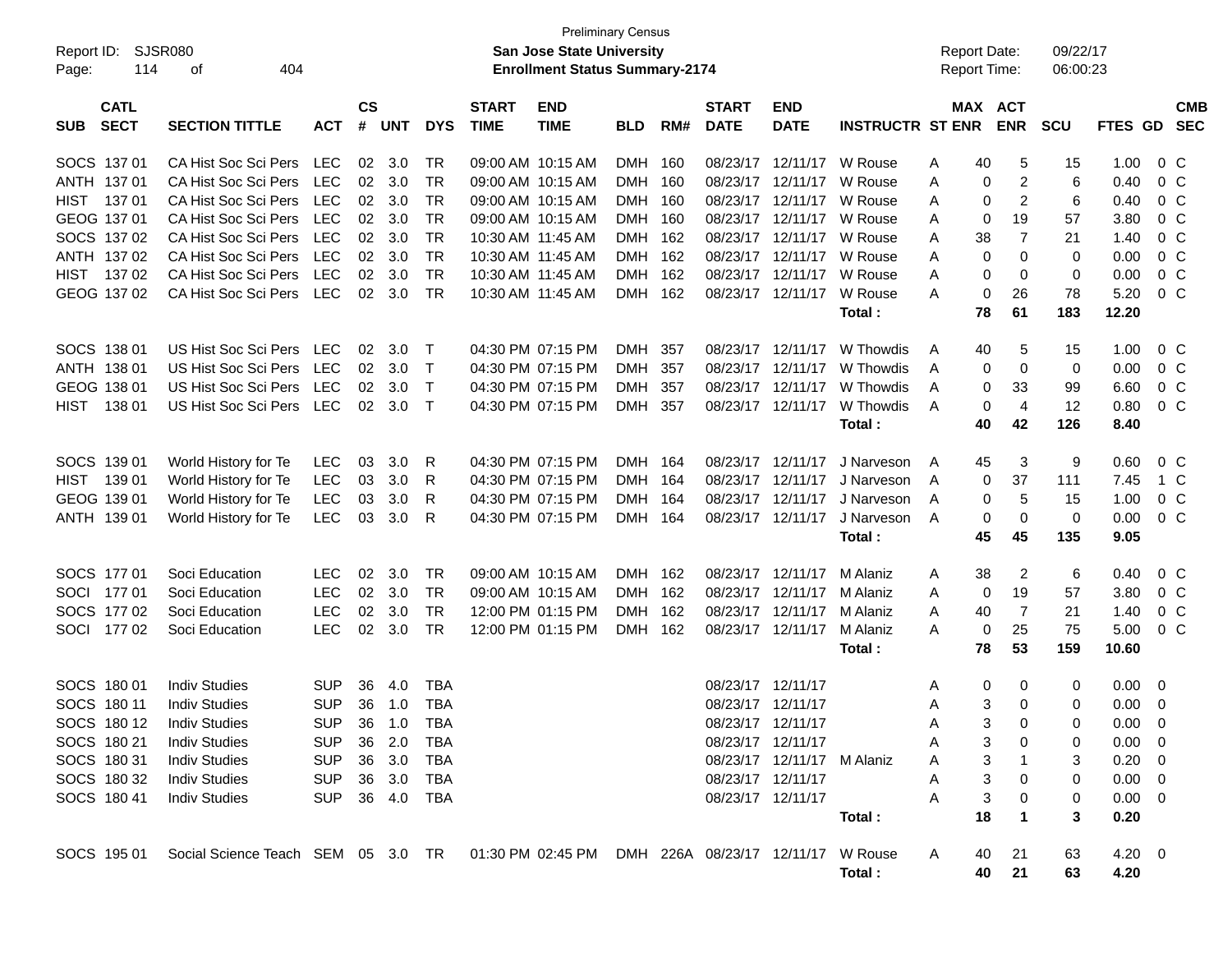| Report ID:<br>115<br>Page:                                           | <b>SJSR080</b><br>404<br>of                                                          |                                                      |                    |                          |                         |                             | <b>Preliminary Census</b><br><b>San Jose State University</b><br><b>Enrollment Status Summary-2174</b> |                       |            |                             |                                                  |                                                       | <b>Report Date:</b><br><b>Report Time:</b> |                                                                    | 09/22/17<br>06:00:23                |                                      |                                                                 |                          |
|----------------------------------------------------------------------|--------------------------------------------------------------------------------------|------------------------------------------------------|--------------------|--------------------------|-------------------------|-----------------------------|--------------------------------------------------------------------------------------------------------|-----------------------|------------|-----------------------------|--------------------------------------------------|-------------------------------------------------------|--------------------------------------------|--------------------------------------------------------------------|-------------------------------------|--------------------------------------|-----------------------------------------------------------------|--------------------------|
| <b>CATL</b><br><b>SECT</b><br><b>SUB</b>                             | <b>SECTION TITTLE</b>                                                                | ACT                                                  | $\mathsf{cs}$<br># | <b>UNT</b>               | <b>DYS</b>              | <b>START</b><br><b>TIME</b> | <b>END</b><br><b>TIME</b>                                                                              | <b>BLD</b>            | RM#        | <b>START</b><br><b>DATE</b> | <b>END</b><br><b>DATE</b>                        | <b>INSTRUCTR ST ENR</b>                               |                                            | MAX ACT<br><b>ENR</b>                                              | <b>SCU</b>                          | FTES GD                              |                                                                 | <b>CMB</b><br><b>SEC</b> |
| <b>WOMS 1001</b><br><b>WOMS 1002</b><br><b>WOMS 1003</b>             | Women, Gender &Sex LEC<br>Women, Gender & Sex LEC<br>Women, Gender & Sex LEC         |                                                      | 02<br>02           | 3.0<br>3.0<br>3.0        | МW<br>MW                |                             | 10:30 AM 11:45 AM<br>03:00 PM 04:15 PM                                                                 | <b>DMH</b><br>DMH 162 | 162        | 08/23/17                    | 12/11/17<br>08/23/17 12/11/17                    | S Gerami<br>S Gerami<br>Total:                        | 38<br>A<br>38<br>A<br>X<br>76              | 36<br>37<br>$\Omega$<br>$\Omega$<br>73                             | 108<br>111<br>$\mathbf 0$<br>219    | 7.20<br>7.40<br>0.00<br>14.60        | $\overline{0}$<br>$\overline{0}$<br>$\overline{0}$              |                          |
| <b>WOMS 2001</b><br>20 01<br>AAS<br><b>WOMS 2002</b><br>20 02<br>AAS | Wom of Color in US<br>Wom of Color in US<br>Wom of Color in US<br>Wom of Color in US | <b>LEC</b><br><b>LEC</b><br><b>LEC</b><br><b>LEC</b> | 02<br>02           | 3.0<br>3.0<br>3.0<br>3.0 | <b>TR</b><br><b>TR</b>  |                             | 09:00 AM 10:15 AM<br>09:00 AM 10:15 AM                                                                 | <b>DMH</b><br>DMH 357 | 357        | 08/23/17                    | 12/11/17<br>08/23/17 12/11/17                    | S Gallardo<br>S Gallardo<br>Total:                    | 45<br>Α<br>A<br>X<br>X<br>45               | 23<br>16<br>0<br>$\mathbf 0$<br>0<br>$\Omega$<br>$\mathbf 0$<br>39 | 69<br>48<br>0<br>$\mathbf 0$<br>117 | 4.60<br>3.20<br>0.00<br>0.00<br>7.80 | 0 <sup>C</sup><br>0 <sup>C</sup><br>$\mathbf 0$<br>$\mathbf{0}$ |                          |
| <b>WOMS 101 01</b><br>WOMS 101 02                                    | Study of Women<br>Study of Women                                                     | <b>LEC</b><br><b>LEC</b>                             | 02<br>02           | 3.0<br>3.0               | <b>MW</b><br><b>TR</b>  |                             | 09:00 AM 10:15 AM<br>10:30 AM 11:45 AM                                                                 | <b>CL</b><br>CL.      | 224<br>234 |                             | 08/23/17 12/11/17<br>08/23/17 12/11/17           | S Gallardo<br>S Gallardo<br>Total :                   | 40<br>Α<br>40<br>A<br>80                   | 34<br>27<br>61                                                     | 102<br>81<br>183                    | 6.80<br>5.40<br>12.20                | $\overline{0}$<br>$\overline{0}$                                |                          |
| <b>WOMS 102 01</b><br>WOMS 102 80                                    | Global Women<br>Global Women                                                         | <b>LEC</b><br><b>LEC</b>                             | 02<br>02           | 3.0<br>3.0               | <b>TR</b><br><b>TBA</b> |                             | 12:00 PM 01:15 PM                                                                                      | <b>HGH 122</b>        |            |                             | 08/23/17 12/11/17<br>08/23/17 12/11/17 T Bakhru  | T Bakhru<br>Total:                                    | 38<br>Α<br>A<br>35<br>73                   | 37<br>33<br>70                                                     | 111<br>99<br>210                    | 7.40<br>6.65<br>14.05                | $\overline{0}$<br>$\overline{1}$                                |                          |
| <b>WOMS 112 01</b>                                                   | Wom Global Economy LEC                                                               |                                                      |                    | 02 3.0                   | MW                      |                             | 12:00 PM 01:15 PM                                                                                      | DMH 162               |            |                             | 08/23/17 12/11/17                                | S Gerami<br>Total:                                    | A<br>38                                    | 38<br>18<br>18                                                     | 54<br>54                            | $3.60 \ 0$<br>3.60                   |                                                                 |                          |
| <b>WOMS 169 01</b>                                                   | <b>Sexuality Body</b>                                                                | LEC                                                  | 02                 | 3.0                      | <b>TR</b>               |                             | 01:30 PM 02:45 PM                                                                                      | DMH 162               |            |                             | 08/23/17 12/11/17                                | T Bakhru<br>Total:                                    | A<br>38                                    | 23<br>38<br>23                                                     | 69<br>69                            | 4.60 0<br>4.60                       |                                                                 |                          |
| Department :                                                         | <b>Interdisciplinary Social Sciences</b>                                             |                                                      |                    |                          |                         |                             |                                                                                                        |                       |            |                             | <b>Lower Division:</b><br><b>Upper Division:</b> | <b>Department Total:</b><br><b>Graduate Division:</b> | 1462<br>876<br>586                         | 1290<br>865<br>425<br>$\bf{0}$<br>$\bf{0}$                         | 3870<br>2595<br>1275<br>$\bf{0}$    | 258.20<br>173.00<br>85.20<br>0.00    |                                                                 |                          |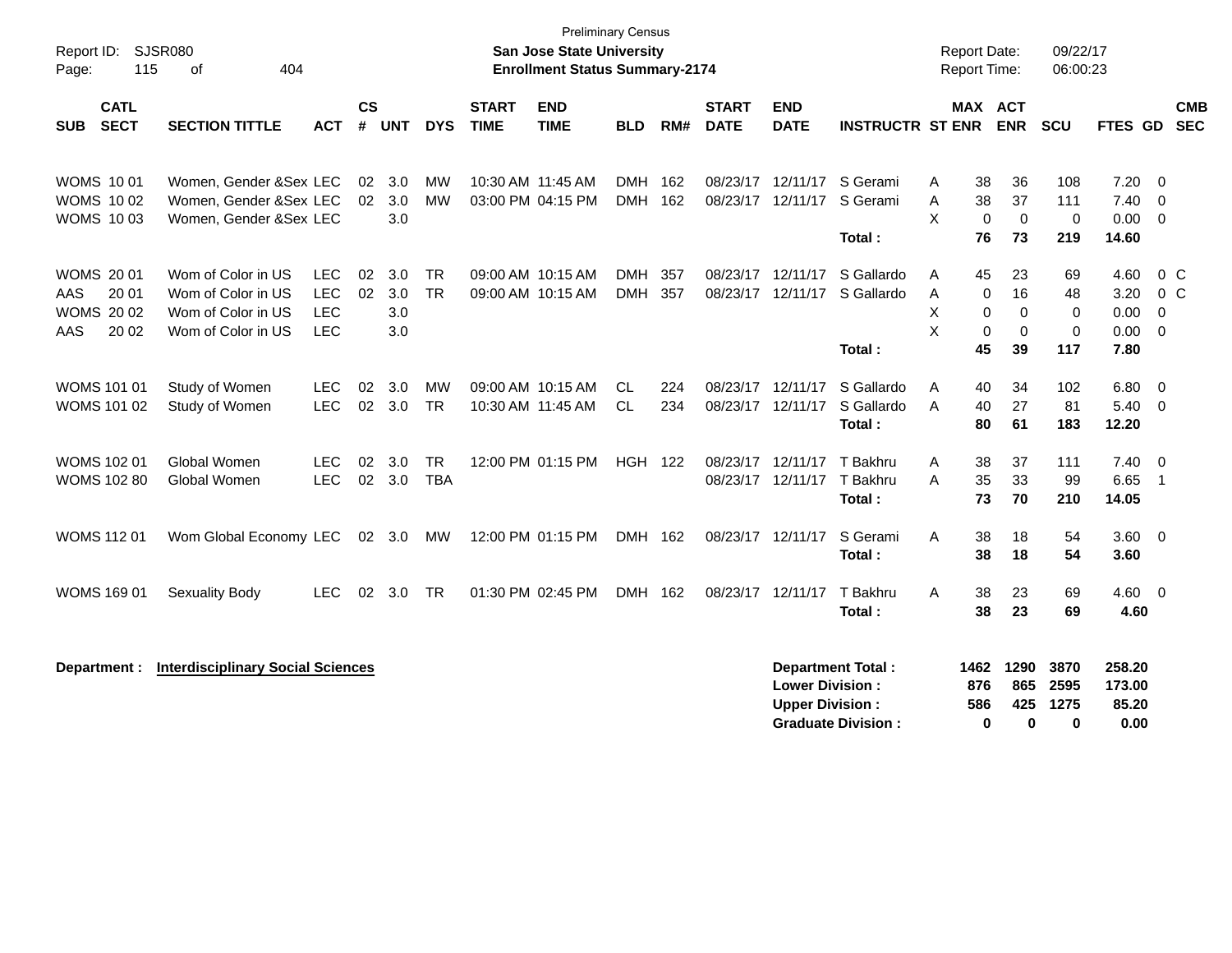|                     |              |                          |              |               |            |            |                   |                                                                    | <b>Preliminary Census</b> |      |                            |                   |                         |                                            |            |                      |                |    |            |
|---------------------|--------------|--------------------------|--------------|---------------|------------|------------|-------------------|--------------------------------------------------------------------|---------------------------|------|----------------------------|-------------------|-------------------------|--------------------------------------------|------------|----------------------|----------------|----|------------|
| Report ID:<br>Page: | 116          | SJSR080<br>оf            | 404          |               |            |            |                   | San Jose State University<br><b>Enrollment Status Summary-2174</b> |                           |      |                            |                   |                         | <b>Report Date:</b><br><b>Report Time:</b> |            | 09/22/17<br>06:00:23 |                |    |            |
|                     |              |                          |              |               |            |            |                   |                                                                    |                           |      |                            |                   |                         |                                            |            |                      |                |    |            |
|                     | <b>CATL</b>  |                          |              | $\mathsf{cs}$ |            |            | <b>START</b>      | <b>END</b>                                                         |                           |      | <b>START</b>               | <b>END</b>        |                         |                                            | MAX ACT    |                      |                |    | <b>CMB</b> |
| <b>SUB</b>          | <b>SECT</b>  | <b>SECTION TITTLE</b>    | <b>ACT</b>   | #             | <b>UNT</b> | <b>DYS</b> | <b>TIME</b>       | <b>TIME</b>                                                        | <b>BLD</b>                | RM#  | <b>DATE</b>                | <b>DATE</b>       | <b>INSTRUCTR ST ENR</b> |                                            | <b>ENR</b> | <b>SCU</b>           | FTES GD        |    | <b>SEC</b> |
| <b>College</b>      |              | <b>Social Sciences</b>   |              |               |            |            |                   |                                                                    |                           |      |                            |                   |                         |                                            |            |                      |                |    |            |
|                     | Department : | <b>Sociology</b>         |              |               |            |            |                   |                                                                    |                           |      |                            |                   |                         |                                            |            |                      |                |    |            |
| SOCI                | 1 0 1        | Intro to Sociology       | <b>LEC</b>   | 01            | 3.0        | MW         |                   | 09:00 AM 10:15 AM                                                  | <b>HGH</b>                | 122  | 08/23/17                   | 12/11/17          | M Pasion                | 40<br>Α                                    | 36         | 108                  | 7.20           | 0  |            |
| SOCI                | 1 0 2        | Intro to Sociology       | <b>LEC</b>   | 01            | 3.0        | <b>TR</b>  | 10:30 AM 11:45 AM |                                                                    | <b>WSQ</b>                | 207  | 08/23/17                   | 12/11/17          | M Pasion                | Α<br>120                                   | 119        | 357                  | 23.80          | 0  |            |
| SOCI                | 1 2 3        | Intro to Sociology       | <b>LEC</b>   | 01            | 3.0        | MW         |                   | 04:30 PM 05:45 PM                                                  | CL                        | 234  | 08/23/17                   | 12/11/17          | A Castillo              | Α<br>40                                    | 40         | 120                  | 8.00           | 0  |            |
|                     |              |                          |              |               |            |            |                   |                                                                    |                           |      |                            |                   | Total:                  | 200                                        | 195        | 585                  | 39.00          |    |            |
| SOCI                | 15 01        | Stat Ap in Soc Sci       | <b>LEC</b>   | 03            | 3.0        | MW         |                   | 09:00 AM 10:15 AM                                                  | DMH                       | 226A | 08/23/17                   | 12/11/17          | E Sweet                 | Α                                          | 30<br>40   | 90                   | 6.00           |    | $0\,$ C    |
| <b>SOCS</b>         | 15 01        | Stat Ap in Soc Sci       | <b>LEC</b>   | 03            | 3.0        | MW         |                   | 09:00 AM 10:15 AM                                                  | DMH                       | 226A | 08/23/17                   | 12/11/17          | E Sweet                 | Α                                          | 0<br>9     | 27                   | 1.80           |    | $0\,$ C    |
| SOCI                | 15 02        | Stat Ap in Soc Sci       | LEC          | 03            | 3.0        | <b>TR</b>  |                   | 12:00 PM 01:15 PM                                                  | DMH                       | 226A | 08/23/17                   | 12/11/17          | E Sweet                 | Α<br>40                                    | 32         | 96                   | 6.45           |    | 1 C        |
| <b>SOCS</b>         | 15 02        | Stat Ap in Soc Sci       | <b>LEC</b>   | 03            | 3.0        | <b>TR</b>  |                   | 12:00 PM 01:15 PM                                                  | <b>DMH</b>                | 226A |                            | 08/23/17 12/11/17 | <b>E</b> Sweet          | A                                          | 0<br>3     | 9                    | 0.60           |    | $0\,C$     |
|                     |              |                          |              |               |            |            |                   |                                                                    |                           |      |                            |                   | Total:                  | 80                                         | 74         | 222                  | 14.85          |    |            |
| SOCI                | 80 01        | Social Problems          | <b>LEC</b>   | 01            | 3.0        | MW         |                   | 09:00 AM 10:15 AM                                                  | WSQ                       | 207  | 08/23/17                   | 12/11/17          | T Dehaan                | Α<br>120                                   | 116        | 348                  | 23.20          | 0  |            |
| SOCI                | 80 02        | Social Problems          | <b>LEC</b>   | 01            | 3.0        | <b>TR</b>  |                   | 04:30 PM 05:45 PM                                                  | <b>DMH</b>                | 231  |                            | 08/23/17 12/11/17 | D Brook                 | Α<br>40                                    | 39         | 117                  | 7.80           | 0  |            |
|                     |              |                          |              |               |            |            |                   |                                                                    |                           |      |                            |                   | Total:                  | 160                                        | 155        | 465                  | 31.00          |    |            |
|                     |              |                          |              |               |            |            |                   |                                                                    |                           |      |                            |                   |                         |                                            |            |                      |                |    |            |
| SOCI                |              | 100W 01 Writing Workshop | <b>SEM</b>   | 04            | 3.0        | MW         | 10:30 AM 11:45 AM |                                                                    | WSQ 113                   |      | 08/23/17                   | 12/11/17          | T Dehaan                | 23<br>A                                    | 25         | 75                   | 5.00           | 0  |            |
| SOCI                |              | 100W 02 Writing Workshop | <b>SEM</b>   | 04            | 3.0        | MW         |                   | 04:30 PM 05:45 PM                                                  | DMH                       | 226A | 08/23/17                   | 12/11/17          | J DeHaan                | 25<br>Α                                    | 25         | 75                   | 5.00           | 0  |            |
| SOCI                |              | 100W 03 Writing Workshop | <b>SEM</b>   | 04            | 3.0        | <b>TR</b>  |                   | 09:00 AM 10:15 AM                                                  | <b>DMH</b>                | 226A | 08/23/17                   | 12/11/17          | R Buyco                 | Α<br>25                                    | 26         | 78                   | 5.20           | 0  |            |
| SOCI                |              | 100W 04 Writing Workshop | <b>SEM</b>   | 04            | 3.0        | <b>TR</b>  |                   | 01:30 PM 02:45 PM                                                  | <b>HGH</b>                | 122  | 08/23/17                   | 12/11/17          | D Brook                 | Α<br>25                                    | 25         | 75                   | 5.00           | 0  |            |
| SOCI                |              | 100W 25 Writing Workshop | <b>SEM</b>   | 04            | 3.0        | Τ          |                   | 06:00 PM 08:45 PM                                                  | WSQ 113                   |      | 08/23/17                   | 12/11/17          | T Dehaan                | Α<br>25                                    | 13         | 39                   | 2.60           | 0  |            |
| SOCI                |              | 100W 80 Writing Workshop | <b>SEM</b>   | 04            | 3.0        | <b>TBA</b> |                   |                                                                    |                           |      | 08/23/17                   | 12/11/17          | R Bryant-And A          | 25                                         | 26         | 78                   | 5.20           | 0  |            |
| SOCI                |              | 100W 81 Writing Workshop | <b>SEM</b>   | 04            | 3.0        | <b>TBA</b> |                   |                                                                    |                           |      |                            | 08/23/17 12/11/17 | R Bryant-And A          | 25                                         | 25         | 75                   | 5.00           | 0  |            |
|                     |              |                          |              |               |            |            |                   |                                                                    |                           |      |                            |                   | Total:                  | 173                                        | 165        | 495                  | 33.00          |    |            |
| SOCI                | 101 01       | Social Theory            | <b>LEC</b>   | 02            | 3.0        | MW         |                   | 01:30 PM 02:45 PM                                                  | HGH                       | 122  | 08/23/17                   | 12/11/17          | W Armaline              | A                                          | 40<br>40   | 120                  | 8.00           | 0  |            |
| SOCI                | 101 02       | Social Theory            | LEC          | 02            | 3.0        | <b>TR</b>  | 10:30 AM 11:45 AM |                                                                    | <b>DMH</b>                | 226A | 08/23/17                   | 12/11/17          | P Chua                  | Α<br>40                                    | 39         | 117                  | 7.80           | 0  |            |
| SOCI                | 101 03       | Social Theory            | <b>LEC</b>   | 02            | 3.0        | <b>TR</b>  |                   | 03:00 PM 04:15 PM                                                  | <b>DMH</b>                | 226A | 08/23/17                   | 12/11/17          | P Chua                  | 40<br>Α                                    | 31         | 93                   | 6.20           | 0  |            |
| SOCI                | 10180        | Social Theory            | <b>LEC</b>   | 02            | 3.0        | <b>TBA</b> |                   |                                                                    |                           |      |                            | 08/23/17 12/11/17 | M Rokni                 | Α<br>40                                    | 31         | 93                   | 6.25           | -1 |            |
|                     |              |                          |              |               |            |            |                   |                                                                    |                           |      |                            |                   | Total:                  |                                            | 160 141    | 423                  | 28.25          |    |            |
|                     | SOCI 102 01  | Intro To Stat            | LEC 03 3.0 M |               |            |            |                   | 06:00 PM 08:45 PM                                                  | DMH 162                   |      |                            | 08/23/17 12/11/17 | J Bautista              | A<br>38                                    | 12         | 36                   | $2.40 \quad 0$ |    |            |
|                     |              |                          |              |               |            |            |                   |                                                                    |                           |      |                            |                   | Total:                  | 38                                         | 12         | 36                   | 2.40           |    |            |
|                     | SOCI 104 01  | <b>Quantit Res Meth</b>  | LEC          |               | 02 3.0     | МW         |                   | 12:00 PM 01:15 PM                                                  |                           |      | DMH 226A 08/23/17 12/11/17 |                   | E Sweet                 | 30<br>A                                    | 30         | 90                   | $6.00 \quad 0$ |    |            |
| SOCI                | 104 02       | <b>Quantit Res Meth</b>  | LEC          | 02            | 3.0        | TR         | 10:30 AM 11:45 AM |                                                                    | <b>DMH</b>                | 231  |                            | 08/23/17 12/11/17 | J Nkosi                 | 30<br>Α                                    | 31         | 93                   | $6.25$ 1       |    |            |
|                     | SOCI 104 03  | Quantit Res Meth         | LEC          |               | 02 3.0     | TR         |                   | 04:30 PM 05:45 PM                                                  |                           |      | DMH 226A 08/23/17 12/11/17 |                   | J Nkosi                 | 30<br>A                                    | 19         | 57                   | $3.90$ 2       |    |            |
|                     |              |                          |              |               |            |            |                   |                                                                    |                           |      |                            |                   | Total:                  | 90                                         | 80         | 240                  | 16.15          |    |            |
|                     |              |                          |              |               |            |            |                   |                                                                    |                           |      |                            |                   |                         |                                            |            |                      |                |    |            |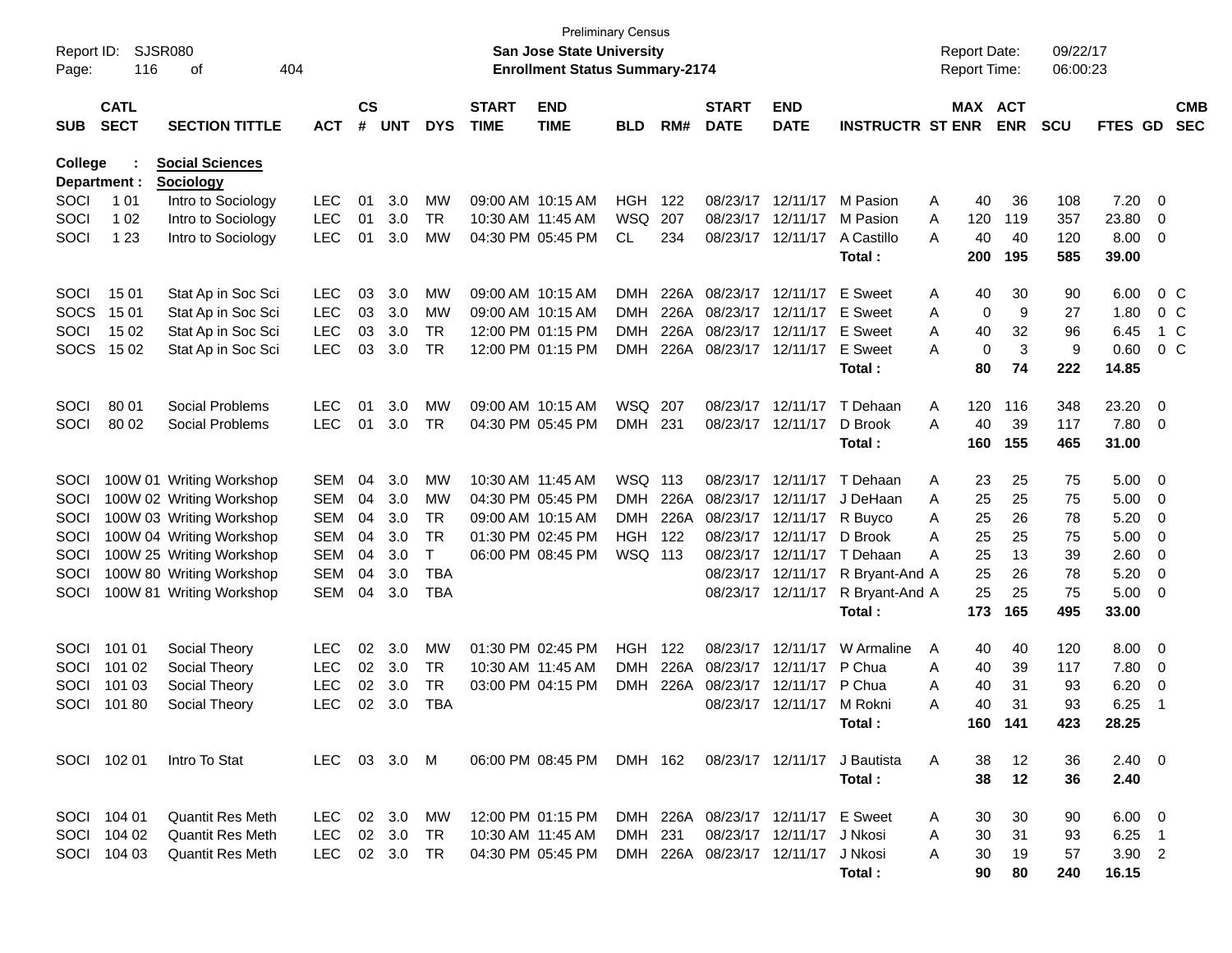| Report ID:<br>Page:  | 117                        | <b>SJSR080</b><br>404<br>οf                                    |                                        |                |                   |                     |                             | <b>Preliminary Census</b><br><b>San Jose State University</b><br><b>Enrollment Status Summary-2174</b> |                          |            |                             |                               |                                                                                   | <b>Report Date:</b><br><b>Report Time:</b> |                              | 09/22/17<br>06:00:23 |                                |                                                     |                          |
|----------------------|----------------------------|----------------------------------------------------------------|----------------------------------------|----------------|-------------------|---------------------|-----------------------------|--------------------------------------------------------------------------------------------------------|--------------------------|------------|-----------------------------|-------------------------------|-----------------------------------------------------------------------------------|--------------------------------------------|------------------------------|----------------------|--------------------------------|-----------------------------------------------------|--------------------------|
| <b>SUB</b>           | <b>CATL</b><br><b>SECT</b> | <b>SECTION TITTLE</b>                                          | <b>ACT</b>                             | <b>CS</b><br># | <b>UNT</b>        | <b>DYS</b>          | <b>START</b><br><b>TIME</b> | <b>END</b><br><b>TIME</b>                                                                              | <b>BLD</b>               | RM#        | <b>START</b><br><b>DATE</b> | <b>END</b><br><b>DATE</b>     | <b>INSTRUCTR ST ENR</b>                                                           |                                            | MAX ACT<br><b>ENR</b>        | <b>SCU</b>           | <b>FTES GD</b>                 |                                                     | <b>CMB</b><br><b>SEC</b> |
| SOCI<br>SOCI<br>SOCI | 105 01<br>105 02<br>105 03 | Qual Research Meth<br>Qual Research Meth<br>Qual Research Meth | <b>LEC</b><br><b>LEC</b><br><b>LEC</b> | 02<br>02       | 3.0<br>3.0<br>3.0 | MW<br><b>TR</b>     |                             | 10:30 AM 11:45 AM<br>12:00 PM 01:15 PM                                                                 | <b>DMH</b><br>DMH 231    | 231        | 08/23/17                    | 12/11/17<br>08/23/17 12/11/17 | N Boero<br>J DeHaan                                                               | 40<br>Α<br>X<br>A<br>40                    | 37<br>$\mathbf 0$<br>0<br>45 | 111<br>0<br>135      | $7.40 \quad 0$<br>0.00<br>9.00 | $\overline{\mathbf{0}}$<br>$\overline{\phantom{0}}$ |                          |
| SOCI                 | 116 01                     | <b>Global Society</b>                                          | <b>LEC</b>                             | 01             | 3.0               | MW                  |                             | 04:30 PM 05:45 PM                                                                                      | <b>HGH</b>               | 122        | 08/23/17                    | 12/11/17                      | Total:<br>V Montes                                                                | 80<br>45<br>Α                              | 82<br>45                     | 246<br>135           | 16.40<br>9.00                  | $\overline{\mathbf{0}}$                             |                          |
| SOCI<br>SOCI         | 116 02<br>116 03           | <b>Global Society</b><br><b>Global Society</b>                 | <b>LEC</b><br><b>LEC</b>               | 01<br>01       | 3.0<br>3.0        | <b>TR</b><br>$\top$ |                             | 10:30 AM 11:45 AM<br>06:00 PM 08:45 PM                                                                 | <b>DMH</b><br><b>DMH</b> | 355<br>231 | 08/23/17<br>08/23/17        | 12/11/17<br>12/11/17          | D Brook<br>D Brook<br>Total:                                                      | 45<br>A<br>45<br>A<br>135                  | 43<br>38<br>126              | 129<br>114<br>378    | 8.60<br>7.60<br>25.20          | $\overline{\mathbf{0}}$<br>$\overline{\phantom{0}}$ |                          |
| SOCI                 | 11801                      | Soci of Hum Rights                                             | <b>LEC</b>                             | 02             | 3.0               | МW                  |                             | 03:00 PM 04:15 PM                                                                                      | DMH 356                  |            | 08/23/17 12/11/17           |                               | W Armaline<br>Total:                                                              | 40<br>A<br>40                              | 41<br>41                     | 123<br>123           | $8.20 \ 0$<br>8.20             |                                                     |                          |
| SOCI                 | 120 01                     | Contemp Soc Issues                                             | LEC                                    | 02             | 3.0               | MW                  |                             | 09:00 AM 10:15 AM                                                                                      | CL.                      | 234        |                             | 08/23/17 12/11/17             | S de Bourbon A<br>Total:                                                          | 40<br>40                                   | 35<br>35                     | 105<br>105           | 7.05<br>7.05                   | $\overline{\phantom{1}}$                            |                          |
| SOCI                 | 140 01                     | Soci of Media                                                  | <b>LEC</b>                             | 02             | 3.0               | МW                  |                             | 03:00 PM 04:15 PM                                                                                      | DMH 231                  |            | 08/23/17 12/11/17           |                               | M Rokni<br>Total:                                                                 | A<br>40<br>40                              | 38<br>38                     | 114<br>114           | $7.60 \t 0$<br>7.60            |                                                     |                          |
| SOCI                 | 151 01                     | Violence in Family                                             | <b>LEC</b>                             | 02             | 3.0               | TR                  |                             | 01:30 PM 02:45 PM                                                                                      | CL                       | 234        |                             | 08/23/17 12/11/17             | S Murray<br>Total:                                                                | Α<br>40<br>40                              | 40<br>40                     | 120<br>120           | $8.00 \t 0$<br>8.00            |                                                     |                          |
| SOCI                 | 154 01                     | Non Conform Behav                                              | <b>LEC</b>                             | 02             | 3.0               | МW                  |                             | 09:00 AM 10:15 AM                                                                                      | DMH 162                  |            |                             | 08/23/17 12/11/17             | S Morewitz<br>Total:                                                              | 38<br>A<br>38                              | 37<br>37                     | 111<br>111           | $7.40 \quad 0$<br>7.40         |                                                     |                          |
| SOCI                 | 161 01<br>GEOG 161 01      | City Life<br>City Life                                         | <b>LEC</b><br><b>LEC</b>               | 02<br>02       | 3.0<br>3.0        | МW<br>МW            |                             | 01:30 PM 02:45 PM<br>01:30 PM 02:45 PM                                                                 | <b>SH</b><br><b>SH</b>   | 434<br>434 | 08/23/17                    | 12/11/17<br>08/23/17 12/11/17 | J DeHaan<br>J DeHaan<br>Total:                                                    | Α<br>40<br>A<br>40                         | 37<br>3<br>0<br>40           | 111<br>9<br>120      | 7.45<br>0.60<br>8.05           |                                                     | 1 C<br>0 C               |
|                      | SOCI 162 01                | Race/Ethnic Rels<br>SOCI 162 02 Race/Ethnic Rels               | LEC                                    |                | 02 3.0 TR         |                     |                             | 03:00 PM 04:15 PM<br>LEC 02 3.0 MW 10:30 AM 11:45 AM HGH 122 08/23/17 12/11/17 H Do                    | CL.                      | 234        |                             |                               | 08/23/17 12/11/17 S Gallardo A<br>Total:                                          | 40<br>A<br>40<br>80                        | 42<br>42<br>84               | 126<br>126<br>252    | 8.45 1<br>8.40 0<br>16.85      |                                                     |                          |
|                      |                            | SOCI 163 01 Social Change                                      |                                        |                |                   |                     |                             | LEC 02 3.0 MW 12:00 PM 01:15 PM DMH 231 08/23/17 12/11/17 M Rokni                                      |                          |            |                             |                               | Total:                                                                            | A<br>40<br>40                              | 42<br>42                     | 126<br>126           | 8.40 0<br>8.40                 |                                                     |                          |
|                      |                            | SOCI 164 01 Social Action                                      |                                        |                |                   |                     |                             |                                                                                                        |                          |            |                             |                               | LEC 02 3.0 TR 09:00 AM 10:15 AM CL 234 08/23/17 12/11/17 S Myers-Lipt A<br>Total: | 40<br>40                                   | 33<br>33                     | 99<br>99             | $6.60 \quad 0$<br>6.60         |                                                     |                          |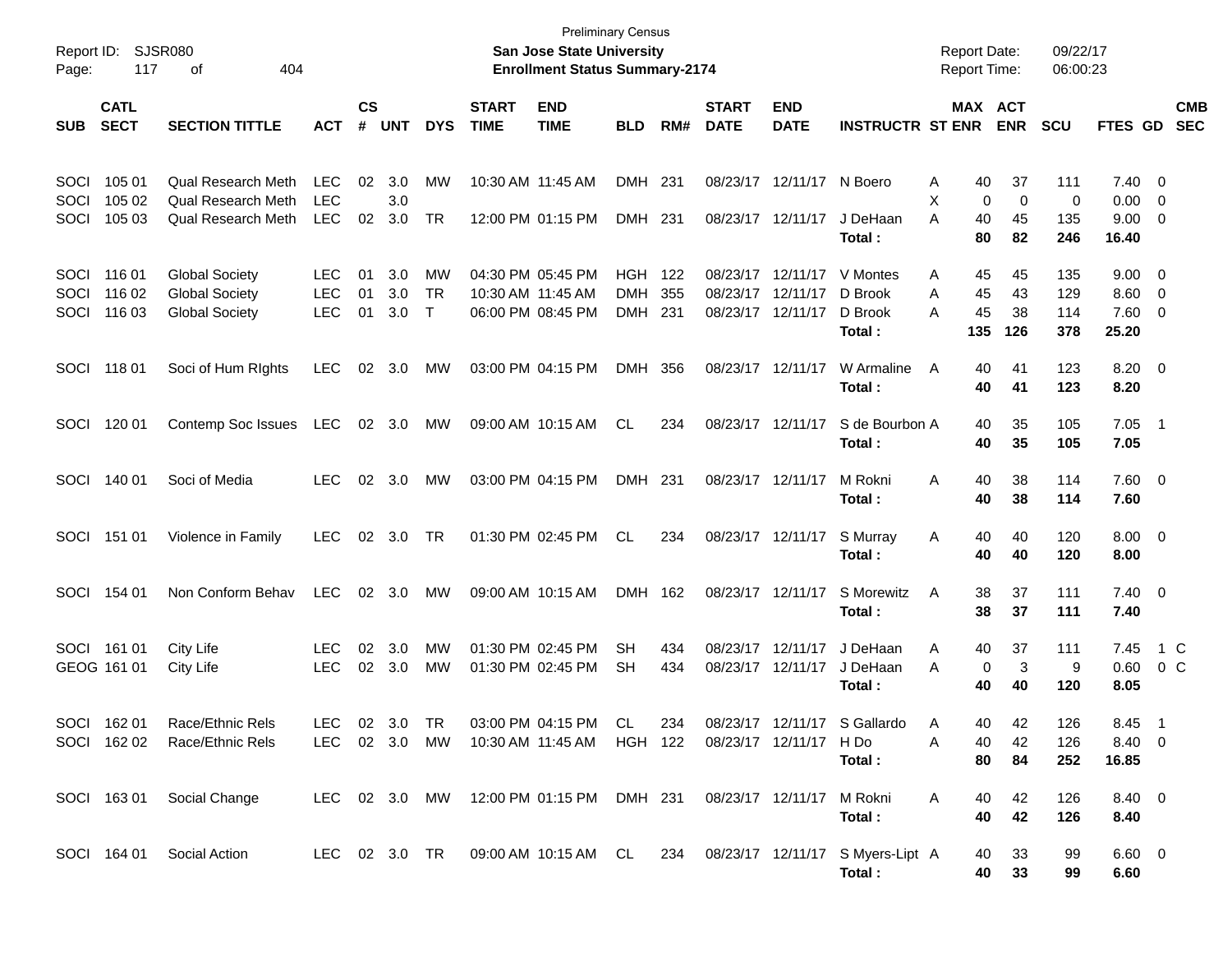| Page: | Report ID: SJSR080<br>118                                               | 404<br>оf                                                                                                            |                                                                    |                             |                                                          |                   |                             | San Jose State University<br><b>Enrollment Status Summary-2174</b> | <b>Preliminary Census</b> |            |                             |                                                                                                       |                                             | <b>Report Date:</b><br><b>Report Time:</b> |                                               | 09/22/17<br>06:00:23  |                                                                            |                       |                          |
|-------|-------------------------------------------------------------------------|----------------------------------------------------------------------------------------------------------------------|--------------------------------------------------------------------|-----------------------------|----------------------------------------------------------|-------------------|-----------------------------|--------------------------------------------------------------------|---------------------------|------------|-----------------------------|-------------------------------------------------------------------------------------------------------|---------------------------------------------|--------------------------------------------|-----------------------------------------------|-----------------------|----------------------------------------------------------------------------|-----------------------|--------------------------|
| SUB   | <b>CATL</b><br><b>SECT</b>                                              | <b>SECTION TITTLE</b>                                                                                                | <b>ACT</b>                                                         | $\mathsf{cs}$<br>$\pmb{\#}$ | <b>UNT</b>                                               | <b>DYS</b>        | <b>START</b><br><b>TIME</b> | <b>END</b><br><b>TIME</b>                                          | <b>BLD</b>                | RM#        | <b>START</b><br><b>DATE</b> | <b>END</b><br><b>DATE</b>                                                                             | <b>INSTRUCTR ST ENR</b>                     |                                            | MAX ACT<br><b>ENR</b>                         | <b>SCU</b>            | <b>FTES GD</b>                                                             |                       | <b>CMB</b><br><b>SEC</b> |
| SOCI  | 165 01                                                                  | Poverty Wealth Prv                                                                                                   | LEC.                                                               | 02                          | 3.0                                                      | TR                |                             | 01:30 PM 02:45 PM                                                  | DMH 231                   |            |                             | 08/23/17 12/11/17                                                                                     | S Myers-Lipt A<br>Total:                    | 40<br>40                                   | 39<br>39                                      | 117<br>117            | 7.80 0<br>7.80                                                             |                       |                          |
|       | SOCI 166 01<br>GERO 166 01                                              | <b>Medical Sociology</b><br><b>Medical Sociology</b>                                                                 | LEC.<br><b>LEC</b>                                                 | 02                          | 3.0<br>02 3.0                                            | MW<br>MW          |                             | 12:00 PM 01:15 PM<br>12:00 PM 01:15 PM                             | CL.<br><b>CL</b>          | 234<br>234 |                             | 08/23/17 12/11/17<br>08/23/17 12/11/17                                                                | N Boero<br>N Boero<br>Total :               | 40<br>A<br>A<br>40                         | 38<br>0<br>$\mathbf{1}$<br>39                 | 114<br>3<br>117       | 7.60<br>0.20<br>7.80                                                       | $0\,$ C<br>0 C        |                          |
| SOCI  | 169 01                                                                  | Polit Sociology                                                                                                      | LEC.                                                               |                             | 02 3.0                                                   | МW                | 10:30 AM 11:45 AM           |                                                                    |                           |            | DMH 226A 08/23/17 12/11/17  |                                                                                                       | M Rokni<br>Total:                           | Α<br>40<br>40                              | 37<br>37                                      | 111<br>111            | $7.40 \quad 0$<br>7.40                                                     |                       |                          |
|       | SOCI 170 01                                                             | Soci of Family                                                                                                       | <b>LEC</b>                                                         |                             | 02 3.0                                                   | TR                | 09:00 AM 10:15 AM           |                                                                    | <b>HGH 122</b>            |            |                             | 08/23/17 12/11/17                                                                                     | S Murray<br>Total:                          | 40<br>A<br>40                              | 39<br>39                                      | 117<br>117            | 7.80 0<br>7.80                                                             |                       |                          |
|       | SOCI 171 01                                                             | Person and Society                                                                                                   | <b>LEC</b>                                                         |                             | 02 3.0                                                   | W                 |                             | 06:00 PM 08:45 PM                                                  |                           |            | DMH 226A 08/23/17 12/11/17  |                                                                                                       | V Montes<br>Total:                          | A<br>40<br>40                              | 40<br>40                                      | 120<br>120            | 8.05 1<br>8.05                                                             |                       |                          |
|       | SOCI 172 01                                                             | <b>LGBT Studies</b>                                                                                                  | LEC.                                                               |                             | 02 3.0                                                   | МW                | 01:30 PM 02:45 PM           |                                                                    | DMH 231                   |            |                             | 08/23/17 12/11/17                                                                                     | S de Bourbon A<br>Total:                    | 40<br>40                                   | 42<br>42                                      | 126<br>126            | 8.40 0<br>8.40                                                             |                       |                          |
|       | SOCI 173 80                                                             | Socialization                                                                                                        | LEC.                                                               |                             | $02 \quad 3.0$                                           | <b>TBA</b>        |                             |                                                                    |                           |            |                             | 08/23/17 12/11/17                                                                                     | R Bryant-And A<br>Total :                   | 45<br>45                                   | 42<br>42                                      | 126<br>126            | 8.40 0<br>8.40                                                             |                       |                          |
|       | SOCI 174 01                                                             | <b>Sexualities</b>                                                                                                   | LEC.                                                               |                             | 02 3.0                                                   | TR                |                             | 12:00 PM 01:15 PM                                                  | CL                        | 234        |                             | 08/23/17 12/11/17                                                                                     | T Dehaan<br>Total:                          | A<br>40<br>40                              | 40<br>40                                      | 120<br>120            | $8.00 \t 0$<br>8.00                                                        |                       |                          |
|       | SOCI 175 01<br><b>WOMS 175 01</b>                                       | Soc of Mas & Fem<br>Soc of Mas & Fem                                                                                 | <b>LEC</b><br><b>LEC</b>                                           | 02                          | 3.0<br>02 3.0                                            | MW<br>МW          |                             | 10:30 AM 11:45 AM<br>10:30 AM 11:45 AM                             | CL.<br>CL.                | 234<br>234 | 08/23/17                    | 12/11/17<br>08/23/17 12/11/17                                                                         | S de Bourbon A<br>S de Bourbon A<br>Total : | 40<br>40                                   | 37<br>$\overline{2}$<br>0<br>39               | 111<br>6<br>117       | 7.40<br>0.40<br>7.80                                                       | 0 <sup>o</sup><br>0 C |                          |
|       | SOCI 180 01<br>SOCI 180 11<br>SOCI 180 12<br>SOCI 180 13<br>SOCI 180 21 | <b>Indiv Studies</b><br><b>Indiv Studies</b><br><b>Indiv Studies</b><br><b>Indiv Studies</b><br><b>Indiv Studies</b> | <b>SUP</b><br><b>SUP</b><br><b>SUP</b><br><b>SUP</b><br><b>SUP</b> |                             | 36  4.0  TBA<br>36 1.0 TBA<br>36 1.0<br>36 1.0<br>36 2.0 | TBA<br>TBA<br>TBA |                             |                                                                    |                           |            |                             | 08/23/17 12/11/17<br>08/23/17 12/11/17<br>08/23/17 12/11/17<br>08/23/17 12/11/17<br>08/23/17 12/11/17 |                                             | A<br>A<br>Α<br>Α                           | $\Omega$<br>- 0<br>0<br>5<br>5<br>0<br>5<br>5 | 0<br>0<br>0<br>0<br>0 | $0.00 \quad 0$<br>$0.00 \t 0$<br>$0.00 \t 0$<br>$0.00 \t 0$<br>$0.00 \t 0$ |                       |                          |
|       | SOCI 180 31<br>SOCI 180 32<br>SOCI 180 33<br>SOCI 18041                 | <b>Indiv Studies</b><br><b>Indiv Studies</b><br><b>Indiv Studies</b><br><b>Indiv Studies</b>                         | <b>SUP</b><br><b>SUP</b><br><b>SUP</b><br>SUP 36 4.0 TBA           | 36                          | 36 3.0<br>3.0<br>36 3.0                                  | TBA<br>TBA<br>TBA |                             |                                                                    |                           |            |                             | 08/23/17 12/11/17 C Garcia<br>08/23/17 12/11/17<br>08/23/17 12/11/17                                  | 08/23/17 12/11/17 S Myers-Lipt A            | A<br>A<br>A                                | 5<br>5<br>5<br>0<br>5<br>0                    | 3<br>3<br>0<br>0      | $0.20 \ 0$<br>$0.20 \ 0$<br>$0.00 \t 0$<br>$0.00 \t 0$                     |                       |                          |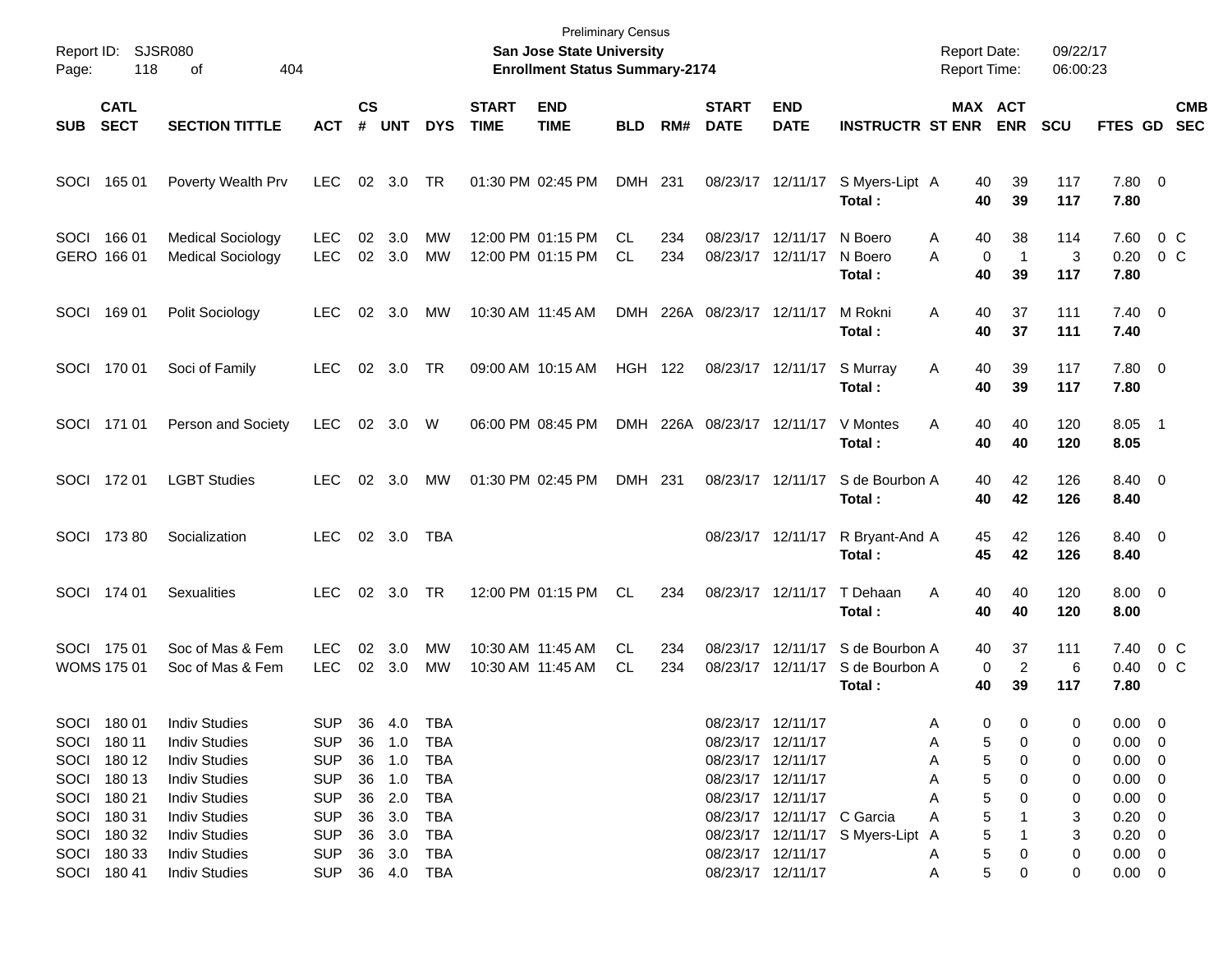| Page:      | Report ID: SJSR080<br>119<br>404<br>оf<br><b>CATL</b><br><b>SECT</b><br><b>SECTION TITTLE</b> |                            |              |                |            |            |                             | San Jose State University<br><b>Enrollment Status Summary-2174</b> | <b>Preliminary Census</b> |       |                             |                           |                         | <b>Report Date:</b><br><b>Report Time:</b> |                       | 09/22/17<br>06:00:23 |             |                         |                          |
|------------|-----------------------------------------------------------------------------------------------|----------------------------|--------------|----------------|------------|------------|-----------------------------|--------------------------------------------------------------------|---------------------------|-------|-----------------------------|---------------------------|-------------------------|--------------------------------------------|-----------------------|----------------------|-------------|-------------------------|--------------------------|
| <b>SUB</b> |                                                                                               |                            | <b>ACT</b>   | <b>CS</b><br># | <b>UNT</b> | <b>DYS</b> | <b>START</b><br><b>TIME</b> | <b>END</b><br><b>TIME</b>                                          | <b>BLD</b>                | RM#   | <b>START</b><br><b>DATE</b> | <b>END</b><br><b>DATE</b> | <b>INSTRUCTR ST ENR</b> |                                            | MAX ACT<br><b>ENR</b> | <b>SCU</b>           | FTES GD     |                         | <b>CMB</b><br><b>SEC</b> |
|            |                                                                                               |                            |              |                |            |            |                             |                                                                    |                           |       |                             |                           |                         |                                            |                       |                      |             |                         |                          |
|            |                                                                                               |                            |              |                |            |            |                             |                                                                    |                           |       |                             |                           | Total:                  | 40                                         | $\mathbf{2}$          | 6                    | 0.40        |                         |                          |
| SOCI       | 181 01                                                                                        | Service Internship         | <b>SUP</b>   | 36             | 6.0        | <b>TBA</b> |                             |                                                                    |                           |       | 08/23/17 12/11/17           |                           |                         | A                                          | 0<br>0                | 0                    | 0.00        | 0                       |                          |
| SOCI       | 181 11                                                                                        | Service Internship         | <b>SUP</b>   | 36             | 1.0        | <b>TBA</b> |                             |                                                                    |                           |       |                             | 08/23/17 12/11/17         | R Buyco                 | A                                          | 2<br>1                | -1                   | 0.07        | 0                       |                          |
| SOCI       | 181 21                                                                                        | Service Internship         | <b>SUP</b>   | 36             | 2.0        | <b>TBA</b> |                             |                                                                    |                           |       | 08/23/17 12/11/17           |                           |                         | A                                          | 2<br>0                | 0                    | 0.00        | 0                       |                          |
| SOCI       | 181 31                                                                                        | Service Internship         | <b>SUP</b>   | 36             | 3.0        | <b>TBA</b> |                             |                                                                    |                           |       |                             | 08/23/17 12/11/17         | R Buyco                 | A                                          | 2<br>1                | 3                    | 0.20        | 0                       |                          |
| SOCI       | 181 32                                                                                        | Service Internship         | <b>SUP</b>   | 36             | 3.0        | <b>TBA</b> |                             |                                                                    |                           |       | 08/23/17 12/11/17           |                           |                         | A                                          | 2<br>0                | 0                    | 0.00        | 0                       |                          |
| SOCI       | 181 33                                                                                        | Service Internship         | <b>SUP</b>   | 36             | 3.0        | <b>TBA</b> |                             |                                                                    |                           |       | 08/23/17 12/11/17           |                           |                         | A                                          | 2<br>0                | 0                    | 0.00        | 0                       |                          |
| SOCI       | 181 34                                                                                        | Service Internship         | <b>SUP</b>   | 36             | 3.0        | <b>TBA</b> |                             |                                                                    |                           |       | 08/23/17 12/11/17           |                           |                         | A                                          | 2<br>0                | 0                    | 0.00        | 0                       |                          |
| SOCI       | 181 35                                                                                        | Service Internship         | <b>SUP</b>   | 36             | 3.0        | <b>TBA</b> |                             |                                                                    |                           |       | 08/23/17 12/11/17           |                           |                         | A                                          | $\overline{2}$<br>0   | 0                    | 0.00        | 0                       |                          |
| SOCI       | 18141                                                                                         | Service Internship         | <b>SUP</b>   | 36             | 4.0        | <b>TBA</b> |                             |                                                                    |                           |       | 08/23/17 12/11/17           |                           |                         | A                                          | 3<br>0                | 0                    | 0.00        | 0                       |                          |
| SOCI       | 181 61                                                                                        | Service Internship         | <b>SUP</b>   | 36             | 6.0        | <b>TBA</b> |                             |                                                                    |                           |       | 08/23/17 12/11/17           |                           |                         | А                                          | $\overline{c}$<br>0   | 0                    | 0.00        | 0                       |                          |
|            |                                                                                               |                            |              |                |            |            |                             |                                                                    |                           |       |                             |                           | Total:                  | 19                                         | $\mathbf{2}$          | 4                    | 0.27        |                         |                          |
| SOCI       | 181B 01                                                                                       | Sociology Capstone         | <b>LEC</b>   | 02             | 3.0        | TR         |                             | 09:00 AM 10:15 AM                                                  | CL                        | 226   |                             | 08/23/17 12/11/17         | P Rudy                  | 45<br>A                                    | 25                    | 75                   | 5.00        | $\overline{\mathbf{0}}$ |                          |
| SOCI       |                                                                                               | 181B 02 Sociology Capstone | <b>LEC</b>   |                | 3.0        |            |                             |                                                                    |                           |       |                             |                           |                         | X                                          | $\mathbf 0$<br>0      | 0                    | 0.00        | $\overline{\mathbf{0}}$ |                          |
| SOCI       |                                                                                               | 181B 03 Sociology Capstone | <b>LEC</b>   | 02             | 3.0        | M          |                             | 06:00 PM 08:45 PM                                                  | <b>DMH</b>                | 208   |                             | 08/23/17 12/11/17         | C Cox                   | 45<br>А                                    | 42                    | 126                  | 8.40        | 0                       |                          |
|            |                                                                                               |                            |              |                |            |            |                             |                                                                    |                           |       |                             |                           | Total:                  | 90                                         | 67                    | 201                  | 13.40       |                         |                          |
| SOCI       | 199H 01                                                                                       | Sen Hon Thesis             | <b>SUP</b>   | 36             | 4.0        | <b>TBA</b> |                             |                                                                    |                           |       | 08/23/17 12/11/17           |                           |                         | A                                          | 0<br>0                | 0                    | 0.00        | - 0                     |                          |
| SOCI       |                                                                                               | 199H 31 Sen Hon Thesis     | <b>SUP</b>   | 36             | 3.0        | <b>TBA</b> |                             |                                                                    |                           |       | 08/23/17 12/11/17           |                           |                         | A                                          | 6<br>0                | 0                    | 0.00        | 0                       |                          |
| SOCI       |                                                                                               | 199H 32 Sen Hon Thesis     | <b>SUP</b>   | 36             | 3.0        | <b>TBA</b> |                             |                                                                    |                           |       | 08/23/17 12/11/17           |                           |                         | A                                          | $\overline{2}$<br>0   | 0                    | 0.00        | 0                       |                          |
| SOCI       |                                                                                               | 199H 33 Sen Hon Thesis     | <b>SUP</b>   | 36             | 3.0        | <b>TBA</b> |                             |                                                                    |                           |       | 08/23/17 12/11/17           |                           |                         | А                                          | $\overline{c}$<br>0   | 0                    | 0.00        | - 0                     |                          |
|            |                                                                                               |                            |              |                |            |            |                             |                                                                    |                           |       |                             |                           | Total:                  | 10                                         | 0                     | 0                    | 0.00        |                         |                          |
| SOCI       | 200 01                                                                                        | Sociological Prac          | LEC.         | 03             | 3.0        | R          |                             | 06:00 PM 08:45 PM                                                  | DMH 231                   |       |                             | 08/23/17 12/11/17         | P Chua                  | 20<br>A                                    | 7                     | 21                   | $1.75$ 7    |                         |                          |
|            |                                                                                               |                            |              |                |            |            |                             |                                                                    |                           |       |                             |                           | Total :                 | 20                                         | $\overline{7}$        | 21                   | 1.75        |                         |                          |
| SOCI       | 201 01                                                                                        | Grad Soc Theory            | <b>LEC</b>   | 03             | 3.0        | Т          |                             | 06:00 PM 08:45 PM                                                  | <b>DMH</b>                | - 162 |                             | 08/23/17 12/11/17         | P Rudy                  | 20<br>A                                    | 9                     | 27                   | 2.25        | - 9                     |                          |
|            |                                                                                               |                            |              |                |            |            |                             |                                                                    |                           |       |                             |                           | Total :                 | 20                                         | 9                     | 27                   | 2.25        |                         |                          |
|            |                                                                                               |                            |              |                |            |            |                             |                                                                    |                           |       |                             |                           |                         |                                            |                       |                      |             |                         |                          |
|            | SOCI 263 01                                                                                   | Sem Social Change          | SEM 05 3.0 M |                |            |            |                             | 06:00 PM 08:45 PM                                                  | DMH 231                   |       |                             | 08/23/17 12/11/17 P Rudy  |                         | A<br>20                                    | 9                     | 27                   | $2.25$ 9    |                         |                          |
|            |                                                                                               |                            |              |                |            |            |                             |                                                                    |                           |       |                             |                           | Total:                  | 20                                         | 9                     | 27                   | 2.25        |                         |                          |
|            | SOCI 281 01                                                                                   | Internship in Soc          | <b>SUP</b>   |                | 25 1.0     | <b>TBA</b> |                             |                                                                    |                           |       | 08/23/17 12/11/17           |                           |                         | A                                          | 0<br>0                | 0                    | $0.00 \t 0$ |                         |                          |
| SOCI       | 281 11                                                                                        | Internship in Soc          | <b>SUP</b>   |                | 25 1.0     | <b>TBA</b> |                             |                                                                    |                           |       | 08/23/17 12/11/17           |                           |                         | Α                                          | $\overline{c}$<br>0   | 0                    | $0.00 \t 0$ |                         |                          |
| SOCI       | 281 12                                                                                        | Internship in Soc          | <b>SUP</b>   |                | 25 1.0     | <b>TBA</b> |                             |                                                                    |                           |       | 08/23/17 12/11/17           |                           |                         | A                                          | 3<br>0                | 0                    | $0.00 \t 0$ |                         |                          |
|            | SOCI 281 21                                                                                   | Internship in Soc          | <b>SUP</b>   |                | 25 2.0     | <b>TBA</b> |                             |                                                                    |                           |       | 08/23/17 12/11/17           |                           |                         | A                                          | $\overline{c}$<br>0   | 0                    | $0.00 \t 0$ |                         |                          |
|            | SOCI 281 31                                                                                   | Internship in Soc          | <b>SUP</b>   |                | 25 3.0 TBA |            |                             |                                                                    |                           |       |                             | 08/23/17 12/11/17 P Chua  |                         | A                                          | 10<br>1               | 3                    | $0.25$ 1    |                         |                          |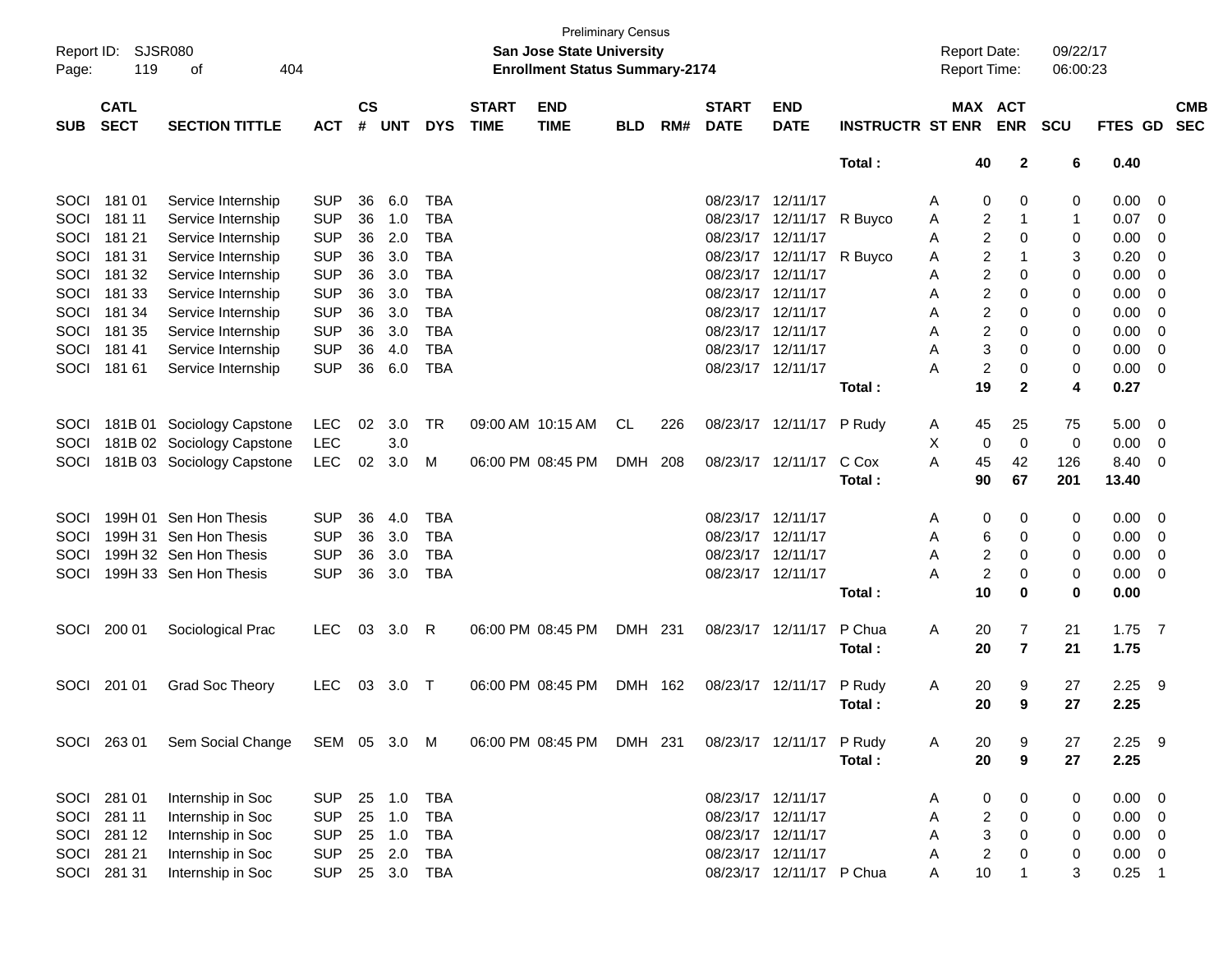| Report ID:<br>Page: | 120                        | <b>SJSR080</b><br>404<br>οf |            |                    |            |            |                             | <b>San Jose State University</b><br><b>Enrollment Status Summary-2174</b> | <b>Preliminary Census</b> |     |                             |                           |                         | <b>Report Date:</b> | Report Time: |                          | 09/22/17<br>06:00:23 |         |                          |
|---------------------|----------------------------|-----------------------------|------------|--------------------|------------|------------|-----------------------------|---------------------------------------------------------------------------|---------------------------|-----|-----------------------------|---------------------------|-------------------------|---------------------|--------------|--------------------------|----------------------|---------|--------------------------|
| <b>SUB</b>          | <b>CATL</b><br><b>SECT</b> | <b>SECTION TITTLE</b>       | <b>ACT</b> | $\mathsf{cs}$<br># | <b>UNT</b> | <b>DYS</b> | <b>START</b><br><b>TIME</b> | <b>END</b><br><b>TIME</b>                                                 | <b>BLD</b>                | RM# | <b>START</b><br><b>DATE</b> | <b>END</b><br><b>DATE</b> | <b>INSTRUCTR ST ENR</b> | <b>MAX</b>          |              | <b>ACT</b><br><b>ENR</b> | <b>SCU</b>           | FTES GD | <b>CMB</b><br><b>SEC</b> |
|                     |                            |                             |            |                    |            |            |                             |                                                                           |                           |     |                             |                           |                         |                     |              |                          |                      |         |                          |
| SOCI                | 281 32                     | Internship in Soc           | <b>SUP</b> | 25                 | 3.0        | <b>TBA</b> |                             |                                                                           |                           |     | 08/23/17                    | 12/11/17                  |                         | A                   | 3            | 0                        | 0                    | 0.00    | 0                        |
| SOCI                | 281 33                     | Internship in Soc           | <b>SUP</b> | 25                 | 3.0        | <b>TBA</b> |                             |                                                                           |                           |     | 08/23/17                    | 12/11/17                  |                         | A                   | 2            | 0                        | 0                    | 0.00    | 0                        |
| SOCI                | 281 34                     | Internship in Soc           | <b>SUP</b> | 25                 | 3.0        | <b>TBA</b> |                             |                                                                           |                           |     | 08/23/17                    | 12/11/17                  |                         | A                   | 3            | 0                        | 0                    | 0.00    | 0                        |
|                     |                            |                             |            |                    |            |            |                             |                                                                           |                           |     |                             |                           | Total:                  |                     | 25           |                          | 3                    | 0.25    |                          |
|                     |                            |                             |            |                    |            |            |                             |                                                                           |                           |     |                             |                           |                         |                     |              |                          |                      |         |                          |
| SOCI                | 298 01                     | <b>Special Studies</b>      | <b>SUP</b> | 25                 | 4.0        | <b>TBA</b> |                             |                                                                           |                           |     | 08/23/17 12/11/17           |                           |                         | A                   | 0            | 0                        | 0                    | 0.00    | - 0                      |
| SOCI                | 298 31                     | <b>Special Studies</b>      | <b>SUP</b> | 25                 | 3.0        | <b>TBA</b> |                             |                                                                           |                           |     | 08/23/17                    | 12/11/17                  |                         | A                   | 2            | 0                        | 0                    | 0.00    | -0                       |
| SOCI                | 298 32                     | <b>Special Studies</b>      | <b>SUP</b> | 25                 | 3.0        | <b>TBA</b> |                             |                                                                           |                           |     | 08/23/17                    | 12/11/17                  |                         | A                   | 2            | 0                        | 0                    | 0.00    | 0                        |
| <b>SOCI</b>         | 298 33                     | <b>Special Studies</b>      | <b>SUP</b> | 25                 | 3.0        | <b>TBA</b> |                             |                                                                           |                           |     | 08/23/17                    | 12/11/17                  |                         | A                   | 3            | 0                        | 0                    | 0.00    | 0                        |
| SOCI                | 298 34                     | <b>Special Studies</b>      | <b>SUP</b> | 25                 | 3.0        | <b>TBA</b> |                             |                                                                           |                           |     | 08/23/17                    | 12/11/17                  |                         | A                   | 3            | 0                        | 0                    | 0.00    | 0                        |
| SOCI                | 298 35                     | <b>Special Studies</b>      | <b>SUP</b> | 25                 | 3.0        | <b>TBA</b> |                             |                                                                           |                           |     | 08/23/17                    | 12/11/17                  |                         | A                   | 3            | 0                        | 0                    | 0.00    | - 0                      |
|                     |                            |                             |            |                    |            |            |                             |                                                                           |                           |     |                             |                           | Total:                  |                     | 13           | 0                        | 0                    | 0.00    |                          |
| SOCI                | 299 01                     | <b>Masters Thesis</b>       | <b>SUP</b> | 25                 | 6.0        | <b>TBA</b> |                             |                                                                           |                           |     | 08/23/17                    | 12/11/17                  |                         | A                   | 0            | 0                        | 0                    | 0.00    | 0                        |
| SOCI                | 299 11                     | <b>Masters Thesis</b>       | <b>SUP</b> | 25                 | 1.0        | TBA        |                             |                                                                           |                           |     | 08/23/17                    | 12/11/17                  |                         | A                   | 2            | 0                        | 0                    | 0.00    | 0                        |
| SOCI                | 299 12                     | <b>Masters Thesis</b>       | <b>SUP</b> | 25                 | 1.0        | TBA        |                             |                                                                           |                           |     | 08/23/17                    | 12/11/17                  |                         | A                   | 2            | 0                        | 0                    | 0.00    | 0                        |
| SOCI                | 299 13                     | <b>Masters Thesis</b>       | <b>SUP</b> | 25                 | 1.0        | <b>TBA</b> |                             |                                                                           |                           |     | 08/23/17                    | 12/11/17                  |                         | A                   | 2            | $\Omega$                 | 0                    | 0.00    | 0                        |
| SOCI                | 299 31                     | <b>Masters Thesis</b>       | <b>SUP</b> | 25                 | 3.0        | <b>TBA</b> |                             |                                                                           |                           |     | 08/23/17                    | 12/11/17                  | A Leisenring            | A                   | 2            |                          | 3                    | 0.25    |                          |
| SOCI                | 299 32                     | <b>Masters Thesis</b>       | <b>SUP</b> | 25                 | 3.0        | TBA        |                             |                                                                           |                           |     | 08/23/17                    | 12/11/17                  | P Chua                  | A                   | 2            |                          | 3                    | 0.25    |                          |
| SOCI                | 299 33                     | <b>Masters Thesis</b>       | <b>SUP</b> | 25                 | 3.0        | TBA        |                             |                                                                           |                           |     | 08/23/17                    | 12/11/17                  | S Murray                | Α                   | 2            |                          | 3                    | 0.25    |                          |
| SOCI                | 299 61                     | <b>Masters Thesis</b>       | <b>SUP</b> | 25                 | 6.0        | <b>TBA</b> |                             |                                                                           |                           |     | 08/23/17                    | 12/11/17                  | S Murray                | Α                   | 2            |                          | 6                    | 0.50    |                          |
|                     |                            |                             |            |                    |            |            |                             |                                                                           |                           |     |                             |                           | Total:                  |                     | 14           | 4                        | 15                   | 1.25    |                          |

**Department : Sociology** 

| Department Total:         |     |                |          | 2150 1878 5635 377.67 |
|---------------------------|-----|----------------|----------|-----------------------|
| <b>Lower Division:</b>    | 440 |                | 424 1272 | 84.85                 |
| <b>Upper Division:</b>    |     | 1618 1431 4291 |          | 286.82                |
| <b>Graduate Division:</b> | 92  | -23            | 72       | 6.00                  |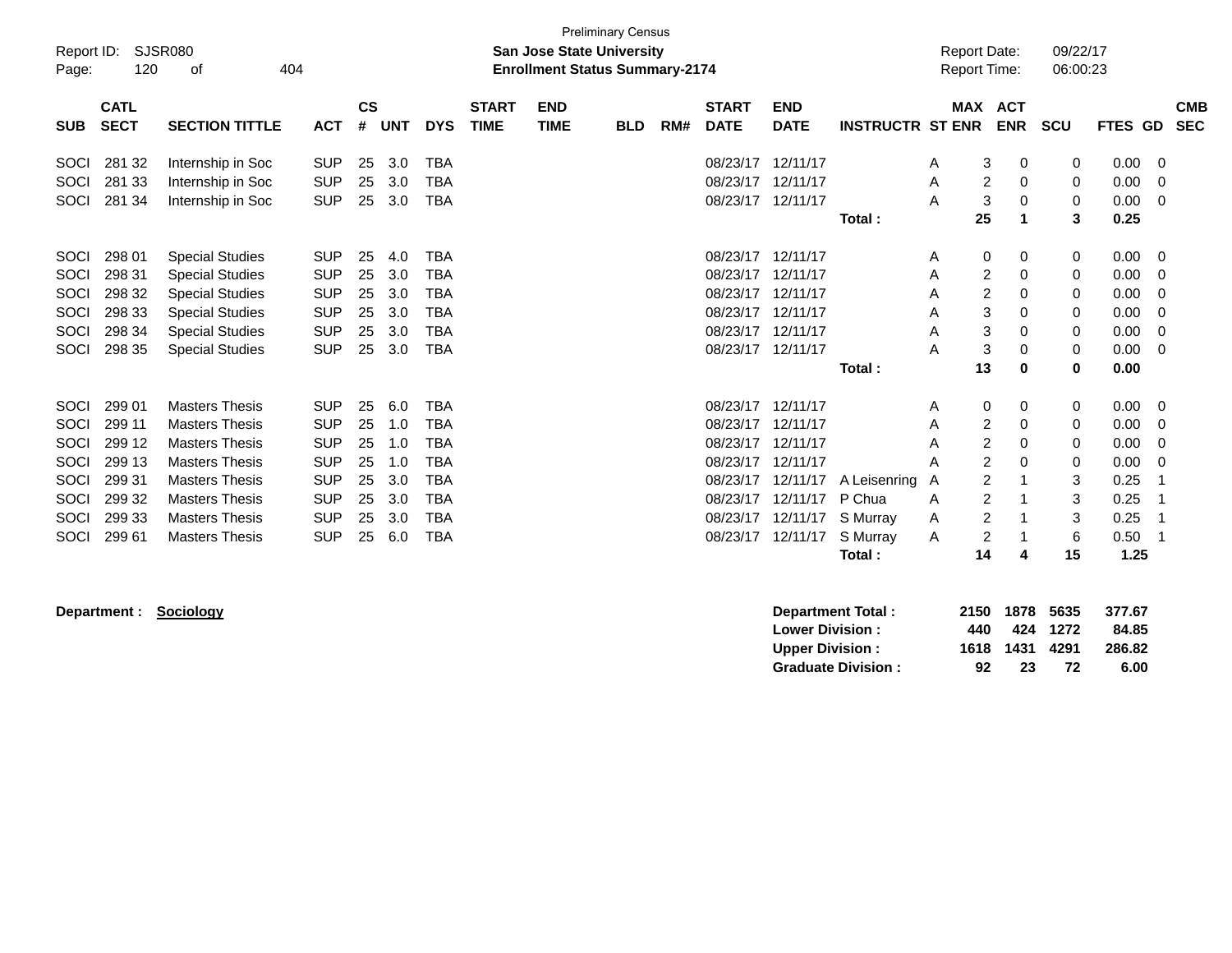| Report ID:<br>Page: |                            | 121 | SJSR080<br>404<br>οf         |            |                |     |            |                             | <b>Preliminary Census</b><br><b>San Jose State University</b><br><b>Enrollment Status Summary-2174</b> |            |     |                             |                            |                              | <b>Report Date:</b><br><b>Report Time:</b> |    |                       | 09/22/17<br>06:00:23 |                |             |                          |
|---------------------|----------------------------|-----|------------------------------|------------|----------------|-----|------------|-----------------------------|--------------------------------------------------------------------------------------------------------|------------|-----|-----------------------------|----------------------------|------------------------------|--------------------------------------------|----|-----------------------|----------------------|----------------|-------------|--------------------------|
| <b>SUB</b>          | <b>CATL</b><br><b>SECT</b> |     | <b>SECTION TITTLE</b>        | <b>ACT</b> | <b>CS</b><br># | UNT | <b>DYS</b> | <b>START</b><br><b>TIME</b> | <b>END</b><br><b>TIME</b>                                                                              | BLD        | RM# | <b>START</b><br><b>DATE</b> | <b>END</b><br><b>DATE</b>  | <b>INSTRUCTR ST ENR</b>      |                                            |    | MAX ACT<br><b>ENR</b> | <b>SCU</b>           | <b>FTES GD</b> |             | <b>CMB</b><br><b>SEC</b> |
| <b>College</b>      |                            |     | <b>Social Sciences</b>       |            |                |     |            |                             |                                                                                                        |            |     |                             |                            |                              |                                            |    |                       |                      |                |             |                          |
| Department :        |                            |     | <b>Communication Studies</b> |            |                |     |            |                             |                                                                                                        |            |     |                             |                            |                              |                                            |    |                       |                      |                |             |                          |
| COMM 1001           |                            |     | Comm and Relations           | <b>LEC</b> | 01             | 3.0 | <b>TBA</b> |                             |                                                                                                        |            |     | 08/23/17                    | 12/11/17                   |                              | Α                                          | 27 | 27                    | 81                   | 5.40           | 0           |                          |
| COMM 10 02          |                            |     | Comm and Relations           | <b>LEC</b> | 01             | 3.0 | TR         |                             | 07:30 AM 08:45 AM                                                                                      | <b>BBC</b> | 225 | 08/23/17                    | 12/11/17                   | <b>B</b> Garcia              | Α                                          | 26 | 22                    | 66                   | 4.40           | 0           |                          |
| COMM 1080           |                            |     | Comm and Relations           | <b>LEC</b> | 01             | 3.0 | <b>TBA</b> |                             |                                                                                                        |            |     |                             | 08/23/17 12/11/17          | C Perez                      | A                                          | 27 | 27                    | 81                   | 5.40           | -0          |                          |
|                     |                            |     |                              |            |                |     |            |                             |                                                                                                        |            |     |                             |                            | Total:                       |                                            | 80 | 76                    | 228                  | 15.20          |             |                          |
| COMM 2004           |                            |     | <b>Public Speaking</b>       | LEC        | 04             | 3.0 | <b>TBA</b> |                             |                                                                                                        |            |     | 08/23/17 12/11/17           |                            |                              | A                                          | 26 | 26                    | 78                   | 5.20           | - 0         |                          |
| COMM 20 05          |                            |     | <b>Public Speaking</b>       | <b>LEC</b> | 04             | 3.0 | <b>TBA</b> |                             |                                                                                                        |            |     | 08/23/17                    | 12/11/17                   |                              | Α                                          | 27 | 26                    | 78                   | 5.20           | 0           |                          |
| COMM 20 06          |                            |     | <b>Public Speaking</b>       | LEC        | 04             | 3.0 | <b>TBA</b> |                             |                                                                                                        |            |     | 08/23/17                    | 12/11/17                   |                              | Α                                          | 27 | 27                    | 81                   | 5.40           | 0           |                          |
| COMM 2007           |                            |     | <b>Public Speaking</b>       | <b>LEC</b> | 04             | 3.0 | TBA        |                             |                                                                                                        |            |     | 08/23/17                    | 12/11/17                   |                              | Α                                          | 27 | 29                    | 87                   | 5.80           | 0           |                          |
| COMM 2008           |                            |     | <b>Public Speaking</b>       | <b>LEC</b> | 04             | 3.0 | TBA        |                             |                                                                                                        |            |     | 08/23/17                    | 12/11/17                   |                              | Α                                          | 27 | 27                    | 81                   | 5.40           | 0           |                          |
| COMM 20 09          |                            |     | <b>Public Speaking</b>       | <b>LEC</b> | 04             | 3.0 | TBA        |                             |                                                                                                        |            |     | 08/23/17                    | 12/11/17                   |                              | Α                                          | 27 | 27                    | 81                   | 5.40           | 0           |                          |
| COMM 2012           |                            |     | <b>Public Speaking</b>       | <b>LEC</b> | 04             | 3.0 | м          |                             | 06:00 PM 08:45 PM                                                                                      | HGH 225    |     | 08/23/17                    | 12/11/17                   | M Mathias                    | Α                                          | 27 | 28                    | 84                   | 5.60           | 0           |                          |
| COMM 2013           |                            |     | <b>Public Speaking</b>       | <b>LEC</b> | 04             | 3.0 | <b>TBA</b> |                             |                                                                                                        |            |     | 08/23/17                    | 12/11/17                   |                              | Α                                          | 27 | 27                    | 81                   | 5.40           | 0           |                          |
| COMM 2014           |                            |     | <b>Public Speaking</b>       | <b>LEC</b> | 04             | 3.0 | TBA        |                             |                                                                                                        |            |     | 08/23/17                    | 12/11/17                   |                              | Α                                          | 27 | 28                    | 84                   | 5.60           | 0           |                          |
| COMM 20 17          |                            |     | <b>Public Speaking</b>       | <b>LEC</b> | 04             | 3.0 | MW         |                             | 07:30 AM 08:45 AM                                                                                      | <b>HGH</b> | 231 | 08/23/17                    | 12/11/17                   | K Yee                        | Α                                          | 26 | 27                    | 81                   | 5.40           | 0           |                          |
| COMM 2018           |                            |     | <b>Public Speaking</b>       | <b>LEC</b> | 04             | 3.0 | Т          |                             | 06:00 PM 08:45 PM                                                                                      | HGH        | 231 | 08/23/17                    | 12/11/17                   | K Johnson                    | Α                                          | 26 | 28                    | 84                   | 5.60           | 0           |                          |
| COMM 20 19          |                            |     | <b>Public Speaking</b>       | <b>LEC</b> | 04             | 3.0 | R          |                             | 06:00 PM 08:45 PM                                                                                      | HGH        | 229 | 08/23/17                    | 12/11/17                   | S McGaffey                   | Α                                          | 26 | 26                    | 78                   | 5.20           | 0           |                          |
| COMM 20 20          |                            |     | <b>Public Speaking</b>       | <b>LEC</b> | 04             | 3.0 | <b>TBA</b> |                             |                                                                                                        |            |     | 08/23/17                    | 12/11/17                   |                              | Α                                          | 27 | 25                    | 75                   | 5.00           | 0           |                          |
| COMM 20 21          |                            |     | <b>Public Speaking</b>       | <b>LEC</b> | 04             | 3.0 | <b>TBA</b> |                             |                                                                                                        |            |     | 08/23/17                    | 12/11/17                   |                              | Α                                          | 27 | 26                    | 78                   | 5.20           | 0           |                          |
| COMM 20 22          |                            |     | <b>Public Speaking</b>       | <b>LEC</b> | 04             | 3.0 | <b>TBA</b> |                             |                                                                                                        |            |     | 08/23/17                    | 12/11/17                   |                              | Α                                          | 27 | 28                    | 84                   | 5.60           | 0           |                          |
| COMM 20 23          |                            |     | <b>Public Speaking</b>       | <b>LEC</b> | 04             | 3.0 | <b>TBA</b> |                             |                                                                                                        |            |     | 08/23/17                    | 12/11/17                   |                              | Α                                          | 27 | 26                    | 78                   | 5.20           | 0           |                          |
| COMM 20 24          |                            |     | <b>Public Speaking</b>       | <b>LEC</b> | 04             | 3.0 | <b>TBA</b> |                             |                                                                                                        |            |     | 08/23/17                    | 12/11/17                   |                              | Α                                          | 27 | 29                    | 87                   | 5.80           | 0           |                          |
| COMM 20 25          |                            |     | <b>Public Speaking</b>       | <b>LEC</b> | 04             | 3.0 | <b>TBA</b> |                             |                                                                                                        |            |     | 08/23/17                    | 12/11/17                   |                              | Α                                          | 27 | 28                    | 84                   | 5.60           | 0           |                          |
| COMM 20 26          |                            |     | <b>Public Speaking</b>       | <b>LEC</b> | 04             | 3.0 | TBA        |                             |                                                                                                        |            |     | 08/23/17                    | 12/11/17                   |                              | Α                                          | 27 | 30                    | 90                   | 6.00           | 0           |                          |
| COMM 20 30          |                            |     | <b>Public Speaking</b>       | <b>LEC</b> | 04             | 3.0 | <b>TBA</b> |                             |                                                                                                        |            |     | 08/23/17                    | 12/11/17                   |                              | Α                                          | 25 | 25                    | 75                   | 5.00           | 0           |                          |
| COMM 20 31          |                            |     | <b>Public Speaking</b>       | <b>LEC</b> | 04             | 3.0 | <b>TBA</b> |                             |                                                                                                        |            |     | 08/23/17                    | 12/11/17                   |                              | Α                                          | 25 | 25                    | 75                   | 5.00           | 0           |                          |
| COMM 20 32          |                            |     | <b>Public Speaking</b>       | <b>LEC</b> | 04             | 3.0 | MW         |                             | 12:00 PM 01:15 PM                                                                                      | CL         | 318 | 08/23/17                    | 12/11/17                   | D Mejia Sali                 | Α                                          | 25 | 24                    | 72                   | 4.80           | 0           |                          |
| COMM 20 36          |                            |     | <b>Public Speaking</b>       | <b>LEC</b> |                | 3.0 |            |                             |                                                                                                        |            |     |                             |                            |                              | х                                          | 0  | 0                     | 0                    | 0.00           | 0           |                          |
| COMM 20 37          |                            |     | <b>Public Speaking</b>       | LEC        | 04             | 3.0 | TBA        |                             |                                                                                                        |            |     | 08/23/17 12/11/17           |                            |                              | Α                                          | 27 | 26                    | 78                   | 5.20           | 0           |                          |
| COMM 20 39          |                            |     | <b>Public Speaking</b>       | <b>LEC</b> | 04             | 3.0 | <b>TBA</b> |                             |                                                                                                        |            |     | 08/23/17 12/11/17           |                            |                              | Α                                          | 27 | 27                    | 81                   | 5.40           | 0           |                          |
| COMM 20 40          |                            |     | <b>Public Speaking</b>       | <b>LEC</b> | 04             | 3.0 | M          |                             | 06:00 PM 08:45 PM                                                                                      | HGH 223    |     |                             |                            | 08/23/17 12/11/17 E McMurray | A                                          | 27 | 27                    | 81                   | 5.40           | 0           |                          |
| COMM 20 41          |                            |     | <b>Public Speaking</b>       | <b>LEC</b> | 04             | 3.0 | W          |                             | 06:00 PM 08:45 PM                                                                                      | HGH 223    |     |                             |                            | 08/23/17 12/11/17 E McMurray | Α                                          | 27 | 26                    | 78                   | 5.20           | 0           |                          |
| COMM 20 42          |                            |     | <b>Public Speaking</b>       | <b>LEC</b> | 04             | 3.0 | MW         |                             | 01:30 PM 02:45 PM                                                                                      | DMH 357    |     |                             | 08/23/17 12/11/17 A Buxi   |                              | Α                                          | 27 | 27                    | 81                   | 5.40           | 0           |                          |
| COMM 20 43          |                            |     | <b>Public Speaking</b>       | <b>LEC</b> | 04             | 3.0 | <b>MW</b>  |                             | 12:00 PM 01:15 PM                                                                                      | DMH 357    |     |                             | 08/23/17 12/11/17 A Buxi   |                              | Α                                          | 27 | 27                    | 81                   | 5.40           | 0           |                          |
| COMM 20 44          |                            |     | <b>Public Speaking</b>       | <b>LEC</b> | 04             | 3.0 | TR         |                             | 12:00 PM 01:15 PM                                                                                      | HGH 223    |     |                             | 08/23/17 12/11/17 S Laczko |                              | Α                                          | 27 | 26                    | 78                   | 5.20           | 0           |                          |
| COMM 20 45          |                            |     | <b>Public Speaking</b>       | <b>LEC</b> | 04             | 3.0 | TBA        |                             |                                                                                                        |            |     | 08/23/17 12/11/17           |                            |                              | Α                                          | 26 | 26                    | 78                   | 5.20           | - 0         |                          |
| COMM 20 46          |                            |     | <b>Public Speaking</b>       | LEC        | 04             | 3.0 | МW         |                             | 09:00 AM 10:15 AM                                                                                      | BBC        | 126 |                             | 08/23/17 12/11/17 K Ward   |                              | A                                          | 27 | 27                    | 81                   | 5.40           | $\mathbf 0$ |                          |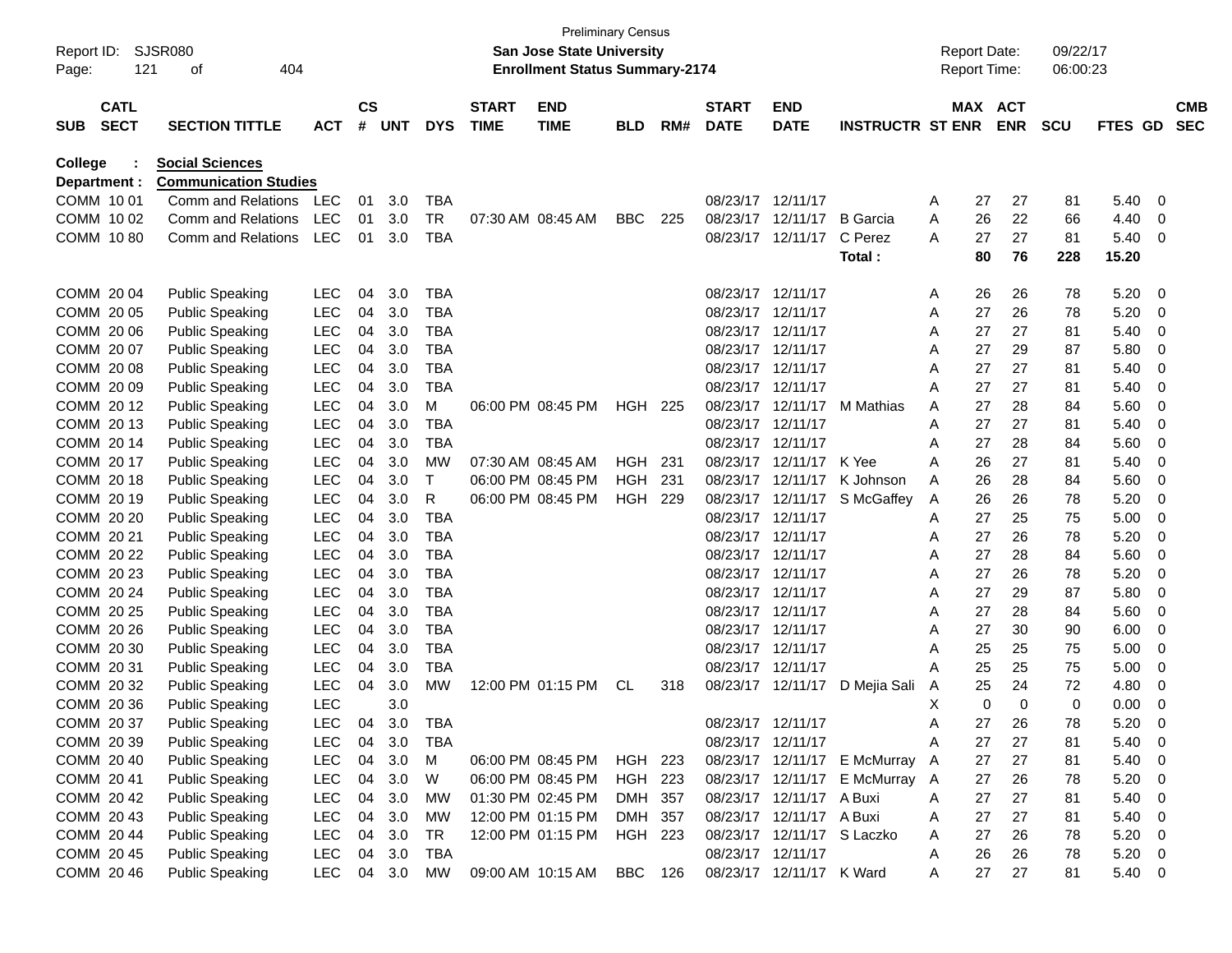| Report ID:<br>122<br>Page:               | <b>SJSR080</b><br>404<br>οf |            |                    |            |            |                             | <b>Preliminary Census</b><br><b>San Jose State University</b><br><b>Enrollment Status Summary-2174</b> |                |     |                             |                           |                             | <b>Report Date:</b><br>Report Time: |                       | 09/22/17<br>06:00:23 |             |                          |
|------------------------------------------|-----------------------------|------------|--------------------|------------|------------|-----------------------------|--------------------------------------------------------------------------------------------------------|----------------|-----|-----------------------------|---------------------------|-----------------------------|-------------------------------------|-----------------------|----------------------|-------------|--------------------------|
| <b>CATL</b><br><b>SECT</b><br><b>SUB</b> | <b>SECTION TITTLE</b>       | <b>ACT</b> | $\mathsf{cs}$<br># | <b>UNT</b> | <b>DYS</b> | <b>START</b><br><b>TIME</b> | <b>END</b><br><b>TIME</b>                                                                              | <b>BLD</b>     | RM# | <b>START</b><br><b>DATE</b> | <b>END</b><br><b>DATE</b> | <b>INSTRUCTR ST ENR</b>     |                                     | MAX ACT<br><b>ENR</b> | <b>SCU</b>           | FTES GD     | <b>CMB</b><br><b>SEC</b> |
| COMM 20 47                               | <b>Public Speaking</b>      | <b>LEC</b> | 04                 | 3.0        | МW         |                             | 01:30 PM 02:45 PM                                                                                      | <b>DMH</b>     | 358 |                             | 08/23/17 12/11/17         | R Chelise                   | 27<br>A                             | 25                    | 75                   | 5.00        | 0                        |
| COMM 20 48                               | <b>Public Speaking</b>      | <b>LEC</b> | 04                 | 3.0        | МW         |                             | 01:30 PM 02:45 PM                                                                                      | <b>ENG</b>     | 301 | 08/23/17                    | 12/11/17                  | A Mathews                   | 27<br>A                             | 24                    | 72                   | 4.80        | 0                        |
| COMM 20 49                               | <b>Public Speaking</b>      | <b>LEC</b> | 04                 | 3.0        | МW         |                             | 03:00 PM 04:15 PM                                                                                      | <b>ENG</b>     | 327 | 08/23/17                    | 12/11/17                  | A Mathews                   | 27<br>A                             | 26                    | 78                   | 5.20        | 0                        |
| COMM 20 50                               | <b>Public Speaking</b>      | <b>LEC</b> | 04                 | 3.0        | МW         |                             | 03:00 PM 04:15 PM                                                                                      | <b>ENG</b>     | 401 |                             | 08/23/17 12/11/17         | J Capurso                   | 27<br>A                             | 26                    | 78                   | 5.20        | 0                        |
| COMM 20 51                               | <b>Public Speaking</b>      | <b>LEC</b> | 04                 | 3.0        | МW         |                             | 04:30 PM 05:45 PM                                                                                      | CL.            | 218 |                             | 08/23/17 12/11/17         | M Mathias                   | 27<br>A                             | 27                    | 81                   | 5.40        | 0                        |
| COMM 20 52                               | <b>Public Speaking</b>      | <b>LEC</b> | 04                 | 3.0        | МW         |                             | 04:30 PM 05:45 PM                                                                                      | <b>DMH</b>     | 162 |                             | 08/23/17 12/11/17         | L Rogers                    | 27<br>A                             | 27                    | 81                   | 5.40        | 0                        |
| COMM 20 53                               | <b>Public Speaking</b>      | <b>LEC</b> | 04                 | 3.0        | МW         |                             | 06:00 PM 07:15 PM                                                                                      | <b>BBC</b>     | 121 |                             | 08/23/17 12/11/17         | M Dalton                    | 27<br>A                             | 28                    | 84                   | 5.60        | 0                        |
| COMM 20 54                               | <b>Public Speaking</b>      | <b>LEC</b> | 04                 | 3.0        | TR         |                             | 07:30 AM 08:45 AM                                                                                      | CL.            | 243 |                             | 08/23/17 12/11/17         | S Sequeira                  | 27<br>A                             | 24                    | 72                   | 4.80        | 0                        |
| COMM 20 55                               | <b>Public Speaking</b>      | <b>LEC</b> | 04                 | 3.0        | F          |                             | 10:00 AM 12:45 PM                                                                                      | <b>BBC</b>     | 221 |                             | 08/23/17 12/11/17         | L Mercer                    | 27<br>A                             | 26                    | 78                   | 5.20        | 0                        |
| COMM 20 56                               | <b>Public Speaking</b>      | <b>LEC</b> | 04                 | 3.0        | R          |                             | 06:00 PM 08:45 PM                                                                                      | CL             | 216 |                             | 08/23/17 12/11/17         | K Johnson                   | 27<br>A                             | 24                    | 72                   | 4.80        | 0                        |
| COMM 20 60                               | <b>Public Speaking</b>      | <b>LEC</b> | 04                 | 3.0        | МW         |                             | 01:30 PM 02:45 PM                                                                                      | HGH            | 225 |                             | 08/23/17 12/11/17         | P Daley- Har A              | 27                                  | 26                    | 78                   | 5.20        | 0                        |
| COMM 2061                                | <b>Public Speaking</b>      | <b>LEC</b> | 04                 | 3.0        | МW         |                             | 03:00 PM 04:15 PM                                                                                      | HGH            | 219 |                             | 08/23/17 12/11/17         | M Dalton                    | 26<br>A                             | 26                    | 78                   | 5.20        | 0                        |
| COMM 2062                                | <b>Public Speaking</b>      | <b>LEC</b> | 04                 | 3.0        | МW         |                             | 04:30 PM 05:45 PM                                                                                      | <b>HGH</b>     | 219 |                             | 08/23/17 12/11/17         | M Dalton                    | 26<br>A                             | 26                    | 78                   | 5.20        | 0                        |
| COMM 2063                                | <b>Public Speaking</b>      | <b>LEC</b> | 04                 | 3.0        | F          |                             | 09:30 AM 12:15 PM                                                                                      | HGH            | 223 |                             | 08/23/17 12/11/17         | M McKnight                  | 27<br>A                             | 22                    | 66                   | 4.40        | 0                        |
| COMM 2064                                | <b>Public Speaking</b>      | <b>LEC</b> | 04                 | 3.0        | МW         | 07:30 AM 08:45 AM           |                                                                                                        | <b>HGH</b>     | 225 |                             | 08/23/17 12/11/17         | Z Hasan                     | 27<br>A                             | 24                    | 72                   | 4.80        | 0                        |
| COMM 20 65                               | <b>Public Speaking</b>      | <b>LEC</b> | 04                 | 3.0        | т          |                             | 06:00 PM 08:45 PM                                                                                      | <b>HGH</b>     | 225 |                             | 08/23/17 12/11/17         | F Gidney                    | 27<br>A                             | 26                    | 78                   | 5.20        | 0                        |
| COMM 20 66                               | <b>Public Speaking</b>      | <b>LEC</b> | 04                 | 3.0        | R          |                             | 06:00 PM 08:45 PM                                                                                      | HGH            | 225 |                             | 08/23/17 12/11/17         | K Sooter                    | 27<br>A                             | 25                    | 75                   | 5.00        | 0                        |
| COMM 20 67                               | <b>Public Speaking</b>      | <b>LEC</b> | 04                 | 3.0        | МW         |                             | 01:30 PM 02:45 PM                                                                                      | <b>BBC</b>     | 223 |                             | 08/23/17 12/11/17         | K Piet                      | 27<br>A                             | 26                    | 78                   | 5.20        | 0                        |
| COMM 2068                                | <b>Public Speaking</b>      | <b>LEC</b> | 04                 | 3.0        | МW         |                             | 03:00 PM 04:15 PM                                                                                      | <b>BBC</b>     | 223 |                             | 08/23/17 12/11/17         | L Zamora                    | 27<br>A                             | 25                    | 75                   | 5.00        | 0                        |
| COMM 2069                                | <b>Public Speaking</b>      | <b>LEC</b> | 04                 | 3.0        | МW         |                             | 04:30 PM 05:45 PM                                                                                      | <b>BBC</b>     | 223 |                             | 08/23/17 12/11/17         | L Zamora                    | 27<br>A                             | 26                    | 78                   | 5.20        | 0                        |
| COMM 2070                                | <b>Public Speaking</b>      | <b>LEC</b> | 04                 | 3.0        | TR.        |                             | 07:30 AM 08:45 AM                                                                                      | <b>CL</b>      | 318 | 08/23/17                    | 12/11/17                  | S Laczko                    | 25<br>A                             | 24                    | 72                   | 4.80        | 0                        |
| COMM 2071                                | <b>Public Speaking</b>      | <b>LEC</b> | 04                 | 3.0        | <b>TR</b>  |                             | 09:00 AM 10:15 AM                                                                                      | HGH            | 229 |                             | 08/23/17 12/11/17         | R Cnudde                    | 27<br>A                             | 25                    | 75                   | 5.00        | 0                        |
| COMM 2072                                | <b>Public Speaking</b>      | <b>LEC</b> | 04                 | 3.0        | <b>TR</b>  |                             | 04:30 PM 05:45 PM                                                                                      | HGH            | 229 |                             | 08/23/17 12/11/17         | S McGaffey                  | 27<br>A                             | 26                    | 78                   | 5.20        | 0                        |
| COMM 2073                                | <b>Public Speaking</b>      | <b>LEC</b> | 04                 | 3.0        | МW         |                             | 10:30 AM 11:45 AM                                                                                      | HGH            | 219 |                             | 08/23/17 12/11/17         | <b>B</b> Puckett            | 26<br>A                             | 25                    | 75                   | 5.00        | 0                        |
|                                          |                             |            |                    |            |            |                             |                                                                                                        |                |     |                             |                           | Total :                     | 1469                                | 1440                  | 4320                 | 288.00      |                          |
| COMM 20N 01                              | Pub Sp Nonn Spks            | <b>SEM</b> | 04                 | 3.0        | F          |                             | 09:30 AM 12:15 PM                                                                                      | HGH            | 225 | 08/23/17                    | 12/11/17                  | X Tan                       | 25<br>A                             | 23                    | 69                   | 4.60        | 0                        |
| COMM 20N 02                              | Pub Sp Nonn Spks            | <b>SEM</b> | 04                 | 3.0        | F          |                             | 10:00 AM 12:45 PM                                                                                      | HGH            | 124 | 08/23/17                    | 12/11/17                  | M Simoes MorA               | 26                                  | 22                    | 66                   | 4.40        | 0                        |
| COMM 20N 60                              | Pub Sp Nonn Spks            | <b>SEM</b> | 04                 | 3.0        | TR         |                             | 01:30 PM 02:45 PM                                                                                      | CL.            | 318 | 08/23/17                    | 12/11/17                  | T Woodfin                   | 25<br>Α                             | 25                    | 75                   | 5.00        | 0                        |
| COMM 20N 61                              | Pub Sp Nonn Spks            | <b>SEM</b> | 04                 | 3.0        | TR         |                             | 07:30 AM 08:45 AM                                                                                      | HGH            | 124 |                             | 08/23/17 12/11/17         | M Simoes MonA               | 26                                  | 23                    | 69                   | 4.60        | 0                        |
|                                          |                             |            |                    |            |            |                             |                                                                                                        |                |     |                             |                           | Total:                      | 102                                 | 93                    | 279                  | 18.60       |                          |
| COMM 21 01                               | Performing Culture a        | <b>LEC</b> |                    | 04 3.0     | МW         |                             | 12:00 PM 01:15 PM                                                                                      | HGH 231        |     |                             | 08/23/17 12/11/17         | M Simoes MonA               |                                     | 26<br>20              | 60                   | 4.00 0      |                          |
| COMM 21 02                               | Performing Culture a        | LEC        |                    | 04 3.0     | TR         |                             | 10:30 AM 11:45 AM                                                                                      | <b>HGH 231</b> |     |                             | 08/23/17 12/11/17         | S McGaffey A                |                                     | 26<br>23              | 69                   | 4.60        | $\overline{0}$           |
|                                          |                             |            |                    |            |            |                             |                                                                                                        |                |     |                             |                           | Total:                      |                                     | 52<br>43              | 129                  | 8.60        |                          |
| COMM 40 01                               | Argmnt/Advocacy             | SEM        | 04                 | 3.0        | <b>TR</b>  |                             | 10:30 AM 11:45 AM                                                                                      | HGH 219        |     |                             | 08/23/17 12/11/17         | M McKnight A                |                                     | 26<br>26              | 78                   | 5.20        | $\overline{0}$           |
| COMM 40 02                               | Argmnt/Advocacy             | SEM        | 04                 | 3.0        | MW         |                             | 12:00 PM 01:15 PM                                                                                      | HGH 223        |     |                             | 08/23/17 12/11/17         | E Harris                    | 27<br>A                             | 28                    | 84                   | $5.60$ 0    |                          |
| COMM 40 03                               | Argmnt/Advocacy             | SEM        |                    | 04 3.0 TR  |            |                             | 07:30 AM 08:45 AM                                                                                      | HGH 223        |     |                             |                           | 08/23/17 12/11/17 M Sunseri | A                                   | 27<br>26              | 78                   | $5.20 \t 0$ |                          |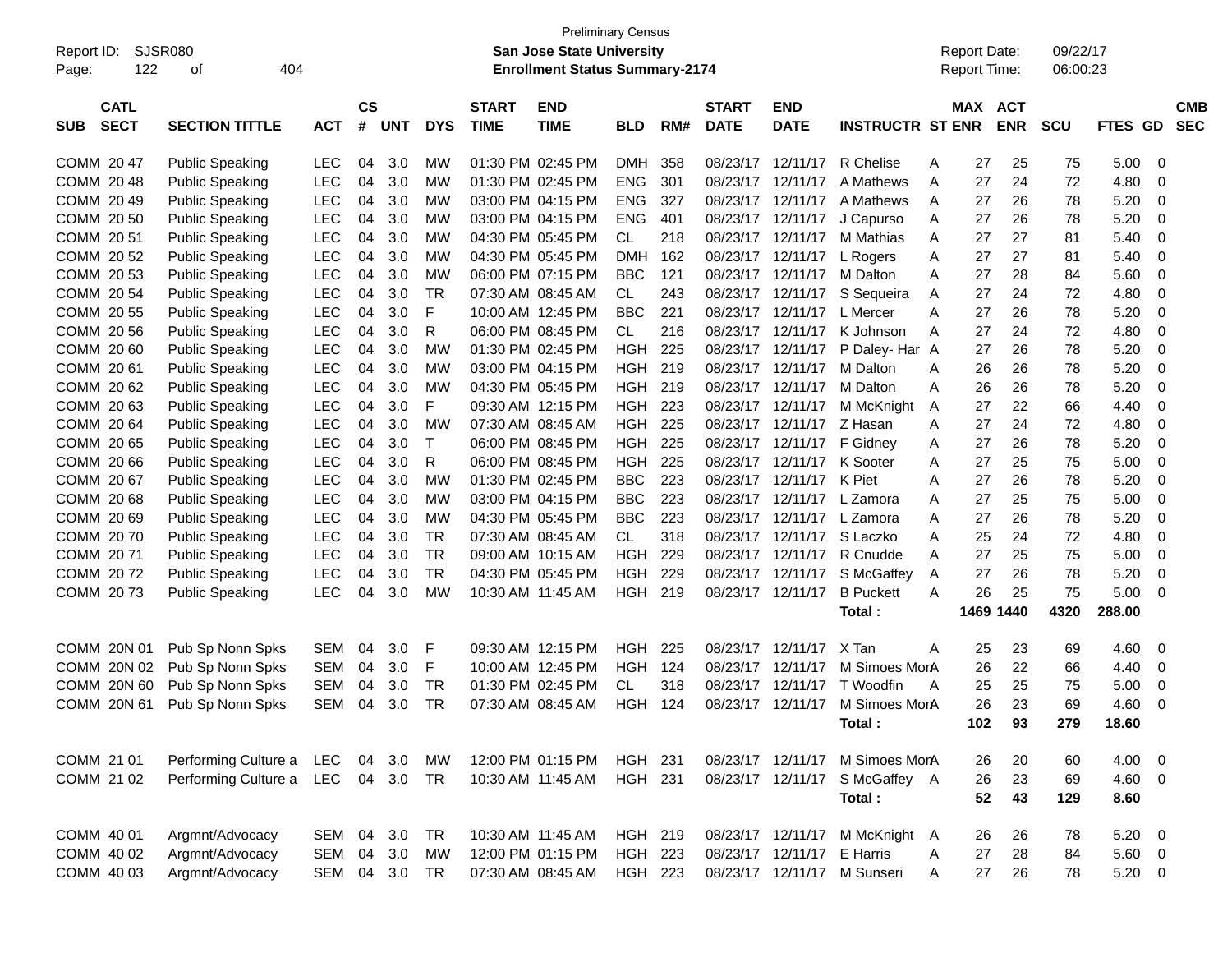| <b>Preliminary Census</b><br><b>SJSR080</b><br>San Jose State University<br><b>Report Date:</b><br>09/22/17 |                                           |            |               |                |            |              |                                       |            |     |              |                          |                              |                     |                     |            |             |             |                         |            |
|-------------------------------------------------------------------------------------------------------------|-------------------------------------------|------------|---------------|----------------|------------|--------------|---------------------------------------|------------|-----|--------------|--------------------------|------------------------------|---------------------|---------------------|------------|-------------|-------------|-------------------------|------------|
| Report ID:                                                                                                  |                                           |            |               |                |            |              |                                       |            |     |              |                          |                              |                     |                     |            |             |             |                         |            |
| 123<br>Page:                                                                                                | 404<br>of                                 |            |               |                |            |              | <b>Enrollment Status Summary-2174</b> |            |     |              |                          |                              |                     | <b>Report Time:</b> |            | 06:00:23    |             |                         |            |
| <b>CATL</b>                                                                                                 |                                           |            | $\mathsf{cs}$ |                |            | <b>START</b> | <b>END</b>                            |            |     | <b>START</b> | <b>END</b>               |                              |                     | MAX ACT             |            |             |             |                         | <b>CMB</b> |
| <b>SECT</b><br><b>SUB</b>                                                                                   | <b>SECTION TITTLE</b>                     | <b>ACT</b> | #             | <b>UNT</b>     | <b>DYS</b> | <b>TIME</b>  | <b>TIME</b>                           | <b>BLD</b> | RM# | <b>DATE</b>  | <b>DATE</b>              | <b>INSTRUCTR ST ENR</b>      |                     |                     | <b>ENR</b> | <b>SCU</b>  | FTES GD     |                         | <b>SEC</b> |
| COMM 40 04                                                                                                  | Argmnt/Advocacy                           | <b>SEM</b> | 04            | 3.0            | <b>TR</b>  |              | 01:30 PM 02:45 PM                     | <b>HGH</b> | 231 | 08/23/17     | 12/11/17                 | K Johnson                    | A                   | 26                  | 23         | 69          | 4.60        | - 0                     |            |
| COMM 40 05                                                                                                  | Argmnt/Advocacy                           | <b>SEM</b> | 04            | 3.0            | <b>TR</b>  |              | 10:30 AM 11:45 AM                     | <b>BBC</b> | 223 | 08/23/17     | 12/11/17                 | J Hawker                     | A                   | 27                  | 25         | 75          | 5.00        | 0                       |            |
| COMM 40 06                                                                                                  | Argmnt/Advocacy                           | <b>SEM</b> | 04            | 3.0            | <b>TR</b>  |              | 12:00 PM 01:15 PM                     | <b>BBC</b> | 223 | 08/23/17     | 12/11/17                 | J Hawker                     | A                   | 27                  | 26         | 78          | 5.20        | 0                       |            |
| COMM 40 07                                                                                                  | Argmnt/Advocacy                           | <b>SEM</b> | 04            | 3.0            | <b>TR</b>  |              | 01:30 PM 02:45 PM                     | <b>BBC</b> | 223 | 08/23/17     | 12/11/17                 | J Hawker                     | A                   | 27                  | 26         | 78          | 5.20        | 0                       |            |
| COMM 40 08                                                                                                  | Argmnt/Advocacy                           | <b>SEM</b> | 04            | 3.0            | <b>MW</b>  |              | 09:00 AM 10:15 AM                     | CL         | 318 | 08/23/17     | 12/11/17                 | S Sequeira                   | Α                   | 25                  | 22         | 66          | 4.40        | 0                       |            |
| COMM 40 09                                                                                                  | Argmnt/Advocacy                           | <b>SEM</b> | 04            | 3.0            | <b>MW</b>  |              | 10:30 AM 11:45 AM                     | <b>CL</b>  | 318 | 08/23/17     | 12/11/17                 | S Sequeira                   | Α                   | 25                  | 24         | 72          | 4.80        | 0                       |            |
| COMM 40 10                                                                                                  | Argmnt/Advocacy                           | <b>SEM</b> | 04            | 3.0            | F          |              | 10:00 AM 12:45 PM                     | <b>HGH</b> | 120 | 08/23/17     | 12/11/17                 | F Gidney                     | Α                   | 27                  | 25         | 75          | 5.00        | 0                       |            |
| COMM 40 11                                                                                                  | Argmnt/Advocacy                           | <b>SEM</b> | 04            | 3.0            | <b>MW</b>  |              | 07:30 AM 08:45 AM                     | CL         | 243 | 08/23/17     | 12/11/17                 | K Momary                     | Α                   | 27                  | 24         | 72          | 4.80        | 0                       |            |
| COMM 40 12                                                                                                  | Argmnt/Advocacy                           | <b>SEM</b> | 04            | 3.0            | <b>MW</b>  |              | 01:30 PM 02:45 PM                     | <b>ENG</b> | 401 | 08/23/17     | 12/11/17                 | J Capurso                    | A                   | 27                  | 27         | 81          | 5.40        | - 0                     |            |
|                                                                                                             |                                           |            |               |                |            |              |                                       |            |     |              |                          | Total:                       |                     | 318                 | 302        | 906         | 60.40       |                         |            |
|                                                                                                             |                                           |            |               |                |            |              |                                       |            |     |              |                          |                              |                     |                     |            |             |             |                         |            |
| COMM 41 01                                                                                                  | Crit Dec Making                           | <b>SEM</b> | 04            | 3.0            | <b>TBA</b> |              |                                       |            |     | 08/23/17     | 12/11/17                 |                              | Α                   | 27                  | 27         | 81          | 5.40        | - 0                     |            |
| COMM 41 02                                                                                                  | Crit Dec Making                           | <b>SEM</b> | 04            | 3.0            | <b>TBA</b> |              |                                       |            |     | 08/23/17     | 12/11/17                 |                              | A                   | 27                  | 27         | 81          | 5.40        | 0                       |            |
| COMM 41 03                                                                                                  | Crit Dec Making                           | <b>SEM</b> | 04            | 3.0            | <b>TR</b>  |              | 03:00 PM 04:15 PM                     | CL         | 318 | 08/23/17     | 12/11/17                 | T Woodfin                    | A                   | 25                  | 25         | 75          | 5.00        | 0                       |            |
| COMM 41 04                                                                                                  | Crit Dec Making                           | <b>SEM</b> | 04            | 3.0            | <b>TR</b>  |              | 04:30 PM 05:45 PM                     | <b>CL</b>  | 318 | 08/23/17     | 12/11/17                 | T Woodfin                    | A                   | 25                  | 25         | 75          | 5.00        | 0                       |            |
| COMM 41 05                                                                                                  | Crit Dec Making                           | <b>SEM</b> | 04            | 3.0            | <b>TBA</b> |              |                                       |            |     | 08/23/17     | 12/11/17                 |                              | A                   | 27                  | 23         | 69          | 4.60        | 0                       |            |
| COMM 41 06                                                                                                  | Crit Dec Making                           | <b>SEM</b> | 04            | 3.0            | <b>TBA</b> |              |                                       |            |     | 08/23/17     | 12/11/17                 |                              | A                   | 27                  | 24         | 72          | 4.80        | 0                       |            |
| COMM 41 80                                                                                                  | Crit Dec Making                           | <b>SEM</b> | 04            | 3.0            | <b>TBA</b> |              |                                       |            |     | 08/23/17     | 12/11/17                 | K Werking                    | A                   | 27                  | 27         | 81          | 5.40        | 0                       |            |
| COMM 41 81                                                                                                  | Crit Dec Making                           | <b>SEM</b> | 04            | 3.0            | <b>TBA</b> |              |                                       |            |     |              | 08/23/17 12/11/17        | D Pozzi                      | Α                   | 27                  | 26         | 78          | 5.20        | - 0                     |            |
| COMM 4182                                                                                                   | Crit Dec Making                           | <b>SEM</b> |               | 3.0            |            |              |                                       |            |     |              |                          |                              | X                   | $\Omega$            | $\Omega$   | $\mathbf 0$ | 0.00        | $\overline{0}$          |            |
|                                                                                                             |                                           |            |               |                |            |              |                                       |            |     |              |                          | Total:                       |                     | 212                 | 204        | 612         | 40.80       |                         |            |
| COMM 45 80                                                                                                  | <b>Media and Culture</b>                  | <b>LEC</b> | 04            | 3.0            | <b>TBA</b> |              |                                       |            |     | 08/23/17     | 12/11/17                 | G Firenzi                    | A                   | 27                  | 27         | 81          | 5.40        | 0                       |            |
| COMM 45 81                                                                                                  | Media and Culture                         | <b>LEC</b> | 04            | 3.0            | <b>TBA</b> |              |                                       |            |     |              | 08/23/17 12/11/17        | <b>G</b> Firenzi             | A                   | 27                  | 25         | 75          | 5.00        | $\overline{\mathbf{0}}$ |            |
|                                                                                                             |                                           |            |               |                |            |              |                                       |            |     |              |                          | Total:                       |                     | 54                  | 52         | 156         | 10.40       |                         |            |
| COMM 74Q 01                                                                                                 | <b>Fund Intrcult Comm</b>                 | <b>SEM</b> | 05            | 3.0            | МW         |              | 04:30 PM 05:45 PM                     | <b>HGH</b> | 225 | 08/23/17     | 12/11/17                 | A Mathews                    | Α                   | 21                  | 18         | 54          | 3.60        | 0                       |            |
| COMM 74Q 02                                                                                                 | Fund Intrcult Comm                        | <b>SEM</b> | 05            | 3.0            | <b>TR</b>  |              | 03:00 PM 04:15 PM                     | <b>DMH</b> | 164 | 08/23/17     | 12/11/17                 | X Tan                        | A                   | 21                  | 22         | 66          | 4.40        | 0                       |            |
|                                                                                                             |                                           |            |               |                |            |              |                                       |            |     |              |                          | Total:                       |                     | 42                  | 40         | 120         | 8.00        |                         |            |
|                                                                                                             | COMM 80 01 Communication WorkshACT 12 1.0 |            |               |                | TBA        |              |                                       |            |     |              |                          | 08/23/17 12/11/17 R Cnudde   | $\overline{a}$<br>A | 45                  | 45         | 45          | $3.00 \t 0$ |                         |            |
| COMM 80 02                                                                                                  | <b>Communication WorkshACT</b>            |            |               | $12 \quad 1.0$ | <b>TBA</b> |              |                                       |            |     |              |                          | 08/23/17 12/11/17 R Cnudde   | A                   | 45                  | 45         | 45          | 3.00        | - 0                     |            |
| COMM 80 03                                                                                                  | <b>Communication WorkshACT</b>            |            |               | 12 1.0         | TBA        |              |                                       |            |     |              | 08/23/17 12/11/17 M Peck |                              | Α                   | 45                  | 45         | 45          | 3.00        | - 0                     |            |
| COMM 80 04                                                                                                  | <b>Communication WorkshACT</b>            |            |               | 12 1.0         | TBA        |              |                                       |            |     |              | 08/23/17 12/11/17 M Peck |                              | Α                   | 45                  | 45         | 45          | 3.00        | - 0                     |            |
| COMM 80 05                                                                                                  | <b>Communication WorkshACT</b>            |            |               | $12 \quad 1.0$ | TBA        |              |                                       |            |     |              |                          | 08/23/17 12/11/17 S McGaffey | A                   | 45                  | 44         | 44          | 2.93        | - 0                     |            |
| COMM 80 06                                                                                                  | <b>Communication WorkshACT</b>            |            |               | 12 1.0         | TBA        |              |                                       |            |     |              |                          | 08/23/17 12/11/17 S McGaffey | A                   | 45                  | 39         | 39          | 2.62        | - 1                     |            |
| COMM 80 07                                                                                                  | <b>Communication WorkshACT</b>            |            |               | 1.0            |            |              |                                       |            |     |              |                          |                              | X                   | 0                   | 0          | 0           | 0.00        | $\overline{\mathbf{0}}$ |            |
|                                                                                                             |                                           |            |               |                |            |              |                                       |            |     |              |                          | Total:                       |                     | 270                 | 263        | 263         | 17.55       |                         |            |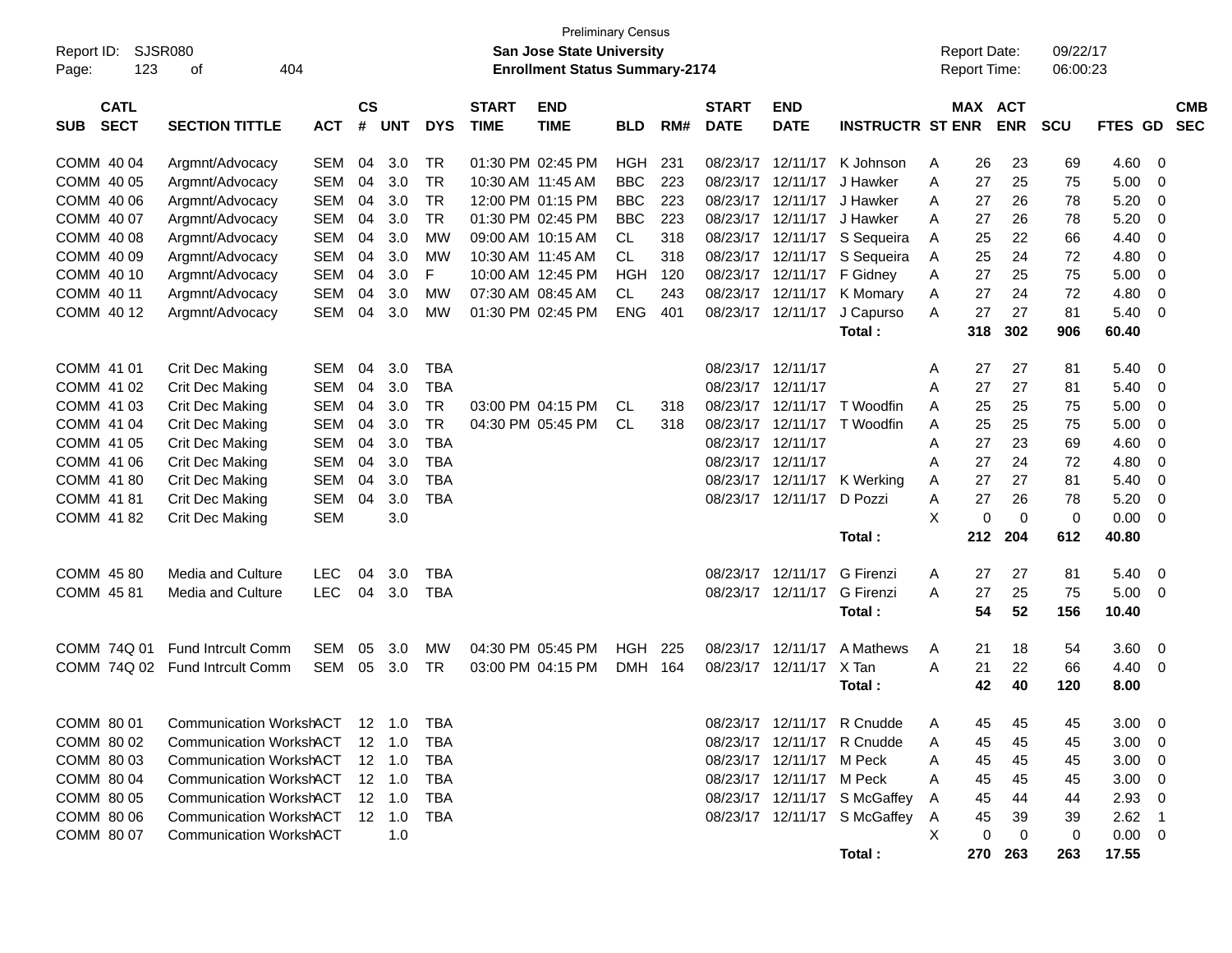| <b>SJSR080</b><br>Report ID:<br>124<br>оf<br>Page:                                                                               | 404                                                  |                      |                          |                                                      |                             | <b>Preliminary Census</b><br><b>San Jose State University</b><br><b>Enrollment Status Summary-2174</b> |                                |                   |                                                                                  |                                           |                                                          | <b>Report Date:</b><br><b>Report Time:</b> |                          | 09/22/17<br>06:00:23 |                              |                                                                                |
|----------------------------------------------------------------------------------------------------------------------------------|------------------------------------------------------|----------------------|--------------------------|------------------------------------------------------|-----------------------------|--------------------------------------------------------------------------------------------------------|--------------------------------|-------------------|----------------------------------------------------------------------------------|-------------------------------------------|----------------------------------------------------------|--------------------------------------------|--------------------------|----------------------|------------------------------|--------------------------------------------------------------------------------|
| <b>CATL</b><br><b>SECT</b><br><b>SECTION TITTLE</b><br><b>SUB</b>                                                                | <b>ACT</b>                                           | $\mathsf{cs}$<br>#   | <b>UNT</b>               | <b>DYS</b>                                           | <b>START</b><br><b>TIME</b> | <b>END</b><br><b>TIME</b>                                                                              | <b>BLD</b>                     | RM#               | <b>START</b><br><b>DATE</b>                                                      | <b>END</b><br><b>DATE</b>                 | <b>INSTRUCTR ST ENR</b>                                  | <b>MAX</b>                                 | <b>ACT</b><br><b>ENR</b> | <b>SCU</b>           | FTES GD                      | <b>CMB</b><br><b>SEC</b>                                                       |
| COMM 91A01<br>Foren Act Debate                                                                                                   | <b>SUP</b>                                           | 36                   | 1.0                      | TBA                                                  |                             |                                                                                                        |                                |                   | 08/23/17                                                                         | 12/11/17                                  | T Lim<br><b>Total :</b>                                  | 45<br>A<br>45                              | 23<br>23                 | 23<br>23             | 1.53<br>1.53                 | - 0                                                                            |
| COMM 91J 01<br>Judge Training<br>COMM 91J 02<br>Judge Training                                                                   | ACT<br><b>ACT</b>                                    | 12                   | 1.0<br>12 1.0            | TBA<br><b>TBA</b>                                    |                             |                                                                                                        |                                |                   | 08/23/17                                                                         | 12/11/17<br>08/23/17 12/11/17             | S Laczko<br>S Laczko<br><b>Total :</b>                   | 45<br>A<br>45<br>A<br>90                   | 45<br>37<br>82           | 45<br>37<br>82       | 3.00<br>2.47<br>5.47         | - 0<br>- 0                                                                     |
| COMM 100W 01 Writing Workshop<br>COMM 100W 02 Writing Workshop<br>COMM 100W 03 Writing Workshop                                  | <b>SEM</b><br><b>SEM</b><br><b>SEM</b>               | 04<br>04<br>04       | 3.0<br>3.0<br>3.0        | TBA<br><b>TBA</b><br><b>TBA</b>                      |                             |                                                                                                        |                                |                   | 08/23/17 12/11/17<br>08/23/17 12/11/17<br>08/23/17 12/11/17                      |                                           |                                                          | 25<br>A<br>25<br>Α<br>25<br>A              | 26<br>26<br>25           | 78<br>78<br>75       | 5.20<br>5.20<br>5.00         | - 0<br>- 0<br>- 0                                                              |
| COMM 100W 04 Writing Workshop<br>COMM 100W 05 Writing Workshop<br>COMM 100W 06 Writing Workshop<br>COMM 100W 07 Writing Workshop | <b>SEM</b><br><b>SEM</b><br><b>SEM</b><br><b>SEM</b> | 04<br>04<br>04<br>04 | 3.0<br>3.0<br>3.0<br>3.0 | <b>TBA</b><br><b>TBA</b><br><b>TBA</b><br><b>TBA</b> |                             |                                                                                                        |                                |                   | 08/23/17 12/11/17<br>08/23/17 12/11/17<br>08/23/17 12/11/17<br>08/23/17 12/11/17 |                                           |                                                          | 25<br>A<br>25<br>A<br>25<br>Α<br>25<br>A   | 25<br>25<br>24<br>26     | 75<br>75<br>72<br>78 | 5.00<br>5.00<br>4.80<br>5.20 | - 0<br>- 0<br>-0<br>- 0                                                        |
| COMM 100W 08 Writing Workshop<br>COMM 100W 09 Writing Workshop<br>COMM 100W 10 Writing Workshop                                  | <b>SEM</b><br><b>SEM</b><br><b>SEM</b>               | 04<br>04<br>04       | 3.0<br>3.0<br>3.0        | <b>TR</b><br><b>TR</b><br>МW                         |                             | 03:00 PM 04:15 PM<br>04:30 PM 05:45 PM<br>01:30 PM 02:45 PM                                            | <b>BBC</b><br><b>DMH</b><br>SН | 223<br>161<br>314 | 08/23/17<br>08/23/17                                                             | 08/23/17 12/11/17<br>12/11/17<br>12/11/17 | K Sooter<br>L Mercer<br>M Peck                           | 25<br>A<br>25<br>A<br>25<br>A              | 25<br>25<br>23           | 75<br>75<br>69       | 5.00<br>5.00<br>4.60         | - 0<br>- 0<br>-0                                                               |
| COMM 100W 11 Writing Workshop<br>COMM 100W 12 Writing Workshop<br>COMM 100W 13 Writing Workshop                                  | <b>SEM</b><br><b>SEM</b><br><b>SEM</b>               | 04<br>04<br>04       | 3.0<br>3.0<br>3.0        | МW<br><b>TBA</b><br><b>TBA</b><br><b>TBA</b>         |                             | 03:00 PM 04:15 PM                                                                                      | <b>CL</b>                      | 318               | 08/23/17<br>08/23/17 12/11/17<br>08/23/17 12/11/17                               | 12/11/17                                  | C Burrows                                                | 25<br>A<br>25<br>A<br>25<br>A              | 25<br>25<br>25<br>25     | 75<br>75<br>75       | 5.00<br>5.00<br>5.00         | - 0<br>- 0<br>- 0                                                              |
| COMM 100W 14 Writing Workshop<br>COMM 100W 15 Writing Workshop<br>COMM 100W 16 Writing Workshop<br>COMM 100W 17 Writing Workshop | <b>SEM</b><br><b>SEM</b><br><b>SEM</b><br><b>SEM</b> | 04<br>04<br>04<br>04 | 3.0<br>3.0<br>3.0<br>3.0 | <b>TBA</b><br><b>TBA</b><br><b>TBA</b>               |                             |                                                                                                        |                                |                   | 08/23/17 12/11/17<br>08/23/17 12/11/17<br>08/23/17 12/11/17<br>08/23/17 12/11/17 |                                           |                                                          | 25<br>Α<br>25<br>A<br>25<br>A<br>25<br>A   | 25<br>25<br>25           | 75<br>75<br>75<br>75 | 5.00<br>5.00<br>5.00<br>5.00 | - 0<br>- 0<br>- 0<br>- 0                                                       |
| COMM 100W 18 Writing Workshop<br>COMM 100W 19 Writing Workshop<br>COMM 100W 20 Writing Workshop                                  | <b>SEM</b><br><b>SEM</b><br><b>SEM</b>               | 04<br>04<br>04       | 3.0<br>3.0<br>3.0        | <b>TBA</b><br><b>TBA</b><br><b>TR</b>                |                             | 03:00 PM 04:15 PM                                                                                      | HGH                            | 223               | 08/23/17<br>08/23/17 12/11/17                                                    | 12/11/17<br>08/23/17 12/11/17             | L Mercer                                                 | 25<br>A<br>25<br>A<br>25<br>A              | 25<br>25<br>28           | 75<br>75<br>84       | 5.00<br>5.00<br>5.60         | - 0<br>- 0<br>- 0                                                              |
| COMM 100W 80 Writing Workshop<br>COMM 100W 81 Writing Workshop                                                                   | <b>SEM</b><br><b>SEM</b>                             | 04<br>04             | 3.0<br>3.0               | <b>TBA</b><br><b>TBA</b>                             |                             |                                                                                                        |                                |                   | 08/23/17<br>08/23/17                                                             | 12/11/17<br>12/11/17                      | <b>B</b> Lawhorne<br><b>B</b> Lawhorne<br><b>Total :</b> | 25<br>A<br>25<br>A<br>550                  | 26<br>24<br>553          | 78<br>72<br>1659     | 5.20<br>4.80<br>110.60       | 0<br>-0                                                                        |
| COMM 101C 01 Junior Seminar<br>COMM 101C 02 Junior Seminar<br>COMM 101C 03 Junior Seminar                                        | LEC.<br><b>LEC</b><br><b>LEC</b>                     | 03<br>03             | 4.0<br>4.0<br>03 4.0     | TBA<br><b>TBA</b><br><b>TBA</b>                      |                             |                                                                                                        |                                |                   | 08/23/17 12/11/17<br>08/23/17 12/11/17<br>08/23/17 12/11/17                      |                                           |                                                          | 25<br>A<br>25<br>Α<br>25<br>Α              | 26<br>27<br>25           | 104<br>108<br>100    | 6.93<br>7.20<br>6.67         | - 0<br>$\overline{\mathbf{0}}$<br>$\overline{\phantom{0}}$                     |
| COMM 101C 04 Junior Seminar<br>COMM 101C 05 Junior Seminar<br>COMM 101C 80 Junior Seminar                                        | <b>LEC</b><br><b>LEC</b><br><b>LEC</b>               | 03<br>03<br>03       | 4.0<br>4.0<br>4.0        | <b>TBA</b><br><b>TBA</b><br><b>TBA</b>               |                             |                                                                                                        |                                |                   | 08/23/17 12/11/17<br>08/23/17 12/11/17                                           |                                           | 08/23/17 12/11/17 M Holopainen A                         | 25<br>Α<br>25<br>A<br>25                   | 26<br>26<br>25           | 104<br>104<br>100    | 6.93<br>6.93<br>6.67         | $\overline{\mathbf{0}}$<br>$\overline{\mathbf{0}}$<br>$\overline{\phantom{0}}$ |
| COMM 101C 81 Junior Seminar                                                                                                      | <b>LEC</b>                                           |                      | 03 4.0                   | <b>TBA</b>                                           |                             |                                                                                                        |                                |                   |                                                                                  | 08/23/17 12/11/17                         | M Holopainen A<br>Total:                                 | 25                                         | 24<br>175 179            | 96<br>716            | $6.40\ 0$<br>47.73           |                                                                                |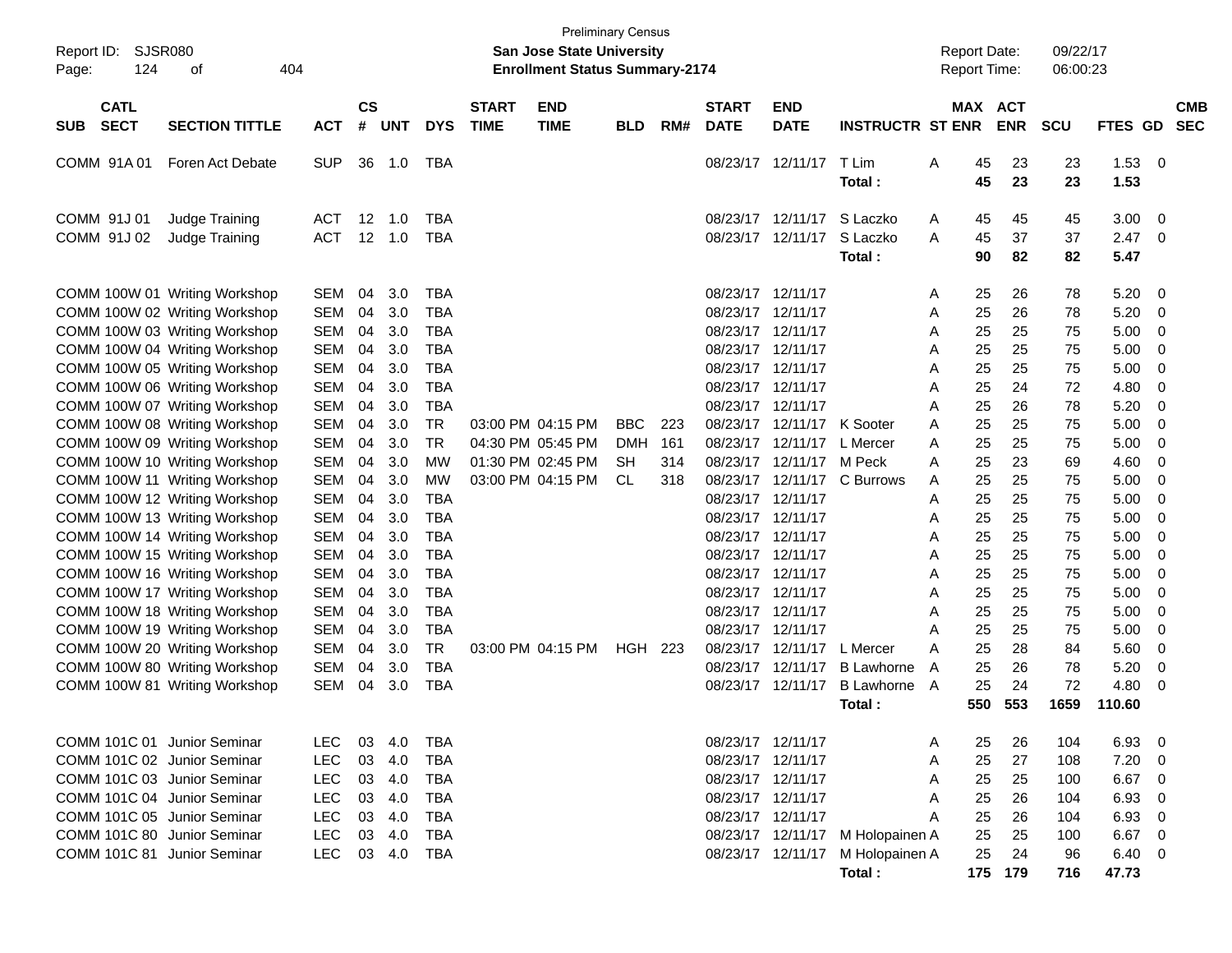| Page:    | Report ID: SJSR080<br>125<br>404<br>of<br><b>CATL</b> |                                                                    |                                  |               |       |                   |                             | <b>Preliminary Census</b><br><b>San Jose State University</b><br><b>Enrollment Status Summary-2174</b> |            |                          |                           |                                          |        | <b>Report Date:</b><br><b>Report Time:</b> |                | 09/22/17<br>06:00:23 |                                      |            |
|----------|-------------------------------------------------------|--------------------------------------------------------------------|----------------------------------|---------------|-------|-------------------|-----------------------------|--------------------------------------------------------------------------------------------------------|------------|--------------------------|---------------------------|------------------------------------------|--------|--------------------------------------------|----------------|----------------------|--------------------------------------|------------|
| SUB SECT |                                                       | <b>SECTION TITTLE</b>                                              | <b>ACT</b>                       | $\mathsf{cs}$ | # UNT | <b>DYS</b>        | <b>START</b><br><b>TIME</b> | <b>END</b><br><b>TIME</b>                                                                              | <b>BLD</b> | <b>START</b><br>RM# DATE | <b>END</b><br><b>DATE</b> | <b>INSTRUCTR ST ENR ENR</b>              |        | MAX ACT                                    |                | <b>SCU</b>           | FTES GD SEC                          | <b>CMB</b> |
|          |                                                       | COMM 105P 80 Comm Self & Soc                                       | SEM 03 4.0 TBA                   |               |       |                   |                             |                                                                                                        |            |                          | 08/23/17 12/11/17 C Perez | Total:                                   | A      | 25<br>25                                   | 25<br>25       | 100<br>100           | 6.67 0<br>6.67                       |            |
|          |                                                       | COMM 110F 01 Interpersonal Comm<br>COMM 110F 80 Interpersonal Comm | SEM 03 4.0<br>SEM 03 4.0         |               |       | <b>TBA</b><br>TBA |                             |                                                                                                        |            | 08/23/17 12/11/17        |                           | 08/23/17 12/11/17 K Werking<br>Total:    | A<br>Α | 25<br>25<br>50                             | 27<br>24<br>51 | 108<br>96<br>204     | $7.20 \ 0$<br>$6.40\quad 0$<br>13.60 |            |
|          |                                                       | COMM 114P 01 Bus & Prof Spking                                     | LEC 03 4.0 TBA                   |               |       |                   |                             |                                                                                                        |            | 08/23/17 12/11/17        |                           | Total:                                   | A      | 25<br>25                                   | 26<br>26       | 104<br>104           | $6.93$ 0<br>6.93                     |            |
|          |                                                       | COMM 115P 80 Comm and Conflict                                     | LEC 03 4.0 TBA                   |               |       |                   |                             |                                                                                                        |            |                          | 08/23/17 12/11/17 C Perez | Total:                                   | A      | 25<br>25                                   | 23<br>23       | 92<br>92             | $6.13 \quad 0$<br>6.13               |            |
|          |                                                       | COMM 116P 01 Mediation                                             | LEC 03 4.0 TBA                   |               |       |                   |                             |                                                                                                        |            | 08/23/17 12/11/17        |                           | Total:                                   | A      | 25<br>25                                   | 26<br>26       | 104<br>104           | $6.93$ 0<br>6.93                     |            |
|          |                                                       | COMM 1191 80 Researching Games LEC 03 4.0 TBA                      |                                  |               |       |                   |                             |                                                                                                        |            |                          |                           | 08/23/17 12/11/17 S Coopman A<br>Total:  |        | 25<br>25                                   | 26<br>26       | 104<br>104           | $7.07$ 2<br>7.07                     |            |
|          |                                                       | COMM 121P 01 Perf as Practice                                      | LEC 03 4.0 TBA                   |               |       |                   |                             |                                                                                                        |            | 08/23/17 12/11/17        |                           | Total:                                   | Α      | 25<br>25                                   | 24<br>24       | 96<br>96             | $6.40 \quad 0$<br>6.40               |            |
|          |                                                       | COMM 123I 01 Performance Ethno                                     | SEM 03 4.0 TBA                   |               |       |                   |                             |                                                                                                        |            | 08/23/17 12/11/17        |                           | Total:                                   | Α      | 25<br>25                                   | 26<br>26       | 104<br>104           | 6.93 0<br>6.93                       |            |
|          |                                                       | COMM 124P 01 Comm Training & Dev LEC 03 4.0 TBA                    |                                  |               |       |                   |                             |                                                                                                        |            | 08/23/17 12/11/17        |                           | Total:                                   | Α      | 25<br>25                                   | 25<br>25       | 100<br>100           | $6.73$ 1<br>6.73                     |            |
|          |                                                       | COMM 125P 01 Ensemble Perf                                         | ACT 20 4.0 TBA                   |               |       |                   |                             |                                                                                                        |            | 08/23/17 12/11/17        |                           | Total:                                   | A      | 25<br>25                                   | 24<br>24       | 96<br>96             | $6.40\quad 0$<br>6.40                |            |
|          |                                                       | COMM 131P 80 New/You Media                                         | LEC 04 4.0 TBA                   |               |       |                   |                             |                                                                                                        |            |                          | 08/23/17 12/11/17 C Perez | Total:                                   | A      | 25<br>25                                   | 25<br>25       | 100<br>100           | $6.67$ 0<br>6.67                     |            |
|          |                                                       | COMM 133F 01 Ethical Prob Comm<br>COMM 133F 80 Ethical Prob Comm   | LEC 03 4.0 TBA<br>LEC 03 4.0 TBA |               |       |                   |                             |                                                                                                        |            |                          | 08/23/17 12/11/17         | 08/23/17 12/11/17 S Hinerman A<br>Total: | A      | 25<br>25<br>50                             | 24<br>25<br>49 | 96<br>100<br>196     | $6.40\quad 0$<br>6.87 3<br>13.27     |            |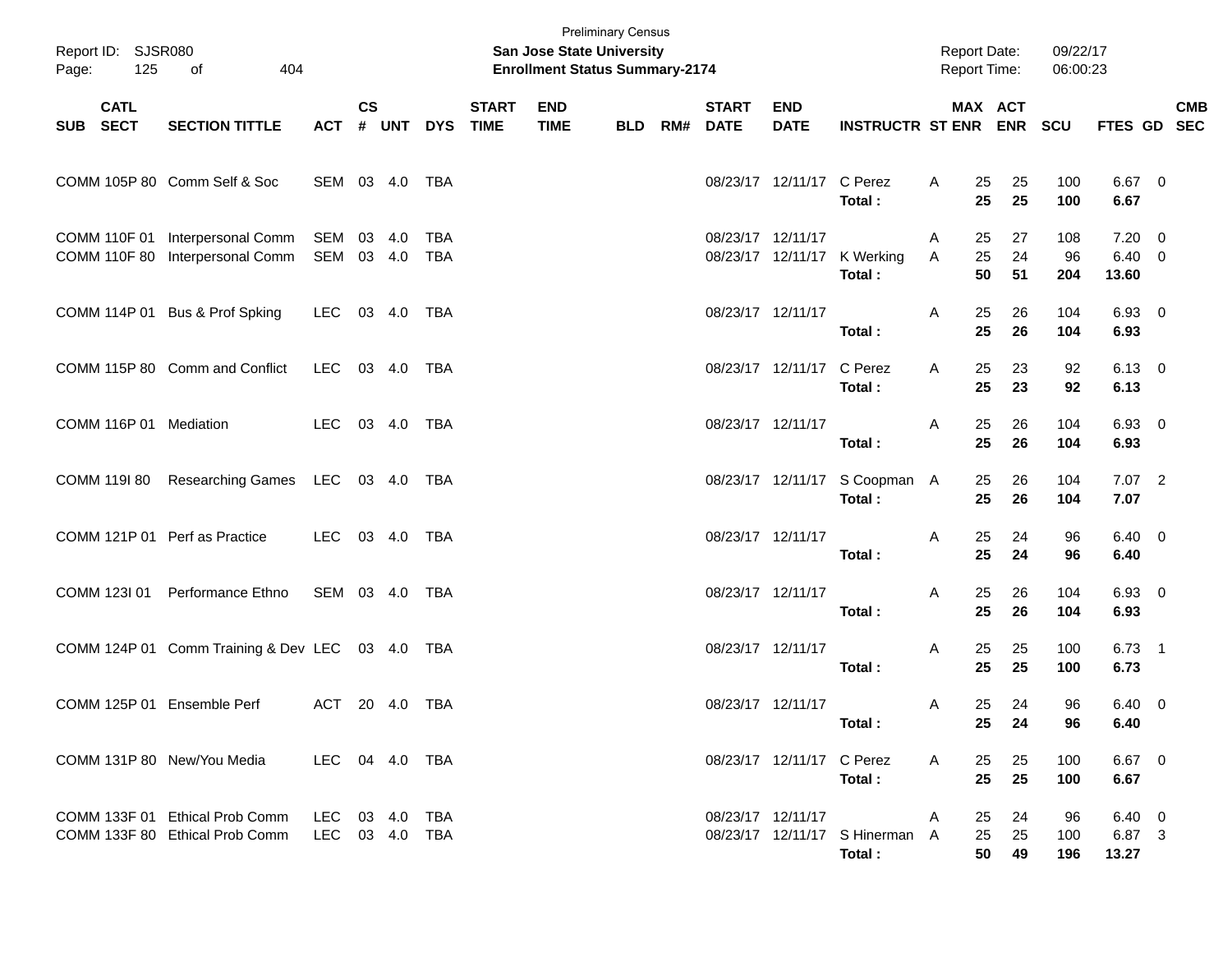| Report ID: SJSR080<br>Page:  | 126         | 404<br>of                                                                                                                                                                                                                                              |                                                         |                    |                                                    |                                      |                             | <b>Preliminary Census</b><br>San Jose State University<br><b>Enrollment Status Summary-2174</b>               |                                          |     |                                        |                                                                                                                                          |                                       | <b>Report Date:</b><br><b>Report Time:</b> |                                     |                            | 09/22/17<br>06:00:23             |                                                                     |                                                            |            |
|------------------------------|-------------|--------------------------------------------------------------------------------------------------------------------------------------------------------------------------------------------------------------------------------------------------------|---------------------------------------------------------|--------------------|----------------------------------------------------|--------------------------------------|-----------------------------|---------------------------------------------------------------------------------------------------------------|------------------------------------------|-----|----------------------------------------|------------------------------------------------------------------------------------------------------------------------------------------|---------------------------------------|--------------------------------------------|-------------------------------------|----------------------------|----------------------------------|---------------------------------------------------------------------|------------------------------------------------------------|------------|
| SUB SECT                     | <b>CATL</b> | <b>SECTION TITTLE</b>                                                                                                                                                                                                                                  | <b>ACT</b>                                              | $\mathsf{cs}$<br># | <b>UNT</b>                                         | <b>DYS</b>                           | <b>START</b><br><b>TIME</b> | <b>END</b><br><b>TIME</b>                                                                                     | <b>BLD</b>                               | RM# | <b>START</b><br><b>DATE</b>            | <b>END</b><br><b>DATE</b>                                                                                                                | INSTRUCTR ST ENR ENR SCU              |                                            | MAX ACT                             |                            |                                  | FTES GD SEC                                                         |                                                            | <b>CMB</b> |
|                              |             | COMM 140P 01 Argument & Debate                                                                                                                                                                                                                         | LEC                                                     |                    | 4.0                                                |                                      |                             |                                                                                                               |                                          |     |                                        |                                                                                                                                          | Total:                                | X                                          | 0<br>0                              | 0<br>$\bf{0}$              | 0<br>$\mathbf 0$                 | $0.00 \t 0$<br>0.00                                                 |                                                            |            |
|                              |             | COMM 141P 01 Small Group Comm                                                                                                                                                                                                                          | LEC 03 4.0 TBA                                          |                    |                                                    |                                      |                             |                                                                                                               |                                          |     | 08/23/17 12/11/17                      |                                                                                                                                          | Total:                                | A                                          | 25<br>25                            | 26<br>26                   | 104<br>104                       | 6.93 0<br>6.93                                                      |                                                            |            |
|                              |             | COMM 144F 01 Org Comm<br>COMM 144F 02 Org Comm                                                                                                                                                                                                         | LEC.<br><b>LEC</b>                                      | 03                 | 4.0<br>03 4.0                                      | TBA<br>TBA                           |                             |                                                                                                               |                                          |     | 08/23/17 12/11/17<br>08/23/17 12/11/17 |                                                                                                                                          | Total:                                | A<br>A                                     | 25<br>25<br>50                      | 27<br>26<br>53             | 108<br>104<br>212                | $7.20 \t 0$<br>6.93 0<br>14.13                                      |                                                            |            |
| COMM 145I 01<br>COMM 145I 80 |             | <b>Rhet Criticism</b><br><b>Rhet Criticism</b>                                                                                                                                                                                                         | LEC.<br><b>LEC</b>                                      | 03                 | 4.0<br>03 4.0                                      | TBA<br><b>TBA</b>                    |                             |                                                                                                               |                                          |     | 08/23/17 12/11/17                      | 08/23/17 12/11/17 G Firenzi                                                                                                              | Total:                                | A<br>A                                     | 25<br>25<br>50                      | 26<br>25<br>51             | 104<br>100<br>204                | 6.93<br>6.67 0<br>13.60                                             | $\overline{\mathbf{0}}$                                    |            |
|                              |             | COMM 147P 80 Arg & Pers Crts Law LEC 03 4.0 TBA                                                                                                                                                                                                        |                                                         |                    |                                                    |                                      |                             |                                                                                                               |                                          |     |                                        | 08/23/17 12/11/17 G Firenzi                                                                                                              | Total:                                | A                                          | 25<br>25                            | 24<br>24                   | 96<br>96                         | $6.47$ 1<br>6.47                                                    |                                                            |            |
|                              |             | COMM 149F 01 Rhet Public Life                                                                                                                                                                                                                          | LEC                                                     |                    | 03 4.0 TBA                                         |                                      |                             |                                                                                                               |                                          |     | 08/23/17 12/11/17                      |                                                                                                                                          | Total:                                | A                                          | 25<br>25                            | 24<br>24                   | 96<br>96                         | $6.40 \quad 0$<br>6.40                                              |                                                            |            |
|                              |             | COMM 150I 01 Org Com Inquiry                                                                                                                                                                                                                           | LEC                                                     |                    |                                                    |                                      |                             |                                                                                                               |                                          |     | 08/23/17 12/11/17                      |                                                                                                                                          | Total:                                | A                                          | 25<br>25                            | 25<br>25                   | 100<br>100                       | 6.67 0<br>6.67                                                      |                                                            |            |
| COMM 155I 01<br>COMM 155I 80 |             | <b>Quantitative Comm</b><br><b>Quantitative Comm</b>                                                                                                                                                                                                   | <b>LEC</b><br><b>LEC</b>                                | 03                 | 4.0<br>03 4.0                                      | TBA<br><b>TBA</b>                    |                             |                                                                                                               |                                          |     | 08/23/17 12/11/17                      | 08/23/17 12/11/17 G Gao                                                                                                                  | Total :                               | A<br>A                                     | 25<br>25<br>50                      | 22<br>20<br>42             | 88<br>80<br>168                  | $5.87 \quad 0$<br>$5.40$ 1<br>11.27                                 |                                                            |            |
| COMM 156180                  |             | Observe/Interview                                                                                                                                                                                                                                      | LEC 03 4.0 TBA                                          |                    |                                                    |                                      |                             |                                                                                                               |                                          |     |                                        |                                                                                                                                          | 08/23/17 12/11/17 K Werking<br>Total: | A                                          | 25<br>25                            | 24<br>24                   | 96<br>96                         | $6.40 \quad 0$<br>6.40                                              |                                                            |            |
| НA<br>SCI<br>HA.             |             | COMM 157SL 01 Comm Action & Serv LEC 02 3.0 T<br>157SL 01 Comm Action & Serv<br>157SL 01 Comm Action & Serv<br>ENGR 157SL 01 Comm Action & Serv<br>EDUC 157SL 01 Comm Action & Serv<br>COMM 157SL 02 Comm Action & Serv<br>157SL 02 Comm Action & Serv | LEC.<br>LEC.<br>LEC.<br>LEC<br><b>LEC</b><br><b>LEC</b> |                    | 02 3.0<br>02 3.0<br>02 3.0<br>02 3.0<br>3.0<br>3.0 | $\top$<br>$\top$<br>$\top$<br>$\top$ |                             | 03:00 PM 05:45 PM DMH 234<br>03:00 PM 05:45 PM<br>03:00 PM 05:45 PM<br>03:00 PM 05:45 PM<br>03:00 PM 05:45 PM | DMH 234<br>DMH 234<br>DMH 234<br>DMH 234 |     |                                        | 08/23/17 12/11/17 T Hart<br>08/23/17 12/11/17 T Hart<br>08/23/17 12/11/17 T Hart<br>08/23/17 12/11/17 T Hart<br>08/23/17 12/11/17 T Hart |                                       | Α<br>Α<br>A<br>A<br>A<br>х<br>Χ            | 30 31<br>0<br>0<br>0<br>0<br>0<br>0 | 0<br>0<br>0<br>0<br>0<br>0 | 93<br>0<br>0<br>0<br>0<br>0<br>0 | 6.20 0 C<br>$0.00\,$<br>0.00<br>0.00<br>0.00<br>0.00<br>$0.00 \t 0$ | $0\,$ C<br>$0\,$ C<br>$0\,$ C<br>$0\,$ C<br>$\overline{0}$ |            |
| SCI                          |             | 157SL 02 Comm Action & Serv<br>ENGR 157SL 02 Comm Action & Serv                                                                                                                                                                                        | <b>LEC</b><br><b>LEC</b>                                |                    | 3.0<br>3.0                                         |                                      |                             |                                                                                                               |                                          |     |                                        |                                                                                                                                          |                                       | Х<br>X                                     | 0<br>0                              | 0<br>0                     | 0<br>0                           | $0.00 \quad 0$<br>$0.00 \quad 0$                                    |                                                            |            |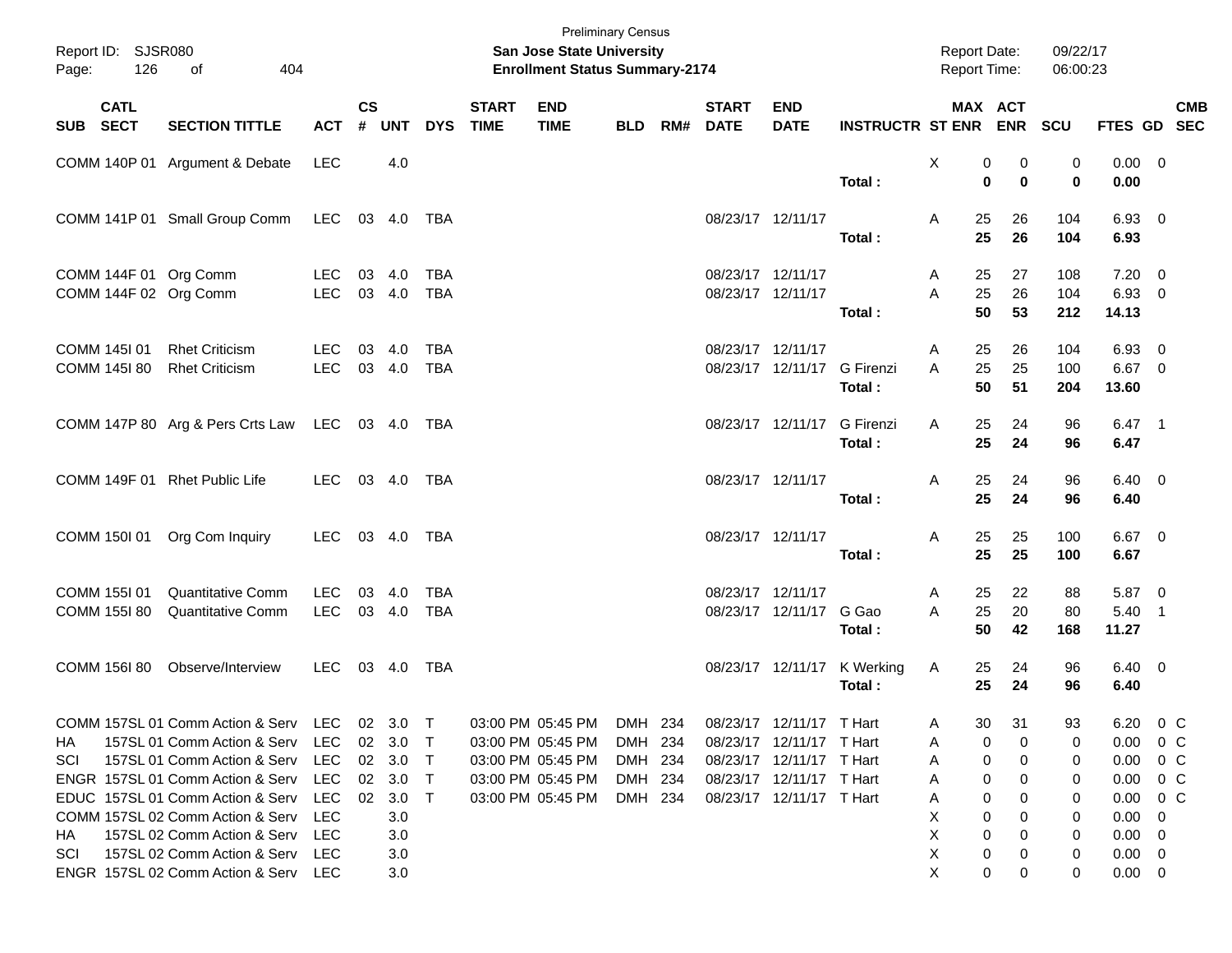|                           |                                              |            |               |            |            |              | <b>Preliminary Census</b>             |            |     |                   |                           |                             |                     |                     |            |          |                |            |
|---------------------------|----------------------------------------------|------------|---------------|------------|------------|--------------|---------------------------------------|------------|-----|-------------------|---------------------------|-----------------------------|---------------------|---------------------|------------|----------|----------------|------------|
| Report ID:                | SJSR080                                      |            |               |            |            |              | <b>San Jose State University</b>      |            |     |                   |                           |                             | <b>Report Date:</b> |                     | 09/22/17   |          |                |            |
| 127<br>Page:              | 404<br>оf                                    |            |               |            |            |              | <b>Enrollment Status Summary-2174</b> |            |     |                   |                           |                             | <b>Report Time:</b> |                     | 06:00:23   |          |                |            |
|                           |                                              |            |               |            |            |              |                                       |            |     |                   |                           |                             |                     |                     |            |          |                |            |
| <b>CATL</b>               |                                              |            | $\mathsf{cs}$ |            |            | <b>START</b> | <b>END</b>                            |            |     | <b>START</b>      | <b>END</b>                |                             |                     | MAX ACT             |            |          |                | <b>CMB</b> |
| <b>SECT</b><br><b>SUB</b> | <b>SECTION TITTLE</b>                        | <b>ACT</b> | #             | <b>UNT</b> | <b>DYS</b> | <b>TIME</b>  | <b>TIME</b>                           | <b>BLD</b> | RM# | <b>DATE</b>       | <b>DATE</b>               | <b>INSTRUCTR ST ENR</b>     |                     | <b>ENR</b>          | <b>SCU</b> | FTES GD  |                | <b>SEC</b> |
|                           | EDUC 157SL 02 Comm Action & Serv             | LEC        |               | 3.0        |            |              |                                       |            |     |                   |                           |                             | Χ                   | 0<br>0              | 0          | 0.00     | 0              |            |
|                           | COMM 157SL 03 Comm Action & Serv             | <b>LEC</b> | 02            | 3.0        | W          |              | 03:00 PM 05:45 PM                     | DMH 348    |     | 08/23/17          | 12/11/17                  | B Brockmann A               |                     | 30<br>34            | 102        | 6.80     | $0\,C$         |            |
| HА                        | 157SL 03 Comm Action & Serv                  | <b>LEC</b> | 02            | 3.0        | W          |              | 03:00 PM 05:45 PM                     | DMH 348    |     | 08/23/17          | 12/11/17                  | B Brockmann A               |                     | 0<br>0              | 0          | 0.00     | $0\,C$         |            |
| SCI                       | 157SL 03 Comm Action & Serv                  | <b>LEC</b> | 02            | 3.0        | W          |              | 03:00 PM 05:45 PM                     | DMH 348    |     | 08/23/17          | 12/11/17                  | B Brockmann A               |                     | 0<br>0              | 0          | 0.00     | 0 <sup>o</sup> |            |
|                           | ENGR 157SL 03 Comm Action & Serv             | <b>LEC</b> | 02            | 3.0        | W          |              | 03:00 PM 05:45 PM                     | DMH 348    |     | 08/23/17          | 12/11/17                  | B Brockmann A               |                     | 0<br>0              | 0          | 0.00     | $0\,C$         |            |
|                           | EDUC 157SL 03 Comm Action & Serv             | <b>LEC</b> | 02            | 3.0        | W          |              | 03:00 PM 05:45 PM                     | DMH 348    |     | 08/23/17          | 12/11/17                  | B Brockmann A               |                     | 0<br>0              | 0          | 0.00     | $0\,$ C        |            |
|                           | COMM 157SL 04 Comm Action & Serv             | <b>LEC</b> |               | 3.0        |            |              |                                       |            |     |                   |                           |                             | Х                   | 0<br>0              | 0          | 0.00     | 0              |            |
| HА                        | 157SL 04 Comm Action & Serv                  | LEC        |               | 3.0        |            |              |                                       |            |     |                   |                           |                             | Х                   | 0<br>0              | 0          | 0.00     | 0              |            |
| SCI                       | 157SL 04 Comm Action & Serv                  | LEC        |               | 3.0        |            |              |                                       |            |     |                   |                           |                             | X                   | 0<br>0              | 0          | 0.00     | 0              |            |
|                           | ENGR 157SL 04 Comm Action & Serv             | LEC        |               | 3.0        |            |              |                                       |            |     |                   |                           |                             | X                   | 0<br>0              | 0          | 0.00     | 0              |            |
|                           | EDUC 157SL 04 Comm Action & Serv             | LEC        |               | 3.0        |            |              |                                       |            |     |                   |                           |                             | X                   | 0<br>0              | 0          | 0.00     | 0              |            |
|                           |                                              |            |               |            |            |              |                                       |            |     |                   |                           | Total:                      |                     | 60<br>65            | 195        | 13.00    |                |            |
|                           |                                              |            |               |            |            |              |                                       |            |     |                   |                           |                             |                     |                     |            |          |                |            |
|                           | COMM 160F 80 Lang, Meaning, Cul              | LEC.       | 03            | 4.0        | TBA        |              |                                       |            |     |                   | 08/23/17 12/11/17         | R Halualani                 | A                   | 25<br>24            | 96         | 6.40     | - 0            |            |
|                           |                                              |            |               |            |            |              |                                       |            |     |                   |                           | Total:                      |                     | 25<br>24            | 96         | 6.40     |                |            |
|                           |                                              |            |               |            |            |              |                                       |            |     |                   |                           |                             |                     |                     |            |          |                |            |
| COMM 161F 01              | Comm & Culture                               | <b>LEC</b> | 03            | 4.0        | <b>TBA</b> |              |                                       |            |     | 08/23/17 12/11/17 |                           |                             | A                   | 25<br>25            | 100        | 6.67     | - 0            |            |
|                           | COMM 161F 80 Comm & Culture                  | <b>LEC</b> |               | 03 4.0     | <b>TBA</b> |              |                                       |            |     |                   | 08/23/17 12/11/17         | S Hinerman                  | A                   | 25<br>24            | 96         | 6.53     | $\overline{2}$ |            |
|                           |                                              |            |               |            |            |              |                                       |            |     |                   |                           | Total:                      |                     | 50<br>49            | 196        | 13.20    |                |            |
|                           |                                              |            |               |            |            |              |                                       |            |     |                   |                           |                             |                     |                     |            |          |                |            |
|                           | COMM 165P 01 Comm&Philanthropy               | LEC        |               | 02 4.0     | TBA        |              |                                       |            |     | 08/23/17 12/11/17 |                           |                             | Α                   | 25<br>25            | 100        | $6.67$ 0 |                |            |
|                           |                                              |            |               |            |            |              |                                       |            |     |                   |                           | Total:                      |                     | 25<br>25            | 100        | 6.67     |                |            |
|                           |                                              |            |               |            |            |              |                                       |            |     |                   |                           |                             |                     |                     |            |          |                |            |
| COMM 168A 01              | Global Climate Chang LEC                     |            | 01            | 6.0        | TR         |              | 01:30 PM 04:15 PM                     | WSQ 207    |     |                   | 08/23/17 12/11/17         | B Brockmann A               |                     | 40<br>20            | 120        | 8.00     | $0\,C$         |            |
| METR 168A01               | Global Climate Chang LEC                     |            | 01            | 6.0        | TR         |              | 01:30 PM 04:15 PM                     | WSQ 207    |     | 08/23/17          | 12/11/17                  | B Brockmann A               |                     | $\mathbf 0$<br>0    | 0          | 0.00     | $0\,C$         |            |
| 168A 01<br><b>ENVS</b>    | Global Climate Chang LEC                     |            | 01            | 6.0        | <b>TR</b>  |              | 01:30 PM 04:15 PM                     | WSQ 207    |     | 08/23/17          | 12/11/17                  | B Brockmann A               |                     | 18<br>0             | 108        | 7.20     | $0\,C$         |            |
| 168A 01<br><b>GEOL</b>    | Global Climate Chang LEC                     |            | 01            | 6.0        | <b>TR</b>  |              | 01:30 PM 04:15 PM                     | WSQ 207    |     | 08/23/17          | 12/11/17                  | B Brockmann A               |                     | $\overline{1}$<br>0 | 6          | 0.40     | 0 <sup>o</sup> |            |
| 168A01<br><b>HUM</b>      | Global Climate Chang LEC                     |            | 01            | 6.0        | <b>TR</b>  |              | 01:30 PM 04:15 PM                     | WSQ 207    |     | 08/23/17          | 12/11/17                  | <b>B</b> Brockmann A        |                     | 0<br>0              | 0          | 0.00     | 0 <sup>o</sup> |            |
| COMM 168A 02              | Global Climate Chang LEC                     |            | 01            | 6.0        | <b>TR</b>  |              | 01:30 PM 04:15 PM                     | WSQ 207    |     | 08/23/17          | 12/11/17                  | C Rampini                   | A                   | 40<br>23            | 138        | 9.20     | 0 <sup>o</sup> |            |
|                           | METR 168A 02 Global Climate Chang LEC        |            | 01            | 6.0        | <b>TR</b>  |              | 01:30 PM 04:15 PM                     | WSQ 207    |     |                   | 08/23/17 12/11/17         | C Rampini                   | A                   | $\mathbf 0$<br>0    | 0          | 0.00     | $0\,C$         |            |
|                           | ENVS 168A 02 Global Climate Chang LEC 01 6.0 |            |               |            | <b>TR</b>  |              | 01:30 PM 04:15 PM                     | WSQ 207    |     |                   |                           | 08/23/17 12/11/17 C Rampini | A                   | 19<br>$\Omega$      | 114        | 7.60     | 0 <sup>C</sup> |            |
|                           | GEOL 168A 02 Global Climate Chang LEC        |            |               | 01 6.0     | TR         |              | 01:30 PM 04:15 PM                     | WSQ 207    |     |                   |                           | 08/23/17 12/11/17 C Rampini | A                   | 0<br>0              | 0          | 0.00     | $0\,C$         |            |
|                           | HUM 168A 02 Global Climate Chang LEC         |            | 01            | 6.0        | TR         |              | 01:30 PM 04:15 PM                     | WSQ 207    |     |                   |                           | 08/23/17 12/11/17 C Rampini | A                   | 0<br>0              | 0          | 0.00     | 0 <sup>o</sup> |            |
|                           | COMM 168A 03 Global Climate Chang LEC        |            | 01            | 6.0        | TR         |              | 01:30 PM 04:15 PM                     | WSQ 207    |     |                   | 08/23/17 12/11/17 T Reddy |                             | A                   | 40<br>7             | 42         | 2.80     | $0\,C$         |            |
|                           | METR 168A 03 Global Climate Chang LEC        |            | 01            | 6.0        | TR         |              | 01:30 PM 04:15 PM                     | WSQ 207    |     |                   | 08/23/17 12/11/17 T Reddy |                             | A                   | 0<br>0              | 0          | 0.00     | $0\,C$         |            |
|                           | ENVS 168A 03 Global Climate Chang LEC        |            | 01            | 6.0        | TR         |              | 01:30 PM 04:15 PM                     | WSQ 207    |     |                   | 08/23/17 12/11/17 T Reddy |                             | A                   | 0                   | 6          | 0.40     | $0\,C$         |            |
|                           | GEOL 168A 03 Global Climate Chang LEC        |            | 01            | 6.0        | TR         |              | 01:30 PM 04:15 PM                     | WSQ 207    |     |                   | 08/23/17 12/11/17 T Reddy |                             | A                   | 0<br>0              | 0          | 0.00     | $0\,$ C        |            |
|                           | HUM 168A 03 Global Climate Chang LEC         |            |               | 01 6.0     | TR         |              | 01:30 PM 04:15 PM                     | WSQ 207    |     |                   | 08/23/17 12/11/17 T Reddy |                             | A                   | 0<br>0              | 0          | 0.00     | $0\,C$         |            |
|                           |                                              |            |               |            |            |              |                                       |            |     |                   |                           | Total:                      | 120                 | 89                  | 534        | 35.60    |                |            |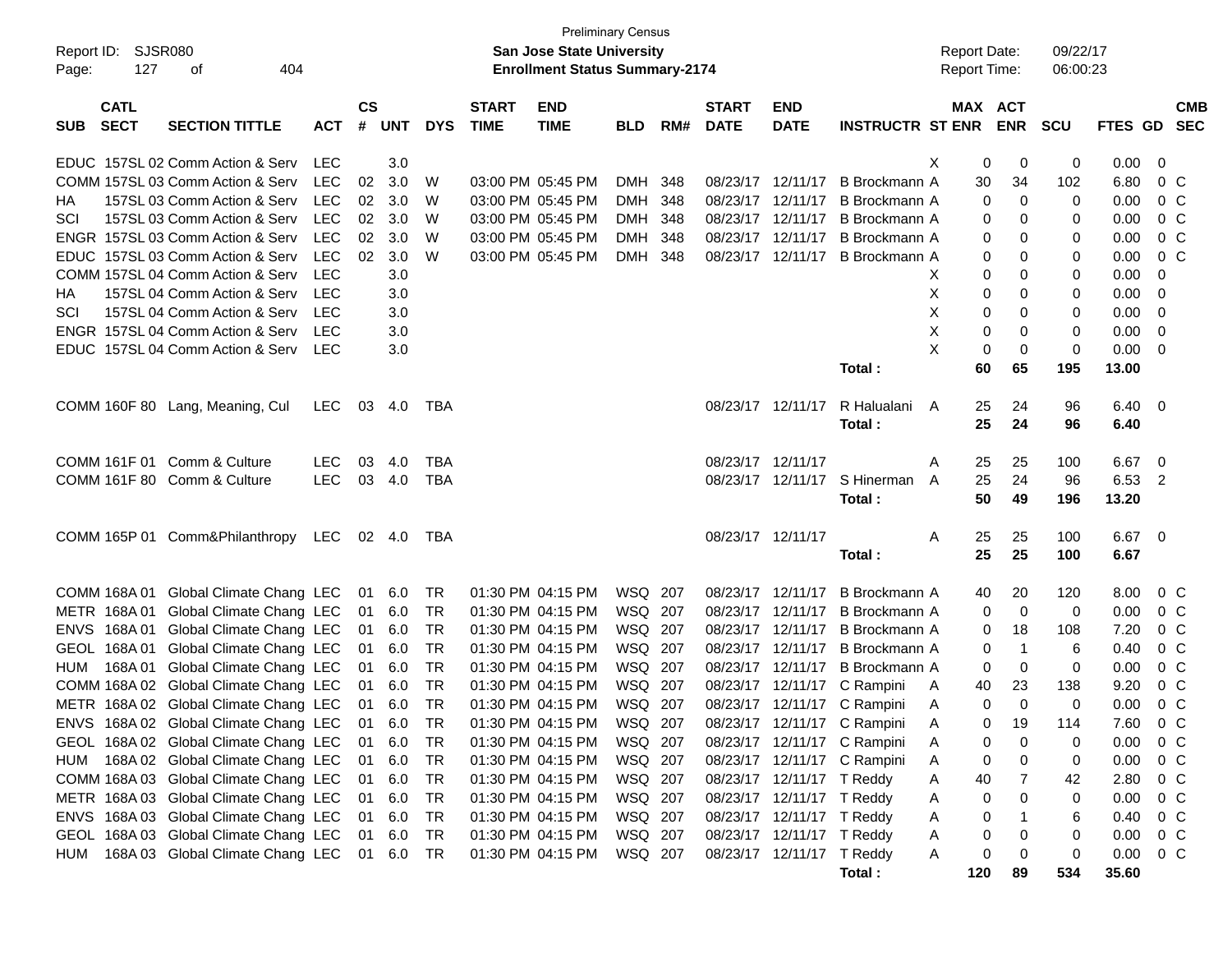| Report ID: SJSR080<br>Page: | 128         | 404<br>of                                     |                |               |        |            |                             | <b>San Jose State University</b><br><b>Enrollment Status Summary-2174</b> | <b>Preliminary Census</b> |     |                             |                           |                                | <b>Report Date:</b><br><b>Report Time:</b> |                                   | 09/22/17<br>06:00:23 |                |                          |
|-----------------------------|-------------|-----------------------------------------------|----------------|---------------|--------|------------|-----------------------------|---------------------------------------------------------------------------|---------------------------|-----|-----------------------------|---------------------------|--------------------------------|--------------------------------------------|-----------------------------------|----------------------|----------------|--------------------------|
| SUB SECT                    | <b>CATL</b> | <b>SECTION TITTLE</b>                         | <b>ACT</b>     | $\mathsf{cs}$ | # UNT  | <b>DYS</b> | <b>START</b><br><b>TIME</b> | <b>END</b><br><b>TIME</b>                                                 | <b>BLD</b>                | RM# | <b>START</b><br><b>DATE</b> | <b>END</b><br><b>DATE</b> | <b>INSTRUCTR ST ENR</b>        |                                            | MAX ACT<br><b>ENR</b>             | <b>SCU</b>           | <b>FTES GD</b> | <b>CMB</b><br><b>SEC</b> |
| COMM 169I 01                |             | Media Respns Crit                             | LEC            |               | 03 4.0 | TBA        |                             |                                                                           |                           |     |                             | 08/23/17 12/11/17         |                                | A<br>25                                    | 25                                | 100                  | $6.67$ 0       |                          |
| COMM 169I 80                |             | Media Respns Crit                             | LEC 03 4.0     |               |        | TBA        |                             |                                                                           |                           |     |                             |                           | 08/23/17 12/11/17 S Hinerman   | 25<br>A                                    | 25                                | 100                  | 6.80 2         |                          |
|                             |             |                                               |                |               |        |            |                             |                                                                           |                           |     |                             |                           | Total:                         | 50                                         | 50                                | 200                  | 13.47          |                          |
|                             |             | COMM 170F 80 Persuasion                       | LEC            |               | 03 4.0 | TBA        |                             |                                                                           |                           |     |                             |                           | 08/23/17 12/11/17 S Coopman A  | 25                                         | 25                                | 100                  | $6.67$ 0       |                          |
|                             |             |                                               |                |               |        |            |                             |                                                                           |                           |     |                             |                           | Total:                         | 25                                         | 25                                | 100                  | 6.67           |                          |
|                             |             | COMM 172F 01 Multicultural Comm               | LEC 03 4.0     |               |        | TBA        |                             |                                                                           |                           |     |                             | 08/23/17 12/11/17         |                                | A<br>25                                    | 26                                | 104                  | 6.93 0         |                          |
|                             |             |                                               |                |               |        |            |                             |                                                                           |                           |     |                             |                           | Total :                        | 25                                         | 26                                | 104                  | 6.93           |                          |
|                             |             | COMM 173F 01 Comm & Global UndersLEC          |                |               | 03 4.0 | TBA        |                             |                                                                           |                           |     |                             | 08/23/17 12/11/17         |                                | 25<br>A                                    | 26                                | 104                  | 6.93 0         |                          |
|                             |             | COMM 173F 80 Comm & Global UndersLEC 03 4.0   |                |               |        | TBA        |                             |                                                                           |                           |     |                             | 08/23/17 12/11/17 G Gao   |                                | 25<br>A                                    | 24                                | 96                   | $6.40\ 0$      |                          |
|                             |             |                                               |                |               |        |            |                             |                                                                           |                           |     |                             |                           | Total:                         | 50                                         | 50                                | 200                  | 13.33          |                          |
| COMM 174 80                 |             | Intercult & Inequal                           | LEC.           |               | 04 3.0 | TBA        |                             |                                                                           |                           |     |                             | 08/23/17 12/11/17         | R Halualani                    | 27<br>A                                    | 27                                | 81                   | $5.40 \ 0$     |                          |
| COMM 174 81                 |             | Intercult & Inequal                           | LEC 04 3.0     |               |        | TBA        |                             |                                                                           |                           |     |                             | 08/23/17 12/11/17         | R Halualani                    | 27<br>A                                    | 25                                | 75                   | $5.05$ 1       |                          |
|                             |             |                                               |                |               |        |            |                             |                                                                           |                           |     |                             |                           | Total:                         | 54                                         | 52                                | 156                  | 10.45          |                          |
|                             |             | COMM 175F 80 Nonverbal Comm                   | LEC 03 4.0 TBA |               |        |            |                             |                                                                           |                           |     |                             | 08/23/17 12/11/17         | G Gao                          | A<br>25                                    | 25                                | 100                  | $6.67$ 0       |                          |
|                             |             |                                               |                |               |        |            |                             |                                                                           |                           |     |                             |                           | Total:                         | 25                                         | 25                                | 100                  | 6.67           |                          |
|                             |             | COMM 176P 80 Comm & Gender                    | LEC 03 4.0 TBA |               |        |            |                             |                                                                           |                           |     |                             | 08/23/17 12/11/17         | R Halualani                    | A<br>25                                    | 27                                | 108                  | $7.20 \ 0$     |                          |
|                             |             |                                               |                |               |        |            |                             |                                                                           |                           |     |                             |                           | Total:                         | 25                                         | 27                                | 108                  | 7.20           |                          |
| COMM 179 80                 |             | Media & Resistance                            | LEC 04 3.0     |               |        | TBA        |                             |                                                                           |                           |     |                             |                           | 08/23/17 12/11/17 S Hinerman A | 27                                         | 27                                | 81                   | $5.40 \ 0$     |                          |
|                             |             |                                               |                |               |        |            |                             |                                                                           |                           |     |                             |                           | Total:                         | 27                                         | 27                                | 81                   | 5.40           |                          |
| COMM 180 01                 |             | <b>Individual Study</b>                       | <b>SUP</b>     |               | 36 1.0 | TBA        |                             |                                                                           |                           |     |                             |                           | 08/23/17 12/11/17 S Coopman A  |                                            | 5<br>4                            | 4                    | $0.27 \quad 0$ |                          |
| COMM 180 02                 |             | <b>Individual Study</b>                       | <b>SUP</b>     |               | 36 2.0 | TBA        |                             |                                                                           |                           |     |                             |                           | 08/23/17 12/11/17 S Coopman A  |                                            | 3<br>$\mathbf{1}$                 | $\overline{2}$       | $0.13 \ 0$     |                          |
| COMM 180 03                 |             | <b>Individual Study</b>                       | SUP 36 3.0 TBA |               |        |            |                             |                                                                           |                           |     |                             | 08/23/17 12/11/17         |                                | A                                          | 5<br>$\mathbf{0}$                 | 0                    | $0.00 \t 0$    |                          |
|                             |             | COMM 180 04 Individual Study                  | SUP 36 3.0 TBA |               |        |            |                             |                                                                           |                           |     |                             | 08/23/17 12/11/17         |                                | A                                          | 0<br>$\mathbf{1}$                 | 0                    | $0.00 \quad 0$ |                          |
|                             |             |                                               |                |               |        |            |                             |                                                                           |                           |     |                             |                           | Total:                         | 14                                         | 5                                 | 6                    | 0.40           |                          |
| COMM 184 01                 |             | Directed Reading                              | SUP 36 1.0 TBA |               |        |            |                             |                                                                           |                           |     |                             | 08/23/17 12/11/17         |                                | A                                          | 5<br>0                            | 0                    | $0.00 \quad 0$ |                          |
| COMM 184 02                 |             | <b>Directed Reading</b>                       | SUP 36 2.0 TBA |               |        |            |                             |                                                                           |                           |     |                             | 08/23/17 12/11/17         |                                | $\mathsf{A}$                               | $\sqrt{5}$<br>$\overline{0}$      | $\overline{0}$       | $0.00 \t 0$    |                          |
|                             |             |                                               |                |               |        |            |                             |                                                                           |                           |     |                             |                           | Total:                         | 10                                         | $\mathbf 0$                       | $\mathbf 0$          | 0.00           |                          |
|                             |             | COMM 190 01 Act Proj in Speech SUP 36 1.0 TBA |                |               |        |            |                             |                                                                           |                           |     |                             | 08/23/17 12/11/17 T Hart  |                                | A                                          | 5 <sub>5</sub><br>$5\phantom{.0}$ | 5                    | $0.33 \ 0$     |                          |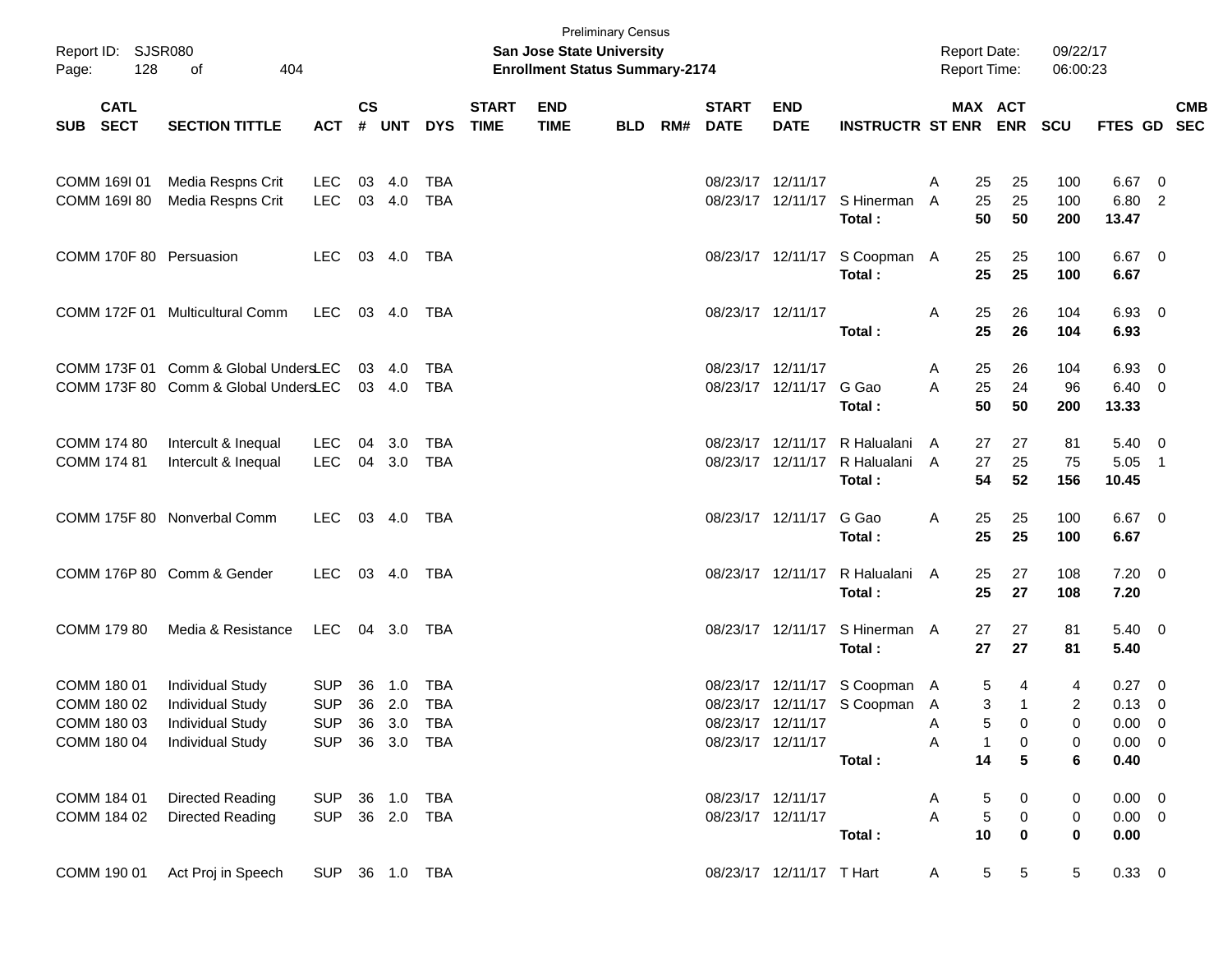| <b>Preliminary Census</b><br>Report ID: SJSR080<br>09/22/17<br><b>San Jose State University</b><br><b>Report Date:</b> |                                                 |            |               |            |            |              |                                       |            |     |                   |                          |                               |   |                     |    |                |                |                         |
|------------------------------------------------------------------------------------------------------------------------|-------------------------------------------------|------------|---------------|------------|------------|--------------|---------------------------------------|------------|-----|-------------------|--------------------------|-------------------------------|---|---------------------|----|----------------|----------------|-------------------------|
| 129<br>Page:                                                                                                           | 404<br>οf                                       |            |               |            |            |              | <b>Enrollment Status Summary-2174</b> |            |     |                   |                          |                               |   | <b>Report Time:</b> |    | 06:00:23       |                |                         |
| <b>CATL</b>                                                                                                            |                                                 |            | $\mathsf{cs}$ |            |            | <b>START</b> | <b>END</b>                            |            |     | <b>START</b>      | <b>END</b>               |                               |   | MAX ACT             |    |                |                | <b>CMB</b>              |
| <b>SECT</b><br><b>SUB</b>                                                                                              | <b>SECTION TITTLE</b>                           | <b>ACT</b> | #             | <b>UNT</b> | <b>DYS</b> | <b>TIME</b>  | <b>TIME</b>                           | <b>BLD</b> | RM# | <b>DATE</b>       | <b>DATE</b>              | <b>INSTRUCTR ST ENR ENR</b>   |   |                     |    | <b>SCU</b>     | <b>FTES GD</b> | <b>SEC</b>              |
| COMM 190 02                                                                                                            | Act Proj in Speech                              | <b>SUP</b> | 36            | 2.0        | TBA        |              |                                       |            |     |                   | 08/23/17 12/11/17 T Hart |                               | A | 5                   | 2  | 4              | 0.27           | 0                       |
| COMM 190 03                                                                                                            | Act Proj in Speech                              | <b>SUP</b> | 36            | 3.0        | <b>TBA</b> |              |                                       |            |     |                   | 08/23/17 12/11/17 T Hart |                               | Α | 5                   | 2  | 6              | 0.40           | 0                       |
| COMM 190 04                                                                                                            | Act Proj in Speech                              | <b>SUP</b> | 36            | 4.0        | <b>TBA</b> |              |                                       |            |     |                   | 08/23/17 12/11/17 T Hart |                               | Α | 5                   | 0  | 0              | 0.00           | 0                       |
| COMM 190 05                                                                                                            | Act Proj in Speech                              | <b>SUP</b> | 36            | 5.0        | <b>TBA</b> |              |                                       |            |     |                   | 08/23/17 12/11/17 T Hart |                               | Α | 5                   | 0  | 0              | 0.00           | 0                       |
| COMM 190 06                                                                                                            | Act Proj in Speech                              | <b>SUP</b> | 36            | 6.0        | <b>TBA</b> |              |                                       |            |     |                   | 08/23/17 12/11/17 T Hart |                               | A | 5                   | 0  | 0              | 0.00           | 0                       |
|                                                                                                                        |                                                 |            |               |            |            |              |                                       |            |     |                   |                          | Total:                        |   | 30                  | 9  | 15             | 1.00           |                         |
|                                                                                                                        | COMM 191A 01 Foren Act Debate                   | <b>SUP</b> | 36            | 1.0        | TBA        |              |                                       |            |     |                   | 08/23/17 12/11/17        | M Sunseri                     | A | 45                  | 45 | 45             | $3.00 \ 0$     |                         |
|                                                                                                                        |                                                 |            |               |            |            |              |                                       |            |     |                   |                          | Total:                        |   | 45                  | 45 | 45             | 3.00           |                         |
|                                                                                                                        | COMM 191B 01 Ind Evnts Plat Spk                 | <b>SUP</b> | 36            | 1.0        | TBA        |              |                                       |            |     |                   | 08/23/17 12/11/17        | K Johnson                     | A | 45                  | 45 | 45             | $3.00 \ 0$     |                         |
|                                                                                                                        |                                                 |            |               |            |            |              |                                       |            |     |                   |                          | Total:                        |   | 45                  | 45 | 45             | 3.00           |                         |
|                                                                                                                        | COMM 191C 01 Ind Evnts Oral Int                 | <b>SUP</b> | 36            | 1.0        | TBA        |              |                                       |            |     |                   | 08/23/17 12/11/17        | T Lim                         | A | 45                  | 29 | 29             | 1.93           | $\overline{0}$          |
|                                                                                                                        |                                                 |            |               |            |            |              |                                       |            |     |                   |                          | Total:                        |   | 45                  | 29 | 29             | 1.93           |                         |
| COMM 191J 01                                                                                                           | Speech Judging                                  | <b>SUP</b> | 36            | 1.0        | TBA        |              |                                       |            |     |                   | 08/23/17 12/11/17        | M Sunseri                     | A | 30                  | 30 | 30             | 2.03           | $\overline{c}$          |
|                                                                                                                        | COMM 191J 02 Speech Judging                     | <b>SUP</b> | 36            | 1.0        | TBA        |              |                                       |            |     |                   | 08/23/17 12/11/17        | K Johnson                     | A | 30                  | 8  | 8              | 0.53           | $\overline{\mathbf{0}}$ |
|                                                                                                                        |                                                 |            |               |            |            |              |                                       |            |     |                   |                          | Total:                        |   | 60                  | 38 | 38             | 2.57           |                         |
| COMM 191M 80 Moot Court                                                                                                |                                                 | SUP.       |               | 36 1.0     | TBA        |              |                                       |            |     |                   | 08/23/17 12/11/17        | G Firenzi                     | A | 15                  | 15 | 15             | $1.00 \t 0$    |                         |
|                                                                                                                        |                                                 |            |               |            |            |              |                                       |            |     |                   |                          | Total:                        |   | 15                  | 15 | 15             | 1.00           |                         |
| COMM 198 01                                                                                                            | Comm Applied Activit SUP                        |            |               | 36 1.0     | TBA        |              |                                       |            |     |                   | 08/23/17 12/11/17        | R Cnudde                      | A | 35                  | 32 | 32             | 2.15           | $\overline{1}$          |
| COMM 198 02                                                                                                            | Comm Applied Activit SUP                        |            | 36            | 2.0        | TBA        |              |                                       |            |     |                   | 08/23/17 12/11/17        | R Cnudde                      | Α | 10                  | 0  | 0              | 0.00           | $\overline{\mathbf{0}}$ |
| COMM 198 03                                                                                                            | Comm Applied Activit SUP                        |            | 36            | 1.0        | <b>TBA</b> |              |                                       |            |     |                   | 08/23/17 12/11/17        | T Hart                        | Α | 10                  | 9  | 9              | 0.60           | 0                       |
| COMM 198 04                                                                                                            | Comm Applied Activit SUP                        |            | 36            | 2.0        | <b>TBA</b> |              |                                       |            |     |                   | 08/23/17 12/11/17 T Hart |                               | Α | 30                  | 12 | 24             | 1.60           | 0                       |
| COMM 198 05                                                                                                            | Comm Applied Activit SUP                        |            | 36            | 1.0        | <b>TBA</b> |              |                                       |            |     |                   |                          | 08/23/17 12/11/17 S Coopman   | A | 15                  | 12 | 12             | 0.80           | 0                       |
| COMM 198 06                                                                                                            | Comm Applied Activit SUP                        |            | 36            | 2.0        | <b>TBA</b> |              |                                       |            |     |                   |                          | 08/23/17 12/11/17 S Coopman A |   | 5                   | 3  | 6              | 0.40           | 0                       |
| COMM 198 07                                                                                                            | Comm Applied Activit SUP                        |            |               | 36 1.0     | <b>TBA</b> |              |                                       |            |     |                   | 08/23/17 12/11/17 T Lim  |                               | Α | 5                   | 3  | 3              | 0.20           | 0                       |
|                                                                                                                        | COMM 198 08 Comm Applied Activit SUP 36 2.0 TBA |            |               |            |            |              |                                       |            |     |                   | 08/23/17 12/11/17 T Lim  |                               | Α | $\overline{2}$      |    | $\overline{2}$ | $0.13 \ 0$     |                         |
|                                                                                                                        |                                                 |            |               |            |            |              |                                       |            |     |                   |                          | Total:                        |   | 112                 | 72 | 88             | 5.88           |                         |
| COMM 199C 01 Senior Seminar                                                                                            |                                                 | LEC        |               | 4.0        |            |              |                                       |            |     |                   |                          |                               | X | 0                   | 0  | 0              | $0.00 \t 0$    |                         |
| COMM 199C 02 Senior Seminar                                                                                            |                                                 | <b>LEC</b> |               | 4.0        |            |              |                                       |            |     |                   |                          |                               | X | 0                   | 0  | 0              | $0.00 \t 0$    |                         |
| COMM 199C 03 Senior Seminar                                                                                            |                                                 | <b>LEC</b> |               | 03 4.0     | TBA        |              |                                       |            |     | 08/23/17 12/11/17 |                          |                               | Α | 25                  | 25 | 100            | 6.67 0         |                         |
| COMM 199C 80 Senior Seminar                                                                                            |                                                 | <b>LEC</b> |               | 03 4.0     | TBA        |              |                                       |            |     |                   |                          | 08/23/17 12/11/17 K Werking   | A | 25                  | 22 | 88             | 5.87 0         |                         |
| COMM 199C 81 Senior Seminar                                                                                            |                                                 | <b>LEC</b> |               | 03 4.0     | TBA        |              |                                       |            |     |                   |                          | 08/23/17 12/11/17 J Morrison  | A | 25                  | 25 | 100            | 6.67 0         |                         |
|                                                                                                                        |                                                 |            |               |            |            |              |                                       |            |     |                   |                          | Total:                        |   | 75                  | 72 | 288            | 19.20          |                         |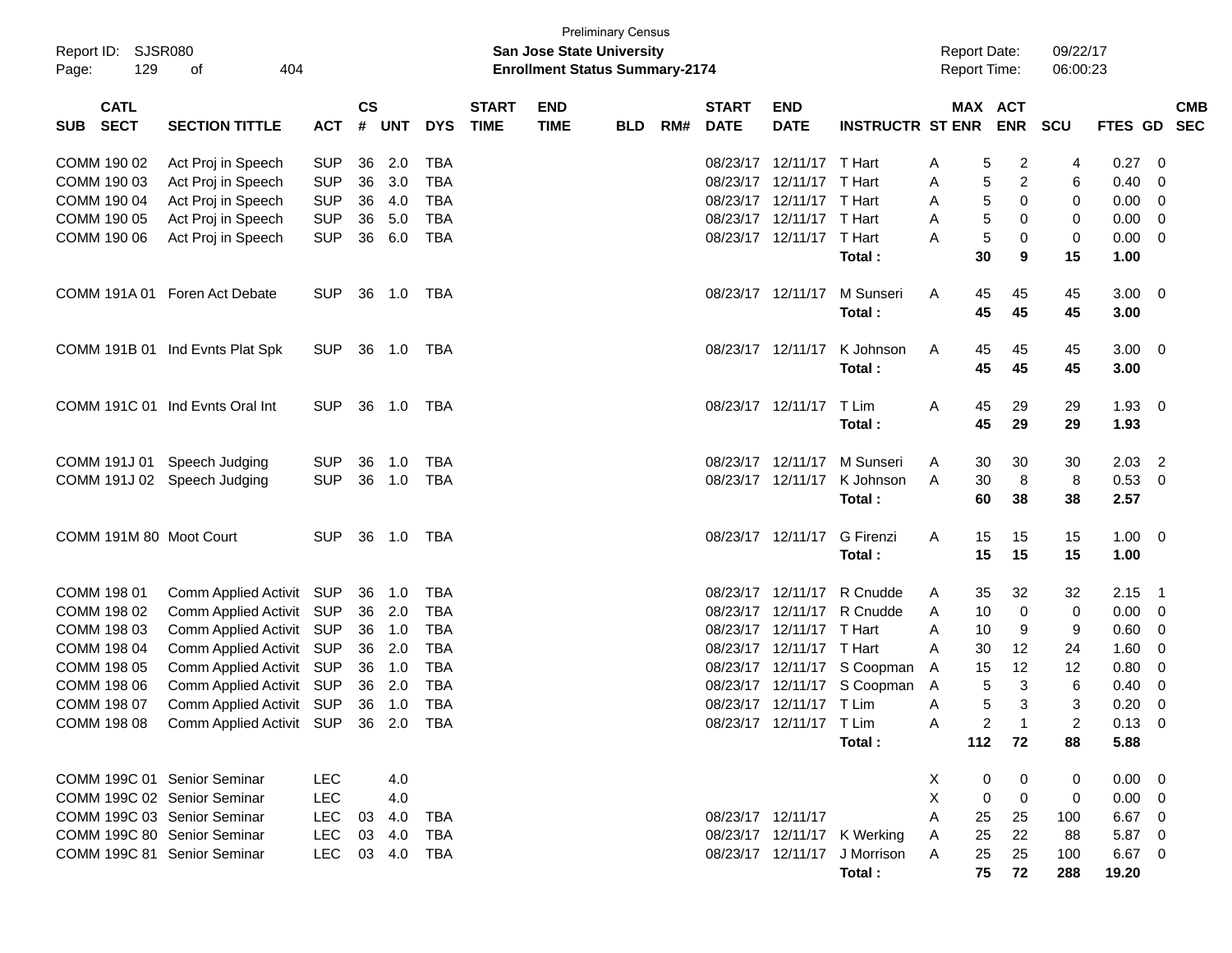| Report ID: SJSR080<br>130<br>Page:                                      |                                                                                                       |                                                                    |                            |                                 |                                                                    | <b>Preliminary Census</b><br><b>San Jose State University</b><br><b>Enrollment Status Summary-2174</b> |                           |            |     |                                        |                                                                                                              | <b>Report Date:</b><br>Report Time:                                                              |                             | 09/22/17<br>06:00:23                                                                           |                                       |                                                                        |            |
|-------------------------------------------------------------------------|-------------------------------------------------------------------------------------------------------|--------------------------------------------------------------------|----------------------------|---------------------------------|--------------------------------------------------------------------|--------------------------------------------------------------------------------------------------------|---------------------------|------------|-----|----------------------------------------|--------------------------------------------------------------------------------------------------------------|--------------------------------------------------------------------------------------------------|-----------------------------|------------------------------------------------------------------------------------------------|---------------------------------------|------------------------------------------------------------------------|------------|
| <b>CATL</b><br><b>SECT</b><br><b>SUB</b>                                | <b>SECTION TITTLE</b>                                                                                 | <b>ACT</b>                                                         | $\mathsf{cs}$              | # UNT                           | <b>DYS</b>                                                         | <b>START</b><br><b>TIME</b>                                                                            | <b>END</b><br><b>TIME</b> | <b>BLD</b> | RM# | <b>START</b><br><b>DATE</b>            | <b>END</b><br><b>DATE</b>                                                                                    | <b>INSTRUCTR ST ENR ENR</b>                                                                      |                             | MAX ACT                                                                                        | SCU                                   | FTES GD SEC                                                            | <b>CMB</b> |
|                                                                         | COMM 200R 01 Grad Study in Comm SEM 05 4.0 TBA                                                        |                                                                    |                            |                                 |                                                                    |                                                                                                        |                           |            |     | 08/23/17 12/11/17                      |                                                                                                              | Total:                                                                                           | 15<br>A<br>15               | 20<br>20                                                                                       | 80<br>80                              | 6.67 20<br>6.67                                                        |            |
|                                                                         | COMM 210R 01 Sem Interpers Comm SEM 05 4.0 TBA                                                        |                                                                    |                            |                                 |                                                                    |                                                                                                        |                           |            |     | 08/23/17 12/11/17                      |                                                                                                              | Total:                                                                                           | 15<br>A<br>15               | 22<br>22                                                                                       | 88<br>88                              | 7.07 18<br>7.07                                                        |            |
| TA                                                                      | COMM 231R 01 Present Aesthetics<br>231R 01 Present Aesthetics                                         | SEM<br>SEM                                                         | 05                         | 4.0<br>05 4.0                   | <b>TBA</b><br><b>TBA</b>                                           |                                                                                                        |                           |            |     | 08/23/17 12/11/17<br>08/23/17 12/11/17 |                                                                                                              | Total:                                                                                           | 15<br>A<br>A<br>15          | 12<br>$\mathbf 0$<br>0<br>12                                                                   | 48<br>0<br>48                         | 3.80 9 C<br>$0.00 \t 0 C$<br>3.80                                      |            |
|                                                                         | COMM 232R 01 Sem Perf & Culture                                                                       | SEM 05 4.0                                                         |                            |                                 | TBA                                                                |                                                                                                        |                           |            |     | 08/23/17 12/11/17                      |                                                                                                              | Total:                                                                                           | 15<br>A<br>15               | 14<br>14                                                                                       | 56<br>56                              | 4.60 13<br>4.60                                                        |            |
|                                                                         | COMM 244R 01 Sem in Org Comm                                                                          | SEM 05 4.0                                                         |                            |                                 | TBA                                                                |                                                                                                        |                           |            |     | 08/23/17 12/11/17                      |                                                                                                              | Total:                                                                                           | 15<br>A<br>15               | 18<br>18                                                                                       | 72<br>72                              | 5.80 15<br>5.80                                                        |            |
| COMM 280 01<br>COMM 280 02<br>COMM 280 03<br>COMM 280 04<br>COMM 280 05 | Independent Study<br>Independent Study<br>Independent Study<br>Independent Study<br>Independent Study | <b>SUP</b><br><b>SUP</b><br><b>SUP</b><br><b>SUP</b><br><b>SUP</b> | 25<br>25<br>25<br>25<br>25 | 1.0<br>2.0<br>3.0<br>2.0<br>1.0 | <b>TBA</b><br><b>TBA</b><br><b>TBA</b><br><b>TBA</b><br><b>TBA</b> |                                                                                                        |                           |            |     | 08/23/17 12/11/17                      | 08/23/17 12/11/17<br>08/23/17 12/11/17                                                                       | D Fassett<br>08/23/17 12/11/17 D Fassett<br>08/23/17 12/11/17 M Spangler<br>M Spangler<br>Total: | A<br>A<br>A<br>A<br>A<br>15 | 5<br>3<br>1<br>5<br>$\mathbf 0$<br>$\mathbf{1}$<br>1<br>$\overline{1}$<br>0<br>3               | $\mathbf{1}$<br>2<br>0<br>2<br>0<br>5 | $0.08$ 1<br>$0.17$ 1<br>$0.00 \t 0$<br>$0.17$ 1<br>$0.00 \t 0$<br>0.42 |            |
| COMM 285A 01 TA Practicum I                                             |                                                                                                       | <b>SUP</b>                                                         |                            | 25 2.0                          | TBA                                                                |                                                                                                        |                           |            |     |                                        | 08/23/17 12/11/17                                                                                            | D Fassett<br>Total:                                                                              | 15<br>A<br>15               | 5<br>5                                                                                         | 10<br>10                              | $0.83$ 5<br>0.83                                                       |            |
| COMM 285B 01 TA Practicum II                                            |                                                                                                       | <b>SUP</b>                                                         |                            | 25 1.0                          | TBA                                                                |                                                                                                        |                           |            |     |                                        | 08/23/17 12/11/17                                                                                            | D Fassett<br>Total:                                                                              | Α                           | 5<br>0<br>5<br>0                                                                               | 0<br>0                                | $0.00 \t 0$<br>0.00                                                    |            |
| COMM 291 01<br>COMM 291 02<br>COMM 291 03<br>COMM 291 04                | Grad Internship<br>Grad Internship<br>Grad Internship<br>Grad Internship                              | <b>SUP</b><br><b>SUP</b><br><b>SUP</b><br><b>SUP</b>               | 25<br>25<br>25             | 1.0<br>2.0<br>3.0<br>25 4.0     | <b>TBA</b><br>TBA<br>TBA<br>TBA                                    |                                                                                                        |                           |            |     |                                        | 08/23/17 12/11/17 T Hart<br>08/23/17 12/11/17 T Hart<br>08/23/17 12/11/17 T Hart<br>08/23/17 12/11/17 T Hart | Total:                                                                                           | A<br>Α<br>Α<br>Α<br>20      | $\mathbf 0$<br>5<br>5<br>$\overline{\mathbf{c}}$<br>5<br>0<br>$\,$ 5 $\,$<br>0<br>$\mathbf{2}$ | $\pmb{0}$<br>4<br>0<br>0<br>4         | $0.00 \t 0$<br>0.33 2<br>$0.00 \t 0$<br>$0.00 \t 0$<br>0.33            |            |
| COMM 297 01                                                             | Adv Writing Workshop SEM 05 2.0 T                                                                     |                                                                    |                            |                                 |                                                                    |                                                                                                        | 06:00 PM 08:45 PM         | HGH 223    |     |                                        | 08/23/17 12/11/17                                                                                            | A Todd<br>Total:                                                                                 | 15<br>A<br>15               | 17<br>17                                                                                       | 34<br>34                              | 2.83 17<br>2.83                                                        |            |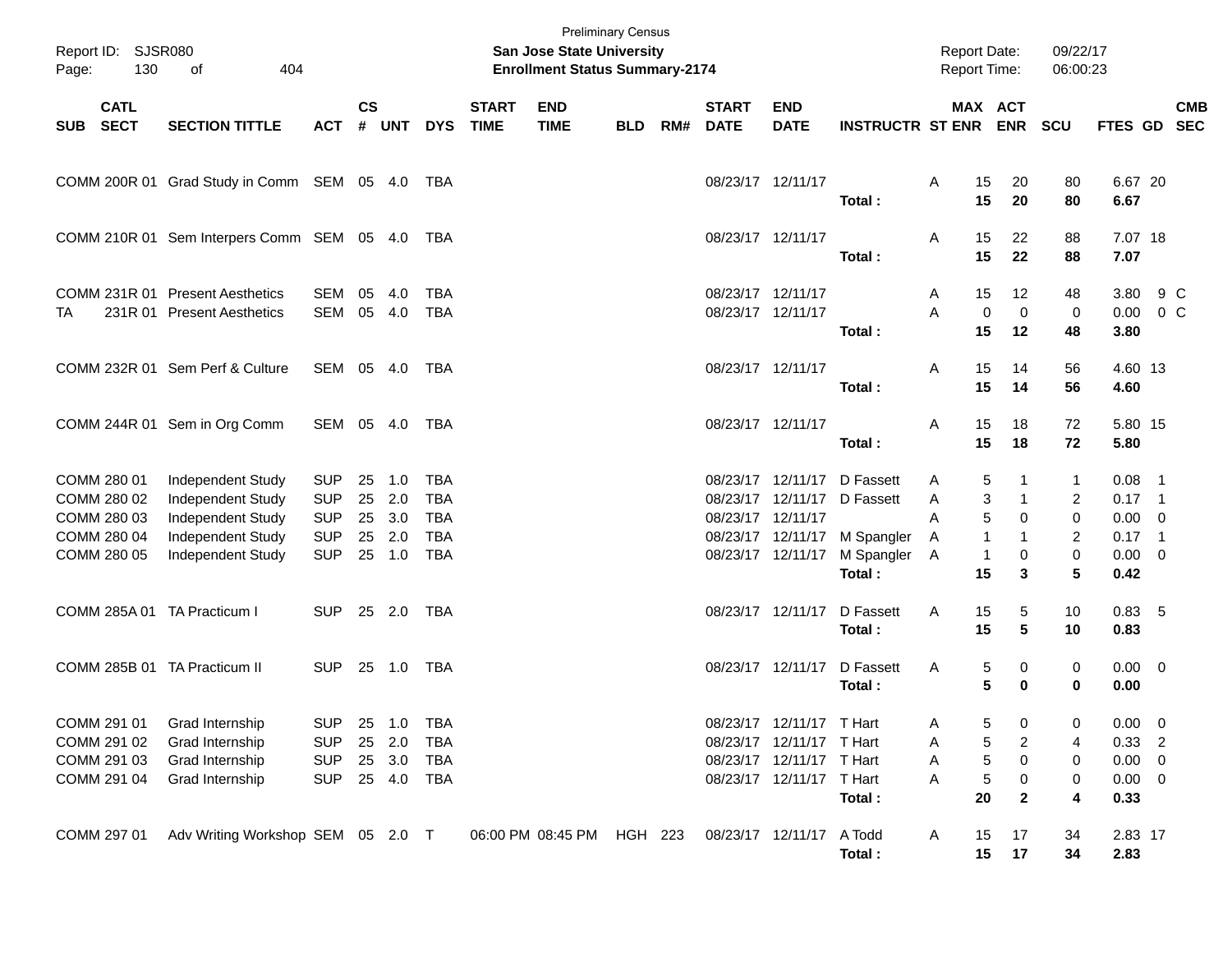| <b>Preliminary Census</b><br><b>SJSR080</b><br>Report ID:<br><b>San Jose State University</b><br>131<br>404<br><b>Enrollment Status Summary-2174</b><br>0f<br>Page: |                                                                                                                                     |                                                                                  |                                  |                                        |                                                                                  |                             |                           |            |     |                                                                               | <b>Report Date:</b><br>Report Time:                      |                          |                            | 09/22/17<br>06:00:23                          |                                 |                                           |                                                      |                                                            |
|---------------------------------------------------------------------------------------------------------------------------------------------------------------------|-------------------------------------------------------------------------------------------------------------------------------------|----------------------------------------------------------------------------------|----------------------------------|----------------------------------------|----------------------------------------------------------------------------------|-----------------------------|---------------------------|------------|-----|-------------------------------------------------------------------------------|----------------------------------------------------------|--------------------------|----------------------------|-----------------------------------------------|---------------------------------|-------------------------------------------|------------------------------------------------------|------------------------------------------------------------|
| <b>CATL</b><br><b>SECT</b><br><b>SUB</b>                                                                                                                            | <b>SECTION TITTLE</b>                                                                                                               | <b>ACT</b>                                                                       | $\mathsf{cs}$<br>#               | <b>UNT</b>                             | <b>DYS</b>                                                                       | <b>START</b><br><b>TIME</b> | <b>END</b><br><b>TIME</b> | <b>BLD</b> | RM# | <b>START</b><br><b>DATE</b>                                                   | <b>END</b><br><b>DATE</b>                                | <b>INSTRUCTR ST ENR</b>  |                            |                                               | <b>MAX ACT</b><br><b>ENR</b>    | SCU                                       | <b>FTES GD</b>                                       | <b>CMB</b><br><b>SEC</b>                                   |
| COMM 298 01<br>COMM 298 02<br>COMM 298 03<br>COMM 298 04                                                                                                            | Master's Project<br>Master's Project<br>Master's Project<br>Master's Project                                                        | <b>SUP</b><br><b>SUP</b><br><b>SUP</b><br><b>SUP</b>                             | 25<br>25<br>25<br>25             | 1.0<br>2.0<br>3.0<br>4.0               | <b>TBA</b><br><b>TBA</b><br><b>TBA</b><br><b>TBA</b>                             |                             |                           |            |     | 08/23/17<br>08/23/17<br>08/23/17<br>08/23/17                                  | 12/11/17<br>12/11/17<br>12/11/17<br>12/11/17             | Total:                   | A<br>A<br>A<br>A           | 5<br>3<br>3<br>5<br>16                        | 0<br>0<br>0<br>0<br>0           | 0<br>0<br>0<br>0<br>$\bf{0}$              | 0.00<br>0.00<br>0.00<br>0.00<br>0.00                 | 0<br>$\Omega$<br>$\Omega$<br>0                             |
| COMM 299 01<br>COMM 299 02<br>COMM 299 03<br>COMM 299 04<br>COMM 299 05<br>COMM 299 06                                                                              | <b>Master's Thesis</b><br><b>Master's Thesis</b><br><b>Master's Thesis</b><br>Master's Thesis<br>Master's Thesis<br>Master's Thesis | <b>SUP</b><br><b>SUP</b><br><b>SUP</b><br><b>SUP</b><br><b>SUP</b><br><b>SUP</b> | 25<br>25<br>25<br>25<br>25<br>25 | 1.0<br>2.0<br>3.0<br>4.0<br>5.0<br>6.0 | <b>TBA</b><br><b>TBA</b><br><b>TBA</b><br><b>TBA</b><br><b>TBA</b><br><b>TBA</b> |                             |                           |            |     | 08/23/17<br>08/23/17<br>08/23/17<br>08/23/17<br>08/23/17<br>08/23/17 12/11/17 | 12/11/17<br>12/11/17<br>12/11/17<br>12/11/17<br>12/11/17 | Total:                   | A<br>A<br>A<br>Α<br>A<br>A | 5<br>5<br>$\overline{2}$<br>5<br>3<br>5<br>25 | 0<br>0<br>0<br>0<br>0<br>0<br>0 | 0<br>0<br>0<br>0<br>0<br>0<br>$\mathbf 0$ | 0.00<br>0.00<br>0.00<br>0.00<br>0.00<br>0.00<br>0.00 | - 0<br>0<br>0<br>$\mathbf 0$<br>$\mathbf 0$<br>$\mathbf 0$ |
| SPED 184Y 01 Stdt Tchg II                                                                                                                                           |                                                                                                                                     | <b>SUP</b>                                                                       | 25                               | 6.0                                    | <b>TBA</b>                                                                       |                             |                           |            |     | 08/23/17 12/11/17                                                             |                                                          | Total:                   | A                          | 0<br>$\pmb{0}$                                | 0<br>0                          | 0<br>0                                    | 0.00<br>0.00                                         | $\overline{0}$                                             |
| SPED 184Z 01 Stdt Tchg II                                                                                                                                           |                                                                                                                                     | <b>SUP</b>                                                                       | 25                               | 6.0                                    | <b>TBA</b>                                                                       |                             |                           |            |     | 08/23/17 12/11/17                                                             |                                                          | Total:                   | A                          | 0<br>$\bf{0}$                                 | 0<br>0                          | 0<br>0                                    | 0.00<br>0.00                                         | $\overline{0}$                                             |
| <b>SPED</b>                                                                                                                                                         | 242C 01 Educ Internship                                                                                                             | <b>SUP</b>                                                                       | 25                               | 6.0                                    | <b>TBA</b>                                                                       |                             |                           |            |     | 08/23/17 12/11/17                                                             |                                                          | Total:                   | Α                          | 0<br>$\bf{0}$                                 | 0<br>0                          | 0<br>0                                    | $0.00 \t 0$<br>0.00                                  |                                                            |
| Department :                                                                                                                                                        | <b>Communication Studies</b>                                                                                                        |                                                                                  |                                  |                                        |                                                                                  |                             |                           |            |     |                                                                               | <b>Lower Division:</b><br><b>Upper Division:</b>         | <b>Department Total:</b> |                            | 5282<br>2734<br>2377                          | 2618<br>2235                    | 4946 15105<br>7118<br>7670                | 1013.80<br>474.55<br>513.57                          |                                                            |

**Graduate Division : 171 93 317 25.68**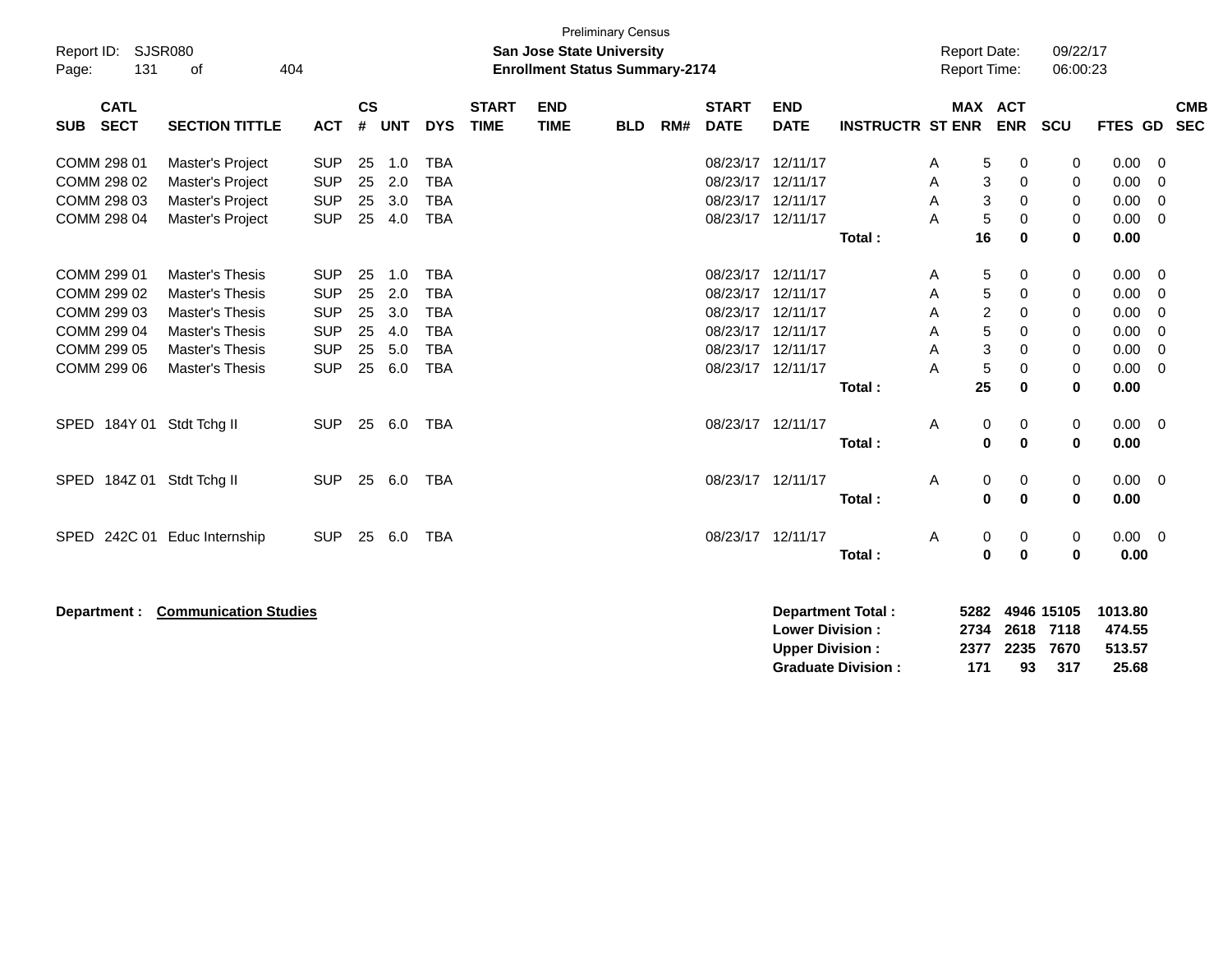| Page:       | <b>SJSR080</b><br>Report ID:<br>132<br>404<br>of |                                                                                                |              |                    |            |            |                             | <b>Preliminary Census</b><br><b>San Jose State University</b><br><b>Enrollment Status Summary-2174</b> |                | <b>Report Date:</b><br><b>Report Time:</b> |                             |                           | 09/22/17<br>06:00:23    |         |                       |              |                |  |                          |
|-------------|--------------------------------------------------|------------------------------------------------------------------------------------------------|--------------|--------------------|------------|------------|-----------------------------|--------------------------------------------------------------------------------------------------------|----------------|--------------------------------------------|-----------------------------|---------------------------|-------------------------|---------|-----------------------|--------------|----------------|--|--------------------------|
| <b>SUB</b>  | <b>CATL</b><br><b>SECT</b>                       | <b>SECTION TITTLE</b>                                                                          | <b>ACT</b>   | $\mathsf{cs}$<br># | <b>UNT</b> | <b>DYS</b> | <b>START</b><br><b>TIME</b> | <b>END</b><br><b>TIME</b>                                                                              | <b>BLD</b>     | RM#                                        | <b>START</b><br><b>DATE</b> | <b>END</b><br><b>DATE</b> | <b>INSTRUCTR ST ENR</b> |         | MAX ACT<br><b>ENR</b> | <b>SCU</b>   | <b>FTES GD</b> |  | <b>CMB</b><br><b>SEC</b> |
| College     | Department :                                     | <b>Social Sciences</b><br><b>Urban &amp; Regional Planning</b>                                 |              |                    |            |            |                             |                                                                                                        |                |                                            |                             |                           |                         |         |                       |              |                |  |                          |
|             | URBP 133 01                                      | Intro Soc Iss Plan                                                                             | <b>SEM</b>   | 05                 | 4.0        | <b>TBA</b> |                             |                                                                                                        |                |                                            |                             | 08/23/17 12/11/17         |                         | Α       | 5<br>2                | 8            | 0.53           |  | 0 C                      |
| AAS         | 133 01                                           | Intro Soc Iss Plan                                                                             | <b>SEM</b>   | 05                 | 4.0        | <b>TBA</b> |                             |                                                                                                        |                |                                            |                             | 08/23/17 12/11/17         |                         | Α       | $\overline{c}$<br>0   | 8            | 0.53           |  | 0 C                      |
|             | AFAM 133 01                                      | Intro Soc Iss Plan                                                                             | <b>SEM</b>   | 05                 | 4.0        | <b>TBA</b> |                             |                                                                                                        |                |                                            |                             | 08/23/17 12/11/17         |                         | A       | 0<br>0                | 0            | 0.00           |  | 0 C                      |
|             |                                                  |                                                                                                |              |                    |            |            |                             |                                                                                                        |                |                                            |                             |                           | Total:                  |         | 5<br>4                | 16           | 1.07           |  |                          |
| <b>URBP</b> | 136 01                                           | Int Land Use Plan                                                                              | SEM          | 05                 | 4.0        | M          |                             | 07:30 PM 10:00 PM                                                                                      | CL             | 243                                        |                             | 08/23/17 12/11/17         | J Davidson              | Α       | 5<br>7                | 28           | 1.87           |  | 0 <sup>o</sup>           |
|             | ENVS 136 01                                      | Int Land Use Plan                                                                              | SEM          | 05                 | 4.0        | м          |                             | 07:30 PM 10:00 PM                                                                                      | CL             | 243                                        |                             | 08/23/17 12/11/17         | J Davidson              | A       | 0<br>0                | 0            | 0.00           |  | 0 C                      |
|             |                                                  |                                                                                                |              |                    |            |            |                             |                                                                                                        |                |                                            |                             |                           | Total:                  |         | 5<br>$\overline{7}$   | 28           | 1.87           |  |                          |
|             | URBP 142 01                                      | Intro Envir Planning                                                                           | SEM          | 05                 | 4.0        | <b>TBA</b> |                             |                                                                                                        |                |                                            |                             | 08/23/17 12/11/17         |                         | Α       | 5                     | 4            | 0.27           |  | 0 <sup>o</sup>           |
|             | ENVS 142 01                                      | Intro Envir Planning                                                                           | SEM          |                    | 05 4.0     | TBA        |                             |                                                                                                        |                |                                            |                             | 08/23/17 12/11/17         |                         | A       | 0<br>2                | 8            | 0.53           |  | 0 <sup>o</sup>           |
|             |                                                  |                                                                                                |              |                    |            |            |                             |                                                                                                        |                |                                            |                             |                           | Total:                  |         | 5<br>3                | 12           | 0.80           |  |                          |
|             | URBP 143 01                                      | Int Priv Dev Plan                                                                              | SEM 05       |                    | 3.0        | TBA        |                             |                                                                                                        |                |                                            |                             | 08/23/17 12/11/17         |                         | Α       | 5<br>0                | 0            | $0.00 \t 0$    |  |                          |
|             |                                                  |                                                                                                |              |                    |            |            |                             |                                                                                                        |                |                                            |                             |                           | Total:                  |         | 5<br>0                | 0            | 0.00           |  |                          |
|             | URBP 148 01                                      | Intro Tech in Urb Pl                                                                           | SEM          | 05                 | 2.0        | S.         |                             | 10:00 AM 03:30 PM                                                                                      | WSQ 208        |                                            |                             | 08/23/17 12/11/17         | J Schuppert A           |         | 0<br>5                | 0            | 0.00           |  | 0 C                      |
|             | DSGN 148 01                                      | Intro Tech in Urb PI                                                                           | SEM          |                    | 05 2.0     | S          |                             | 10:00 AM 03:30 PM                                                                                      | <b>WSQ 208</b> |                                            |                             | 08/23/17 12/11/17         | J Schuppert A           |         | 0                     | $\mathbf{1}$ | 0.13           |  | 0 C                      |
|             |                                                  |                                                                                                |              |                    |            |            |                             |                                                                                                        |                |                                            |                             |                           | Total:                  |         | 5<br>1                | 1            | 0.13           |  |                          |
|             | URBP 151 01                                      | Intro Urban Design                                                                             | SEM          | 05                 | 4.0        | W          |                             | 04:30 PM 07:00 PM                                                                                      | CL             | 243                                        |                             | 08/23/17 12/11/17         | G Douglas               | 20<br>A | 6                     | 24           | 1.67           |  | 1 C                      |
| DSIT        | 151 01                                           | Intro Urban Design                                                                             | SEM          | 05                 | 4.0        | W          |                             | 04:30 PM 07:00 PM                                                                                      | CL             | 243                                        |                             | 08/23/17 12/11/17         | G Douglas               | A       | 0<br>0                | 0            | 0.00           |  | 0 C                      |
|             |                                                  |                                                                                                |              |                    |            |            |                             |                                                                                                        |                |                                            |                             |                           | Total :                 | 20      | 6                     | 24           | 1.67           |  |                          |
|             | URBP 175 01                                      | <b>Urb Studies Topics</b>                                                                      | <b>SEM</b>   |                    | 4.0        |            |                             |                                                                                                        |                |                                            |                             |                           |                         | X       | 0<br>0                | 0            | $0.00 \t 0$    |  |                          |
|             | URBP 175 02                                      | <b>Urb Studies Topics</b>                                                                      | <b>SEM</b>   |                    | 3.0        |            |                             |                                                                                                        |                |                                            |                             |                           |                         | X       | 0<br>0                | 0            | $0.00 \t 0$    |  |                          |
|             |                                                  |                                                                                                |              |                    |            |            |                             |                                                                                                        |                |                                            |                             |                           | Total:                  |         | $\bf{0}$<br>0         | 0            | 0.00           |  |                          |
|             | URBP 17801                                       | Intro to Reg Trans P                                                                           | SEM 05 4.0 W |                    |            |            |                             | 07:30 PM 10:00 PM                                                                                      | CL             | 318                                        |                             | 08/23/17 12/11/17         | RLee                    | A       | 5                     | 4            | 0.27           |  | $0\,C$                   |
|             |                                                  | ENVS 178 01 Intro to Reg Trans P SEM 05 4.0 W 07:30 PM 10:00 PM CL 318 08/23/17 12/11/17 R Lee |              |                    |            |            |                             |                                                                                                        |                |                                            |                             |                           |                         | A       | 0                     | 4            | 0.27 0 C       |  |                          |
|             |                                                  |                                                                                                |              |                    |            |            |                             |                                                                                                        |                |                                            |                             |                           | Total:                  |         | 5<br>$\mathbf{2}$     | 8            | 0.53           |  |                          |
|             |                                                  | URBP 179B 01 Adv GIS Planning                                                                  | SEM 05 4.0 R |                    |            |            |                             | 04:30 PM 07:00 PM  WSQ 208  08/23/17  12/11/17  R Kos                                                  |                |                                            |                             |                           |                         | A       | 5<br>2                | 8            | $0.53 \ 0$     |  |                          |
|             |                                                  |                                                                                                |              |                    |            |            |                             |                                                                                                        |                |                                            |                             |                           | Total:                  |         | 5<br>$\mathbf{2}$     | 8            | 0.53           |  |                          |
|             |                                                  | URBP 200 01 Urb Plan Seminar                                                                   |              |                    |            |            |                             | SEM 05 4.0 R  04:30 PM 07:00 PM  CL  243  08/23/17  12/11/17  J Kott                                   |                |                                            |                             |                           |                         | A<br>18 | 22                    | 88           | 7.33 22        |  |                          |
|             |                                                  |                                                                                                |              |                    |            |            |                             |                                                                                                        |                |                                            |                             |                           | Total:                  |         | 18 22                 | 88           | 7.33           |  |                          |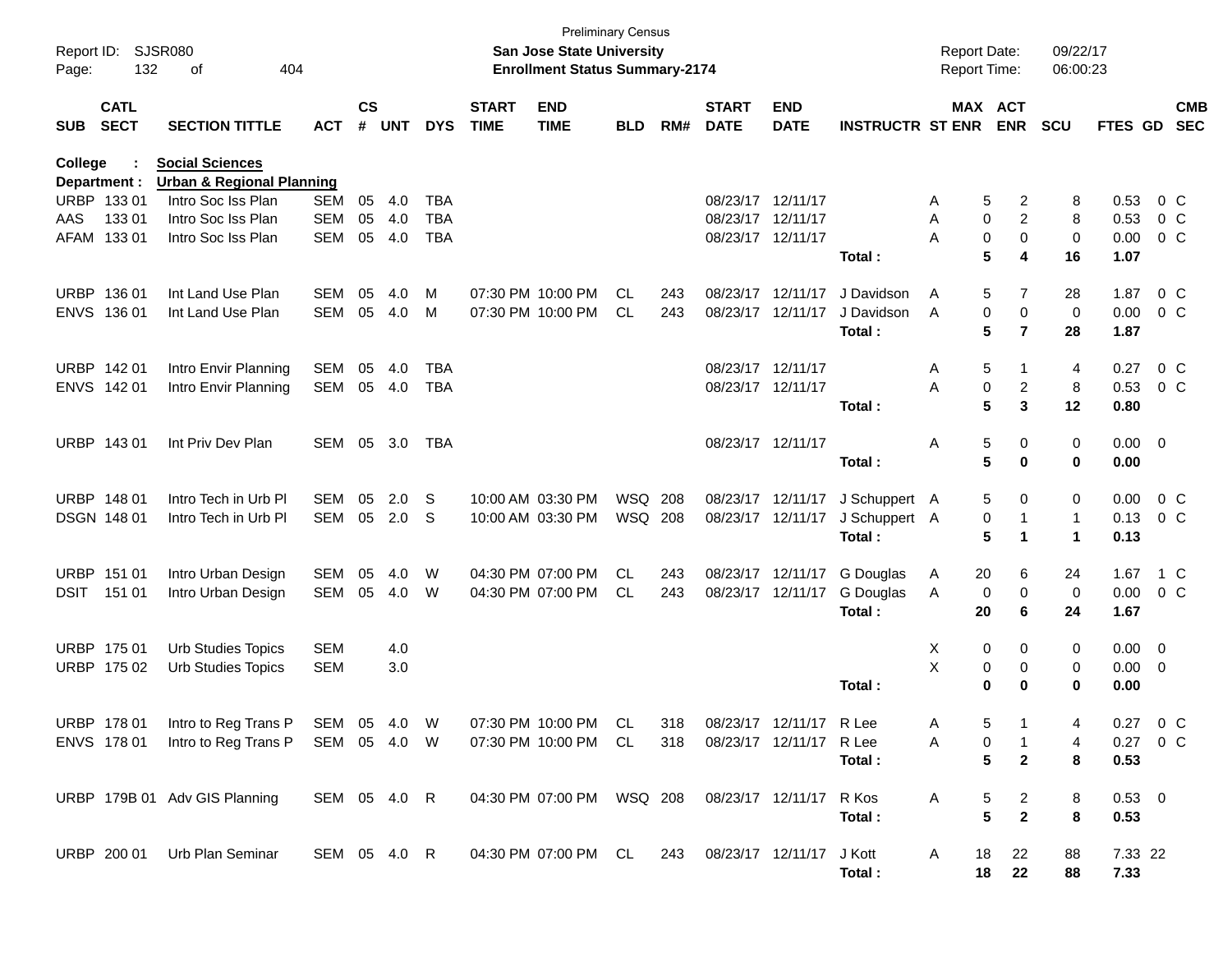| Report ID:<br>Page: | <b>SJSR080</b><br>133      | 404                                                                                  | <b>Preliminary Census</b><br>San Jose State University<br><b>Enrollment Status Summary-2174</b> |                    |            |                            |                             |                           |            |     |                             |                                        | Report Date:<br>Report Time:              |                                 | 09/22/17<br>06:00:23                  |                                      |                                 |                          |
|---------------------|----------------------------|--------------------------------------------------------------------------------------|-------------------------------------------------------------------------------------------------|--------------------|------------|----------------------------|-----------------------------|---------------------------|------------|-----|-----------------------------|----------------------------------------|-------------------------------------------|---------------------------------|---------------------------------------|--------------------------------------|---------------------------------|--------------------------|
| <b>SUB</b>          | <b>CATL</b><br><b>SECT</b> | <b>SECTION TITTLE</b>                                                                | <b>ACT</b>                                                                                      | $\mathsf{cs}$<br># | <b>UNT</b> | <b>DYS</b>                 | <b>START</b><br><b>TIME</b> | <b>END</b><br><b>TIME</b> | <b>BLD</b> | RM# | <b>START</b><br><b>DATE</b> | <b>END</b><br><b>DATE</b>              | <b>INSTRUCTR ST ENR</b>                   | MAX ACT                         | <b>ENR</b>                            | <b>SCU</b>                           | <b>FTES GD</b>                  | <b>CMB</b><br><b>SEC</b> |
|                     | URBP 201 01                | Comm. Assessment                                                                     | SEM                                                                                             |                    | 6.0        |                            |                             |                           |            |     |                             |                                        | Total:                                    | Χ<br>0<br>$\bf{0}$              | 0<br>$\mathbf 0$                      | 0<br>0                               | $0.00 \t 0$<br>0.00             |                          |
| <b>URBP</b>         | 204 01<br>URBP 204 02      | <b>Quant Methods</b><br><b>Quant Methods</b>                                         | <b>SEM</b><br>SEM                                                                               | 05<br>05           | 4.0<br>4.0 | <b>TBA</b><br>$\mathsf{T}$ |                             | 07:15 PM 10:00 PM         | WSQ 208    |     |                             | 08/23/17 12/11/17<br>08/23/17 12/11/17 | S Mathur<br>Total:                        | 15<br>Α<br>15<br>A<br>30        | 16<br>15<br>31                        | 64<br>60<br>124                      | 5.33 16<br>5.00 15<br>10.33     |                          |
|                     | URBP 205 01                | Private Dev & Urbp                                                                   | SEM 05 3.0                                                                                      |                    |            | W                          |                             | 07:30 PM 10:00 PM         | CL         | 243 |                             | 08/23/17 12/11/17                      | <b>T</b> Terrill<br>Total:                | 15<br>A<br>15                   | 6<br>6                                | 18<br>18                             | $1.45$ 5<br>1.45                |                          |
| <b>URBP</b>         | 206 01<br>URBP 206 02      | <b>Real Estate Finance</b><br><b>Real Estate Finance</b>                             | <b>SEM</b><br>SEM                                                                               | 05                 | 3.0<br>3.0 | M                          |                             | 04:30 PM 07:15 PM         | <b>SH</b>  | 313 |                             | 08/23/17 12/11/17                      | N Koen CohenA<br>Total:                   | X<br>0<br>15<br>15              | 0<br>4<br>4                           | 0<br>12<br>12                        | $0.00 \t 0$<br>$0.95$ 3<br>0.95 |                          |
|                     | URBP 225 01                | Land Use Plng Law                                                                    | SEM 05 4.0                                                                                      |                    |            | TBA                        |                             |                           |            |     |                             | 08/23/17 12/11/17                      | Total:                                    | 18<br>Α<br>18                   | 18<br>18                              | 72<br>72                             | 6.00 18<br>6.00                 |                          |
|                     | URBP 226 01                | Reg Transport Plan                                                                   | SEM 05 4.0                                                                                      |                    |            | TBA                        |                             |                           |            |     |                             | 08/23/17 12/11/17                      | Total:                                    | 15<br>Α<br>15                   | 9<br>9                                | 36<br>36                             | $3.00$ 9<br>3.00                |                          |
|                     | URBP 231 01                | Urb Design in Plan                                                                   | SEM 05 4.0                                                                                      |                    |            | W                          |                             | 04:30 PM 07:00 PM         | CL         | 243 |                             | 08/23/17 12/11/17                      | G Douglas<br>Total:                       | Α<br>15<br>15                   | 8<br>8                                | 32<br>32                             | 2.67 8<br>2.67                  |                          |
|                     | URBP 233 01                | Social Issues Planni                                                                 | SEM 05 4.0                                                                                      |                    |            | TBA                        |                             |                           |            |     |                             | 08/23/17 12/11/17                      | Total:                                    | 15<br>Α<br>15                   | 7<br>$\overline{7}$                   | 28<br>28                             | 2.3377<br>2.33                  |                          |
|                     | URBP 234 01                | Field Study Sem                                                                      | SEM 05 1.0                                                                                      |                    |            | TBA                        |                             |                           |            |     |                             | 08/23/17 12/11/17                      | C Haight<br>Total:                        | 5<br>A<br>5                     | 1<br>1                                | $\mathbf{1}$<br>$\blacktriangleleft$ | $0.08$ 1<br>0.08                |                          |
|                     | URBP 236 02                | URBP 236 01 Urb Plan Pol Analysi SEM 05 4.0 TBA<br>Urb Plan Pol Analysi SEM 05 4.0 R |                                                                                                 |                    |            |                            |                             | 07:30 PM 10:00 PM WSQ 111 |            |     |                             | 08/23/17 12/11/17                      | 08/23/17 12/11/17 S Alexander A<br>Total: | 18<br>Α<br>15<br>33             | 8<br>8<br>16                          | 32<br>32<br>64                       | 2.67 8<br>2.67 8<br>5.33        |                          |
|                     | URBP 240 01<br>PADM 240 01 | <b>Environmental Plan</b><br><b>Environmental Plan</b>                               | SEM 05 4.0                                                                                      |                    |            | TBA<br>SEM 05 4.0 TBA      |                             |                           |            |     |                             | 08/23/17 12/11/17<br>08/23/17 12/11/17 | Total:                                    | 15<br>Α<br>A<br>$\pmb{0}$<br>15 | 8<br>$\mathbf{1}$<br>$\boldsymbol{9}$ | 32<br>$\overline{4}$<br>36           | 2.67 8 C<br>0.33 1 C<br>3.00    |                          |
|                     | URBP 241 01                | Plan Sustain City                                                                    | SEM 05 2.0 M                                                                                    |                    |            |                            |                             | 04:30 PM 07:00 PM BBC 205 |            |     |                             |                                        | 08/23/17 12/11/17 R Eastwood A            |                                 | 18<br>10                              | 20                                   | 1.67 10                         |                          |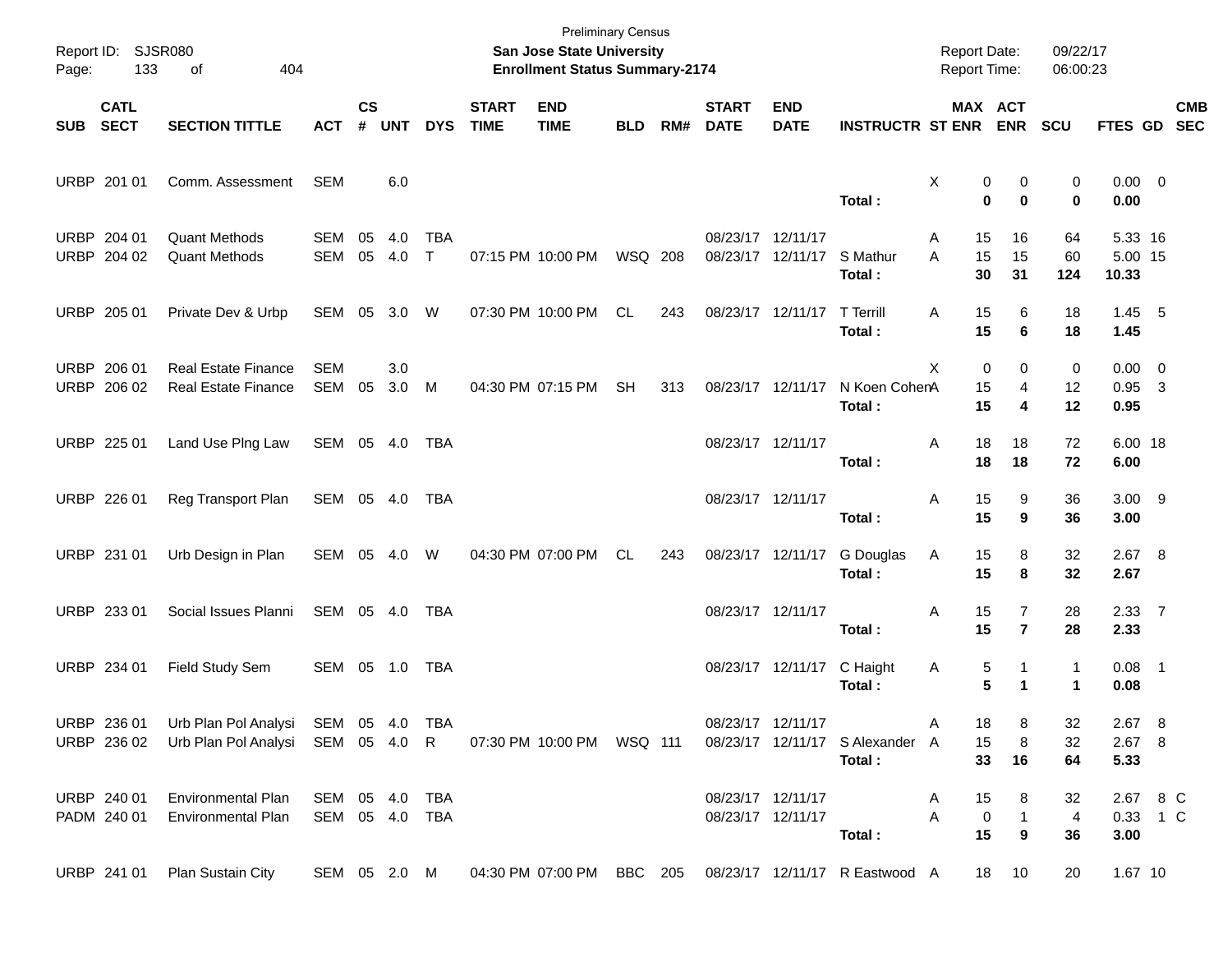| Report ID: SJSR080<br>134<br>Page:                     | 404<br>οf                                                                                                                                 |                   |                |                            |                   |                             | <b>Preliminary Census</b><br>San Jose State University<br><b>Enrollment Status Summary-2174</b> |                           |     |                                        |                                                  |                                                                          | <b>Report Date:</b><br><b>Report Time:</b> |                                 |                                | 09/22/17<br>06:00:23   |                                               |                          |            |
|--------------------------------------------------------|-------------------------------------------------------------------------------------------------------------------------------------------|-------------------|----------------|----------------------------|-------------------|-----------------------------|-------------------------------------------------------------------------------------------------|---------------------------|-----|----------------------------------------|--------------------------------------------------|--------------------------------------------------------------------------|--------------------------------------------|---------------------------------|--------------------------------|------------------------|-----------------------------------------------|--------------------------|------------|
| <b>CATL</b><br><b>SECT</b><br><b>SUB</b>               | <b>SECTION TITTLE</b>                                                                                                                     | <b>ACT</b>        | <b>CS</b><br># | <b>UNT</b>                 | <b>DYS</b>        | <b>START</b><br><b>TIME</b> | <b>END</b><br><b>TIME</b>                                                                       | <b>BLD</b>                | RM# | <b>START</b><br><b>DATE</b>            | <b>END</b><br><b>DATE</b>                        | <b>INSTRUCTR ST ENR</b>                                                  |                                            |                                 | MAX ACT<br><b>ENR</b>          | <b>SCU</b>             | FTES GD SEC                                   |                          | <b>CMB</b> |
| URBP 241 02                                            | Plan Sustain City                                                                                                                         | SEM 05 2.0        |                |                            | R                 |                             | 07:30 PM 10:00 PM                                                                               | CL.                       | 243 |                                        | 08/23/17 12/11/17                                | R Eastwood A<br>Total:                                                   |                                            | 15<br>33                        | 5<br>15                        | 10<br>30               | 0.83, 5<br>2.50                               |                          |            |
| URBP 248 01<br>DSGN 248 01                             | Tech in Urb Plan<br>Tech in Urb Plan                                                                                                      | SEM<br>SEM        | 05             | 2.0<br>05 2.0              | -S<br>-S          |                             | 10:00 AM 03:30 PM<br>10:00 AM 03:30 PM                                                          | WSQ 208<br><b>WSQ 208</b> |     | 08/23/17 12/11/17<br>08/23/17 12/11/17 |                                                  | J Schuppert A<br>J Schuppert A<br>Total:                                 |                                            | 18<br>0<br>18                   | 17<br>0<br>17                  | 17<br>0<br>17          | 2.83 17 C<br>$0.00 \t 0 C$<br>2.83            |                          |            |
| URBP 255 01                                            | Urb & Reg Growth MgmSEM                                                                                                                   |                   |                | 4.0                        |                   |                             |                                                                                                 |                           |     |                                        |                                                  | Total:                                                                   | X                                          | 0<br>0                          | 0<br>$\bf{0}$                  | 0<br>0                 | $0.00 \quad 0$<br>0.00                        |                          |            |
| URBP 275G 01 GIS Overview<br>URBP 275G 02 GIS Overview |                                                                                                                                           | SEM<br>SEM 05     | 05             | 1.0<br>1.0                 | W<br>R            |                             | 04:30 PM 07:00 PM<br>07:30 PM 10:00 PM                                                          | WSQ 208<br><b>WSQ 208</b> |     |                                        | 08/23/17 12/11/17<br>08/23/17 12/11/17           | R Kos<br>R Kos<br>Total:                                                 | A<br>A                                     | 15<br>15<br>30                  | 15<br>14<br>29                 | 15<br>14<br>29         | 1.25 15<br>$1.17$ 14<br>2.42                  |                          |            |
| URBP 279 01                                            | Advanced GIS Plannin SEM 05 4.0                                                                                                           |                   |                |                            | R                 |                             | 04:30 PM 07:00 PM                                                                               | WSQ 208                   |     |                                        | 08/23/17 12/11/17                                | R Kos<br>Total:                                                          | Α                                          | 15<br>15                        | 6<br>6                         | 24<br>24               | $2.00\quad 6$<br>2.00                         |                          |            |
| URBP 295 02<br>URBP 295 03                             | Capstone Studio<br>Capstone Studio                                                                                                        | SEM<br>SEM 05 6.0 | 05             | 6.0                        | M<br>W            |                             | 04:30 PM 10:00 PM<br>01:30 PM 07:00 PM                                                          | WSQ 208<br><b>WSQ 208</b> |     |                                        | 08/23/17 12/11/17<br>08/23/17 12/11/17           | K Fang<br>R Kos<br>Total:                                                | A<br>A                                     | 12<br>12<br>24                  | 6<br>10<br>16                  | 36<br>60<br>96         | $3.00\quad 6$<br>5.00 10<br>8.00              |                          |            |
|                                                        | URBP 297P 01 Plan Rpt Prelim                                                                                                              | SEM 05 1.0        |                |                            | TBA               |                             |                                                                                                 |                           |     |                                        | 08/23/17 12/11/17                                | A Agrawal<br>Total:                                                      | A                                          | 15<br>15                        | 11<br>11                       | 11<br>11               | $0.92$ 11<br>0.92                             |                          |            |
| URBP                                                   | URBP 298A 01 Special Study-Rpt De SUP<br>298A 02 Special Study-Rpt De SUP<br>URBP 298A 03 Special Study-Rpt De SUP                        |                   |                | 25 3.0<br>25 3.0<br>25 3.0 | TBA<br>TBA<br>TBA |                             |                                                                                                 |                           |     |                                        | 08/23/17 12/11/17<br>08/23/17 12/11/17 S Kos     | A Agrawal<br>08/23/17 12/11/17 S Alexander<br>Total :                    | A<br>Α<br>A                                | 10<br>10<br>10<br>30            | 8<br>3<br>$\overline{7}$<br>18 | 24<br>9<br>21<br>54    | $2.00\quad 8$<br>$0.75$ 3<br>$1.75$ 7<br>4.50 |                          |            |
|                                                        | URBP 298B 01 Special Study: Pln R<br>URBP 298B 02 Special Study: Pln R SUP 25 3.0 TBA<br>URBP 298B 03 Special Study: Pln R SUP 25 3.0 TBA | <b>SUP</b>        |                | 25 3.0                     | TBA               |                             |                                                                                                 |                           |     |                                        | 08/23/17 12/11/17 S Kos                          | 08/23/17 12/11/17 A Agrawal<br>08/23/17 12/11/17 S Alexander A<br>Total: | A<br>A                                     | 10<br>10<br>10<br>30            | $\overline{2}$<br>8            | 3<br>15<br>6<br>24     | 0.25<br>$1.25$ 5<br>$0.50$ 2<br>2.00          | $\overline{\phantom{0}}$ |            |
|                                                        | Department : Urban & Regional Planning                                                                                                    |                   |                |                            |                   |                             |                                                                                                 |                           |     |                                        | <b>Lower Division:</b><br><b>Upper Division:</b> | <b>Department Total:</b><br><b>Graduate Division:</b>                    |                                            | 444<br>$\mathbf 0$<br>73<br>371 | 276<br>0<br>47<br>229          | 893<br>0<br>185<br>708 | 74.25<br>0.00<br>13.93<br>60.32               |                          |            |